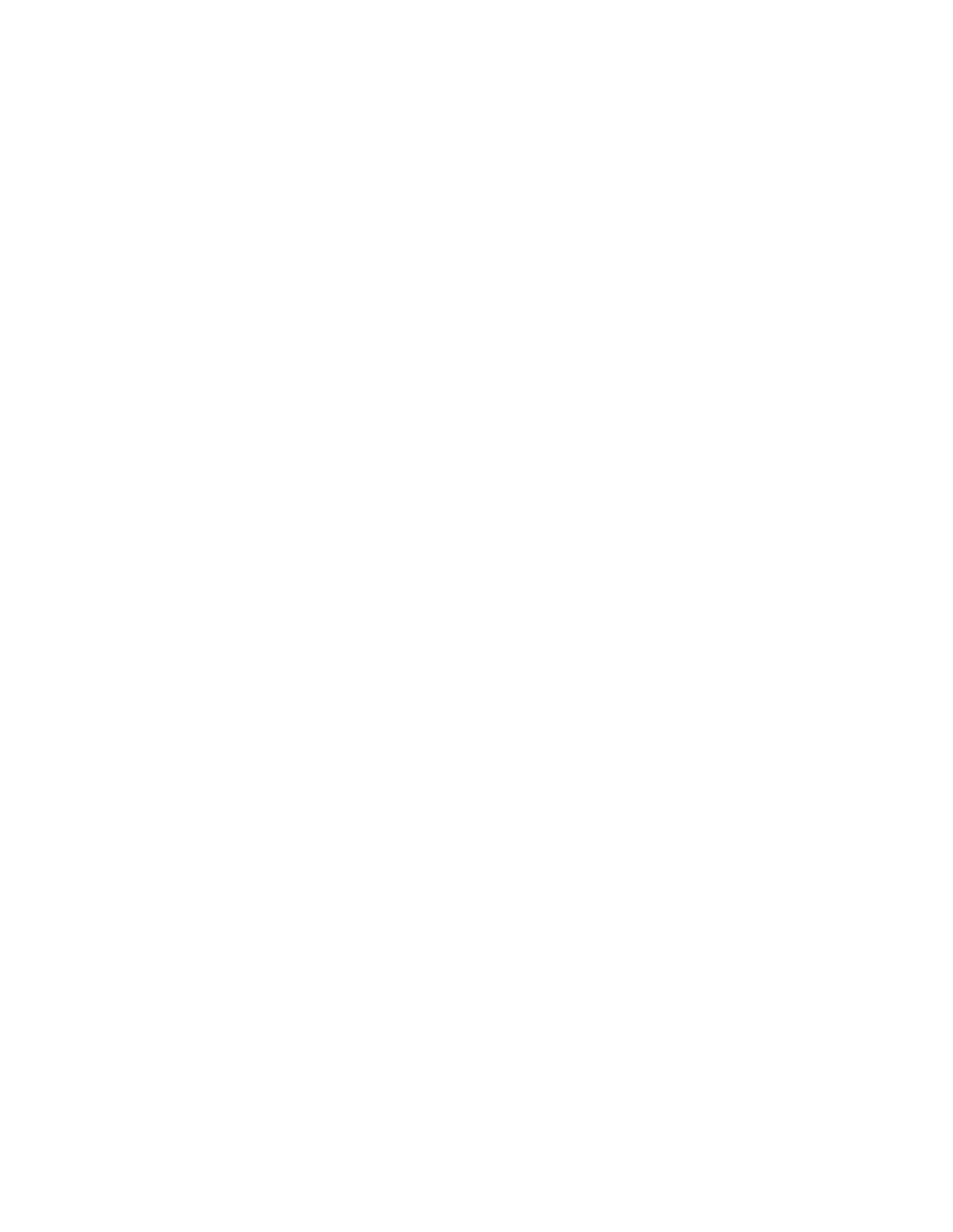# *Contents*

## *[Basic concepts](#page-6-0)* 7

*[Experiments, outcomes, events and probabilities](#page-6-1)* 7 *[The fundamental principle of counting](#page-7-0)* 8 *[Example: Back to coin tossing](#page-9-0)* 10 *[Example: The birthday paradox](#page-9-1)* 10 *[Operations with events](#page-10-0)* 11 *[Example: The secretary problem](#page-11-0)* 12 *[Disjoint events](#page-12-0)* 13 *[Conditional probability](#page-13-0)* 14 *[The law of total probability](#page-13-1)* 14 *[Bayes rule](#page-14-0)* 15 *[Independent events](#page-15-0)* 16 *[Discrete random variables](#page-18-0)* 19 *[Random variables as functions](#page-18-1)* 19 *[Probability mass function](#page-19-0)* 20 *[Independence](#page-19-1)* 20 *[Bernoulli and binomial random variables](#page-20-0)* 21 *[Infinite sequence of coin tosses](#page-21-0)* 22 *[Geometric random variables](#page-22-0)* 23 *[Poisson random variables](#page-22-1)* 23 *[Joint probability mass function](#page-24-0)* 25 *[Conditional probability mass function](#page-26-0)* 27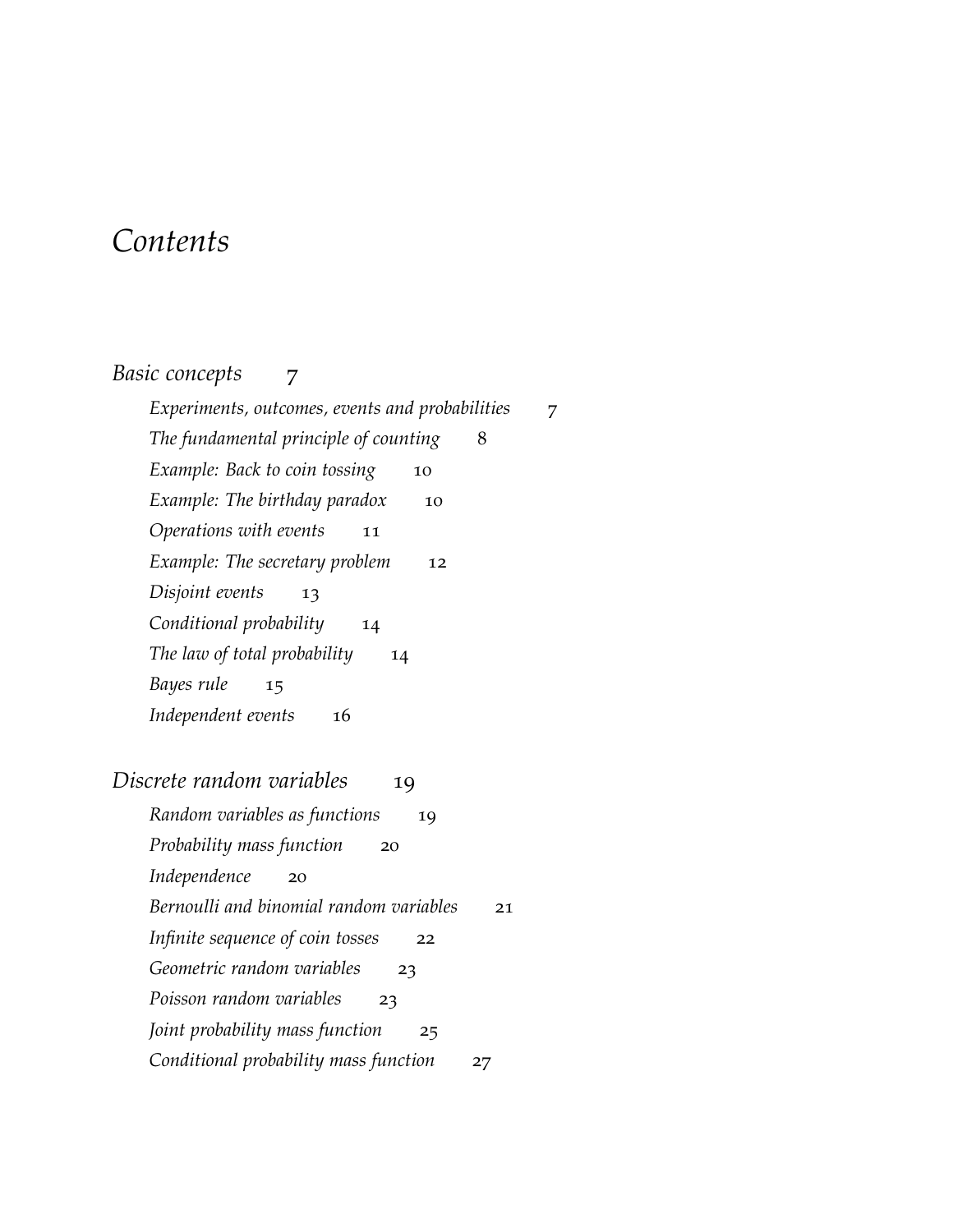*[Expectation and variance](#page-28-0)* 29

*[Expected value](#page-28-1)[Expectation of a function of random variables](#page-30-0)[Linearity of expectation](#page-30-1)*[The method of indicators](#page-32-0)*[Variance](#page-33-0)* 34 [Covariance](#page-35-0)*[Expectation of a product of independent random variables](#page-36-0)* 37 *[The method of indicators for variance](#page-38-0)* 39

- [Laws of large numbers](#page-40-0) 41
	- *[Elementary inequalities](#page-40-1)* 41 *[Markov's inequality](#page-41-0)* 42 *[Chebyshev's inequality](#page-42-0)* 43 *[Convergence in probability](#page-43-0)* 44 *[The weak law of large numbers](#page-44-0)* 45 *[Two applications of the weak law](#page-45-0)* 46 *[Example: Number of empty boxes](#page-45-1)* 46 *[Example: Number of head runs](#page-46-0)* 47 *[Example: The coupon collector's problem](#page-46-1)* 47
- *[Continuous random variables](#page-50-0)* 51
	- *[Probability density function](#page-50-1)* 51 *[Construction of continuous random variables](#page-51-0)* 52 *[Cumulative distribution function](#page-53-0)* 54 *[Change of variable formula](#page-54-0)* 55 *[Joint probability density function](#page-55-0)* 56 *[Independence](#page-57-0)* 58 *[Conditional probability density function](#page-58-0)* 59 *[Multivariate change of variable formula](#page-59-0)* 60 *[Applications of the change of variable formula](#page-60-0)* 61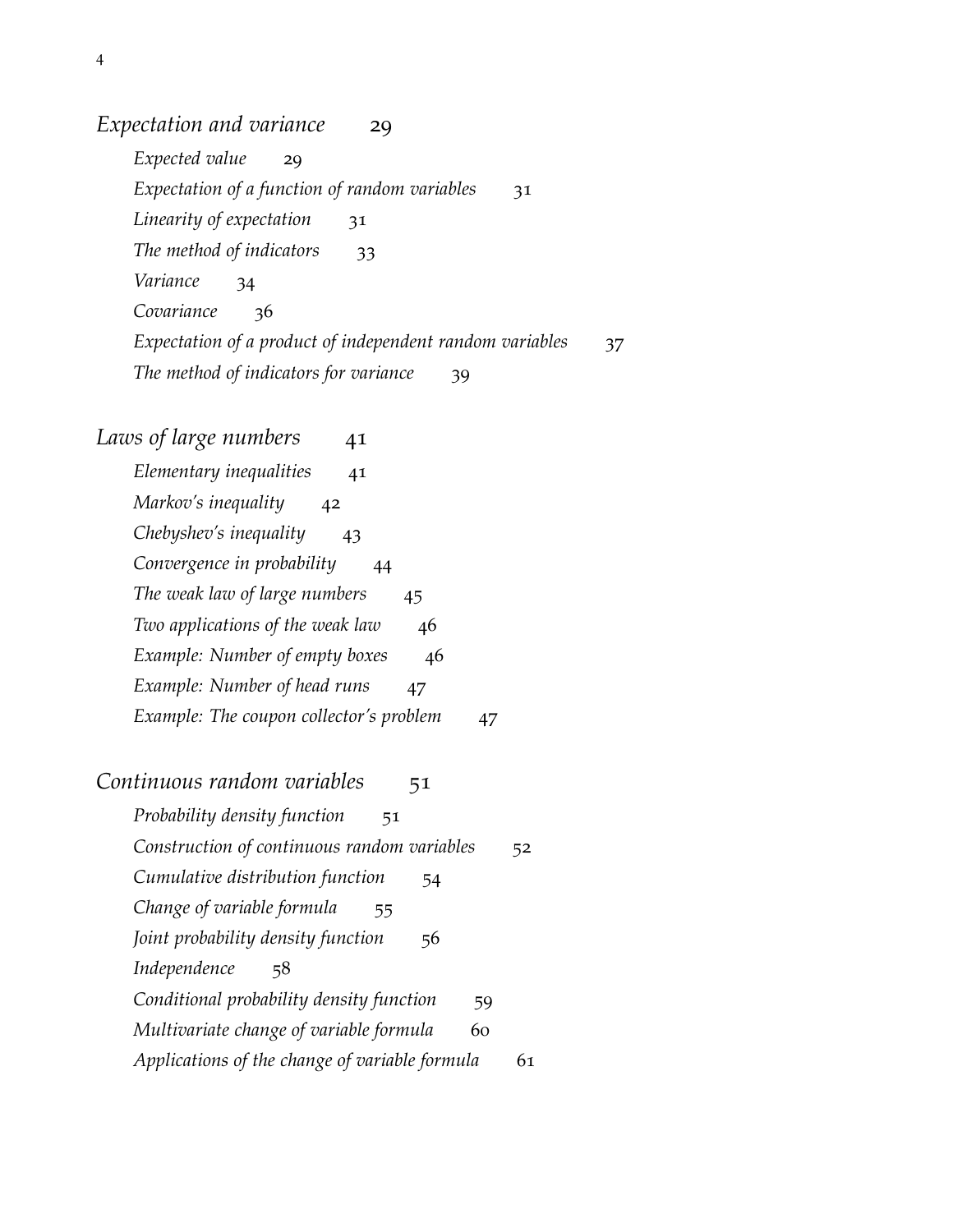*[Example: Sum of two independent centered normals](#page-62-0)* 63 *[Example: Ratio of two independent centered normals](#page-63-0)* 64 *[Example: Gamma random variables](#page-63-1)* 64

*[More about continuous random variables](#page-66-0)* 67

*[Expected value](#page-66-1)[Properties of expectation](#page-67-0)* 68 *[Variance](#page-68-0)* 69 *[Inequalities and laws of large numbers](#page-70-0)[The tail integral formula for expectation](#page-70-1)[Mean vector and covariance matrix](#page-71-0)[Normal random vectors](#page-71-1)*

*[The central limit theorem](#page-76-0)* 77

*[Convergence in distribution](#page-76-1)[Statement of the central limit theorem](#page-77-0)* 78 *[Preparation for the proof](#page-78-0)[The Lindeberg method](#page-80-0)[The multivariate central limit theorem](#page-82-0)* 83 *[Example: Number of points in a region](#page-82-1)[Central limit theorem for sums of dependent random variables](#page-83-0)* 84 *[Example: Number of head runs](#page-88-0)*

*[More about variance and covariance](#page-90-0)[The Cauchy–Schwarz inequality](#page-90-1)[Correlation](#page-91-0)[Bivariate normal distribution](#page-91-1)[The Efron–Stein inequality](#page-92-0)[Example: The traveling salesman problem](#page-94-0)*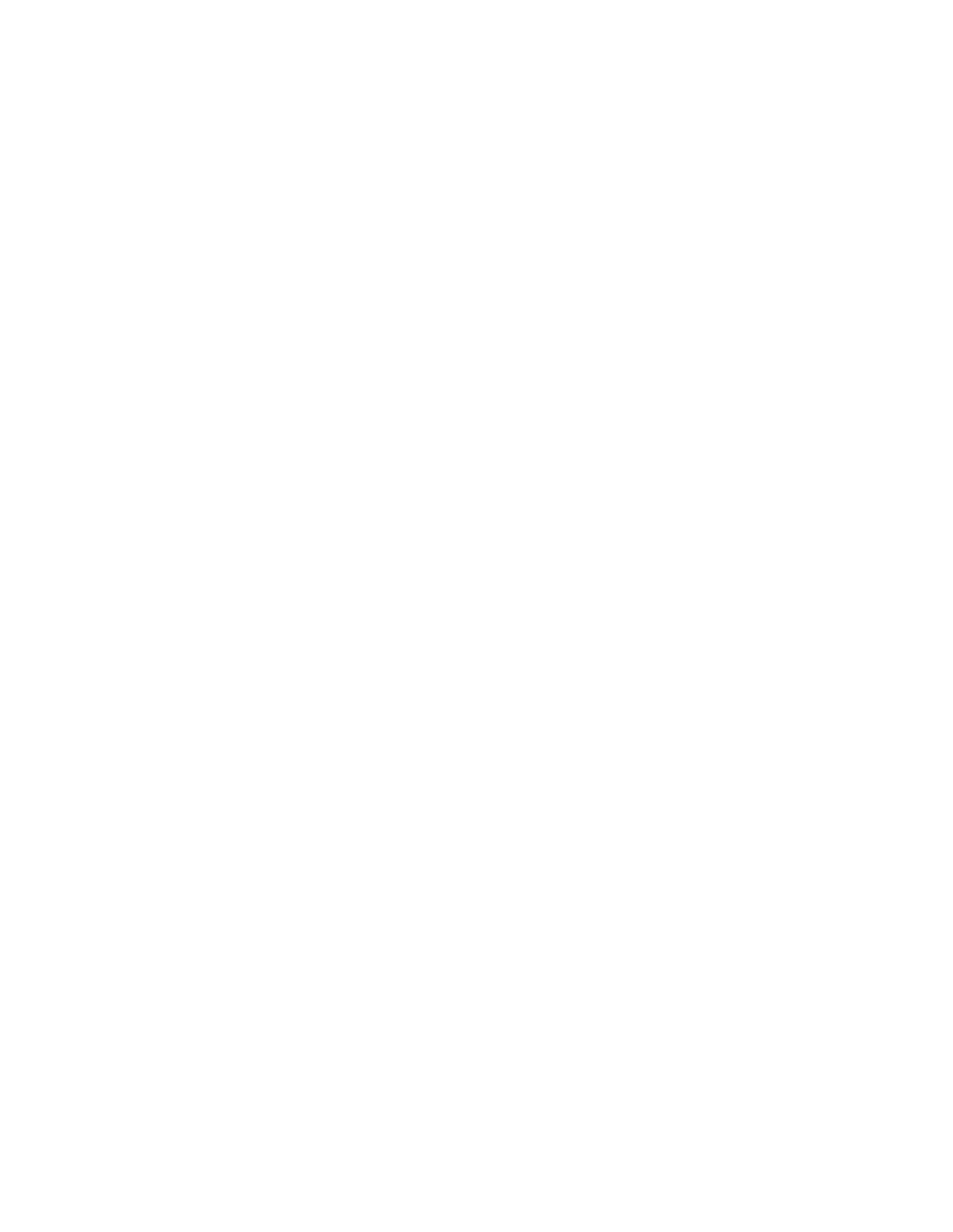## <span id="page-6-0"></span>*Basic concepts*

#### <span id="page-6-1"></span>*Experiments, outcomes, events and probabilities*

An **experiment** has many possible **outcomes**. The set of all outcomes is called the **sample space**. For example, if the experiment is 'roll a die', the possible outcomes are 1, 2, 3, 4, 5 and 6. The sample space for this experiment is  $\Omega = \{1, \ldots, 6\}.$ 

Sample spaces may be finite or infinite. For now, let us consider only finite sample spaces. If the outcome of the experiment is supposed to be 'random', we assign a **probability**<sup>1</sup>  $P(\omega)$  to each outcome *ω* in the sample space  $Ω$ . The constraints are that  $P(ω)$  has to be nonnegative for each *ω*, and

$$
\sum_{\omega \in \Omega} P(\omega) = 1.
$$

In the die-rolling example, if the die is a fair die, it is reasonable<sup>2</sup> to assign  $P(\omega) = 1/6$  to each outcome  $\omega$ .

An **event** is a set of outcomes. For example, in the above dierolling example, the event 'The die turns up at least 4' is the set  $\{4, 5, 6\}$ . The probability of an event is the sum of the probabilities of the outcomes constituting that event<sup>3</sup> . For instance, if we name the above event *A*, then

$$
P(A) = P(4) + P(5) + P(6) = \frac{1}{2}.
$$

As a slightly more complicated experiment, consider rolling two fair dice. The sample space is the set of all ordered pairs (*i*, *j*) of numbers between 1 and 6, that is,

$$
\Omega = \{(1,1), (1,2), \ldots, (1,6), (2,1), \ldots, (2,6), \ldots, (6,1), \ldots, (6,6)\}.
$$

Again, a reasonable model is  $P(\omega) = 1/36$  for each  $\omega$ . Suppose we let *A* be the event 'The sum of the two numbers is 5'. Set theoretically,

$$
A = \{(1,4), (2,3), (3,2), (4,1)\}.
$$

Thus,

$$
P(A) = \frac{4}{36} = \frac{1}{9}.
$$

<sup>1</sup> There is a lot of philosophical debate about the meaning of 'probability'. The most intuitive notion is that  $P(\omega)$  is the fraction of times that *ω* will occur if the experiment is repeated many times. This is the **frequentist** view of probability. The problem with this notion is that many experiments are not repeatable. (For example, what is the probability that a certain candidate will win an election?) Sometimes people think of probabilities as *beliefs* that are updated according to some set of rules as new knowledge is acquired. This is the **Bayesian** approach. For simplicity, we will adopt the frequentist viewpoint.

<sup>2</sup> One should view this as a kind of scientific theory. You cannot really 'prove' that the probability of each outcome is 1/6. But if you adopt the frequentist viewpoint, and you have an actual fair die in your hand, you can roll it many times and verify that each outcome indeed happens approximately one-sixth of the times, and this approximation becomes more and more accurate if the experiment is repeated more and more times. The model is the validated by the experiments.

<sup>3</sup> So, what is the meaning of the probability of an event according to the frequentist viewpoint?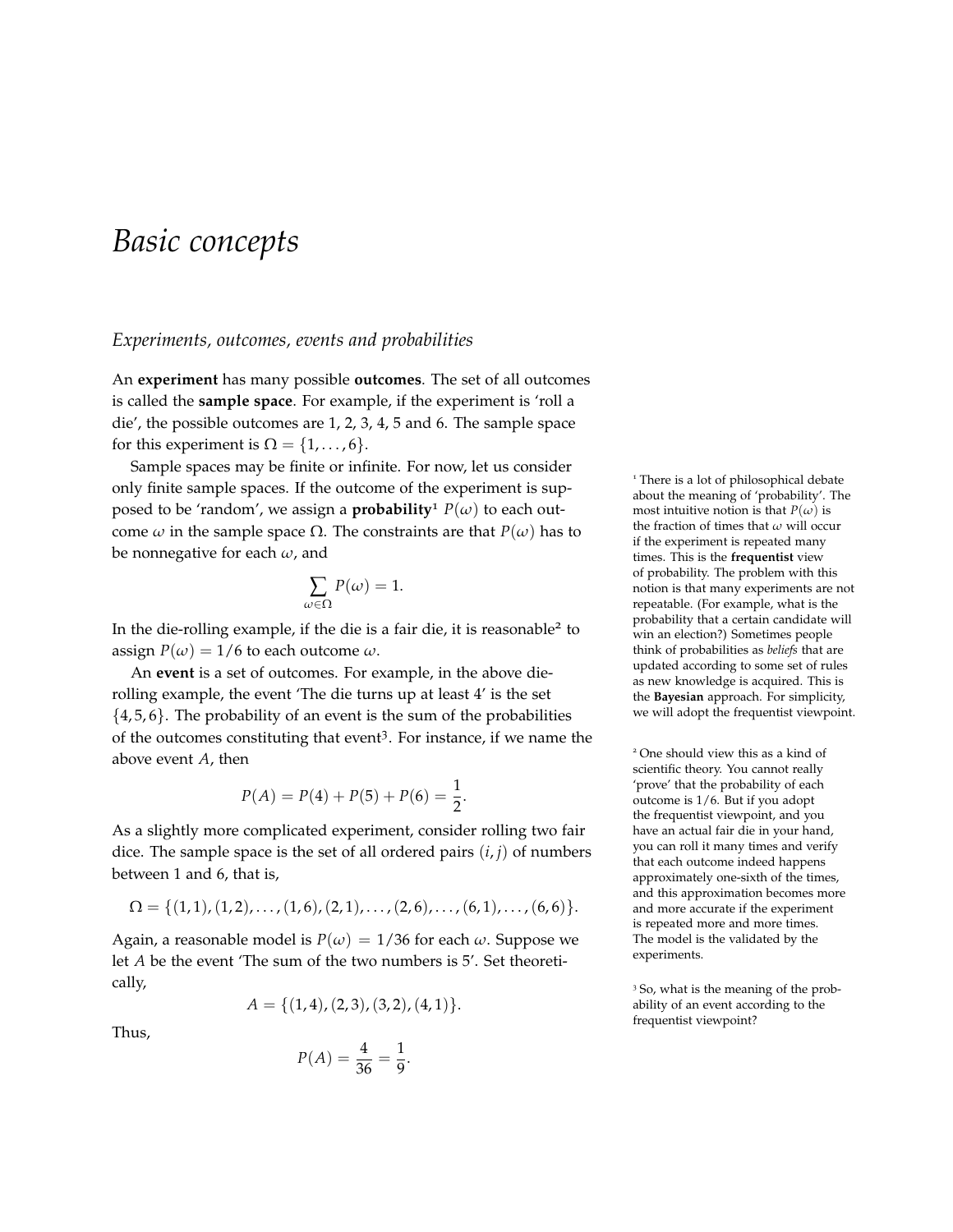this. You may say that after two heads, it is more likely to get a tail than a head; that is, *HHT* is more likely than *HHH*. Such a model, however, will not give correct predictions for a real experiment with a real coin. This is sometimes called the *gambler's fallacy.* It is not a fallacy in the mathematical or logical sense; it is a fallacy only because it leads to wrong predictions in the real world.

<sup>5</sup> This is not a theorem; there is no 'proof'. It is one of those things that we consider as obvious or self-evident. As a very simple example, suppose that you have to choose one of two routes to come to class, and on each route, there are three breakfast places from which you can pick up breakfast. You have two tasks: (1) Choose a route. (2) Choose a breakfast place. The first task can be done in 2 ways. *Having done the first task,* there are 3 ways of doing the second — even though there are 6 breakfast places in all. So here  $n_1 = 2$ and  $n_2 = 3$ . Convince yourself that the total number of ways of doing both tasks is  $n_1 n_2 = 6$ .

On the other hand, the chance of getting the sum to be equal to 12 is 1/36, since that event contains only one outcome.

For our next experiment, consider tossing a fair coin three times. The sample space is

$$
\Omega = \{HHH, HHT, HTH, HTT, THH, THT, TTH, TTT\}.
$$

Since there are 8 outcomes, and all of them are presumably equally <sup>4</sup> You are, of course, free to disbelieve likely<sup>4</sup>, we can assign  $P(\omega) = 1/8$  to each  $\omega \in \Omega$ . Let *A* be the event 'We get at least two heads'. Set theoretically,

$$
A = \{HHH, HHT, HTH, THH\},\
$$

and so  $P(A) = 4/8 = 1/2$ .

Finally, let us generalize the above experiment to a sequence of *n* tosses of a fair coin. Obviously, the sample space  $\Omega$  is the set of all sequences of heads and tails of length *n*. The first observation is that the size of Ω, which we will denote by  $|\Omega|$ , is  $2<sup>n</sup>$ . To see this, observe that a sequence of length *n* is obtained by appending either *H* or *T* to the end of a sequence of length *n* − 1. Therefore the number sequences is multiplied by 2 each time we add a toss. Thus, we may assign  $P(\omega) = 2^{-n}$  to each outcome  $\omega$ .

Take any *k* between 0 and *n*. What is the probability of the event  $A =$  'We get exactly *k* heads'? Clearly,

$$
P(A) = \frac{\text{number of sequences with exactly } k \text{ heads}}{2^n}
$$

.

But the number in the numerator is not so easy to calculate, unless you know how to do it. This is what we will do in the next section: Learn to count!

#### <span id="page-7-0"></span>*The fundamental principle of counting*

Suppose you have to do *k* tasks. Suppose that the first task can be done in  $n_1$  ways. Suppose that after the first task has been executed, no matter how you have done it, the second task can be done in  $n_2$ ways. Suppose that after the first two tasks have been carried out, no matter how, there are  $n_3$  ways of doing the third task. And so on. *Then the number of ways of doing all of the tasks is*  $n_1 n_2 \cdots n_k$ *. This is* known as the **fundamental principle of counting**<sup>5</sup> .

Let us now work out three very important applications of this principle. First, suppose that you have *n* cards, marked 1, 2, . . . , *n*. The task is that you have to arrange those cards as a deck. What is the number of ways of doing this?

This task can be broken up into the following sequence of *n* tasks: Put down the first card, then place a second card on top of it, and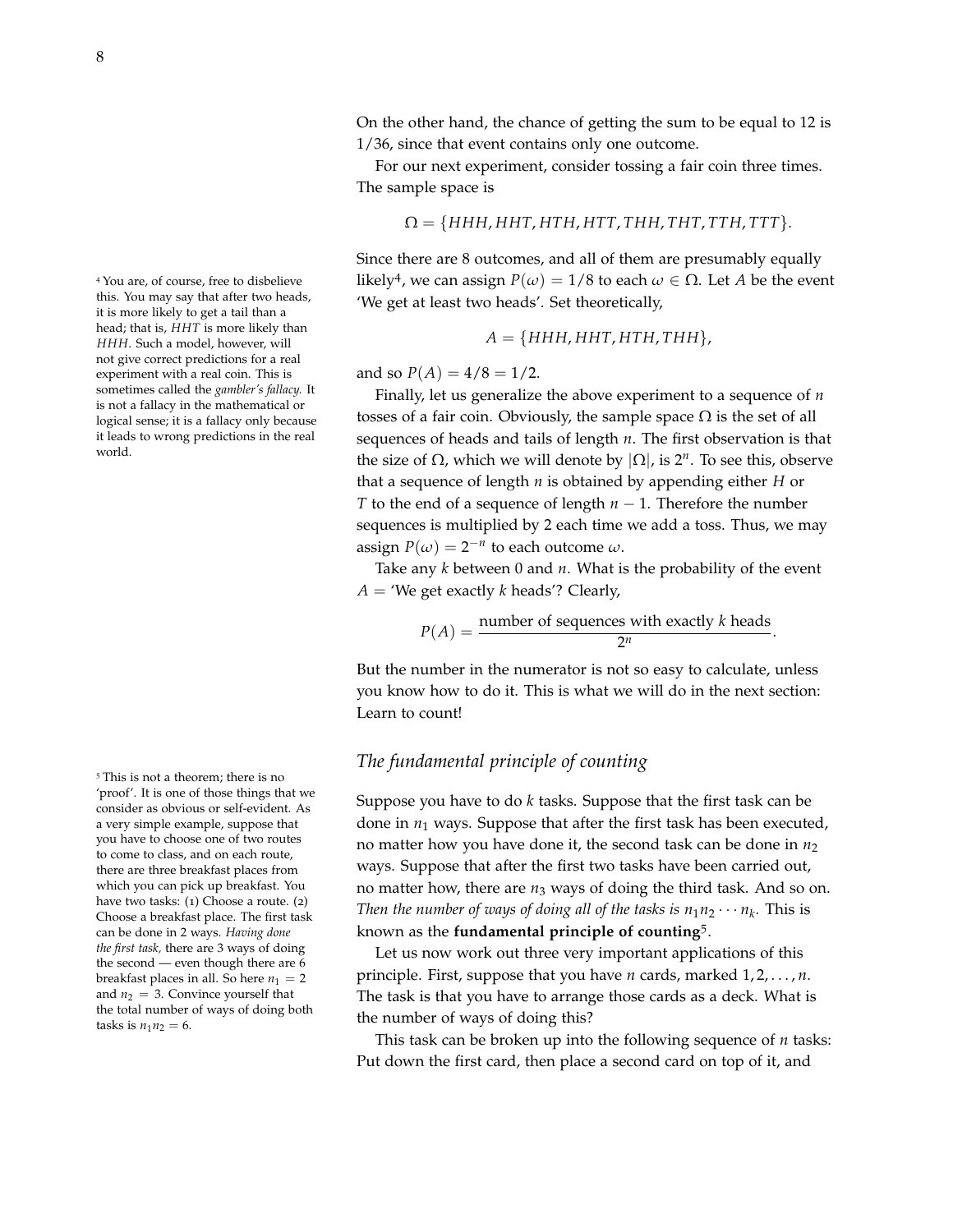then put a third one on top of the second, and so on. Clearly, the first task can be done in *n* ways, because we are free to choose any one of the *n* cards to place at the bottom of the deck. Having done the first task, we are left with  $n - 1$  ways of doing the second. Continuing in this way, and applying the fundamental principle of counting, we deduce that the total number of ways of arranging the *n* cards in a deck is

$$
n(n-1)(n-2)\cdots 1.
$$

This number is denoted by *n*! (and pronounced *n*-*factorial*). This is the number of ways of arranging the number  $1, 2, \ldots, n$  in a sequence. Any such arrangement is known as a **permutation** of 1, . . . , *n*. The set of all such permutations is usually denoted by *Sn*. For convenience, we define  $0! = 1$ .

Our next example is the problem of seating *k* guests in *n* chairs, where *k* is between 1 and *n*. The first guest can be seated in *n* ways. Having seated the first guest, the second guest can be seated in  $n - 1$ ways, and so on. Therefore the total number of ways of seating *k* guests in *n* chairs is

$$
\underbrace{n(n-1)\cdots(n-k+1)}_{k \text{ terms}} = \frac{n!}{(n-k)!}.
$$
 (1)

Note that this makes sense even if  $k = 0$ , since the right side is 1.

Next, consider the problem of selecting a *set* of *k* chairs out of *n*. Note that this is different than the previous example in that we are not considering the *order in which the chairs are picked*<sup>6</sup> number of ways of doing this task?

Let us call it *x*. Now consider the task from the previous example: Seat *k* guests in *n* chairs. That task can be broken up into a sequence of two tasks — first, pick a set of *k* chairs out of *n*, and then, pick an arrangement of those *k* chairs to seat the *k* guests. The first task can be done in *x* ways. Having done the first task, the second task is the same as picking a permutation of 1, . . . , *k*, which, as we have learnt, can be done in *k*! ways. Thus, *k* guests can be seated in *n* chairs in *xk*! ways. But we already know that the number of ways is given by the formula ([1](#page-8-0)). Therefore

 $x_k! = \frac{n!}{(n+1)!}$  $\frac{n}{(n-k)!}$ 

which gives

$$
x = \frac{n!}{k!(n-k)!} = \frac{n(n-1)\cdots(n-k+1)}{k!}.
$$

This number is a **binomial coefficient**, usually denoted by

 *n k* . <span id="page-8-0"></span> $6$  For example, if  $k = 2$ , and we pick chair 2 first and then chair 3, this would be considered to be the same as picking chair 3 first and then chair 2. We will not count these as different ways of doing the task of picking a set of 2 chairs out of *n*.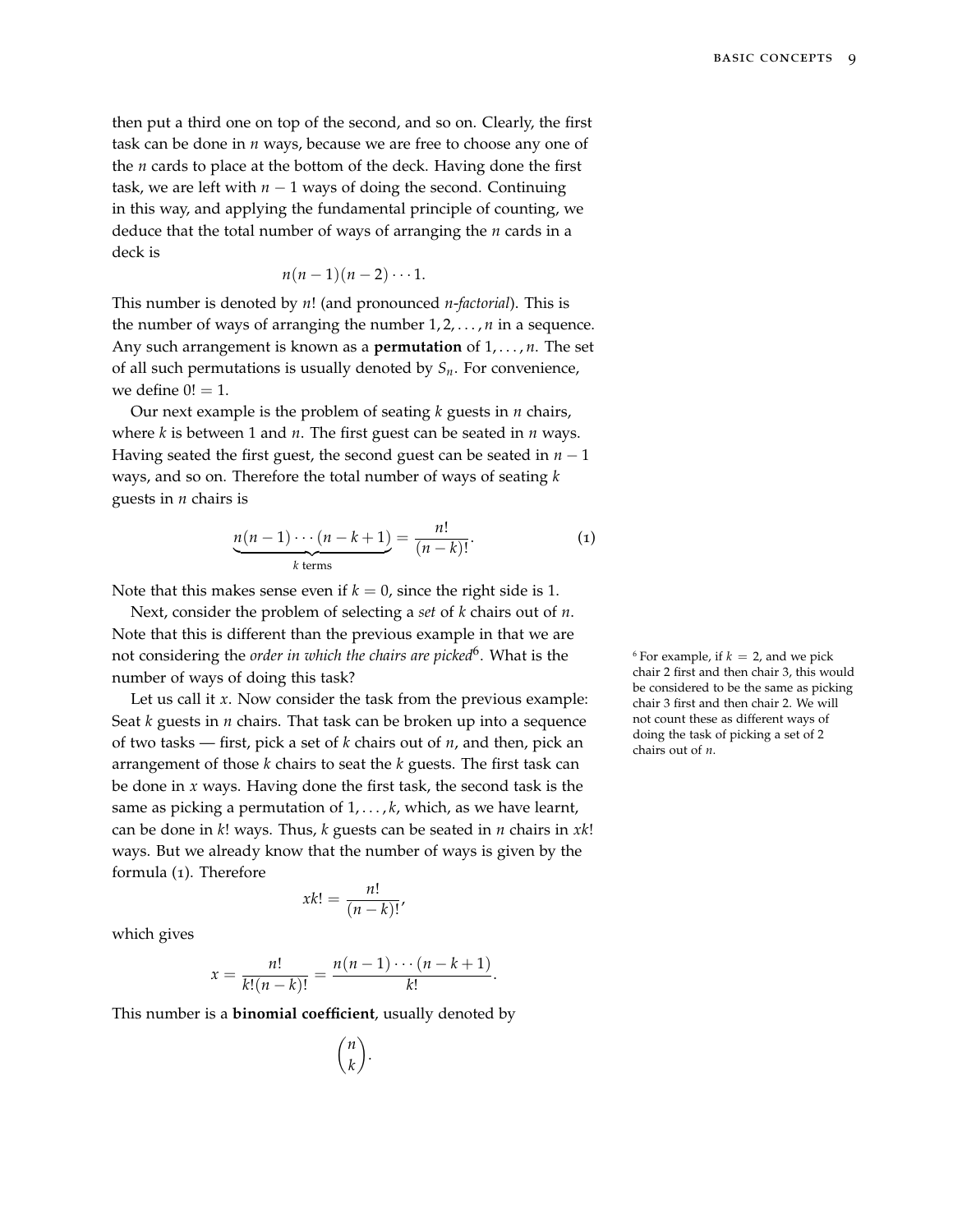10

By the convention  $0! = 1$ , it follows that

$$
\binom{n}{0} = \binom{n}{n} = 1.
$$

The name 'binomial coefficient' comes from the **binomial theorem**,

$$
(a+b)^n = \sum_{k=0}^n \binom{n}{k} a^k b^{n-k}.
$$

#### <span id="page-9-0"></span>*Example: Back to coin tossing*

Recall the experiment where we were tossing a fair coin *n* times. How many outcomes have exactly *k* heads? Note that this is the same as the number of ways of choosing a set of *k* chairs out of *n*, since specifying the locations of the heads completely determines the outcome. Thus, there are  $\binom{n}{k}$  sequences of *n* tosses which have exactly *k* heads. Consequently, the probability of getting exactly *k* heads is

$$
\binom{n}{k} 2^{-n}.
$$

#### <span id="page-9-1"></span>*Example: The birthday paradox*

In a class of *n* students, what is the chance that there is at least one pair of students with the same birthday (that is, day and month, not year)? For simplicity, let us ignore February 29 and assume that there are 365 days in a year. The sample space  $\Omega$  is the set of all sequences of length *n* where each member of the sequence is a number between 1 and 365. By the fundamental principle of counting,  $|\Omega| = 365^n$ . Let us assume that model that all of the sequences are equally likely $8$ .

Again, by the fundamental principle of counting, the number of ways that all *n* birthdays can be different from each other is

$$
365 \cdot 364 \cdot 363 \cdots (365 - n + 1).
$$

Note that this holds even if *n* > 365, since introduces a 0 in the above product. Thus, the number of sequences with at least one pair of duplicated birthdays is 365*<sup>n</sup>* minus the above product, which means that the probability of this event is

$$
1-\frac{365\cdot 364\cdot 363\cdots (365-n+1)}{365^n}.
$$

The actual values of this probability are surprising, which is why it is called a paradox. For *n* as small as 23, this is approximately 0.51. For  $n = 40$ , it is bigger than 0.89. So in a class of size 40, there is near certainty that there is a pair of students with the same birthday.

 $7$  The proof is easy: Just note that  $10^{7}$  which says that  $7$ when you expand  $(a + b)^n$  using the distributive law, the number of terms containing  $k$  *a*'s and  $n - k$  *b*'s is the same as the number of ways of choosing *k* locations out of *n*, which is  $\binom{n}{k}$ . Any such term contributes  $a^k b^{n-k}$ .

<sup>8</sup> It is not clear that this model is fully accurate. For example, births may be less likely on national holidays due to the unavailability of medical staff. But we will go with it.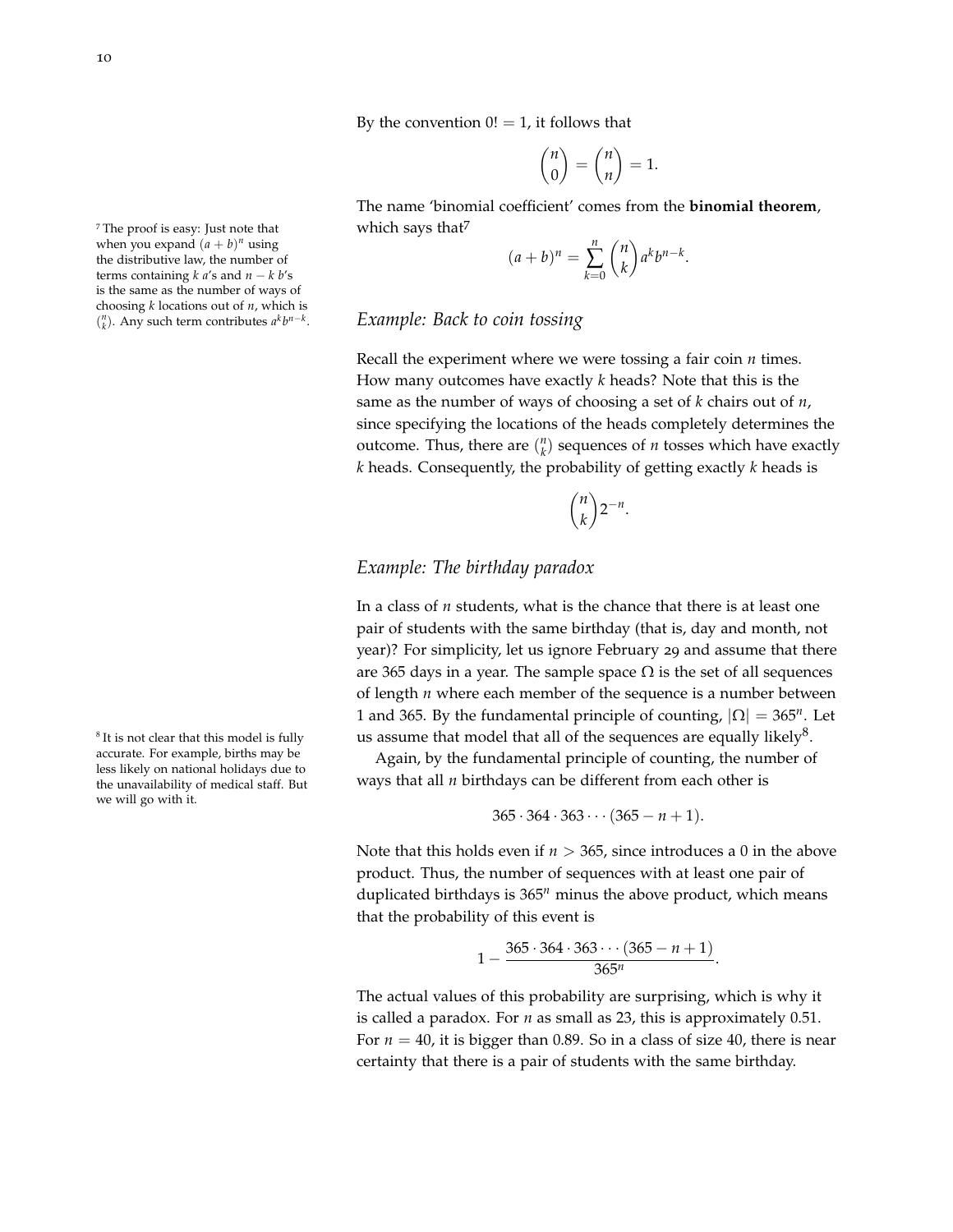The reason why this feels so surprising is that very few of us know anyone with the same birthday as ourselves, even though each of us knows a lot of people. The resolution of this apparent contradiction is that for a *given person*, who knows the birthdays of *n* acquaintances, the probability that this person shares his or her birthday with one of these *n* acquaintances is

$$
1-\frac{364^n}{365^n}.
$$

(Prove this.) For  $n = 40$ , this probability is less than 0.11. The smallest *n* for which this probability exceeds 0.5 is 253. Very few of us are aware of the birthdays of more than 30 or 40 acquaintances. This shows why most of us do not know of anyone with the same birthday as their own selves.

#### <span id="page-10-0"></span>*Operations with events*

Since an event is just a subset of the sample space, we can perform set theoretic operations with events. If *A* is an event, the **complement** of *A*, denoted by  $A^c$ , is the set  $\Omega \setminus A$ . Since

$$
P(A) = \sum_{\omega \in A} P(\omega),
$$

and  $P(\Omega) = 1$ , it follows that

$$
P(A^c) = 1 - P(A).
$$

The **union** of two events *A* and *B* is the set  $A \cup B$ , which consists of all outcomes that are either in *A* or in *B* or in both *A* and *B*. In probability theory,  $A \cup B$  is often referred to as '*A* or *B*'.

The **intersection** of *A* and *B*, denoted by  $A \cap B$ , is the set of all outcomes that belong to both *A* and *B*. We often call this event '*A* and *B*'.

Now suppose we add up *P*(*A*) and *P*(*B*). Then we are adding up  $P(\omega)$  for each  $\omega$  that belongs to the union of *A* and *B*, but we are double counting those in the intersection. So if we subtract off *P*( $A \cap B$ ) from this sum, we end up with *P*( $A \cup B$ ). In other words,

$$
P(A \cup B) = P(A) + P(B) - P(A \cap B).
$$

This is known as the **inclusion-exclusion formula**.

What if we have three events *A*, *B* and *C*? Writing  $A \cup B \cup C$  as the union of  $A \cup B$  and  $C$ , we can apply the inclusion-exclusion formula to get

$$
P(A \cup B \cup C) = P(A \cup B) + P(C) - P((A \cup B) \cap C)
$$
  
= P(A) + P(B) + P(C) - P(A \cap B) - P((A \cup B) \cap C).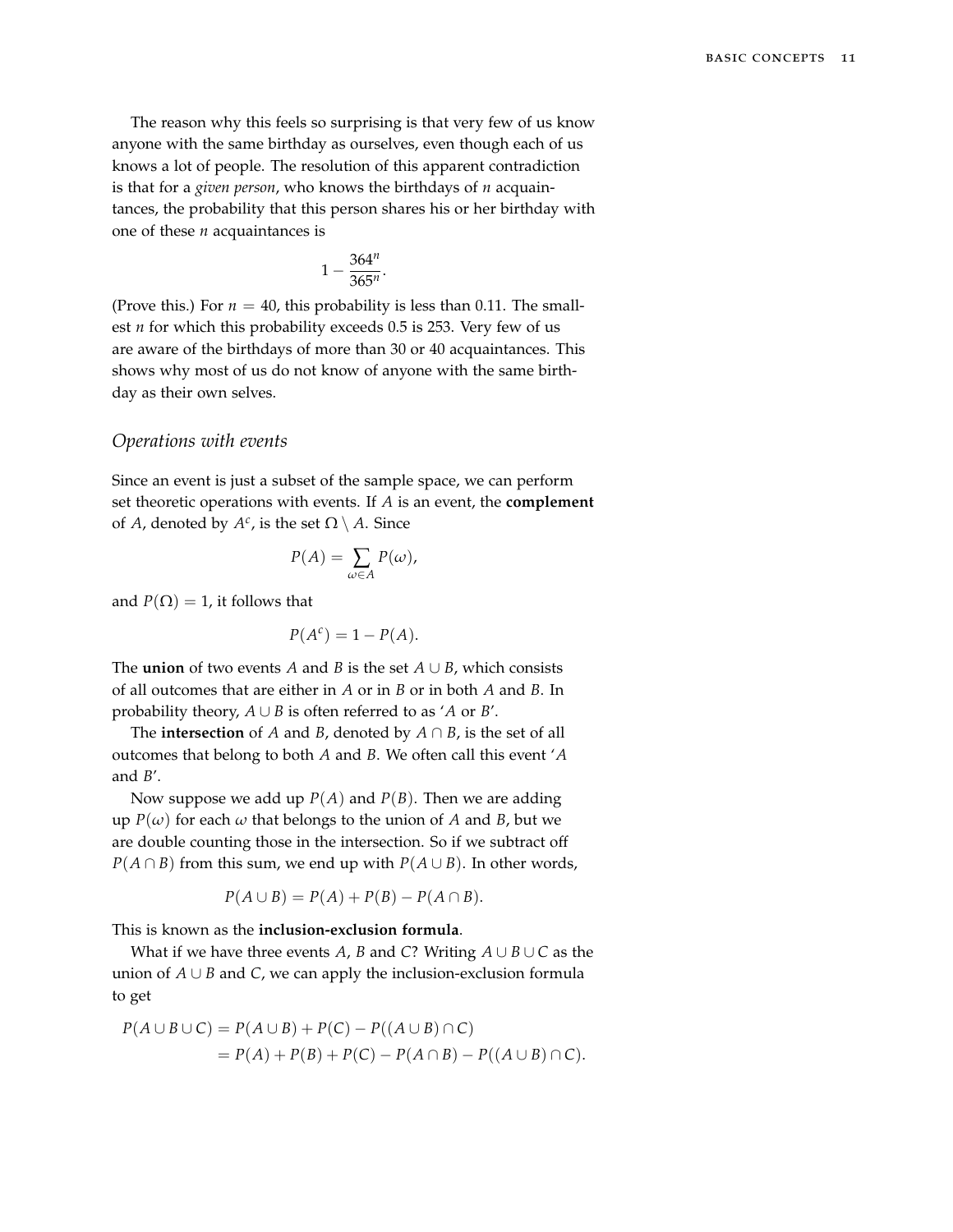<sup>9</sup> Convince yourself using Venn diagrams.

By the distributive law for unions and intersections<sup>9</sup>,

$$
(A \cup B) \cap C = (A \cap C) \cup (B \cap C).
$$

Therefore again by the inclusion-exclusion formula,

$$
P((A \cup B) \cap C) = P(A \cap C) + P(B \cap C) - P((A \cap C) \cap (B \cap C))
$$
  
= 
$$
P(A \cap C) + P(B \cap C) - P(A \cap B \cap C).
$$

Combining the steps, we get

$$
P(A \cup B \cup C) = P(A) + P(B) + P(C)
$$
  
- P(A \cap B) - P(A \cap C) - P(B \cap C)  
+ P(A \cap B \cap C).

This is the inclusion-exclusion formula for three events. We can clearly see a pattern emerging here. In fact, there is a **generalized inclusion-exclusion formula** for the probability of the union of *n* events:

$$
P(A_1 \cup \cdots \cup A_n) = \sum P(A_i) - \sum P(A_i \cap A_j)
$$
  
+ 
$$
\sum P(A_i \cap A_j \cap A_k) - \cdots
$$
  
+ 
$$
(-1)^{n-1} P(A_1 \cap \cdots \cap A_n),
$$

<sup>10</sup> Try to prove this by induction; that where there is no double counting in any of the sums<sup>10</sup>. Note that there are  $\binom{n}{r}$  terms in the  $r^{\text{th}}$  sum, since each term corresponds to the

choice of a set of *r* indices out of *n*. We will use this observation later.

#### <span id="page-11-0"></span>*Example: The secretary problem*

Suppose that a secretary needs to insert *n* letters into *n* marked envelopes. But due to a mishap, the letters get all mixed up, and the secretary just inserts the letters randomly into envelopes. The *secretary problem* is the problem of computing the chance the none of the letters go into the correct envelope<sup>11</sup>.

A great surprise is that for large *n*, this probability is neither close to 0 nor close to 1. In fact, as  $n \to \infty$ , this probability converges to 1/*e*, which is approximately 0.37. We will now prove this.

Let  $A_i$  be the event that letter  $i$  goes into the correct envelope. Then  $A_1 \cup \cdots \cup A_n$  is the event that at least one letter goes into the correct envelope. We will now apply the generalized inclusionexclusion formula to calculate the probability of this event.

Take any *r* between 1 and *n*. Then  $A_1 \cap \cdots \cap A_r$  is the event that letters 1, . . . , *r* all go into the correct envelopes. If this event happens, then the number of ways of inserting the remaining  $n - r$  letters into

is, assume that the formula is true for *n* − 1 events, and the prove it for *n*, the same way as we extended from 2 to 3 events.

<sup>11</sup> There is also another very different problem in probability that goes by the name of 'secretary problem'. See Wikipedia.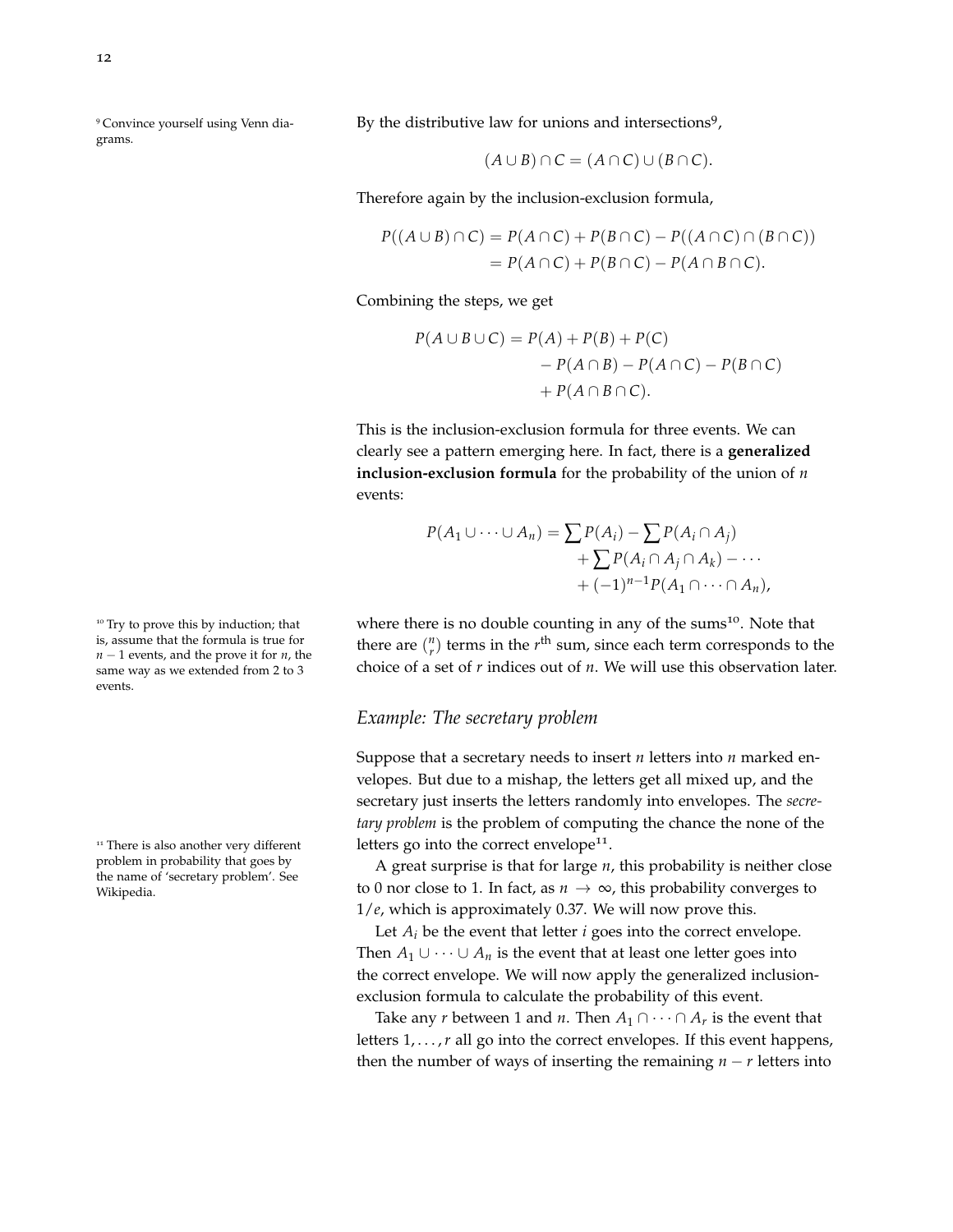the remaining  $n - r$  envelopes is  $(n - r)!$ . Since the total number of ways of inserting letters into envelopes in *n*!, this shows that

$$
P(A_1 \cap \cdots \cap A_r) = \frac{(n-r)!}{n!}.
$$

Now take any distinct  $i_1, \ldots, i_r$  between 1 and *n*. Clearly, the same argument shows that  $P(A_{i_1} \cap \cdots \cap A_{i_r})$  is also equal to  $(n-r)!/n!$ . Thus, each term in the *r*<sup>th</sup> sum of the inclusion-exclusion formula equals  $(n - r)! / n!$ . Since there are  $\binom{n}{r}$  terms, the  $r<sup>th</sup>$  sum equals

$$
\binom{n}{r}\frac{(n-r)!}{n!} = \frac{n!}{r!(n-r)!}\frac{(n-r)!}{n!} = \frac{1}{r!}.
$$

Therefore,

$$
P(A_1 \cup \cdots \cup A_n) = \frac{1}{1!} - \frac{1}{2!} + \frac{1}{3!} - \cdots + (-1)^{n-1} \frac{1}{n!}.
$$

The probability that no letter goes into the correct envelope is 1 minus the above quantity, which converges<sup>12</sup> to  $e^{-1}$  as  $n \to \infty$ .

#### <span id="page-12-0"></span>*Disjoint events* places of decimal.

Two events *A* and *B* are called **disjoint** or **mutually exclusive** if  $A \cap B = \emptyset$ , that is, if there is no outcome that is in both *A* and *B*. Yet another way to put it is that the events *A* and *B* cannot happen simultaneously. A sequence of events  $A_1, \ldots, A_n$  is called disjoint or mutually exclusive if  $A_i \cap A_j = \emptyset$  for any  $i \neq j$ . That is, if no two events can happen simultaneously. The most important property of disjoint events is that if  $A_1, \ldots, A_n$  are disjoint, then

$$
P(A_1 \cup \cdots \cup A_n) = \sum_{i=1}^n P(A_i).
$$

This is an immediate consequence of the inclusion-exclusion formula, but it also follows easily from the definition of the probability of an event as the sum of the probabilities of outcomes, since no outcome can belong to two of the above events.

A collection of events  $A_1, \ldots, A_n$  is called a **partition** of the sample space if the events are disjoint and their union is  $\Omega$ .

<span id="page-12-2"></span>**Proposition 1.** *If*  $A_1, \ldots, A_n$  *is a partition of*  $\Omega$ *, then for any event B,* 

<span id="page-12-1"></span>
$$
P(B) = \sum_{i=1}^{n} P(B \cap A_i).
$$

*Proof.* First, note that the events  $B \cap A_1, \ldots, B \cap A_n$  are disjoint. This follows easily from the fact that  $A_1, \ldots, A_n$  are disjoint. Next, we claim that

$$
B = (B \cap A_1) \cup \cdots \cup (B \cap A_n).
$$
 (2)

<sup>12</sup> The convergence is very fast. Even for  $n = 5$ , it is 0.367 to three places of decimal, whereas  $e^{-1} = 0.368$  to three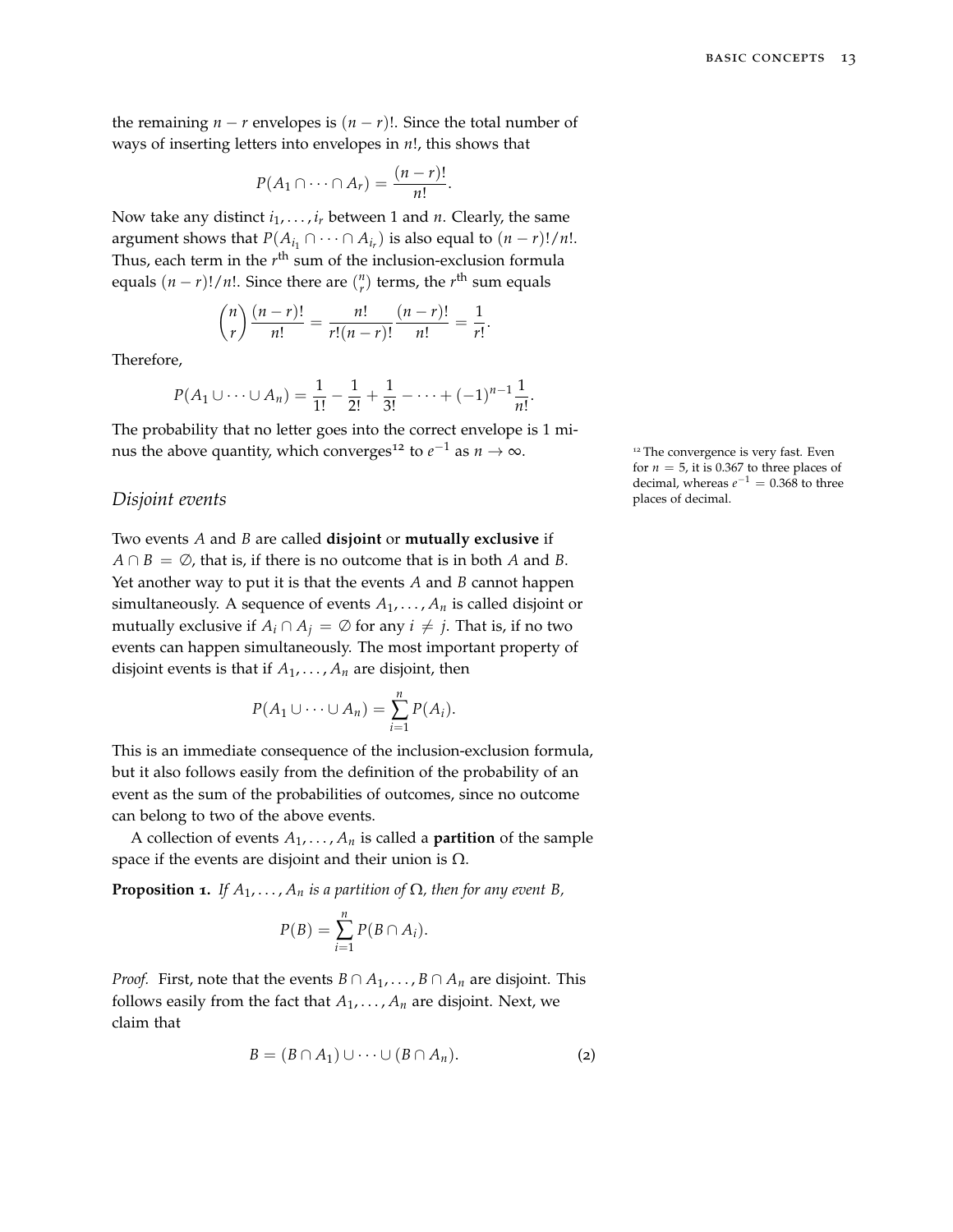formula is justified as follows. Suppose that the experiment is repeated many times. Then  $P(A)$  is the fraction of times that *A* happened, and  $P(A \cap B)$ is the fraction of times that *A* and *B* both happened.Therefore *P*(*B*|*A*) is the fraction of times that *B* happened *among those instances where A happened.*

<sup>15</sup> Actually, conditional probability given *A* can be defined even if  $P(A) = 0$ , and that is an important matter. We will talk about it later.

To prove this, we will now show that the two sets displayed above <sup>13</sup>This is the standard way of showing both contain the other<sup>13</sup>. First, take any  $\omega \in B$ . Since  $A_1, \ldots, A_n$  is a that two sets are equal. that two sets are equal. **partition of**  $\Omega$ **,**  $\omega$  **must be in some**  $A_i$ **. Then**  $\omega \in B \cap A_i$ **, and hence** 

$$
\omega \in (B \cap A_1) \cup \cdots \cup (B \cap A_n).
$$

This proves that  $B \subseteq (B \cap A_1) \cup \cdots \cup (B \cap A_n)$ . Conversely, take any  $\omega \in (B \cap A_1) \cup \cdots \cup (B \cap A_n)$ . Then  $\omega \in B \cap A_i$  for some *i*, and so,  $\omega \in B$ . Thus,  $B \supseteq (B \cap A_1) \cup \cdots \cup (B \cap A_n)$ . This concludes the proof of ([2](#page-12-1)). Combining this with the fact that  $B \cap A_1, \ldots, B \cap A_n$  are disjoint completes the proof. П

The following corollary is often useful.

<span id="page-13-2"></span>**Corollary 1.** *For any two events A and B,*

$$
P(B) = P(B \cap A) + P(B \cap A^c).
$$

*Proof.* Simply observe that *A*,  $A^c$  is a partition of  $\Omega$ , and apply Proposition [1](#page-12-2).

#### <span id="page-13-0"></span>*Conditional probability*

Let *A* and *B* be two events, with  $P(A) > 0$ . The **conditional proba-**<sup>14</sup> From the frequentist viewpoint, this **bility of** *B* given that *A* has happened is defined as<sup>14</sup>

$$
P(B|A) = \frac{P(B \cap A)}{P(A)}.
$$

When  $P(A) = 0$ , we leave it undefined<sup>15</sup>.

As an example, consider a single roll of a die. If *A* is the event that the number that turns up is at least 4, and *B* is the event that the number is 6, then

$$
P(B|A) = \frac{1/6}{1/2} = \frac{1}{3}
$$

.

 $\Box$ 

Observe that for any two events *A* and *B*,  $P(A \cap B) = P(A)P(B|A)$ . This holds even if  $P(A) = 0$ , irrespective of how we define  $P(B|A)$  in that situation.

#### <span id="page-13-1"></span>*The law of total probability*

The following proposition is sometimes called the law of total probability.

**Proposition 2** (Law of total probability). Let  $A_1, \ldots, A_n$  be a partition *of* Ω*. Then for any event B,*

$$
P(B) = \sum_{i=1}^{n} P(B|A_i)P(A_i).
$$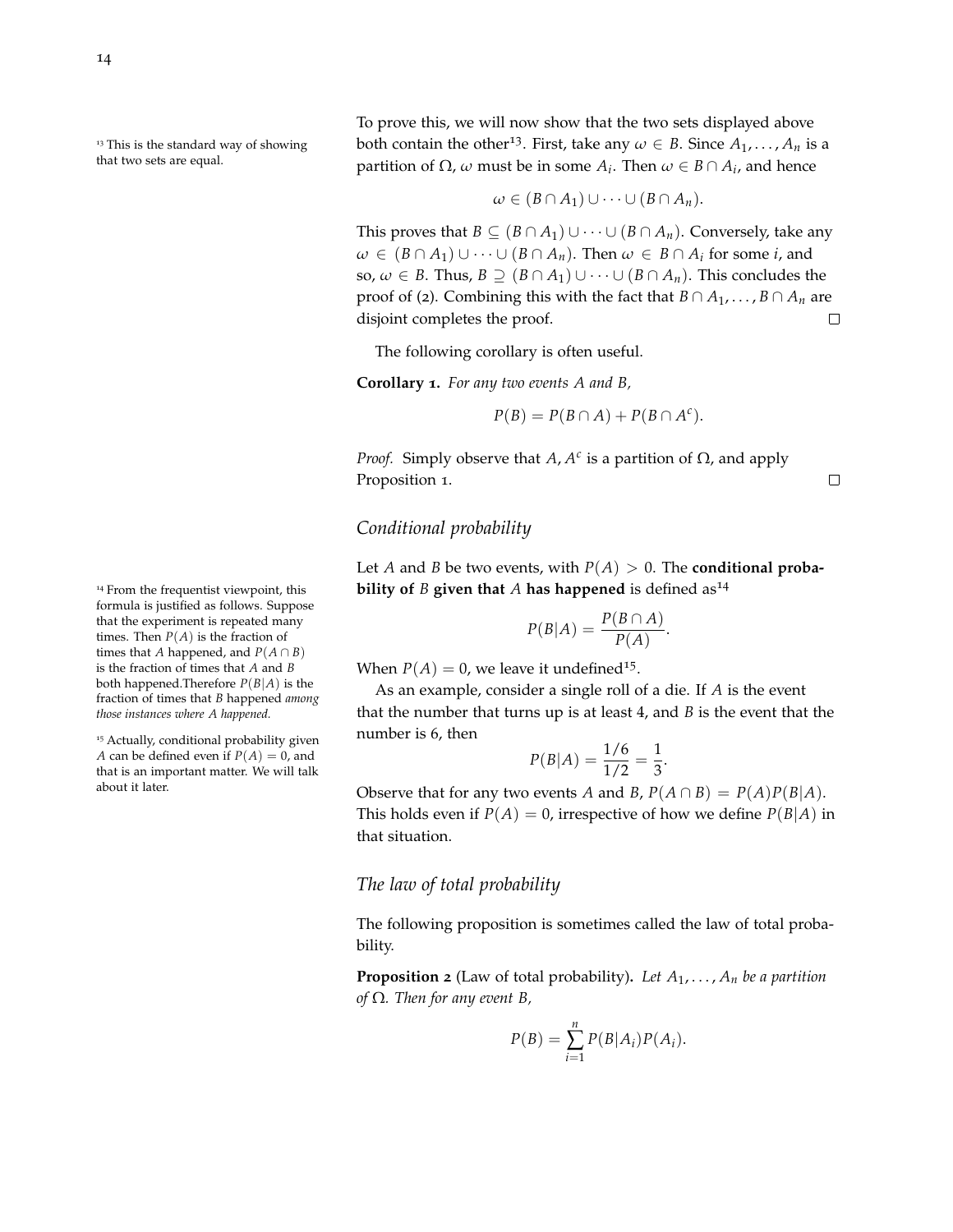*Proof.* Apply Proposition [1](#page-12-2), and use  $P(B \cap A_i) = P(B|A_i)P(A_i)$ .  $\Box$ 

Considering the partition  $A$ ,  $A<sup>c</sup>$ , we get the following corollary.

**Corollary 2.** *For any two events A and B,*

$$
P(B) = P(B|A)P(A) + P(B|Ac)P(Ac).
$$

#### <span id="page-14-0"></span>*Bayes rule*

Let *A* and *B* be two events with  $P(A) > 0$  and  $P(B) > 0$ . The following formula is an easy consequence of the definition of conditional probability:

$$
P(A|B) = \frac{P(B|A)P(A)}{P(B)}.
$$

This is known as **Bayes rule**.

Sometimes, Bayes rule can lead to surprising consequences. Consider the following example. Suppose that a rare disease afflicts 0.5% of the population. Suppose that there is a diagnostic test which is 99% accurate, which means that it gives the correct diagnosis with probability 0.99 if a person has the disease and also if a person does not have the disease. Now, if a random person tests positive, what is the conditional probability that the person has the disease?

We proceed systematically, as follows. Let *D* be the event that the person has the disease<sup>16</sup>. Let + denote the event that the person tests  $\frac{16}{17}$  Try to set this up as an experiment positive. We are interested in evaluating  $P(D|\perp)$ . By Bayes rule with a sample space, probability, positive. We are interested in evaluating  $P(D|+)$ . By Bayes rule,

$$
P(D|+) = \frac{P(+|D)P(D)}{P(+)}.
$$

By the law of total probability,

$$
P(+) = P(+|D)P(D) + P(+|D^{c})P(D^{c}).
$$

By the given information, we know that  $P(D) = 0.005$ ,  $P(+|D) =$ 0.99 and  $P(+|D^c) = 0.01$ . Thus,

$$
P(D|+) = \frac{P(+|D)P(D)}{P(+|D)P(D) + P(+|D^c)P(D^c)}
$$
  
= 
$$
\frac{0.99 \times 0.005}{0.99 \times 0.005 + 0.01 \times 0.995} = 0.3322148.
$$

Thus, a person who tests positive is only about 33% likely to have the  $disease<sup>17</sup>$ .

<sup>17</sup> This can be demystified as follows. Suppose that 1000 randomly chosen people are tested. Since the disease afflicts 0.5% of the population, we may expect that 5 people out of these 1000 actually have the disease. The test will almost certainly diagnose these 5 people correctly. Among the remaining 995, approximately 1% — about 10 people — are misdiagnosed by the test. Thus, 15 people will get positive results but only 5 of them really have the disease.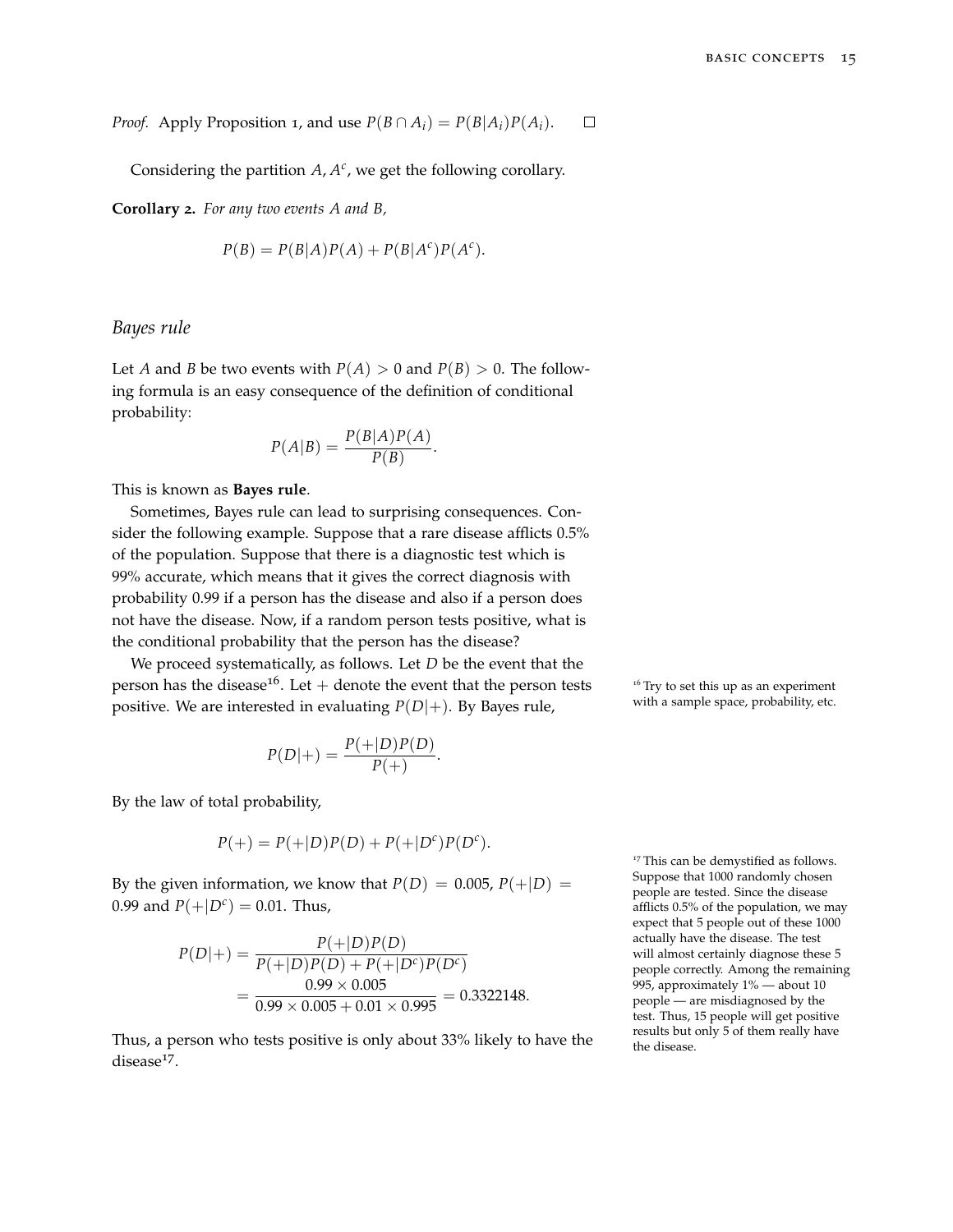#### <span id="page-15-0"></span>*Independent events*

An event *B* is said to be independent of an event *A* if the information that *A* has happened does not change the likelihood of *B*; that is,  $P(B|A) = P(B)$ . This can be rewritten as  $P(B \cap A) = P(B)P(A)$ . But note that this can again be rewritten as  $P(A|B) = P(A)$ . Therefore, if *B* is independent of *A*, then *A* is independent of *B*. This slightly strange fact shows that independence is a symmetric relation: We say that two events *A* and *B* are **independent** if

$$
P(A \cap B) = P(A)P(B).
$$

For example, suppose we toss a fair coin twice. Let *A* be the event that the first toss turns up heads and let *B* be the event that the second toss turns up heads. Then  $P(A) = P(B) = 2/4 = 1/2$ , and  $P(A \cap B) = 1/4 = P(A)P(B)$ . Thus, *A* and *B* are independent events.

On the other hand, suppose a fair coin is tossed three times. Let *A* be the event that the first two tosses are heads, and let *B* be the event that the last two tosses are tails. Then  $P(A) = P(B) = 2/8$ 1/4, and  $P(A \cap B) = 1/8 \neq P(A)P(B)$ . Thus, *A* and *B* are not independent.

The concept of independence extends to more than two events. Events  $A_1, \ldots, A_n$  are called independent (or **mutually independent**) if for any *k* between 1 and *n*, and any distinct indices  $i_1, \ldots, i_k$ between 1 and *n*,

$$
P(A_{i_1} \cap A_{i_2} \cap \cdots \cap A_{i_k}) = P(A_{i_1})P(A_{i_2})\cdots P(A_{i_k}).
$$

This is equivalent to saying that for any distinct  $i_1, \ldots, i_k, j_1, \ldots, j_l$ ,

$$
P(A_{j_1} \cap \cdots \cap A_{j_l} | A_{i_1} \cap \cdots \cap A_{i_k}) = P(A_{j_1} \cap \cdots \cap A_{j_l}).
$$

For an example of a sequence of independent events, consider *n* tosses of a fair coin. Let  $A_i$  be the event that toss *i* turns up heads. Then  $A_1, \ldots, A_n$  are independent events, as shown by the following argument. Take any distinct *i*1, . . . , *i<sup>k</sup>* . The number of outcomes where tosses *i*1, . . . , *i<sup>k</sup>* all turn up heads is 2*n*−*<sup>k</sup>* , because the remaining tosses can be determined in 2*n*−*<sup>k</sup>* ways (by the fundamental principle of counting). Thus,

$$
P(A_{i_1} \cap \cdots \cap A_{i_k}) = \frac{2^{n-k}}{2^n} = 2^{-k}.
$$

Applying this with  $k = 1$ , we get that  $P(A_i) = 1/2$  for each *i*. Thus,

$$
P(A_{i_1} \cap \cdots \cap A_{i_k}) = P(A_{i_1}) \cdots P(A_{i_k}),
$$

proving the independence of  $A_1, \ldots, A_n$ .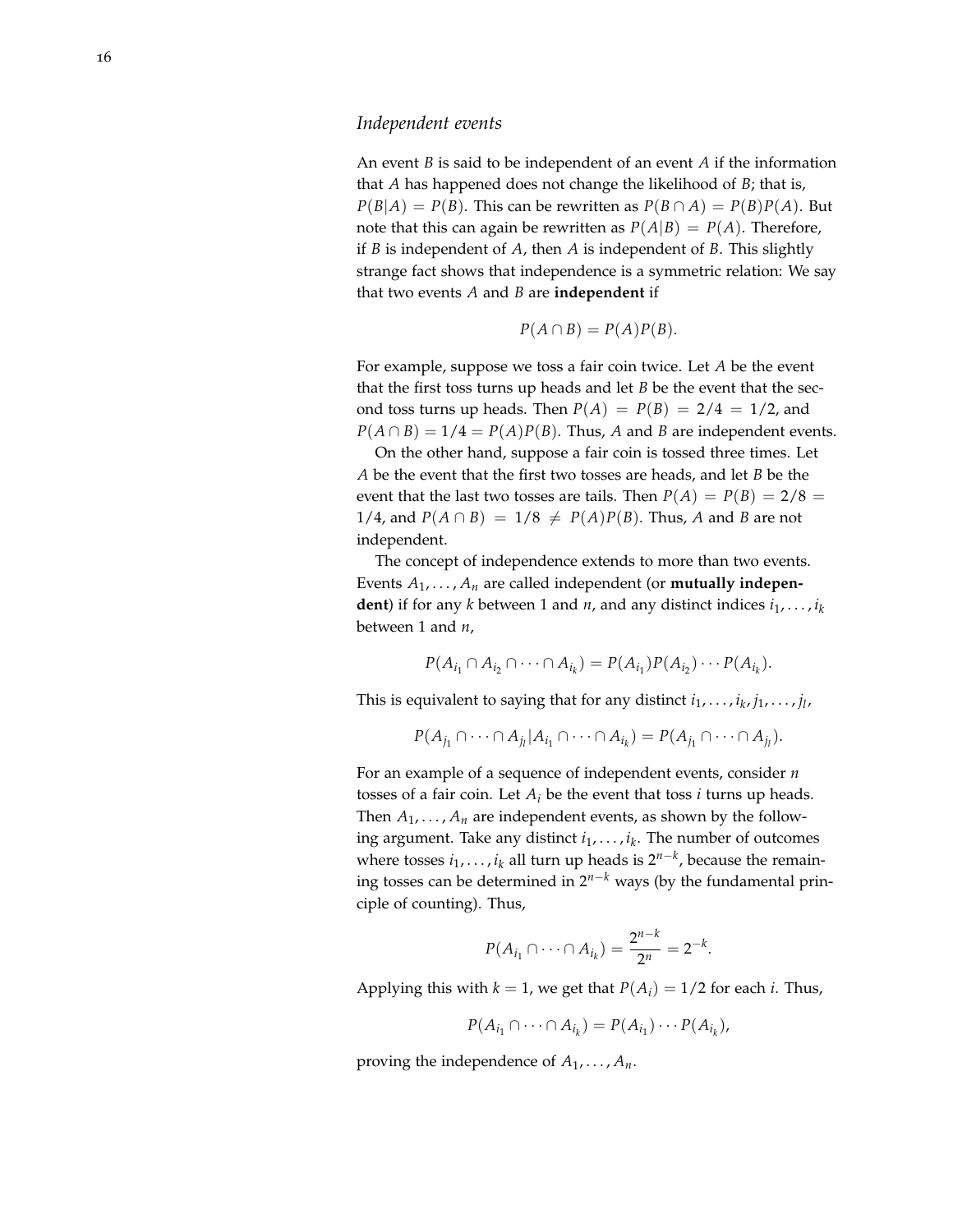There is also a different concept called **pairwise independence**. Events  $A_1, \ldots, A_n$  are called pairwise independent if  $P(A_i \cap A_j) =$  $P(A_i)P(A_j)$  for any  $i \neq j$ . If the events are independent, then they are automatically pairwise independent. Surprisingly, the converse is not true, as shown by the following counterexample. Toss a fair coin twice. Let *A* be the event that the first toss turns up heads. Let *B* be the event that the second toss turns up heads. Let *C* be the event that either both tosses are heads or both tosses are tails. Then it is easy to check that  $P(A) = P(B) = P(C) = 1/2$  and  $P(A \cap B) =$  $P(A \cap C) = P(B \cap C) = 1/4$ , which means that *A*, *B* and *C* are pairwise independent. However,

$$
P(A \cap B \cap C) = \frac{1}{4} \neq P(A)P(B)P(C),
$$

which shows that the three events are not mutually independent.

Independence of *A* and *B* implies that *A <sup>c</sup>* and *B* are independent, as are  $A^c$  and  $B^c$ , and A and  $B^c$ . Let us only show this for  $A^c$  an B:

$$
P(Ac \cap B) = P(B) - P(A \cap B)
$$
 (by Corollary 1)  
=  $P(B) - P(A)P(B)$  (by independence of *A* and *B*)  
=  $(1 - P(A))P(B) = P(Ac)P(B)$ .

More generally, if  $A_1, \ldots, A_n$  are independent events, and  $B_1, \ldots, B_n$ are events such that each  $B_i$  is either  $A_i$  or  $A_i^c$ , then  $B_1, \ldots, B_n$  are also independent (prove this).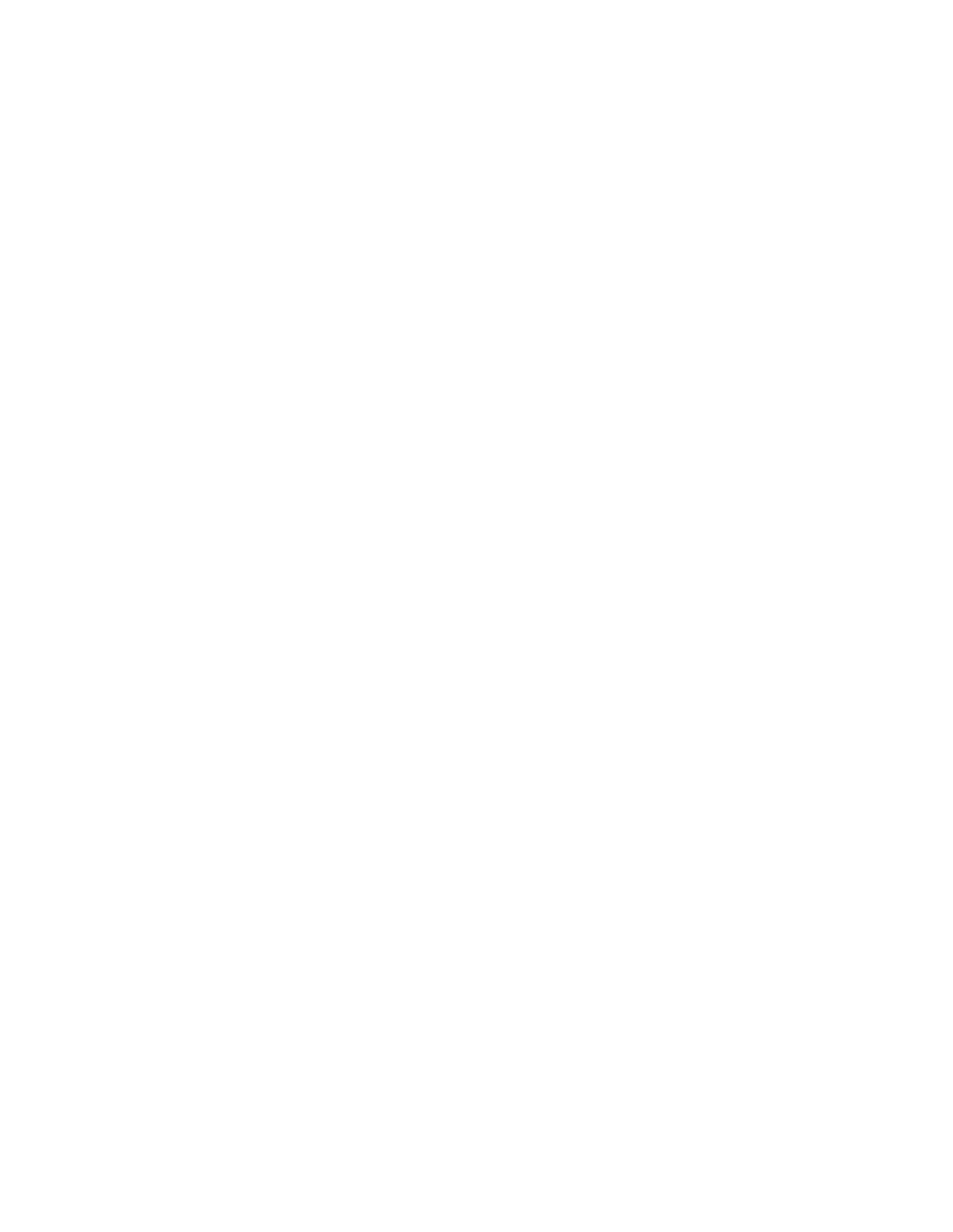# <span id="page-18-0"></span>*Discrete random variables*

#### <span id="page-18-1"></span>*Random variables as functions*

We will continue with finite sample spaces for the time being. Let  $\Omega$ be a finite sample space. A function  $X : \Omega \to \mathbb{R}$  is called a **random variable**. In other words, a random variable assigns a number to each outcome. The numbers need not be all different.

For example, consider the experiment of rolling a fair die twice. We can define a number of random variables related to this experiment. For example, we can define *X* to be the number that turns up on the first roll, *Y* to be number that turns up on the second roll, and *Z* to be the sum of the two numbers. Thus, for instance, if  $\omega = (1, 4)$ , then  $X(\omega) = 1$ ,  $Y(\omega) = 4$ , and  $Z(\omega) = 5$ . The function *Z* is the sum of the two functions *X* and *Y*. We write this simply as  $Z = X + Y$ .

Consider *n* tosses of a fair coin. Let *X* be the number of heads. Also, for each *i*, let

$$
X_i = \begin{cases} 1 & \text{if toss } i \text{ turns up heads,} \\ 0 & \text{if toss } i \text{ turns up tails.} \end{cases}
$$

It is easy to see how *X* and  $X_1, \ldots, X_n$  are random variables (that is, functions from the sample space into the real line), and

$$
X = \sum_{i=1}^{n} X_i.
$$

If *X* is a random variable and *x* is a real number, the event

$$
\{\omega : X(\omega) = x\}
$$

is usually abbreviated as  ${X = x}$ , and its probability is denoted by  $P(X = x)$ . Similarly, for any subset *A* of the real line, the event

$$
\{\omega : X(\omega) \in A\}
$$

is abbreviated as  $\{X \in A\}$  and its probability is written as  $P(X \in A)$ . Another convention is that if *X* and *Y* are two random variables and *A* and *B* are two subsets of real numbers, then the event  $\{X \in \mathbb{R}^n\}$ *A*} ∩ {*Y* ∈ *B*} is often written as {*X* ∈ *A*, *Y* ∈ *B*}.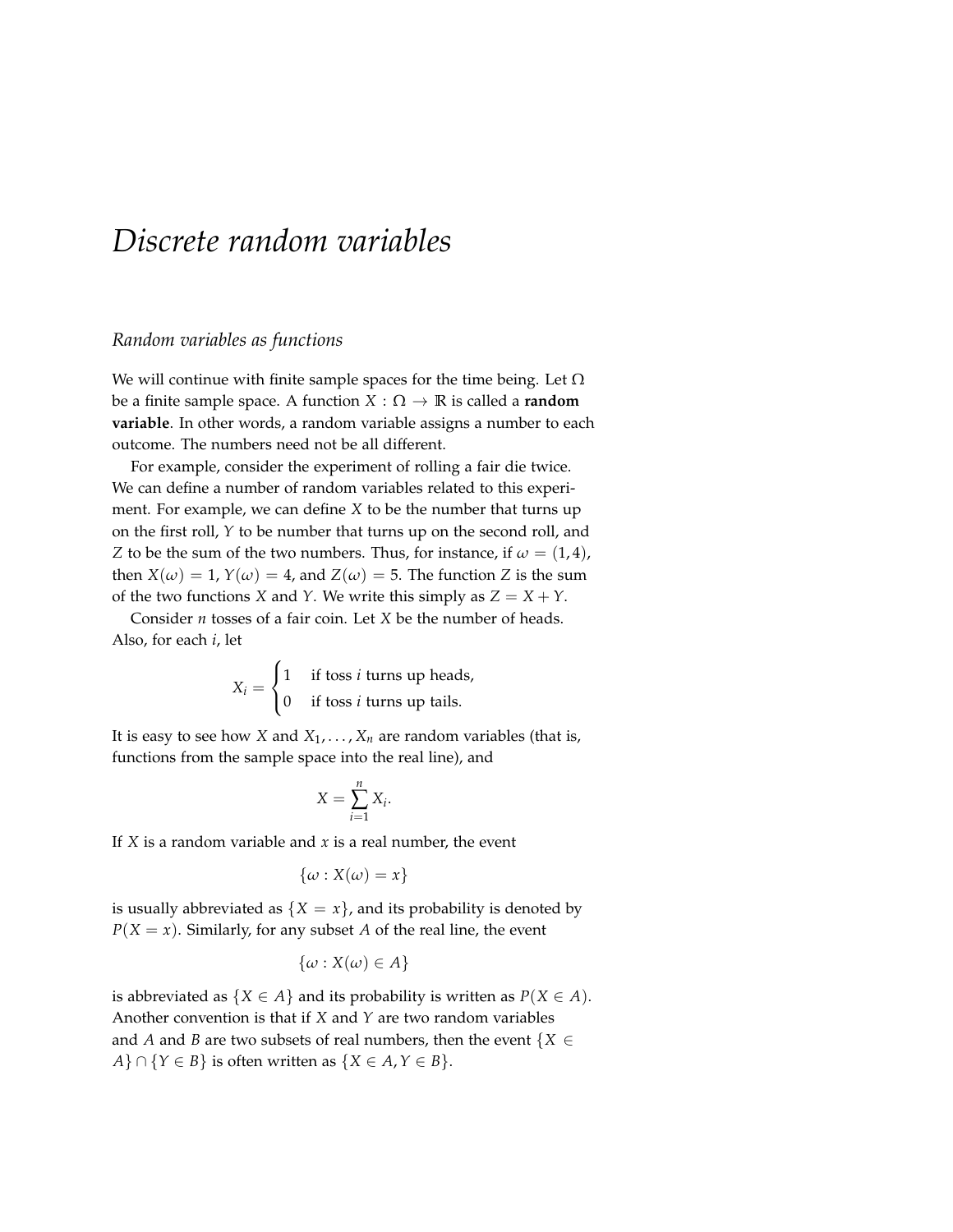#### <span id="page-19-0"></span>*Probability mass function*

The **probability mass function** (p.m.f.) of a random variable *X* is the function  $f : \mathbb{R} \to \mathbb{R}$  defined as

$$
f(x) = P(X = x),
$$

and the **cumulative distribution function** (c.d.f.) is defined as

$$
F(x) = P(X \le x).
$$

For example, let *X* be the number of heads in *n* tosses of a fair coin. Then, as we calculated earlier, the probability mass function of *X* is

$$
f(k) = \binom{n}{k} 2^{-n}
$$

when *k* is an integer between 0 and *n*, and 0 otherwise.

If the sample space is finite, a random variable can take only finitely many possible values. If, however, the sample space is infinite, the set of possible values of a random variable can be infinite. If the set of possible values of a random variable is finite or countably infinite, the random variable is called a **discrete random variable**. Note that for a discrete random variable with p.m.f.  $f, f(x) \neq 0$  only for countably many *x*'s, and

$$
\sum_{x} f(x) = 1,
$$

<sup>18</sup> This requires that the sum rule for since the events  $\{X = x\}$  form a partition of  $\Omega$  as *x* ranges over all<sup>18</sup> possible values of *X*. In this chapter, we will only deal with discrete random variables.

> We use the notation *X*  $\sim$  *f* as an abbreviation of the sentence "The random variable *X* has probability mass function *f* ."

#### <span id="page-19-1"></span>*Independence*

A collection of discrete random variables  $X_1, \ldots, X_n$  is called independent if for any  $x_1, \ldots, x_n$ ,

$$
P(X_1 = x_1, X_2 = x_2, \dots, X_n = x_n)
$$
  
=  $P(X_1 = x_1)P(X_2 = x_2) \cdots P(X_n = x_n).$ 

Note that unlike events, we did not require the product rule for all subcollections. This is because it's automatic.

**Proposition 3.** *If X*1, . . . , *X<sup>n</sup> is a collection of independent discrete random variables, then any subcollection is also independent.*

probabilities of unions of disjoint events extends to countably infinite collections of disjoint events. A proper justification of this needs the measure theoretic framework of probability theory. We will just assume that this is true.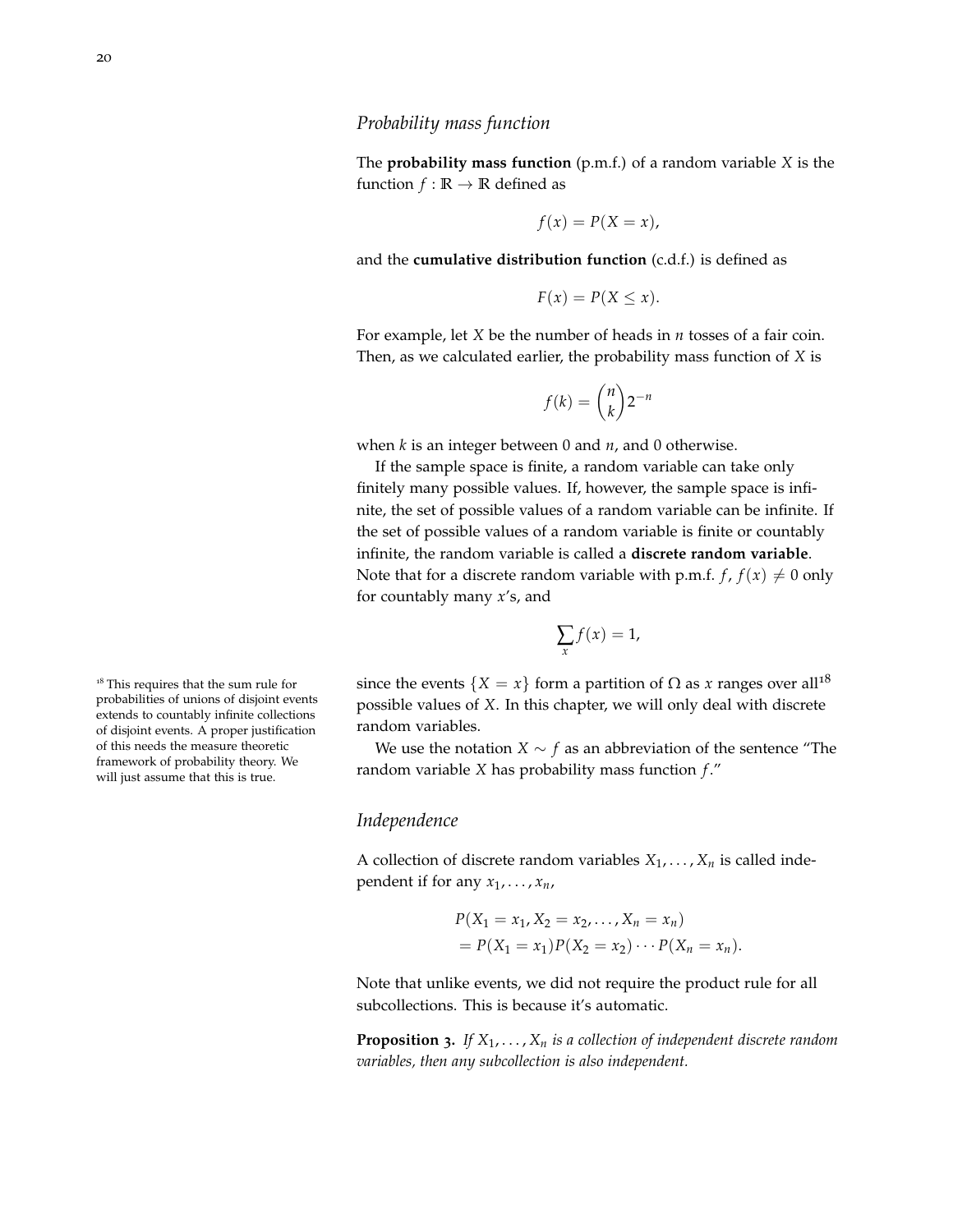*Proof.* We will prove that *X*<sup>1</sup> and *X*<sup>2</sup> are independent. The general case is similar. Accordingly, note that for any  $x_1$  and  $x_2$ , the event  ${X_1 = x_1, X_2 = x_2}$  is the expressible as

{
$$
X_1 = x_1, X_2 = x_2
$$
}  
=  $\bigcup_{x_3,...,x_n} \{X_1 = x_1, X_2 = x_2, X_3 = x_3,..., X_n = x_n\},$ 

where the sum is taken over all possible values of  $x_3, \ldots, x_n$ , and the events on the right are disjoint<sup>19</sup>. Since the random variables are discrete, the union is countable. Thus,

$$
P(X_1 = x_1, X_2 = x_2) = \sum_{x_3, ..., x_n} P(X_1 = x_1, ..., X_n = x_n).
$$

By independence,  $P(X_1 = x_1, ..., X_n = x_n) = P(X_1 = x_1) \cdots P(X_n = x_n)$ *x<sub>n</sub>*). We can then bring the common factor  $P(X_1 = x_1)P(X_2 = x_2)$ outside of the sum, getting

$$
P(X_1 = x_1, X_2 = x_2)
$$
  
=  $P(X_1 = x_1)P(X_2 = x_2) \sum_{x_3,\dots,x_n} P(X_3 = x_3) \cdots P(X_n = x_n).$ 

By the distributive law<sup>20</sup>,

$$
\sum_{x_3,\dots,x_n} P(X_3 = x_3) \cdots P(X_n = x_n)
$$
  
= 
$$
\left(\sum_{x_3} P(X_3 = x_3)\right) \cdots \left(\sum_{x_n} P(X_n = x_n)\right) = 1.
$$

Thus,  $P(X_1 = x_1, X_2 = x_2) = P(X_1 = x_1)P(X_2 = x_2)$ . Since this holds for any  $x_1$  and  $x_2$ ,  $X_1$  and  $X_2$  are independent.  $\Box$ 

We will later encounter infinite sequences of independent random variables. An infinite sequence of random variables  $X_1, X_2, \ldots$  is called independent if for each  $n$ ,  $X_1$ , . . . ,  $X_n$  are independent.

#### <span id="page-20-0"></span>*Bernoulli and binomial random variables*

Until now, we have only considered tosses of fair coins. There is also the concept of a *p*-coin, which is a coin that turns up heads with probability *p* and tails with probability  $1 - p$ , where *p* is a number in the interval  $[0, 1]$ . A fair coin, then, is the same as a  $1/2$ -coin. Mathematically, the sample space is  $\Omega = \{H, T\}$ , with  $P(T) = 1 - p$  and  $P(H) = p$ . Let  $X : \Omega \to \mathbb{R}$  be defined as  $X(T) = 0$  and  $X(H) = 1$ . Then  $P(X = 0) = 1 - p$  and  $P(X = 1) = p$ . A random variable such as *X* is called a *Bernoulli*( $p$ ) random variable. We abbreviate this by writing *X* ∼ *Bernoulli*(*p*). Sometimes, we say that the **distribution** of *X* is *Bernoulli*(*p*).

<sup>19</sup> Prove this by showing that the two sets contain each other.

<sup>20</sup> For example,  $\sum_{i,j} a_i b_j = (\sum_i a_i)(\sum_j b_j)$ .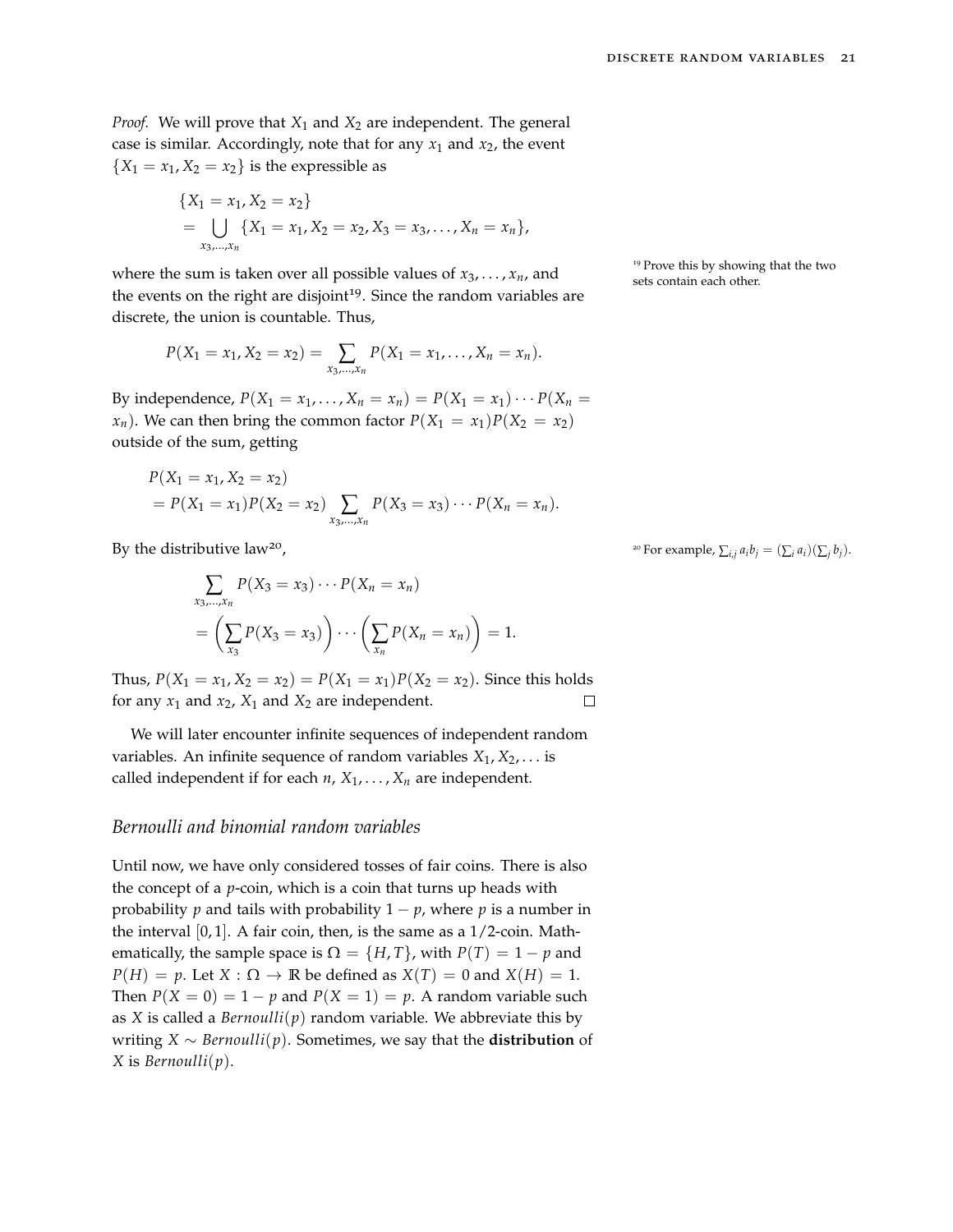Now suppose that a *p*-coin is tossed *n* times. If we want to define a model that renders the outcomes of these *n* tosses independent, then we must define

$$
P(\omega) = p^k (1 - p)^{n - k}
$$

is the event that toss *i* turns up heads, show that the events  $A_1, \ldots, A_n$  are independent.

<sup>22</sup> Try to prove this if it is not obvious.

<sup>21</sup> If *P* is defined in this manner, and  $A_i$  for an outcome  $\omega$  which has *k* heads and  $n - k$  tails<sup>21</sup>. This generalizes the case of a fair coin ( $p = 1/2$ ) that we have seen before. Let *X* be the number of heads. Then  $clearly<sup>22</sup>$ ,

$$
P(X=k) = \binom{n}{k} p^k (1-p)^{n-k}.
$$

for any integer *k* between 0 and *n*. Any random variable with this p.m.f. is called a *Bin*(*n*, *p*) random variable.

Often, *Bernoulli*(*p*) is abbreviated as *Ber*(*p*) and *Binomial*(*n*, *p*) is abbreviated as *Bin*(*n*, *p*).

#### <span id="page-21-0"></span>*Infinite sequence of coin tosses*

Suppose that we decide to keep tossing a *p*-coin until it turns up heads for the first time, and record the number of tosses required to get there as a random variable *X*. Unless there is something severely wrong with the coin (that is, it never turns up heads — in other <sup>23</sup> Can you prove this? words,  $p = 0$ , this is going to happen eventually<sup>23</sup>. So this is an experiment that one can conduct in real life. But what is the sample space for this experiment? A moment's thought will reveal that we cannot construct a finite sample space for this experiment. There is no upper bound on the number of tosses required to complete the experiment. The only recourse is to put it in the framework of an experiment where the outcomes are all possible *infinite* sequences of coin tosses, and for such an outcome  $\omega$ , define  $X(\omega)$  to be the location of the first head in *ω*.

> The main challenge in the above setup is the definition of probability. Consider the case  $p = 1/2$ . Then all outcomes must be equally likely, but there are infinitely many outcomes. So the probability of any single outcome must be zero. And yet,  $P(\Omega)$  needs to be 1. This makes it impossible to define the probability of an event as the sum of the probabilities of its constituent outcomes. Instead, we directly define probabilities of events so that they satisfy a certain set of axioms. The problem with this approach, again, is that it is generally impossible to define probabilities of *all* events in this manner without running into contradictions. In the rigorous mathematical definition of probability theory, this problem is resolved by defining the probabilities of a *subcollection* of events, known as a *σ*-algebra. We try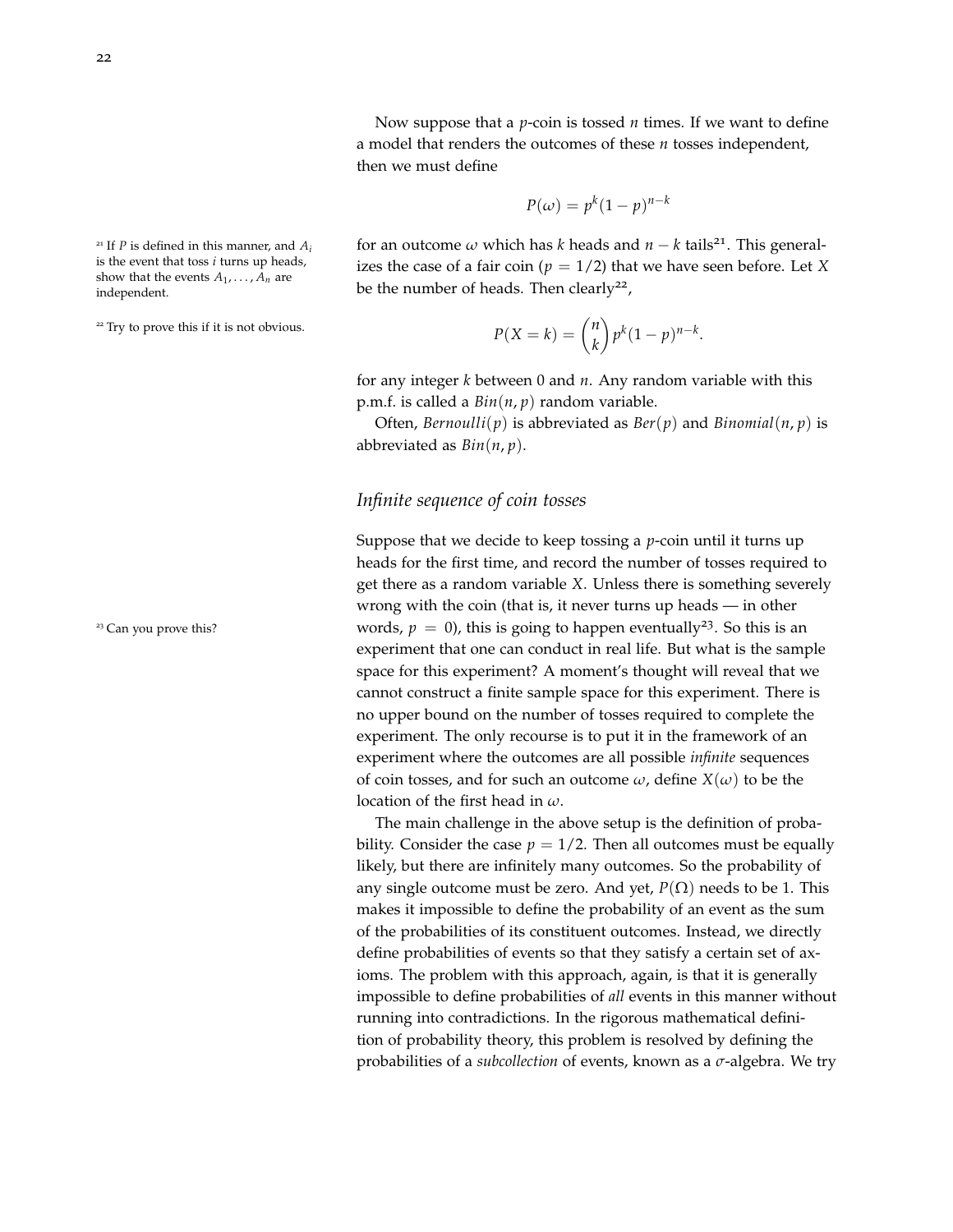to ensure that the *σ*-algebra contains all events that will ever be of interest to us.

In the above setting, let  $X_i$  be 1 if toss *i* turns up heads and 0 otherwise. Then  $X_1, X_2, \ldots$  are random variables defined on  $Ω$ . Without going deeper into the measure theoretic foundation of probability, let us only be content with the following: *It is possible to define the probabilities of a certain subcollection of events such that any event involving finitely many of the X<sup>i</sup> 's belongs to this subcollection, and for any n,*  $X_1, \ldots, X_n$  *are independent Bernoulli*(*p*) *random variables.* 

A sequence  $X_1, X_2, \ldots$  as above is called an infinite sequence of independent *Bernoulli* $(p)$  random variables. Since these random variables all have the same distribution, we say that they are **independent and identically distributed (i.i.d.)**.

In general, an infinite sequence of random variables  $X_1, X_2, \ldots$ is called independent if for every  $n$ ,  $X_1, \ldots, X_n$  are independent. If moreover the random variables have the same distribution, they are called i.i.d.

#### <span id="page-22-0"></span>*Geometric random variables*

Consider an infinite sequence of tosses of a *p*-coin, as discussed above. Let *X* be the first time the coin turns up heads. Then we say that *X* has a *Geometric*(*p*) distribution<sup>24</sup>. Often, *Geometric*(*p*) is ab- <sup>24</sup> Sometimes, *X* is defined to be the breviated as *Geo*(*p*).

Let us now derive the p.m.f. of *X*. Let  $X_i$  be 1 if toss *i* turns up heads and 0 otherwise. Then for any  $k \geq 1$ ,

$$
P(X = k) = P(X_1 = 0, ..., X_{k-1} = 0, X_k = 1)
$$
  
=  $P(X_1 = 0) \cdots P(X_{k-1} = 0)P(X_k = 1)$   
=  $(1 - p)^{k-1}p$ .

Notice that any positive integer is a possible value<sup>25</sup> of *<sup>X</sup>*.

#### <span id="page-22-1"></span>*Poisson random variables*

Take any real number  $\lambda > 0$ . A random variable *X* is said to have a *Poisson*( $\lambda$ ) distribution (often abbreviated as  $Poi(\lambda)$ ) if its set of possible values is the set of nonnegative integers, and for any  $k \geq 0$ ,

$$
P(X = k) = e^{-\lambda} \frac{\lambda^k}{k!}.
$$

A simple way to construct such a random variable is to take  $\Omega$  to be the set of nonnegative integers, let  $P(k)$  be given by the above formula<sup>26</sup> for each  $k \in \Omega$ , and let  $X(k) = k$  for each  $k \in \Omega$ . But this number of tails before the first head. We will not use that definition.

<sup>25</sup> Can you show using the formula that the sum of  $P(X = k)$  over all positive integers *k* equals 1?

 $\sum_{k=0}^{\infty} P(k) = 1.$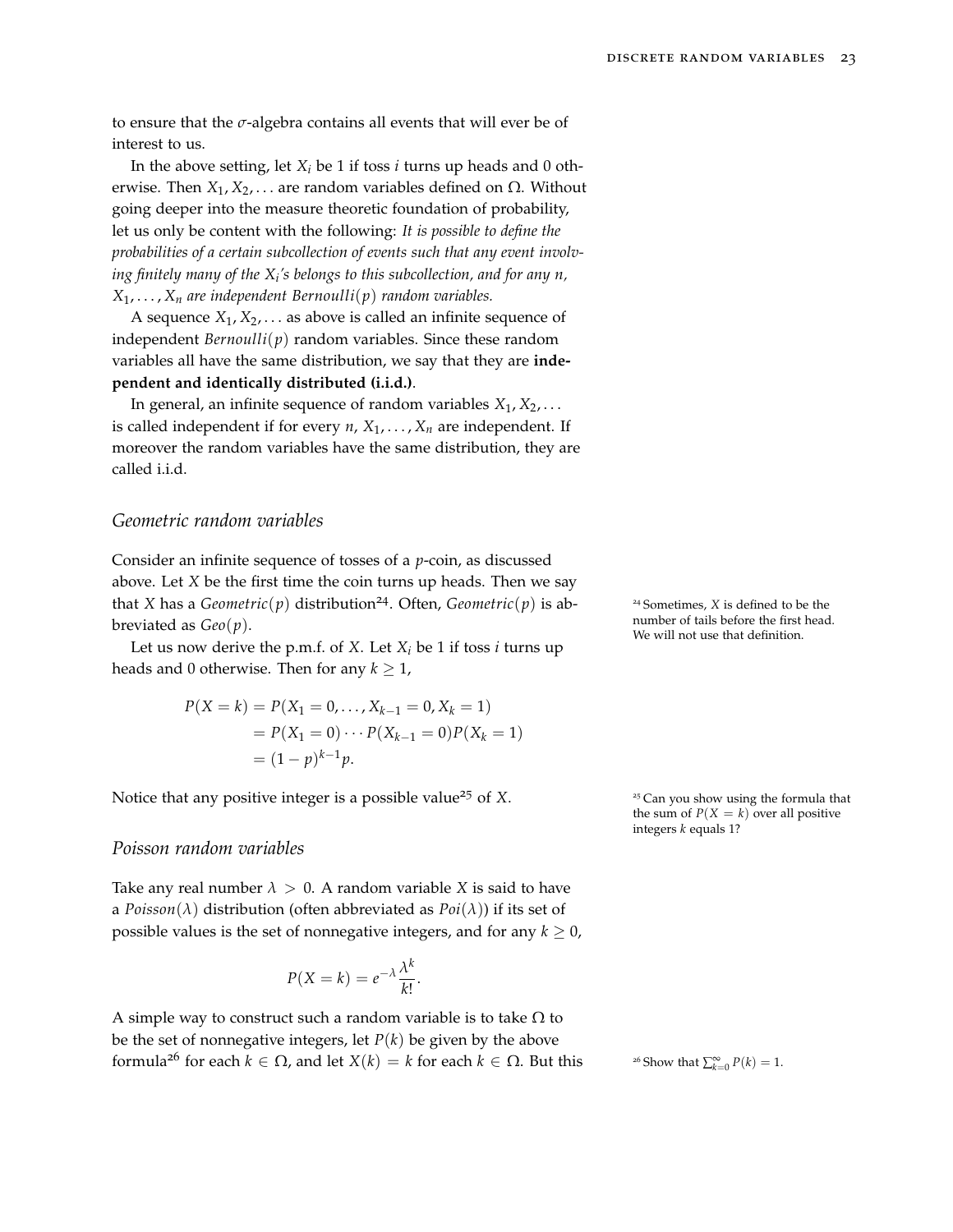feels like cheating, because *X* is not defined in terms of some natural experiment. Indeed, what is the origin of a Poisson random variable? Why are they important?

Typically, the number of occurrences of a certain type of event within a continuous time period — for example, the number of phone calls arriving at a call center in one hour — is modeled as a Poisson random variable.

What is the justification for such modeling, besides the fact that it is often quite successful? The mathematical reasoning comes from the following result.

<span id="page-23-0"></span>**Proposition 4.** Take any  $\lambda > 0$ . For each n, let  $X_n \sim Bin(n, \lambda/n)$ . Then *for any k* ≥ 0 *,*

$$
\lim_{n\to\infty} P(X_n = k) = e^{-\lambda} \frac{\lambda^k}{k!}.
$$

*Proof.* Note that

$$
P(X_n = k) = {n \choose k} \frac{\lambda^k}{n^k} \left(1 - \frac{\lambda}{n}\right)^{n-k}
$$
  
= 
$$
\frac{n(n-1)\cdots(n-k+1)}{k!} \frac{\lambda^k}{n^k} \left(1 - \frac{\lambda}{n}\right)^{n-k}.
$$

Now, for fixed *k* ,

$$
\lim_{n\to\infty}\frac{n(n-1)\cdots(n-k+1)}{n^k}=1,
$$

and

$$
\lim_{n\to\infty}\left(1-\frac{\lambda}{n}\right)^{-k}=1.
$$

Moreover,

$$
\lim_{n \to \infty} \left(1 - \frac{\lambda}{n}\right)^n = e^{-\lambda}.
$$

The proof is completed by combining the above observations

Let us now try to understand the meaning of the above result through an example. Consider the example of the call center. Suppose that in each time interval of one second, the call center receives a single call with probability 0.001, and no calls with probability 0.999. Assume that the calls are made independently. Then the number of calls received in one hour (call it *X*) has a *Bin*(3600, 0.001) distribution. In other words,  $X \sim Bin(n, \lambda/n)$ , where  $n = 3600$  and  $\lambda = 3600 \times 0.001 = 3.6$ . Since 3600 is a large number, we can apply Proposition [4](#page-23-0) to conclude that *X* is approximately a *Poi* (3.6 ) random variable. The advantage of doing so is that Poisson random variables are mathematically easier to handle than binomial random variables and have nicer properties.

 $\Box$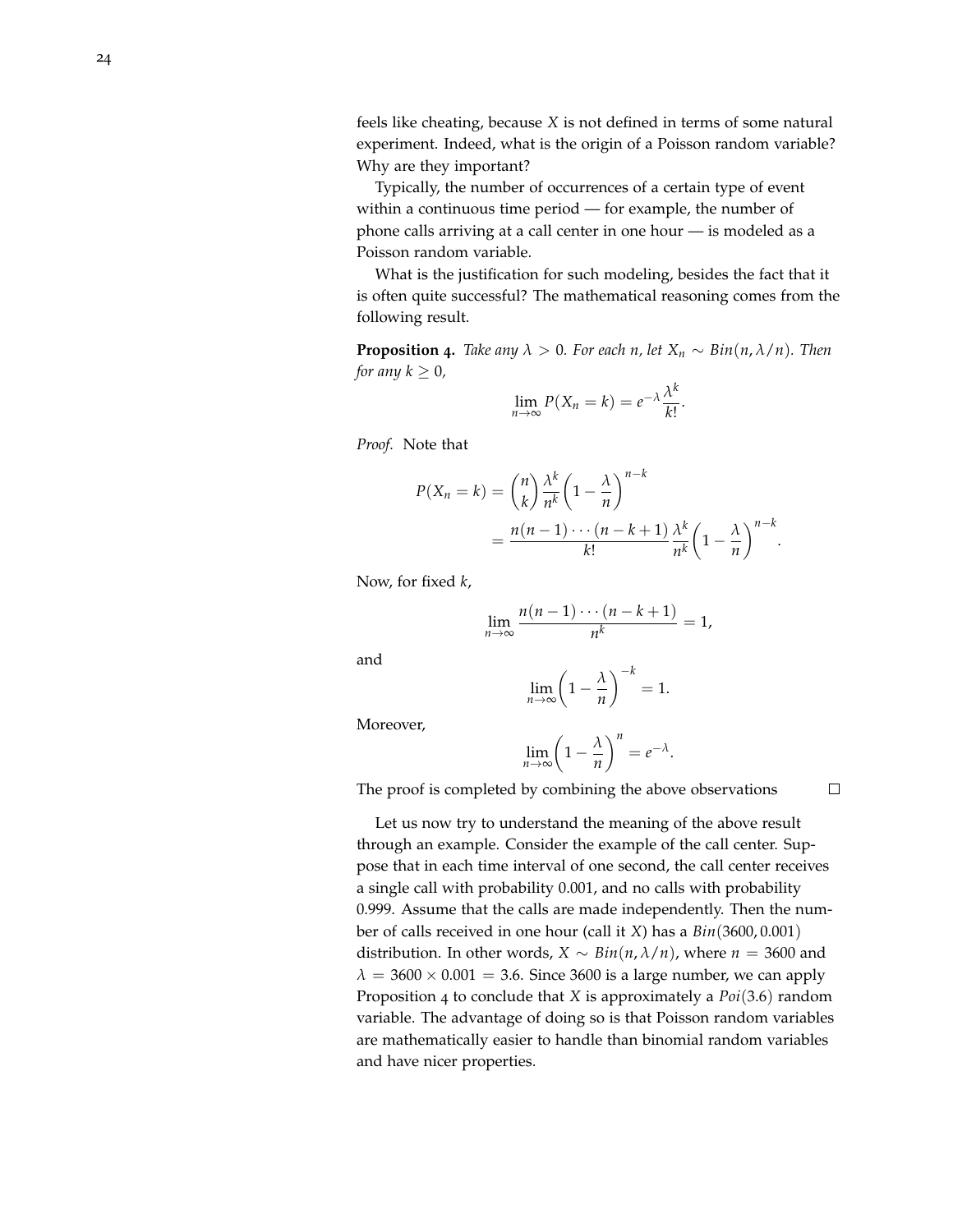#### <span id="page-24-0"></span>*Joint probability mass function*

Let  $X_1, \ldots, X_n$  be discrete random variables defined on the same sample space. The function

$$
f(x_1,\ldots,x_n)=P(X_1=x_1,\ldots,X_n=x_n)
$$

is called the **joint probability mass function** (joint p.m.f.) of the random variables  $X_1, \ldots, X_n$ . In this context, the **marginal p.m.f.** of *Xi* is

<span id="page-24-1"></span>
$$
f_i(x) = P(X_i = x).
$$

The marginal p.m.f.'s can be obtained from the joint p.m.f. using the following simple method:

$$
f_i(x) = \sum_{x_1, \dots, x_{i-1}, x_{i+1}, \dots, x_n} f(x_1, \dots, x_{i-1}, x, x_{i+1}, \dots, x_n).
$$
 (3)

This is a simple consequence of the observation that the event  ${X_i}$  = *x*} is the union of the disjoint events  $\{X_1 = x_1, ..., X_{i-1} = x_{i-1}, X_i =$  $x, X_{i+1} = x_{i+1}, \ldots, X_n = x_n$  as  $x_1, \ldots, x_{i-1}, x_{i+1}, \ldots, x_n$  range over all possible values of  $X_1, \ldots, X_{i-1}, X_{i+1}, \ldots, X_n$ .

As an example, consider the following. Let *n* be a positive integer. Choose  $(X, Y)$  **uniformly** from the set of  $A_n$  all pairs of positive integers  $(x, y)$  such that  $x + y \leq n$ . What this means is that  $A_n$  is the set of all possible values of  $(X, Y)$ , and  $P(X = x, Y = y)$  is the same for every  $(x, y) \in A_n$ . For example, if  $n = 3$ , this set consists of the pairs  $(1, 1)$ ,  $(1, 2)$  and  $(2, 1)$ , and so in this case

$$
P(X = 1, Y = 1) = P(X = 1, Y = 2) = P(X = 2, Y = 1) = \frac{1}{3}.
$$

*n*−1 ∑ *j*=1

 $j = \frac{n(n-1)}{2}$ 

<span id="page-24-2"></span> $\frac{1}{2}$ ,

For general *n*, note that the number of  $(x, y)$  such that  $x + y = k$  is exactly  $k - 1$ , which shows that<sup>27</sup> 27 This is the standard arithmetic series

 $(k-1) =$ 

and so for each  $(x, y) \in A_n$ ,

 $|A_n| =$ 

*n* ∑ *k*=2

$$
P(X = x, Y = y) = \frac{1}{|A_n|} = \frac{2}{n(n-1)}.
$$

Thus, the joint p.m.f. of  $(X, Y)$  is the function

$$
f(x,y) = \begin{cases} \frac{2}{n(n-1)} & \text{if } (x,y) \in A_n, \\ 0 & \text{otherwise.} \end{cases}
$$
 (4)

Let us now compute the marginal p.m.f.'s  $f_1(x) = P(X_1 = x)$  and  $f_2(y) = P(Y = y)$ . Note that the possible values of *X* are 1, 2, . . . , *n* − summation formula.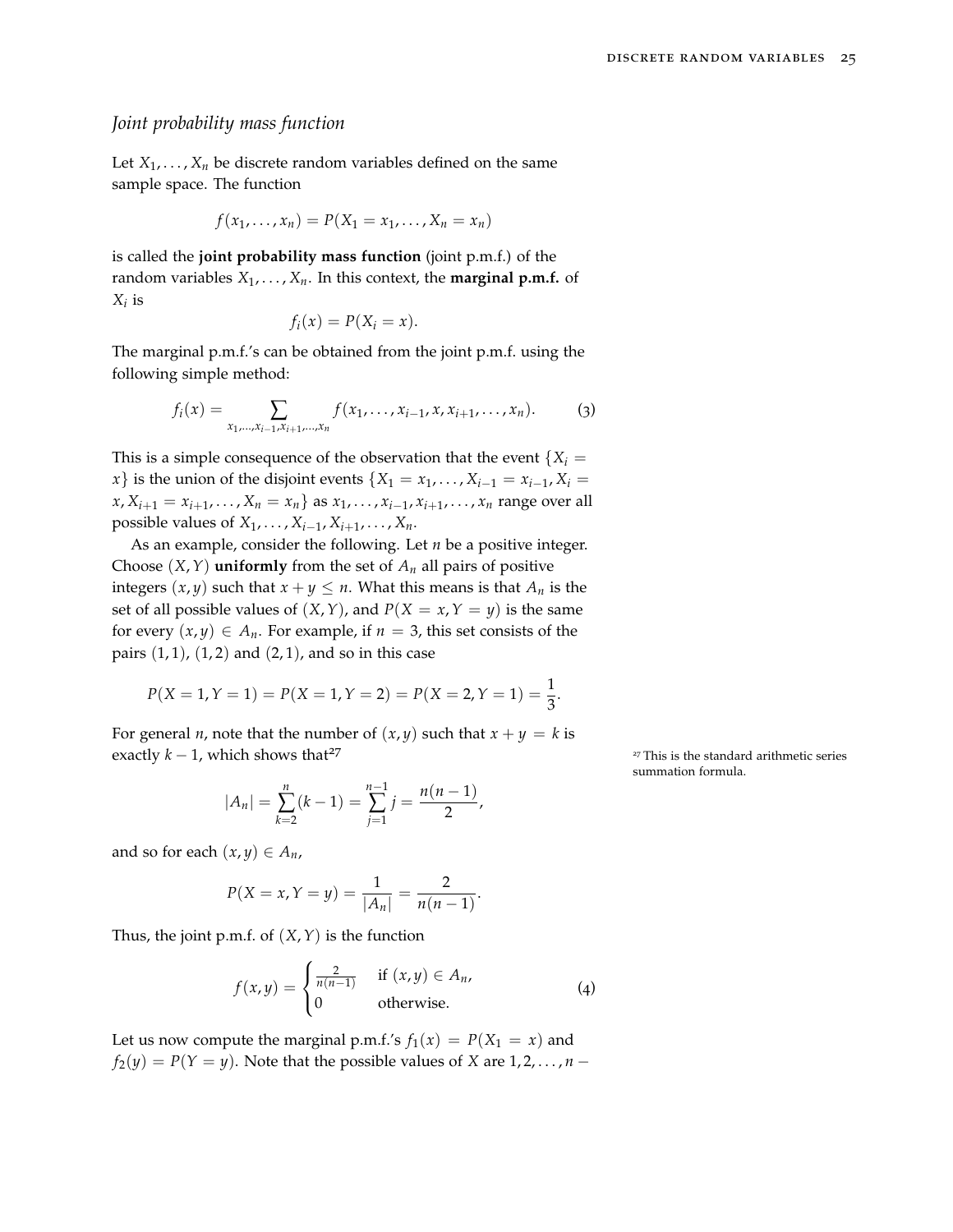1, and given that *X* = *x*, the possible values of *Y* are  $1, 2, ..., n - x$ . Take any  $1 \le x \le n - 1$ . Then by ([3](#page-24-1)) and ([4](#page-24-2)),

$$
f_1(x) = \sum_{y} f(x, y) = \sum_{y=1}^{n-x} \frac{2}{n(n-1)} = \frac{2(n-x)}{n(n-1)}.
$$

Similarly,

$$
f_2(y) = \frac{2(n - y)}{n(n - 1)}
$$

for  $y = 1, 2, ..., n - 1$ . You may check that  $f_1$  and  $f_2$  are indeed probability mass functions.

We sometimes use joint p.m.f.'s to establish independence of random variables. The following result is used for this purpose.

<span id="page-25-0"></span>**Proposition 5.** *Let X*1, . . . , *X<sup>n</sup> be discrete random variables with joint probability mass function f . Suppose that*

$$
f(x_1,\ldots,x_n)=h_1(x_1)h_2(x_2)\cdots h_n(x_n)
$$

*for some probability mass functions*  $h_1, \ldots, h_n$ . Then  $X_1, \ldots, X_n$  are inde*pendent, and*  $X_i \sim f_i$  *for*  $i = 1, \ldots, n$ .

*Proof.* Let  $f_1, \ldots, f_n$  be the marginals of  $f$ . Since  $h_1, \ldots, h_n$  are probability mass functions, equation ([3](#page-24-1)) gives

$$
f_1(x) = \sum_{x_2,...,x_n} f(x, x_2,...,x_n)
$$
  
= 
$$
\sum_{x_2,...,x_n} h_1(x)h_2(x_2) \cdots h_n(x_n)
$$
  
= 
$$
h_1(x) \sum_{x_2,...,x_n} h_2(x_2) \cdots h_n(x_n)
$$
  
= 
$$
h_1(x) \left( \sum_{x_2} h_2(x_2) \right) \cdots \left( \sum_{x_n} h_n(x_n) \right)
$$
  
= 
$$
h_1(x).
$$

Thus,  $f_1 = h_1$ . Similarly,  $f_i = h_i$  for every *i*, which shows that  $X_i \sim f_i$ . Moreover, this also shows that

$$
P(X_1 = x_1, ..., X_n = x_n) = f(x_1, ..., x_n)
$$
  
=  $h_1(x_1) \cdots h_n(x_n)$   
=  $f_1(x_1) \cdots f_n(x_n)$   
=  $P(X_1 = x_1) \cdots P(X_n = x_n)$ .

Therefore,  $X_1, \ldots, X_n$  are independent.

As an illustrative application of Proposition [5](#page-25-0), consider the following. In a sequence of tosses of a  $p$ -coin, let  $X_i$  be the number of

 $\Box$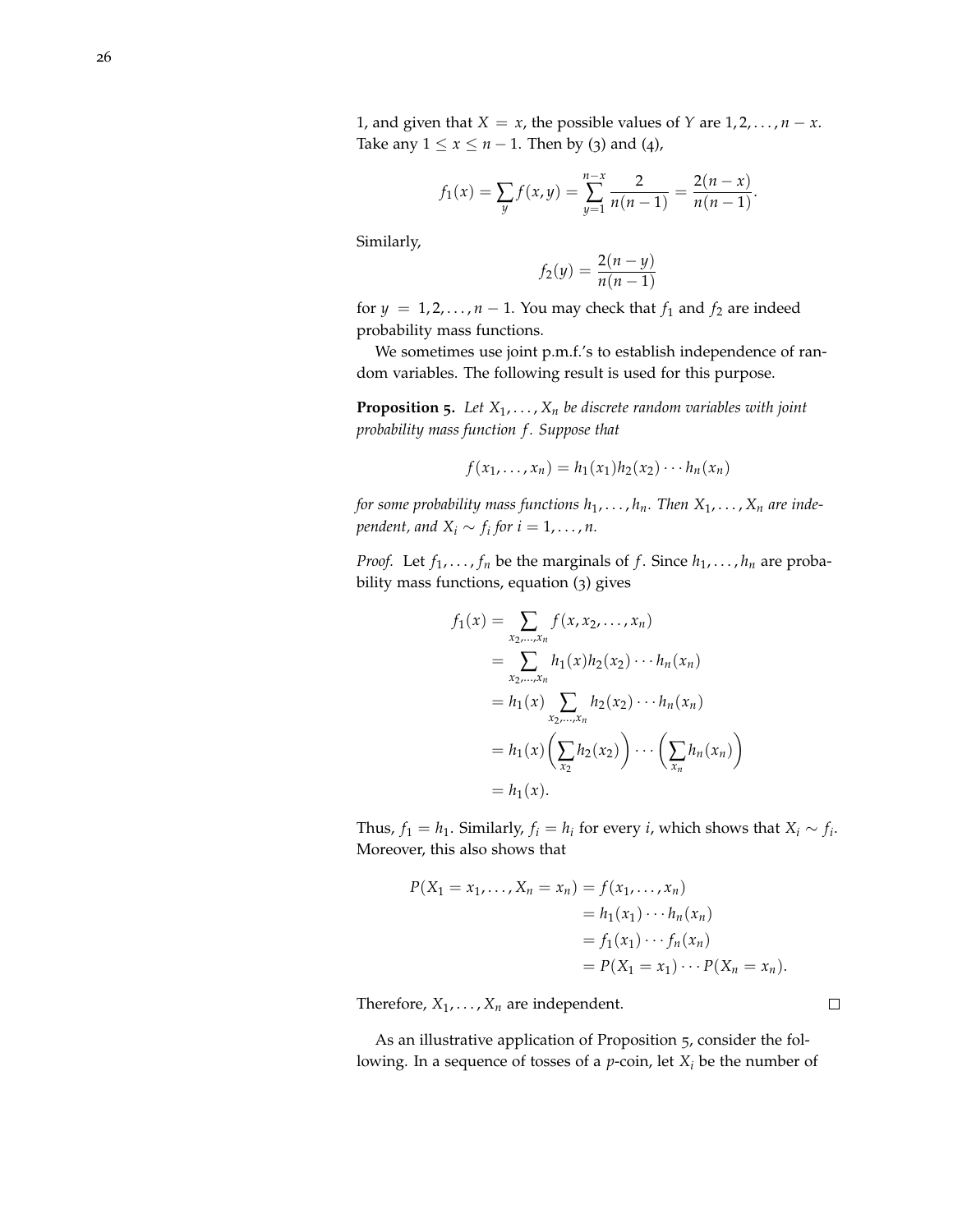tosses required to get the *i*<sup>th</sup> head after getting the  $(i - 1)$ <sup>th</sup> head. The claim is that  $X_1, X_2, \ldots$  are i.i.d.  $Geo(p)$  random variables. To see this, just note that for any *n*, and any positive integers  $x_1, \ldots, x_n$ , the event  ${X_1 = x_1, ..., X_n = x_n}$  simply means that the first  $x_1 - 1$  tosses are tails, the next one is head, the next  $x_2 - 1$  tosses are tails, the next one is again head, and so on. Thus,

$$
P(X_1 = x_1, ..., X_n = x_n) = (1-p)^{x_1-1}p(1-p)^{x_2-1}p \cdots (1-p)^{x_n-1}p.
$$

But  $f(x) = (1 - p)^{x-1}p$  is the p.m.f. of  $Geo(p)$ . Therefore by Proposition [5](#page-25-0), the claim is proved.

#### <span id="page-26-0"></span>*Conditional probability mass function*

Let *X* and *Y* be discrete random variables with joint probability mass function *f*. Take any *x* such that  $P(X = x) > 0$ . Then the conditional probability mass function of *Y* given *X* = *x* is the function  $g_x$  defined as

$$
g_x(y) = P(Y = y | X = x) = \frac{P(Y = y, X = x)}{P(X = x)} = \frac{f(x, y)}{f_1(x)},
$$

where  $f_1$  is the marginal p.m.f. of *X*. The standard convention is to denote the joint p.m.f. of (*X*,*Y*) by *fX*,*Y*, the marginal p.m.f.'s of *X* and *Y* by  $f_X$  and  $f_Y$ , and the conditional p.m.f. of *Y* given  $X = x$  by  $f_{Y|X=x}$ . In this notation,

$$
f_{Y|X=x}(y) = \frac{f_{X,Y}(x,y)}{f_X(x)}.
$$

For example, let *X* be the number of heads in *n* tosses of a *p*-coin, and let *Y* be the number of heads in the first *m* tosses, where  $1 \le m \le$ *n*. Then the joint density of  $(X, Y)$  at a point  $(x, y)$ , where  $0 \le y \le m$ ,  $0 \leq x \leq n$ , and  $0 \leq x - y \leq n - m$ , is

$$
f_{X,Y}(x,y) = P(X = x, Y = y)
$$
  
=  $P(Y = y, X - Y = x - y)$   
=  $\binom{m}{y} \binom{n-m}{x-y} p^x (1-p)^{n-x}$ 

,

since the number of ways to get *y* heads in the first *m* tosses and *x* − *y* heads in the next *n* − *m* tosses is  $\binom{m}{y}\binom{n-m}{x-y}$ , and each such outcome has probability  $p^x(1-p)^{n-x}$ . For any other  $(x, y)$ ,  $f_{X,Y}(x, y) = 0$ . On the other hand, we know that *X*  $\sim$  *Bin*(*n*, *p*), and so, for any  $0 \leq x \leq n$ ,

$$
f_X(x) = \binom{n}{x} p^x (1-p)^{n-x}.
$$

Thus, for any  $0 \le x \le n$ , the conditional p.m.f. of *Y* given *X* = *x* is

$$
f_{Y|X=x}(y) = \frac{\binom{m}{y}\binom{n-m}{x-y}}{\binom{n}{x}},
$$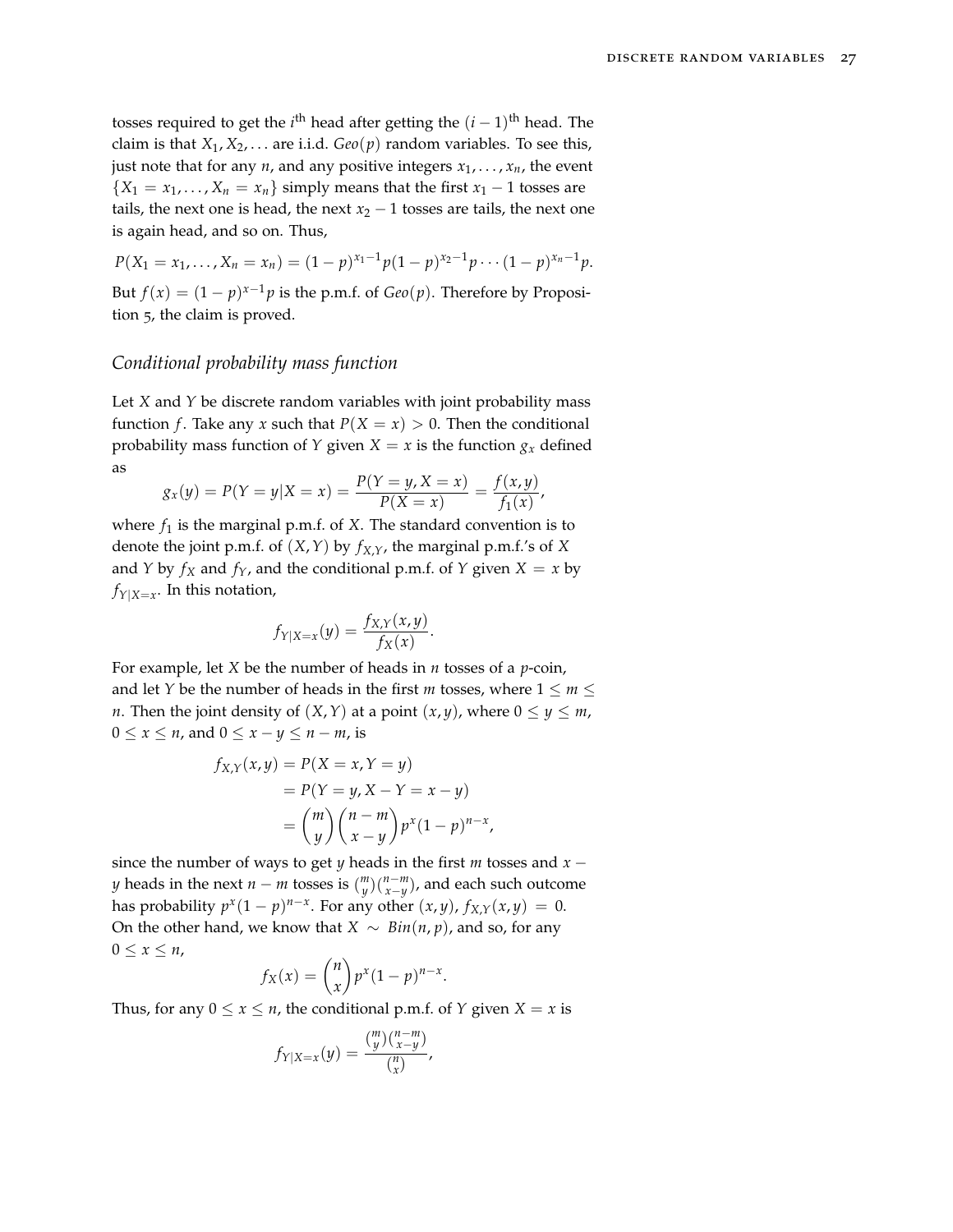provided that the constraints  $0 \le y \le m$  and  $0 \le x - y \le n - y$ *m* are satisfied. Otherwise,  $f_{Y|X=x}(y) = 0$ . The constraints can be <sup>28</sup> Check that the two versions are **alternatively written as**  $28$ 

$$
\max\{0, x + m - n\} \le y \le \min\{m, x\}.
$$

This distribution is called the **hypergeometric distribution** with parameters *n*, *m* and *x*, and denoted by *Hypergeometric*(*n*, *m*, *x*).

equivalent.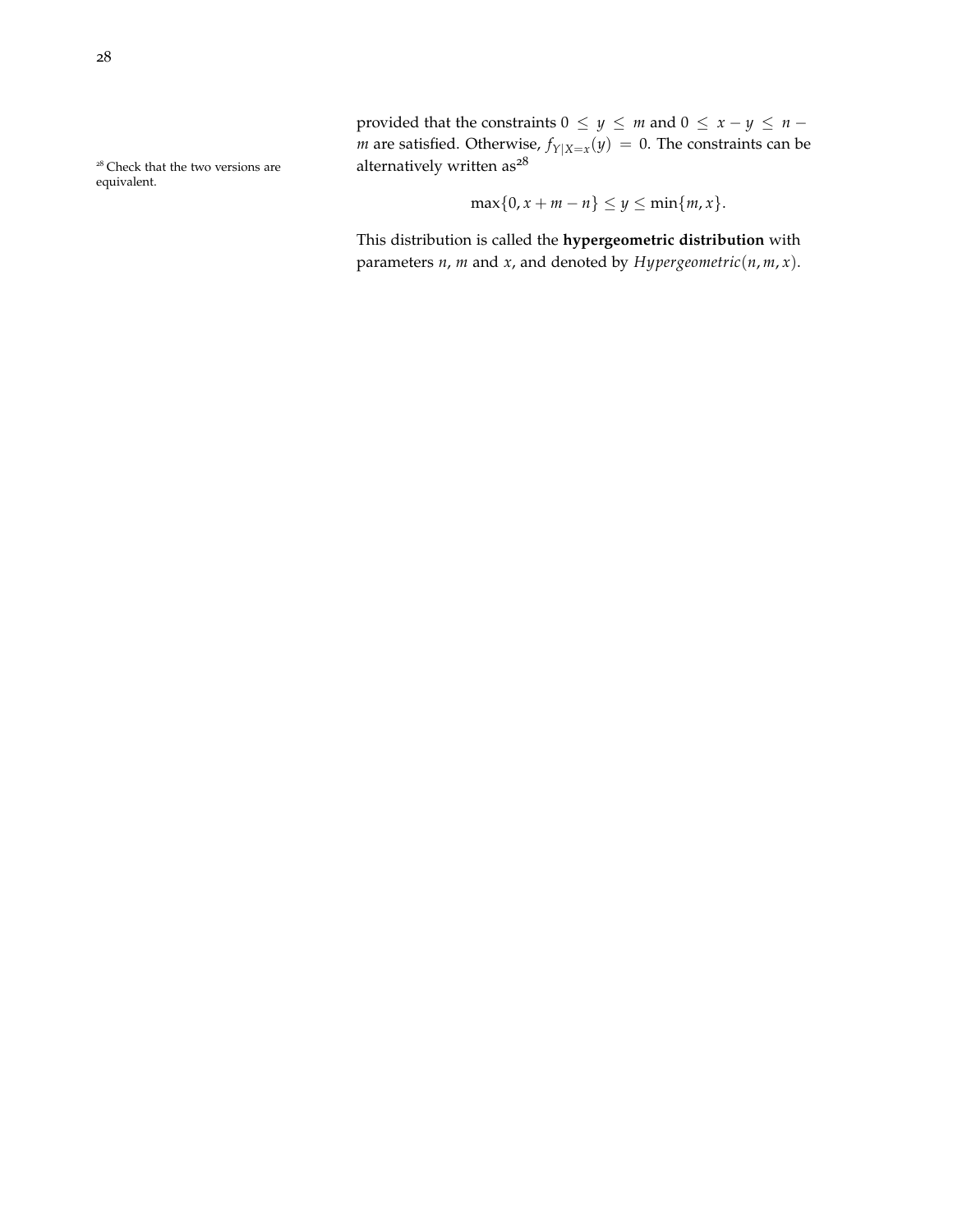# <span id="page-28-0"></span>*Expectation and variance*

### <span id="page-28-1"></span>*Expected value*

Let *X* be a discrete random variable. The **expected value** or **expectation** or **mean** of *X* is defined as

$$
E(X) = \sum_{x} xP(X = x),
$$

where the sum<sup>29</sup> is over all possible values of *X*, provided that the <sup>29</sup> From the frequentist viewpoint,  $E(X)$ sum converges absolutely<sup>30</sup>.

Let us now calculate the expected values of the various types of random variables considered earlier. First, let *X* ∼ *Bernoulli*(*p*). Then

$$
E(X) = 0 \cdot P(X = 0) + 1 \cdot P(X = 1) = 0 \cdot (1 - p) + 1 \cdot p = p.
$$

Next, let *X* ∼ *Bin*(*n*, *p*). Then

$$
E(X) = \sum_{k=0}^{n} kP(X = k) = \sum_{k=0}^{n} k {n \choose k} p^{k} (1-p)^{n-k}.
$$

Now note that the *k* = 0 term in the above sum is zero, and for *k*  $\geq$  1,

$$
k\binom{n}{k} = k \frac{n(n-1)\cdots(n-k+1)}{1\cdot 2\cdots(k-1)\cdot k} = \frac{n(n-1)\cdots(n-k+1)}{1\cdot 2\cdots(k-1)} = n\binom{n-1}{k-1}.
$$

Therefore

$$
E(X) = \sum_{k=1}^{n} n \binom{n-1}{k-1} p^k (1-p)^{n-k}
$$
  
=  $np \sum_{k=1}^{n} \binom{n-1}{k-1} p^{k-1} (1-p)^{n-k}$   
=  $np \sum_{j=0}^{n-1} \binom{n-1}{j} p^j (1-p)^{n-1-j}$  (replacing  $j = k - 1$ )  
=  $np(p + 1 - p)^{n-1}$  (applying the binomial formula).  
=  $np$ .

is the average value of *X* if the experiment is repeated many times. This is justified as follows. If the experiment is repeated many times, then *X* takes the value *x* approximate  $P(X = x)$ fraction of times. Therefore the sum defining  $E(X)$  is approximately the overall average value of *X*.

<sup>30</sup> If the possible value are all nonnegative and the sum diverges, then  $E(X) = \infty$ . If the sum is convergent but not absolutely convergent, *E*(*X*) is left undefined.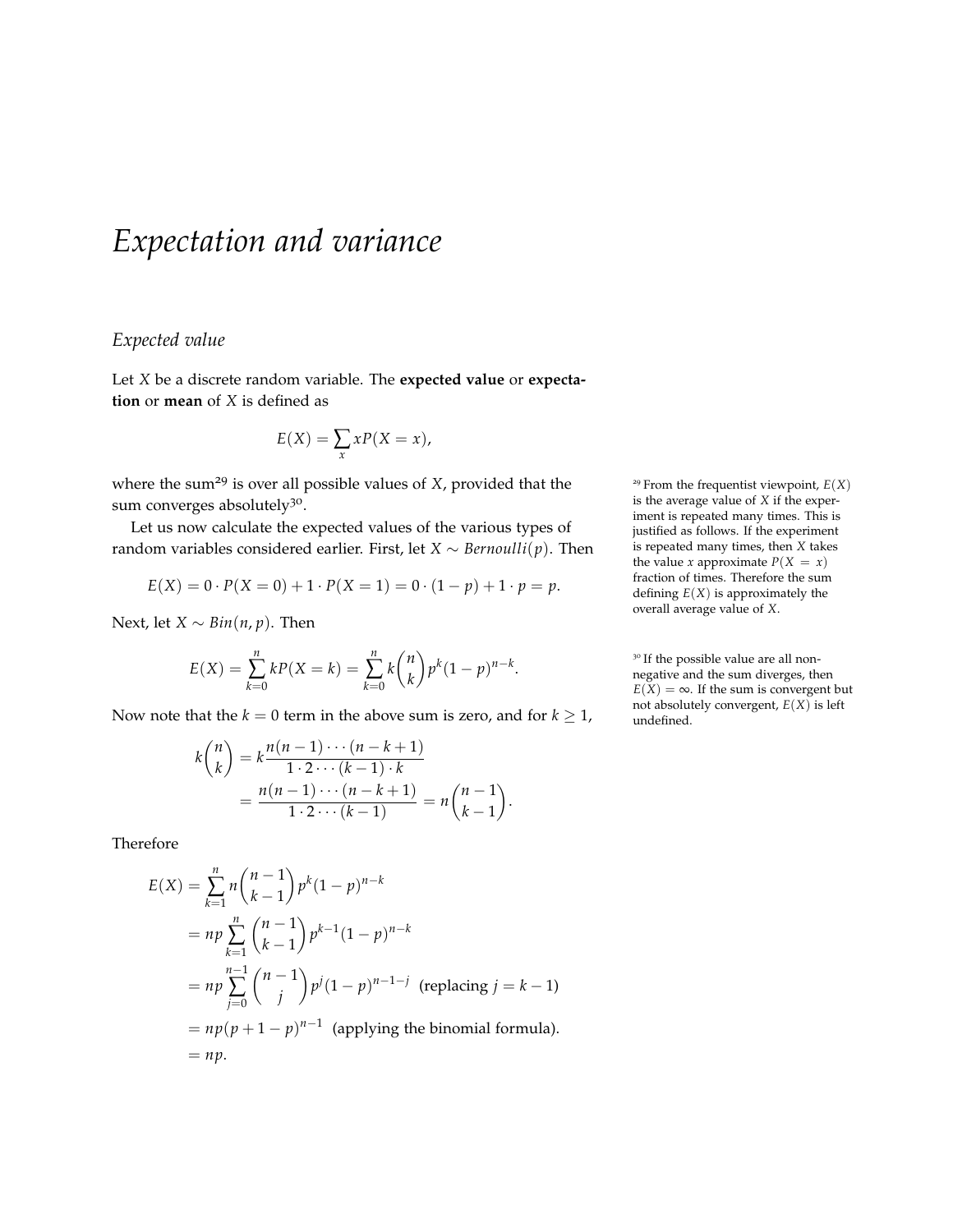Thus, if *X* ∼ *Bin*(*n*, *p*), then *E*(*X*) = *np*. This makes sense intuitively, since a *p*-coin tossed *n* times is expected to turn up heads *np* times on average.

Next, suppose that *X*  $\sim$  *Geo*( $p$ ). Then

$$
E(X) = \sum_{k=1}^{\infty} k(1-p)^{k-1}p.
$$

Again, we use the differentiation trick, recalling that the derivative can be moved inside an infinite sum if the result is absolutely convergent. By the geometric series summation formula,

$$
\sum_{k=1}^{\infty} x^k = \frac{1}{1-x} - 1.
$$

when  $|x|$  < 1. Differentiating both sides, we get

$$
\sum_{k=1}^{\infty} k x^{k-1} = \frac{1}{(1-x)^2}.
$$

Plugging in  $x = 1 - p$ , and multiplying both sides by  $p$ , we have

$$
E(X) = \sum_{k=1}^{\infty} k(1-p)^{k-1}p = \frac{1}{p}.
$$

Again, this makes sense intuitively, because a *p*-coin turns up head *p* fraction of times, so the first head is expected to occur at toss number  $1/p$ , on average.

Finally, let us calculate the expected value of a  $Poi(\lambda)$  random variable. Let *X* ∼ *Poi*( $\lambda$ ). Then

$$
E(X) = \sum_{k=0}^{\infty} kP(X = k) = \sum_{k=0}^{\infty} ke^{-\lambda} \frac{\lambda^k}{k!}.
$$

Note that the *k* = 0 term does not contribute, and for  $k \ge 1$ ,

$$
\frac{k}{k!} = \frac{1}{(k-1)!}.
$$

This gives

$$
E(X) = \lambda e^{-\lambda} \sum_{k=1}^{\infty} \frac{\lambda^{k-1}}{(k-1)!} = \lambda e^{-\lambda} e^{\lambda} = \lambda.
$$

In view of Proposition [4](#page-23-0), this makes perfect sense, since a  $Poi(\lambda)$ random variable is approximately a  $Bin(n, \lambda/n)$  random variable for large *n*, and the expected value of a  $Bin(n, \lambda/n)$  random variable is  $n \cdot \lambda / n = \lambda$ , as we know.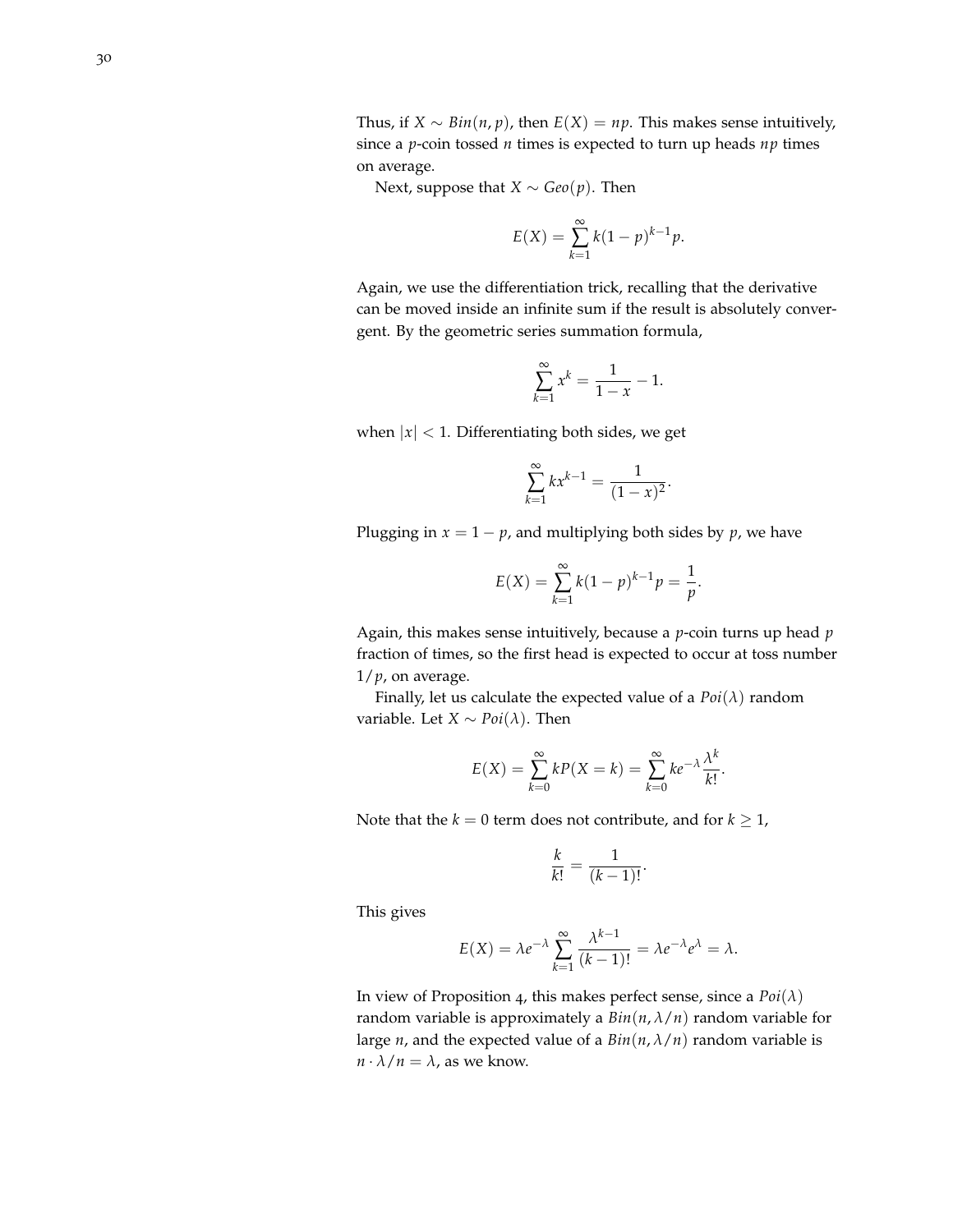## <span id="page-30-0"></span>*Expectation of a function of random variables*

The following result is often useful.

<span id="page-30-2"></span>**Proposition 6.** Let  $X_1, \ldots, X_n$  be discrete random variables and  $Y =$  $f(X_1, \ldots, X_n)$  *for some function f. Then* 

$$
E(Y) = \sum_{x_1,...,x_n} f(x_1,...,x_n) P(X_1 = x_1,...,X_n = x_n).
$$

*Proof.* Note that

$$
E(Y) = \sum_{y} yP(Y = y).
$$

But for any *y*,

$$
P(Y = y) = \sum_{\substack{x_1, \dots, x_n:\\f(x_1, \dots, x_n) = y}} P(X_1 = x_1, \dots, X_n = x_n).
$$

Consequently,

$$
E(Y) = \sum_{y} y \Biggl( \sum_{\substack{x_1, \dots, x_n:\\f(x_1, \dots, x_n) = y}} P(X_1 = x_1, \dots, X_n = x_n) \Biggr)
$$
  
= 
$$
\sum_{y} \sum_{\substack{x_1, \dots, x_n:\\f(x_1, \dots, x_n) = y}} y P(X_1 = x_1, \dots, X_n = x_n)
$$
  
= 
$$
\sum_{y} \sum_{\substack{x_1, \dots, x_n:\\f(x_1, \dots, x_n) = y}} f(x_1, \dots, x_n) P(X_1 = x_1, \dots, X_n = x_n)
$$
  
= 
$$
\sum_{x_1, \dots, x_n} f(x_1, \dots, x_n) P(X_1 = x_1, \dots, X_n = x_n),
$$

which completes the proof.

$$
\Box
$$

## <span id="page-30-1"></span>*Linearity of expectation*

A very important corollary of Proposition [6](#page-30-2) is the following result, known as **linearity of expectation**.

<span id="page-30-3"></span>**Corollary 3.** *Let X*1, . . . , *X<sup>n</sup> be discrete random variables. Take any real numbers*  $a_0, a_1, \ldots, a_n$  *and let*  $Y = a_0 + a_1 X_1 + \cdots + a_n X_n$ . Then

$$
E(Y) = a_0 + a_1 E(X_1) + \cdots + a_n E(X_n).
$$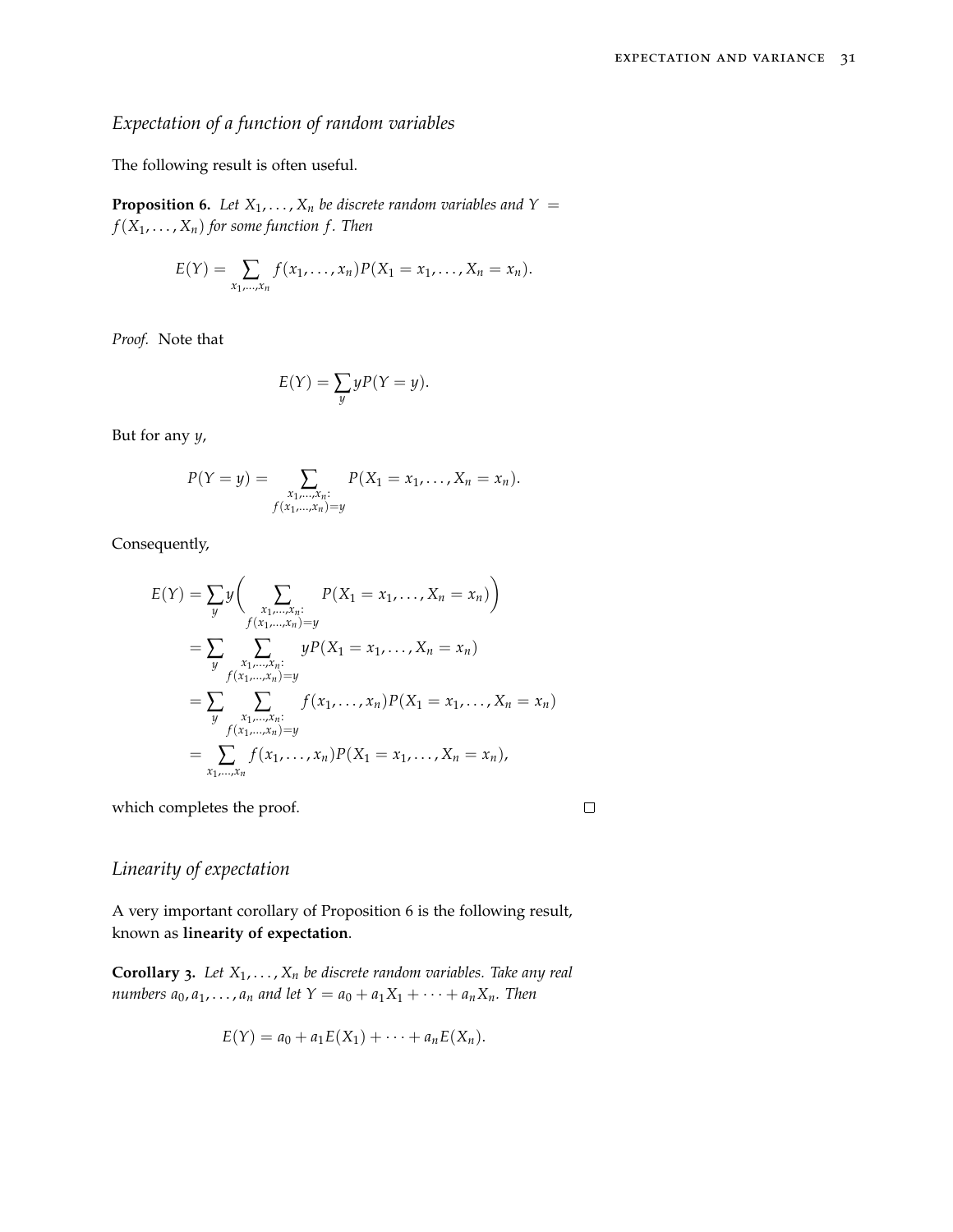*Proof.* By Proposition [6](#page-30-2),

$$
E(Y) = \sum_{x_1, ..., x_n} (a_0 + a_1 x_1 + \dots + a_n x_n) P(X_1 = x_1, ..., X_n = x_n)
$$
  
=  $a_0 \sum_{x_1, ..., x_n} P(X_1 = x_1, ..., X_n = x_n)$   
+  $a_1 \sum_{x_1, ..., x_n} x_1 P(X_1 = x_1, ..., X_n = x_n)$   
+  $\dots + a_n \sum_{x_1, ..., x_n} x_n P(X_1 = x_1, ..., X_n = x_n).$ 

Now,

$$
\sum_{x_1,...,x_n} P(X_1 = x_1,...,X_n = x_n) = 1,
$$

since the events  $\{X_1 = x_1, \ldots, X_n = x_n\}$  are disjoint as we vary  $x_1, \ldots, x_n$ , and their union is  $\Omega$ . Thus, the first term in the above expression is simply  $a_0$ .

Next, notice that for any  $x_1$ , the event  $\{X_1 = x_1\}$  is the disjoint union of the events  $\{X_1 = x_1, \ldots, X_n = x_n\}$  over all  $x_2, \ldots, x_n$ . Therefore for any *x*1,

$$
\sum_{x_2,\ldots,x_n} P(X_1 = x_1,\ldots,X_n = x_n) = P(X_1 = x_1).
$$

As a consequence, we have

$$
\sum_{x_1, \dots, x_n} x_1 P(X_1 = x_1, \dots, X_n = x_n)
$$
  
= 
$$
\sum_{x_1} \sum_{x_2, \dots, x_n} x_1 P(X_1 = x_1, \dots, X_n = x_n)
$$
  
= 
$$
\sum_{x_1} x_1 \left( \sum_{x_2, \dots, x_n} P(X_1 = x_1, \dots, X_n = x_n) \right)
$$
  
= 
$$
\sum_{x_1} x_1 P(X_1 = x_1) = E(X_1).
$$

Similarly taking care of the other terms, we get the desired expression for  $E(Y)$ .  $\Box$ 

To see how Corollary [3](#page-30-3) greatly simplifies calculations, let us revisit the expected value of a binomial random variable. Let *X* ∼ *Bin*(*n*, *p*). We know that *X* can be written as  $X_1 + \cdots + X_n$ , where  $X_1, \ldots, X_n$ are *Bernoulli*(*p*) random variables. Therefore

$$
E(X) = E(X_1) + \cdots + E(X_n) = np,
$$

which is quite a bit simpler than our previous calculation of *E*(*X*).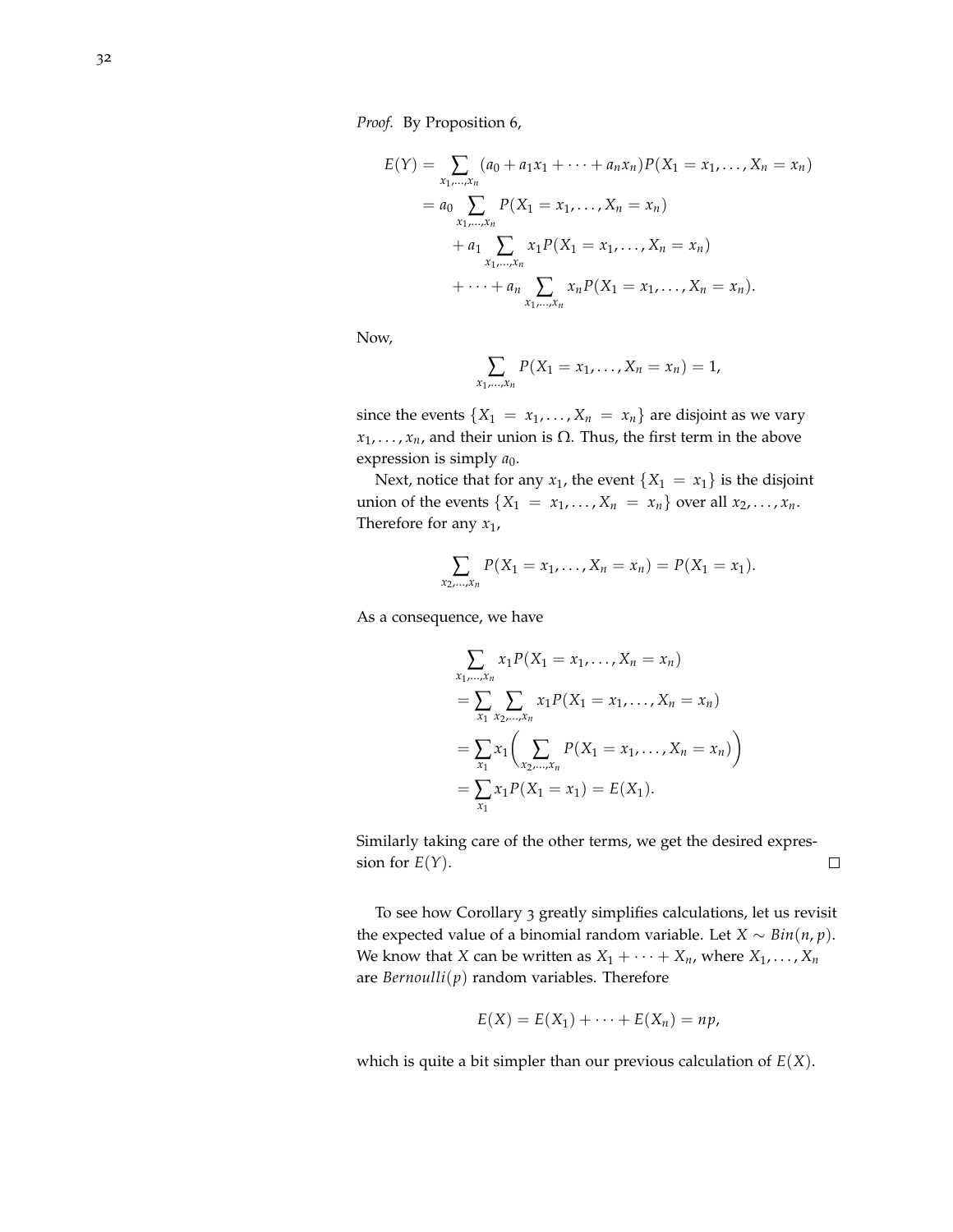#### <span id="page-32-0"></span>*The method of indicators*

Let *A* be an event. The **indicator** of *A* is a random variable, denoted by 1*A*, defined as follows:

$$
1_A(\omega) = \begin{cases} 1 & \text{if } \omega \in A, \\ 0 & \text{if } \omega \notin A. \end{cases}
$$

Clearly,  $1_A$  is a *Bernoulli*(*p*) random variable, where  $p = P(A)$ . In particular,  $E(1_A) = P(A)$ . The **method of indicators** is a technique for evaluating the expected value of a complicated random variable *X* by finding a way to write *X* as a sum of indicator variables  $1_{A_1}, \ldots, 1_{A_n}$  for some events  $A_1, \ldots, A_n$  (that is, *X* counts the number of *i* such that *A<sup>i</sup>* happened), and then using linearity of expectation to write

$$
E(X) = \sum_{i=1}^{n} E(1_{A_i}) = \sum_{i=1}^{n} P(A_i).
$$

Let us now work out some examples to understand what's going on. We have already seen one example of this, namely, when *X* is the number of heads in *n* tosses of a *p*-coin. In that setting, we let *A<sup>i</sup>* be the event that toss *i* turns up heads. Then  $X = \sum_{i=1}^{n} 1_{A_i}$ , and so

$$
E(X) = \sum_{i=1}^{n} P(A_i) = np,
$$

since  $P(A_i) = p$  for each *i*.

Next, recall the example of inserting *n* letters randomly into *n* envelopes. Let *X* be the number of letters that go into correct envelopes. Previously, we calculated  $P(X = 0)$ . How can we calculate  $E(X)$ ? To do that, let us define *A<sup>i</sup>* to be the event that letter *i* goes into the correct envelope, so that  $X = \sum_{i=1}^{n} 1_{A_i}$ . If letter *i* is put into the correct envelope, then the remaining letters can be distributed in  $(n - 1)!$ ways, which shows that

$$
P(A_i) = \frac{(n-1)!}{n!} = \frac{1}{n}.
$$

Therefore,

$$
E(X) = \sum_{i=1}^{n} P(A_i) = 1.
$$

Thus, on average, the number of letters going into correct envelopes is 1.

As our third example, consider an experiment where *n* balls are dropped independently at random into *n* boxes (so that multiple balls are allowed to fall into the same box). Let *X* be the number of empty boxes. What is  $E(X)$ ? The random variable *X* has no simple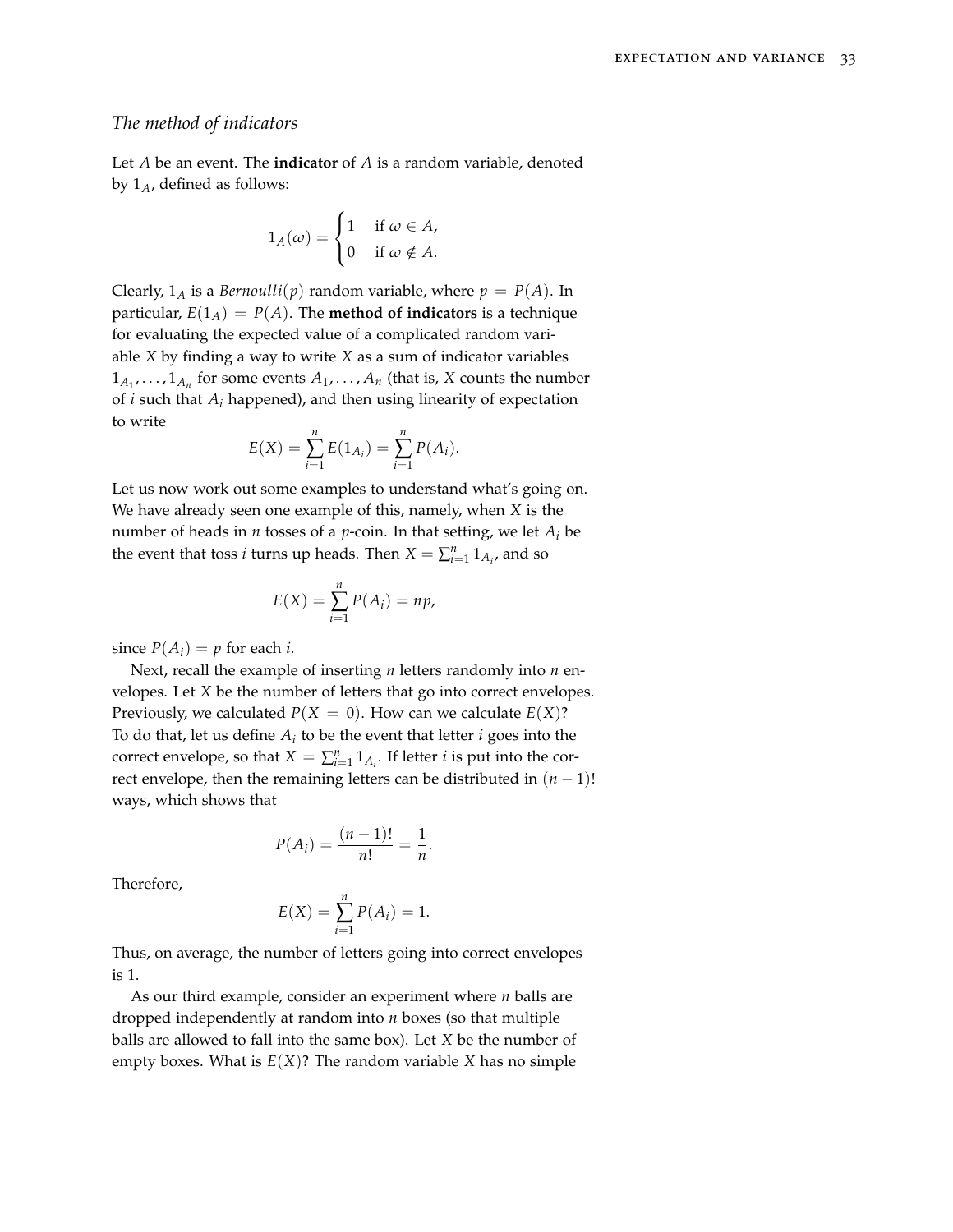distribution, but it is fairly easy to compute  $E(X)$  using the method of indicators. Let  $A_i$  be the event that box *i* is empty. Then  $X =$  $\sum_{i=1}^{n} 1_{A_i}$ 

Now note that, by the fundamental principle of counting, the total number of ways of distributing the balls in the boxes is  $n<sup>n</sup>$ . On the other hand if box *i* has to be kept empty, then the number of ways of distributing the balls is  $(n - 1)^n$ . Therefore

$$
P(A_i) = \frac{(n-1)^n}{n^n} = \left(1 - \frac{1}{n}\right)^n.
$$

Thus, we get

$$
E(X) = \sum_{i=1}^{n} P(A_i) = n \left( 1 - \frac{1}{n} \right)^n
$$

.

Note that this is approximately *ne*−<sup>1</sup> when *n* is large. In other words, the expected fraction<sup>31</sup> of empty boxes is approximately  $e^{-1}$ .

As our last example, let us consider consider the number *X* of *head runs* in a sequence of *n* tosses of a *p*-coin. A head run is simply a continuous sequence of heads. For example, the sequence

#### *HHHTTHTHTTTHH*

has 4 head runs, starting at tosses 1, 6, 8 and 12.

Again, the distribution of *X* is not easy to determine, but *E*(*X*) can be evaluated using the method of indicators. The solution is a bit less obvious in this example than the previous ones. Notice that to count head runs, we simply have to count the number of tosses where a head run began. A head run can begin at toss 1, which is identified by the occurrence of a head on toss 1. Let us call this event *A*<sub>1</sub>. Else, a head run can begin at a toss  $i \geq 2$ , which is identified by the occurrence of a head on toss *i* and a tail on toss *i* − 1. Let us call this event *A*<sup>*i*</sup>. This shows that  $X = \sum_{i=1}^{n} 1_{A_i}$ .

<sup>32</sup> Again, we will see later that the Now,  $P(A_1) = p$ , and  $P(A_i) = p(1 - p)$  for  $i \ge 2$ . Therefore<sup>32</sup>

$$
E(X) = \sum_{i=1}^{n} P(A_i) = p + (n-1)p(1-p).
$$

When  $p = 1/2$ , this gives  $E(X) = (n + 1)/4$ .

#### <span id="page-33-0"></span>*Variance*

The variance of a random variable *X* is defined as

$$
Var(X) = E(X^2) - (E(X))^2
$$
.

The variance measured the *average squared deviation from the mean*. The meaning of this statement is made clear by the following simple result.

<sup>31</sup> We will see later, when we will discuss laws of large numbers, that the actual fraction  $X/n$  is also close to  $e^{-1}$ with high probability.

random variable *X* — and not just  $E(X)$  — is close to  $np(1 - p)$  with high probability when  $n$  is large.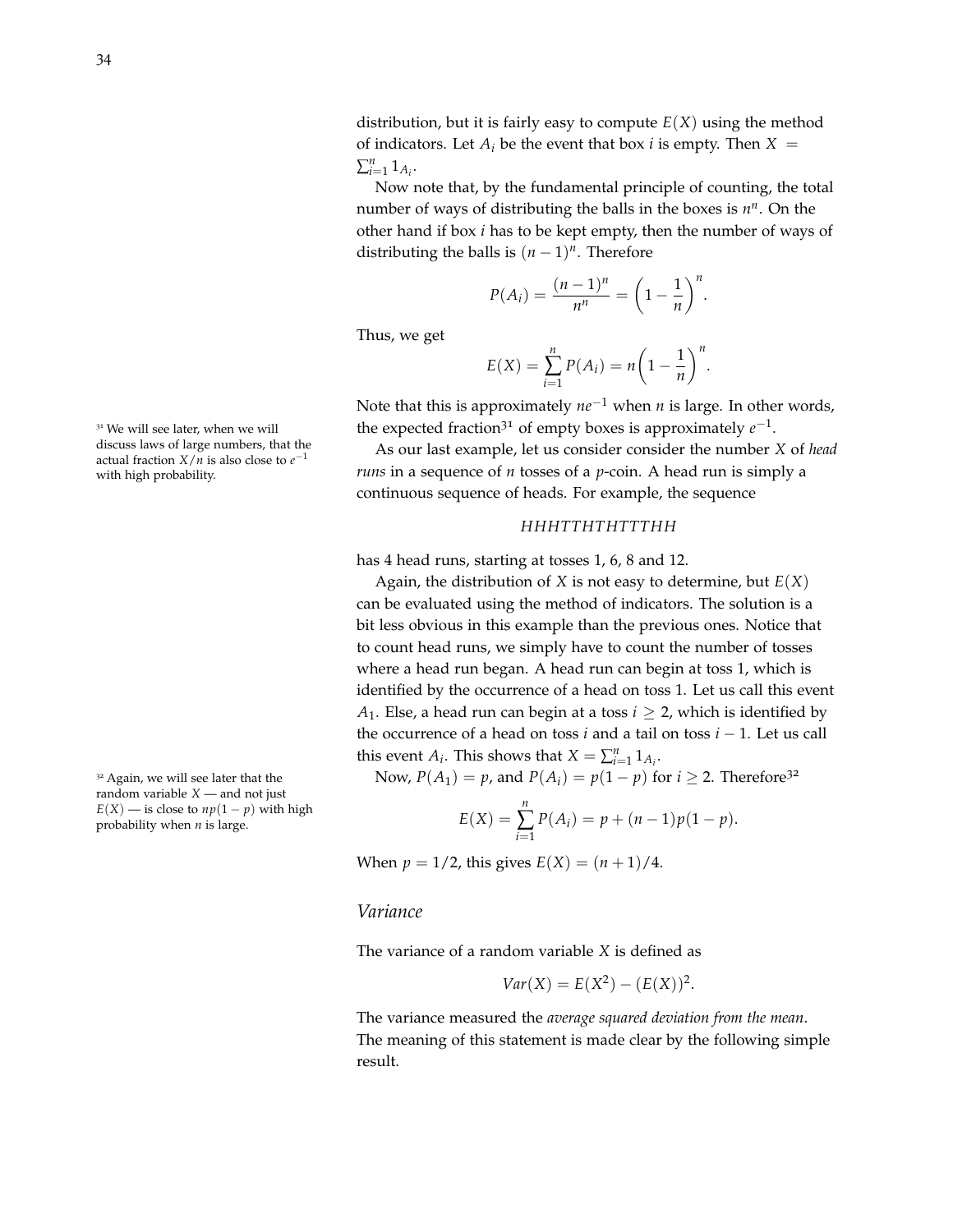<span id="page-34-0"></span>**Proposition 7.** *Let X be a random variable and let*  $Y = X - E(X)$ *. Then*  $Var(X) = E(Y^2)$ .

*Proof.* Let  $a = E(X)$ . Then

$$
E(Y^{2}) = E(X^{2} - 2aX + a^{2}) = E(X^{2}) - 2aE(X) + a^{2}.
$$

But  $E(X) = a$ , and so  $2aE(X) = 2a^2$ . Plugging this into the above expression, we get  $E(Y^2) = E(X^2) - a^2 = Var(X)$ .  $\Box$ 

Due to the above alternative expression of  $Var(X)$ , the square root of the variance is called the **standard deviation** of *X*. It is a measure of how much *X* deviates from its expected value on average.

An immediate consequence of Proposition [7](#page-34-0) is that if *X* is a random variable and *b*, *c* are two real numbers, then

$$
Var(bX + c) = b^2Var(X).
$$

To see this, just note that  $bX + c - E(bX + c) = bY$ , where  $Y =$ *X* −  $E(X)$ , and apply Proposition [7](#page-34-0).

Let us now work out some examples. First, let *X* ∼ *Bernoulli*(*p*). Then we know that  $E(X) = p$ . But  $X^2 = X$  since the only possible values of *X* are 0 and 1. Therefore  $E(X^2)$  is also *p*. Thus,

$$
Var(X) = p - p^2 = p(1 - p).
$$

The variance of a  $Bin(n, p)$  random variable is  $np(1 - p)$ . Although it is not very difficult to prove this directly, a much simpler derivation is possible by a method that we will discuss later. So let us postpone this computation.

Next let *X* ∼ *Geo*(*p*). A little trick helps in the computation of  $E(X^2)$ . Observe that

$$
E(X(X-1)) = \sum_{k=1}^{\infty} k(k-1)(1-p)^{k-1}p
$$
  
=  $p(1-p) \sum_{k=2}^{\infty} k(k-1)(1-p)^{k-2}$ .

But for  $|x| < 1$ ,

$$
\sum_{k=2}^{\infty} k(k-1)x^{k-2} = \frac{d^2}{dx^2} \left(\sum_{k=0}^{\infty} x^k\right)
$$

$$
= \frac{d^2}{dx^2} \frac{1}{1-x} = \frac{2}{(1-x)^3}.
$$

Combining the above two observations, we get

$$
E(X(X-1)) = p(1-p)\frac{2}{(1-(1-p))^3} = \frac{2(1-p)}{p^2}.
$$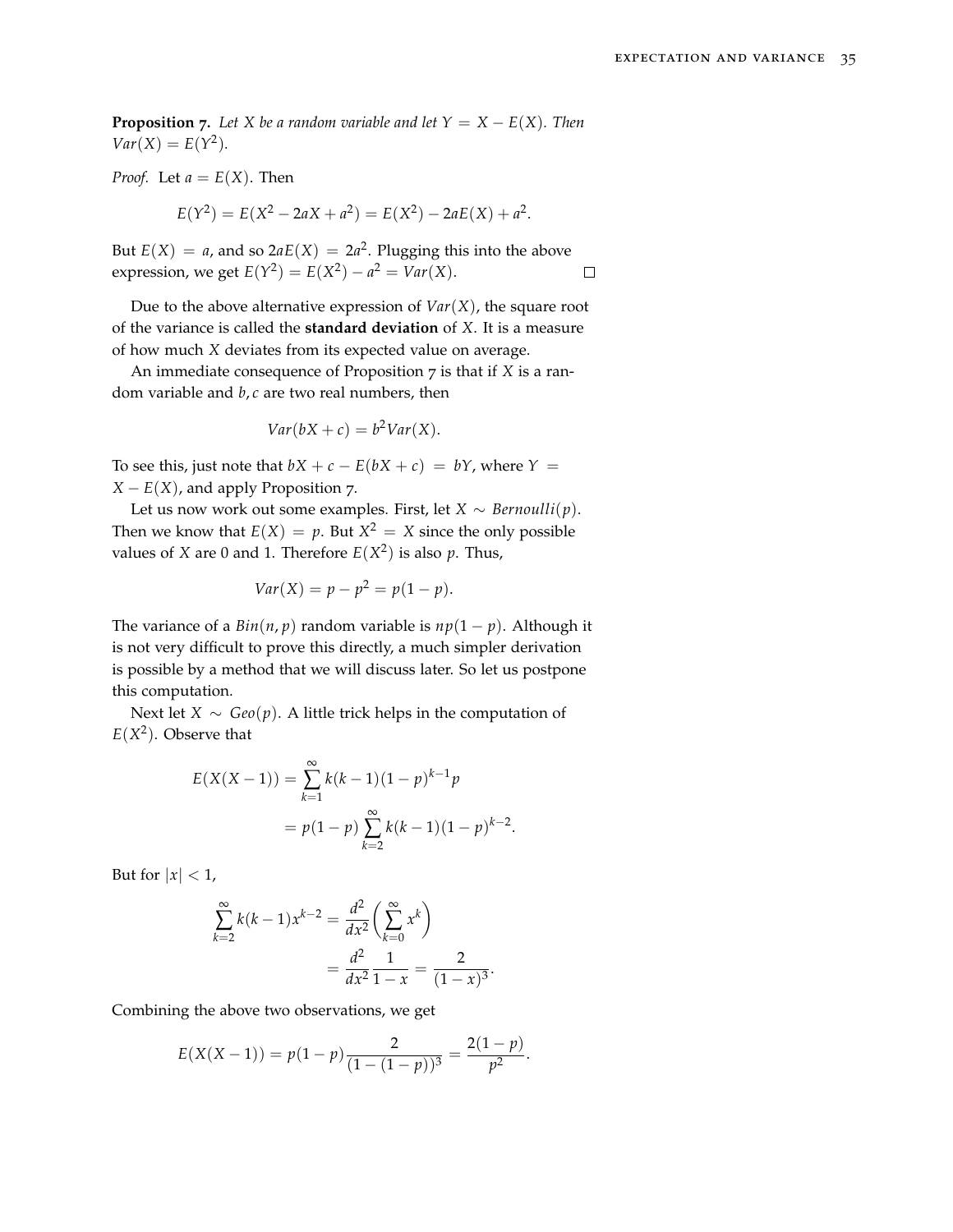$$
E(X^{2}) = E(X(X-1) + X) = \frac{2(1-p)}{p^{2}} + \frac{1}{p} = \frac{2}{p^{2}} - \frac{1}{p}.
$$

Finally, we get

$$
Var(X) = E(X^{2}) - (E(X))^{2} = \frac{2}{p^{2}} - \frac{1}{p} - \frac{1}{p^{2}} = \frac{1-p}{p^{2}}.
$$

We can employ the same trick for Poisson. Let *X* ∼  $Poi(\lambda)$ . Then

$$
E(X(X-1)) = \sum_{k=0}^{\infty} k(k-1)e^{-\lambda} \frac{\lambda^k}{k!}
$$
  
=  $e^{-\lambda} \sum_{k=2}^{\infty} \frac{\lambda^k}{(k-2)!}$   
=  $e^{-\lambda} \lambda^2 \sum_{k=2}^{\infty} \frac{\lambda^{k-2}}{(k-2)!} = e^{-\lambda} \lambda^2 e^{\lambda} = \lambda^2.$ 

Recall that  $E(X) = \lambda$ . Therefore, we get

$$
E(X2) = E(X(X – 1) + X) = \lambda2 + \lambda,
$$

and so

$$
Var(X) = E(X2) - (E(X))2 = \lambda2 + \lambda - \lambda2 = \lambda.
$$

Thus, the expectation and the variance of a  $Poi(\lambda)$  random variable are both equal to *λ*.

#### <span id="page-35-0"></span>*Covariance*

The **covariance** of two random variables *X* and *Y* is defined as

$$
Cov(X,Y) = E(XY) - E(X)E(Y).
$$

Notice that  $Var(X) = Cov(X, X)$ . An equivalent expression for

$$
Cov(X,Y) = E[(X - E(X))(Y - E(Y))].
$$

Given a real number *a*, let us also denote by *a* the random variable that always takes the value *a*. Then  $E(a) = a$ , and  $E(Xa) = aE(X)$  by linearity of expectation. Therefore  $Cov(X, a) = 0$ .

Note that  $Cov(X, Y) = Cov(Y, X)$ . Another very important property of covariance is that it is *bilinear*, as shown by the following result.

**Proposition 8.** Let  $X_1, \ldots, X_m, Y_1, \ldots, Y_n$  be random variables and  $a_1, \ldots, a_m, b_1, \ldots, b_n$  *be real numbers. Let*  $U = a_1 X_1 + \cdots + a_m X_m$ *and*  $V = b_1 Y_1 + \cdots + b_n Y_n$ *. Then* 

$$
Cov(U, V) = \sum_{i=1}^{m} \sum_{j=1}^{n} a_i b_j Cov(X_i, Y_j).
$$

 $33$  Prove the equivalence.  $\qquad \qquad \text{covariance is}$  is  $33$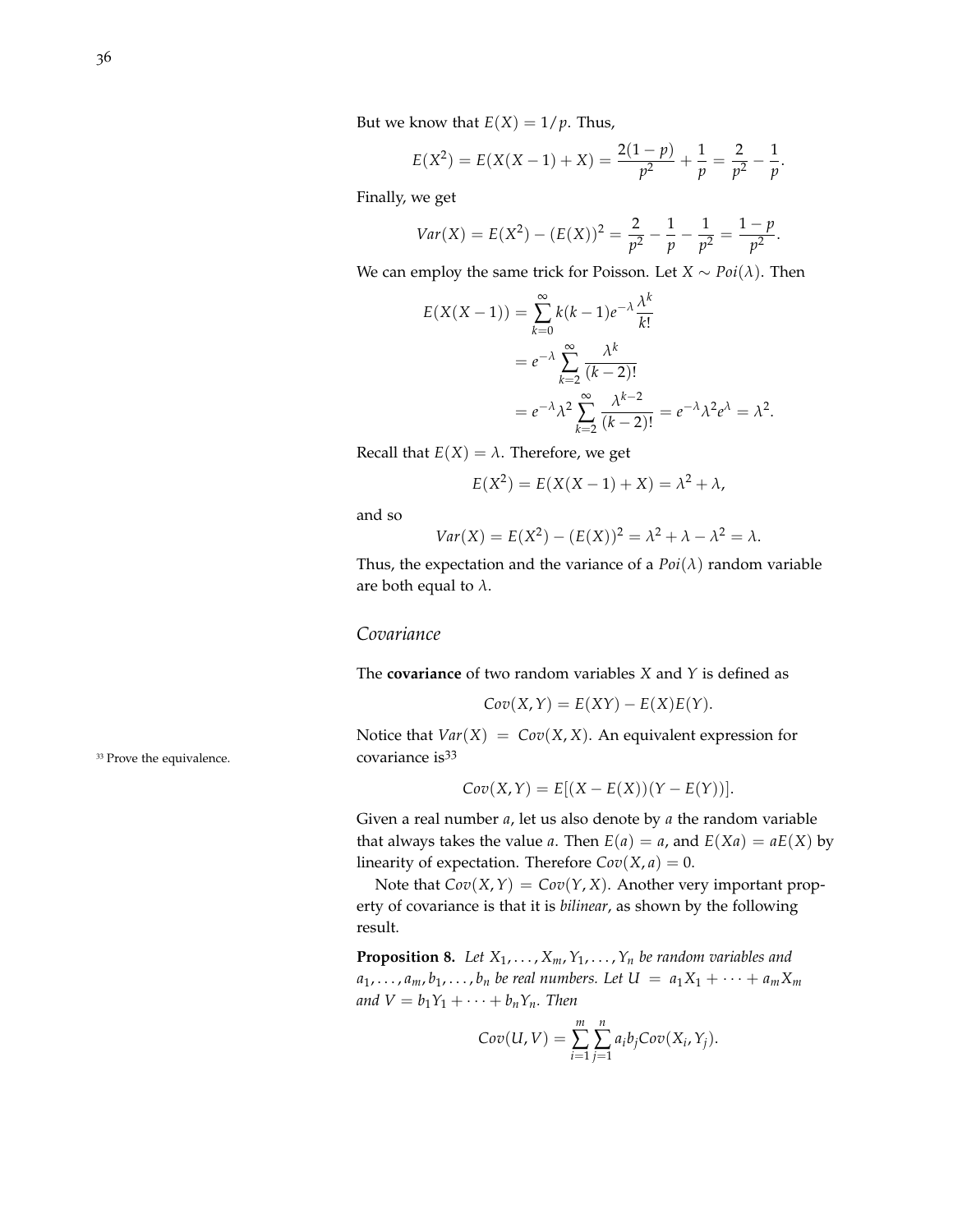$\Box$ 

*Proof.* By the distributive law and the linearity of expectation,

$$
E(UV) = \sum_{i=1}^{m} \sum_{j=1}^{n} a_i b_j E(X_i Y_j).
$$

Similarly,

$$
E(U)E(V) = \left(\sum_{i=1}^{m} a_i E(X_i)\right) \left(\sum_{j=1}^{n} b_j E(Y_j)\right)
$$
  
= 
$$
\sum_{i=1}^{m} \sum_{j=1}^{n} a_i b_j E(X_i) E(Y_j).
$$

Therefore

$$
Cov(U, V) = E(UV) - E(U)E(V)
$$
  
= 
$$
\sum_{i=1}^{m} \sum_{j=1}^{n} a_i b_j (E(X_i Y_j) - E(X_i)E(Y_j))
$$
  
= 
$$
\sum_{i=1}^{m} \sum_{j=1}^{n} a_i b_j Cov(X_i, Y_j),
$$

which completes the proof.

The following corollary is often useful.

<span id="page-36-1"></span>**Corollary** 4. Let  $X_1, \ldots, X_n$  be random variables and  $a_1, \ldots, a_n$  be real *numbers.* Let  $U = a_1 X_1 + \cdots + a_n X_n$ . Then

$$
Var(U) = \sum_{i,j=1}^{n} a_i a_j Cov(X_i, X_j).
$$

*Proof.* Recall that  $Var(U) = Cov(U, U)$ , and apply Proposition [8](#page-35-0).  $\Box$ 

The above corollary, combined with the method of indicators, allows us to calculate variances of fairly complicated random variables. We will do this a little later, after taking care of one other important matter.

# *Expectation of a product of independent random variables*

When computing covariances, the following fact is often useful.

<span id="page-36-0"></span>**Proposition 9.** *Let X*1, . . . , *X<sup>n</sup> be independent random variables. Then*

$$
E(X_1X_2\cdots X_n)=E(X_1)E(X_2)\cdots E(X_n).
$$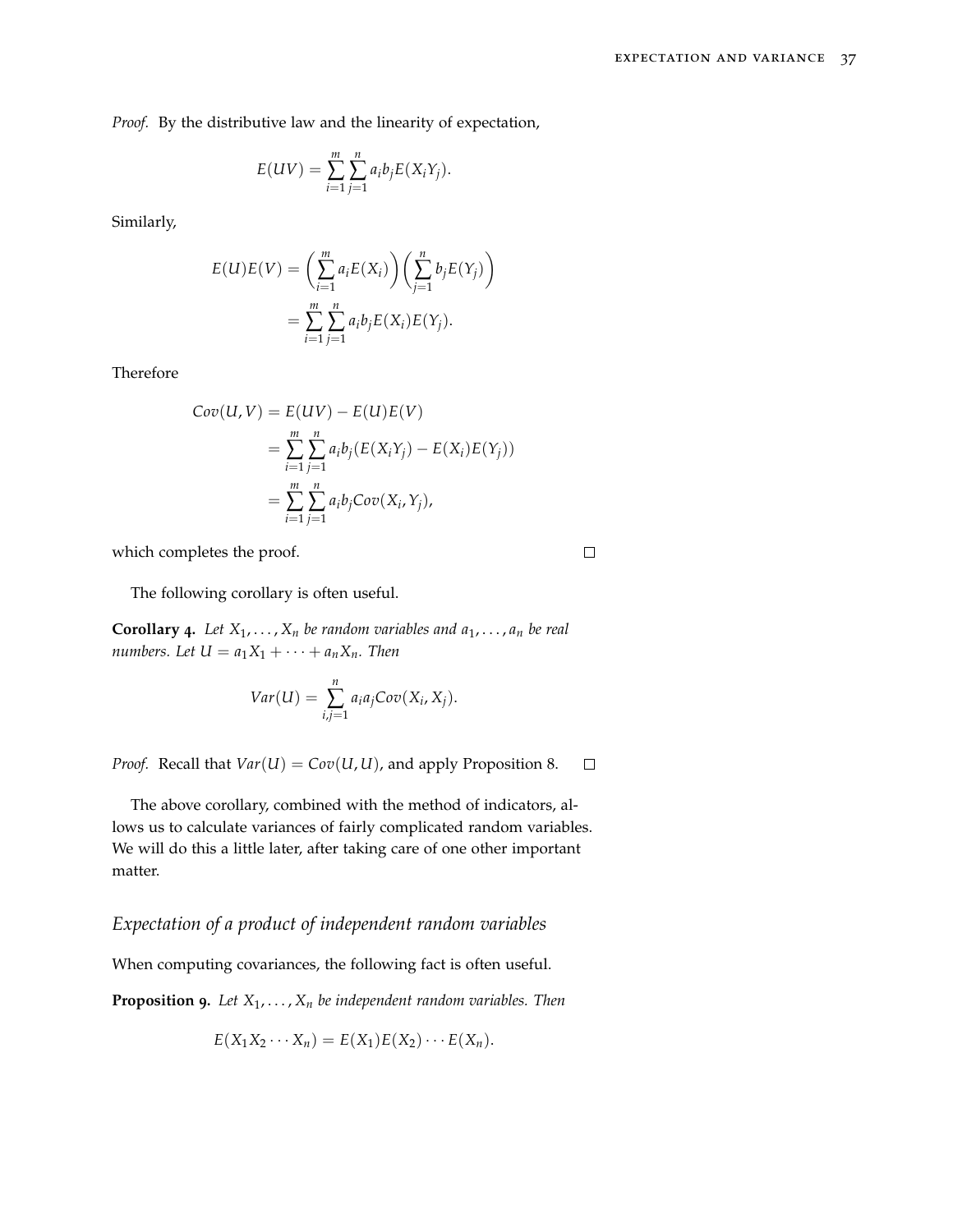*Proof.* By Proposition [6](#page-30-0),

$$
E(X_1\cdots X_n)=\sum_{x_1,\ldots,x_n}x_1\cdots x_nP(X_1=x_1,\ldots,X_n=x_n).
$$

But by independence,

$$
P(X_1 = x_1, ..., X_n = x_n) = P(X_1 = x_1) \cdots P(X_n = x_n).
$$

Therefore

$$
E(X_1 \cdots X_n) = \sum_{x_1, \dots, x_n} x_1 \cdots x_n P(X_1 = x_1) \cdots P(X_n = x_n)
$$
  
= 
$$
\sum_{x_1, \dots, x_n} (x_1 P(X_1 = x_1) (x_2 P(X_2 = x_2)) \cdots (x_n P(X_n = x_n))
$$
  
= 
$$
\left(\sum_{x_1} x_1 P(X_1 = x_1)\right) \cdots \left(\sum_{x_n} x_n P(X_n = x_n)\right)
$$
  
= 
$$
E(X_1) \cdots E(X_n),
$$

which completes the argument.

 $\Box$ 

The most important corollary of the above result is the following.

<span id="page-37-0"></span>**Corollary 5.** *If X* and *Y* are independent, then  $Cov(X, Y) = 0$ .

*Proof.* By Proposition [9](#page-36-0),  $E(XY) = E(X)E(Y)$ , which immediately implies that  $Cov(X, Y) = 0$ .  $\Box$ 

A corollary of the above corollary is the following.

<span id="page-37-1"></span>**Corollary 6.** Let  $X_1, \ldots, X_n$  be independent random variables and let  $a_1, \ldots, a_n$  *be real numbers. Let*  $U = a_1 X_1 + \cdots + a_n X_n$ *. Then* 

$$
Var(U) = \sum_{i=1}^{n} a_i^2 Var(X_i).
$$

*Proof.* By Corollary [4](#page-36-1),

$$
Var(U) = \sum_{i,j=1}^{n} a_i a_j Cov(X_i, X_j).
$$

But by independence and Corollary [5](#page-37-0),  $Cov(X_i, X_j) = 0$  whenever  $i \neq j$ . Since  $Cov(X_i, X_i) = Var(X_i)$ , this completes the proof.  $\Box$ 

As an application of Corollary [6](#page-37-1), let us now calculate the variance of a binomial random variable. Let *X* ∼ *Bin*(*n*, *p*), and let us write  $X = X_1 + \cdots + X_n$ , where  $X_1, \ldots, X_n$  are independent *Bernoulli*(*p*) random variables. Then by Corollary [6](#page-37-1),

$$
Var(X) = \sum_{i=1}^{n} Var(X_i).
$$

But we know that  $Var(X_i) = p(1 - p)$  for each *i*. Therefore

$$
Var(X) = np(1 - p).
$$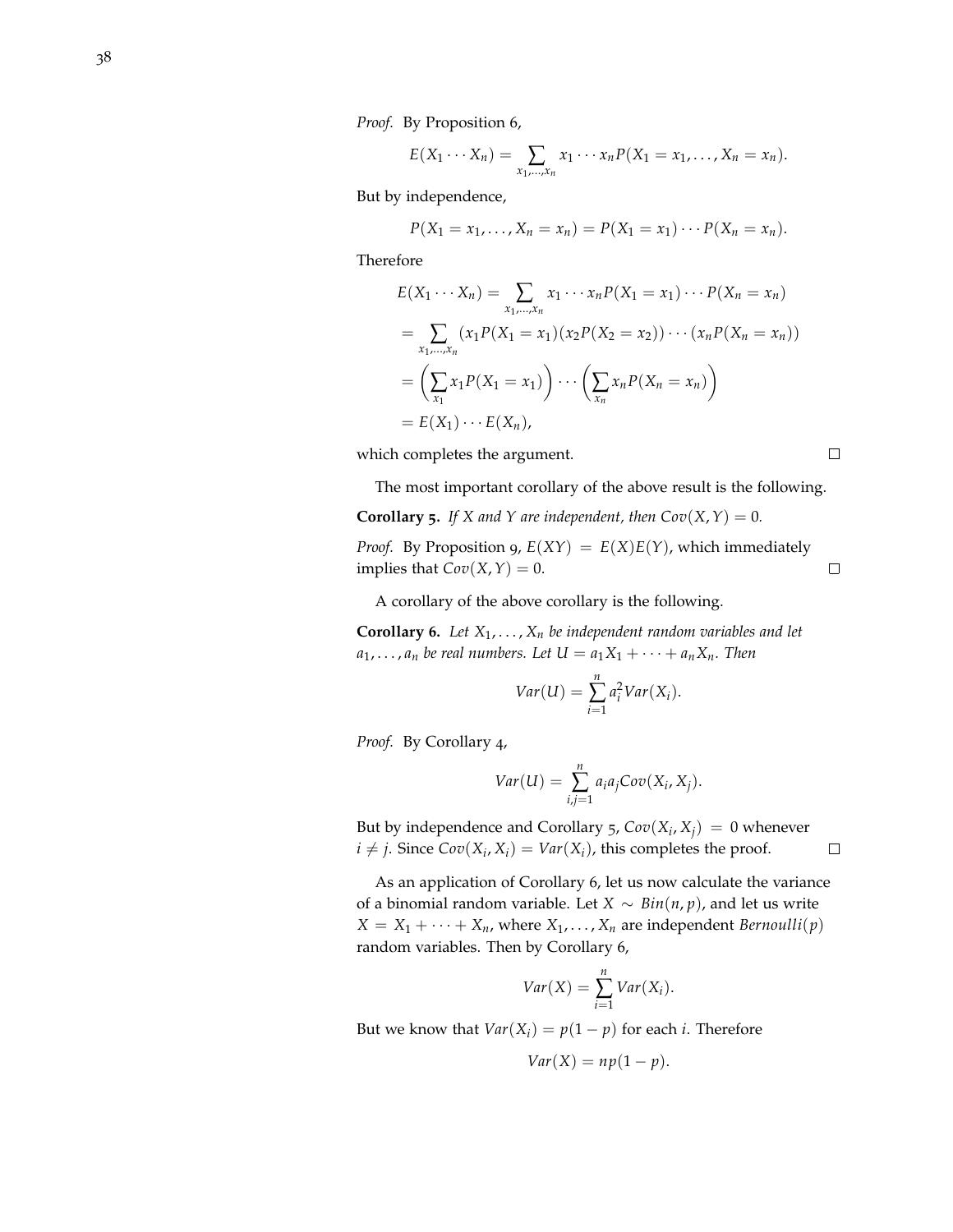# *The method of indicators for variance*

The method of indicators, in conjunction with Corollary [4](#page-36-1), gives a powerful method for calculating the variances of complicated random variables. As an illustrative example, let us revisit the problem of dropping *n* balls independently at random into *n* boxes. Let *X* be the number of empty boxes. Let  $A_i$  be the event that box  $i$  is empty, so that  $X = \sum_{i=1}^{n} 1_{A_i}$ . Then by Corollary [4](#page-36-1),

$$
Var(X) = \sum_{i,j=1}^{n} Cov(1_{A_i}, 1_{A_j}).
$$
 (5)

Recall that  $1_{A_i}$  is a *Bernoulli* $(p)$  random variable where

<span id="page-38-0"></span>
$$
p = \left(1 - \frac{1}{n}\right)^n.
$$

So for each *i*,

$$
Cov(1_{A_i}, 1_{A_i}) = Var(1_{A_i}) = p(1-p)
$$

$$
= \left(1 - \frac{1}{n}\right)^n \left[1 - \left(1 - \frac{1}{n}\right)^n\right].
$$

Next, note that for any  $i \neq j$ ,

$$
1_{A_i}1_{A_j}=1_{A_i\cap A_j}
$$

because the left side is 1 if both  $A_i$  and  $A_j$  happen, and 0 otherwise. Therefore

$$
E(1_{A_i}1_{A_j}) = E(1_{A_i \cap A_j}) = P(A_i \cap A_j).
$$

Now, *A<sup>i</sup>* ∩ *A<sup>j</sup>* is the event that boxes *i* and *j* are both empty. Therefore by counting $\overset{\circ}{^{34}}$ ,

$$
P(A_i \cap A_j) = \frac{(n-2)^n}{n^n} = \left(1 - \frac{2}{n}\right)^n.
$$

Thus, for  $i \neq j$ ,

$$
Cov(1_{A_i}, 1_{A_j}) = \left(1 - \frac{2}{n}\right)^n - \left(1 - \frac{1}{n}\right)^{2n}
$$

.

Now, in ([5](#page-38-0)), there are *n* terms where  $i = j$ , and  $n(n - 1)$  terms where  $i \neq j$ . Thus,

$$
Var(X) = n\left(1 - \frac{1}{n}\right)^n \left[1 - \left(1 - \frac{1}{n}\right)^n\right] + n(n-1)\left[\left(1 - \frac{2}{n}\right)^n - \left(1 - \frac{1}{n}\right)^{2n}\right].
$$

This is the exact value of the variance of *X*. It is interesting to figure out the asymptotic behavior of this as  $n \to \infty$ . If you like a challenge, you can try to show that this behaves like<sup>35</sup>  $n(e-2)/e^2$  for large *n*.

<sup>34</sup> Figure this out on your own if it is not clear.

<sup>35</sup> More precisely, show that

$$
\lim_{n \to \infty} \frac{Var(X)}{n(e-2)/e^2} = 1.
$$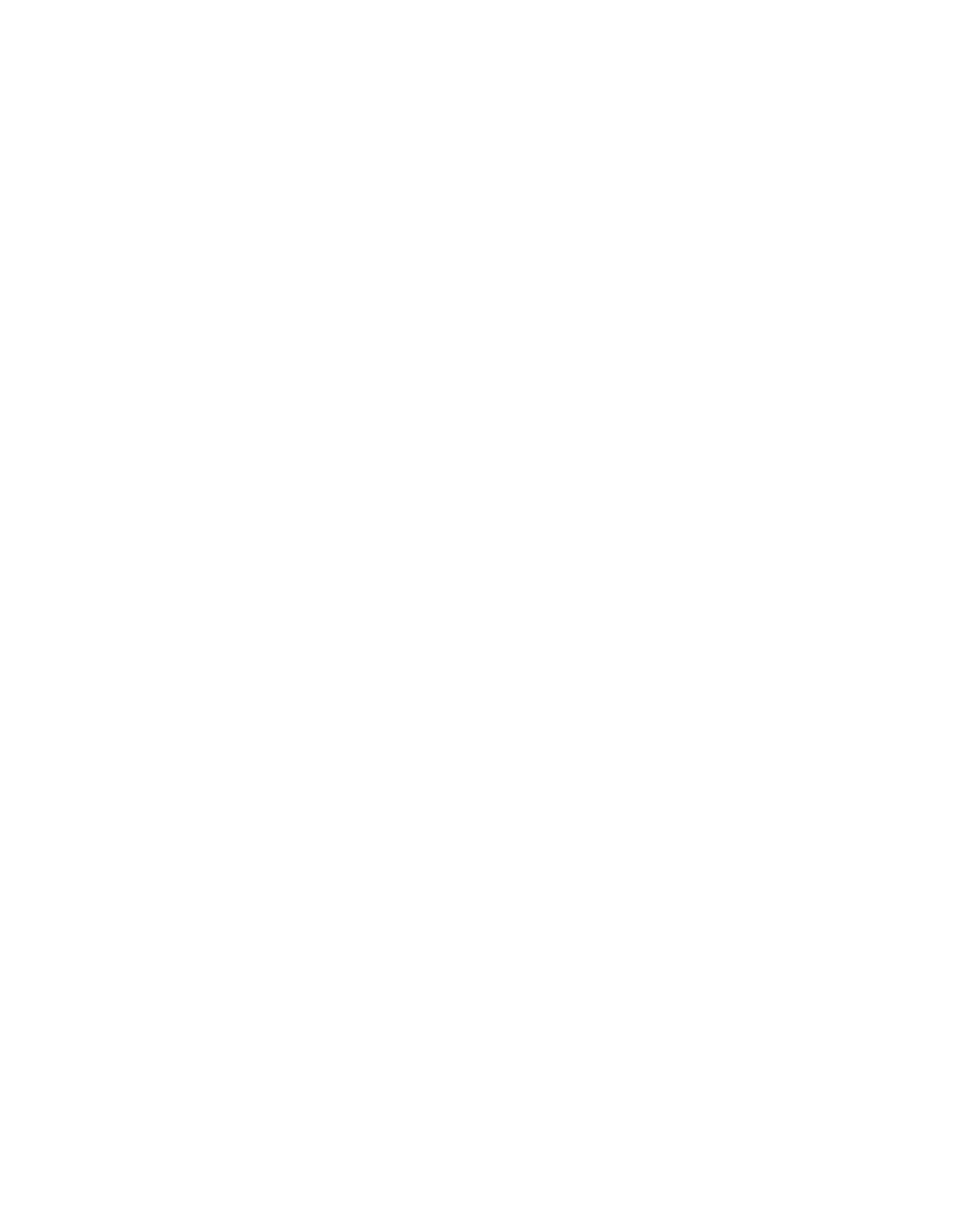# *Laws of large numbers*

#### *Elementary inequalities*

Until now, we have been calculating exact values of probabilities, expectations, etc. Often, however, it is hard to calculate exactly. If that is the case, it helps to give upper and lower bounds. These are known as *inequalities*. The simplest inequality in probability theory is the following. Let *A* and *B* be events such that *A* implies *B*. Then set theoretically,  $A \subseteq B$ . A consequence of this is that *B* is the disjoint union of *A* and  $B \setminus A$ , which shows that

$$
P(A) \le P(B).
$$

Another very simple and useful inequality is that if *X* is a nonnegative random variable (which means that  $X(\omega) \geq 0$  for all  $\omega$ ), then

$$
E(X)\geq 0.
$$

For discrete random variables (which is the only kind discussed so far), this is obvious from the definition of  $E(X)$ .

<span id="page-40-0"></span>Let *X* and *Y* be two random variables. We say  $X \leq Y$  if  $X(\omega) \leq$ *Y*( $\omega$ ) for all  $\omega$ . If *X*  $\leq$  *Y*, then the random variable *Y* − *X* is nonnegative, and therefore  $E(Y - X) ≥ 0$ . By linearity of expectation, this means that

$$
E(X) \le E(Y). \tag{6}
$$

An important consequence of this inequality is the **union bound**, also known as **Boole's inequality** or **Bonferroni's inequality**, which says that for any events  $A_1, \ldots, A_n$ ,

$$
P(A_1 \cup \cdots \cup A_n) \leq \sum_{i=1}^n P(A_i).
$$

To prove this, let  $X = 1_{A_1 \cup \cdots \cup A_n}$  and  $Y = \sum_{i=1}^n 1_{A_i}$ . Then clearly, *X*  $\leq$  *Y*, because *X*( $\omega$ ) is either 0 or 1 for each  $\omega$ , *Y*( $\omega$ ) is nonnegative, and if  $X(\omega) = 1$ , then  $1_{A_i}(\omega) = 1$  for some *i*. Thus

$$
P(A_1 \cup \cdots \cup A_n) = E(X) \leq E(Y) = \sum_{i=1}^n P(A_i).
$$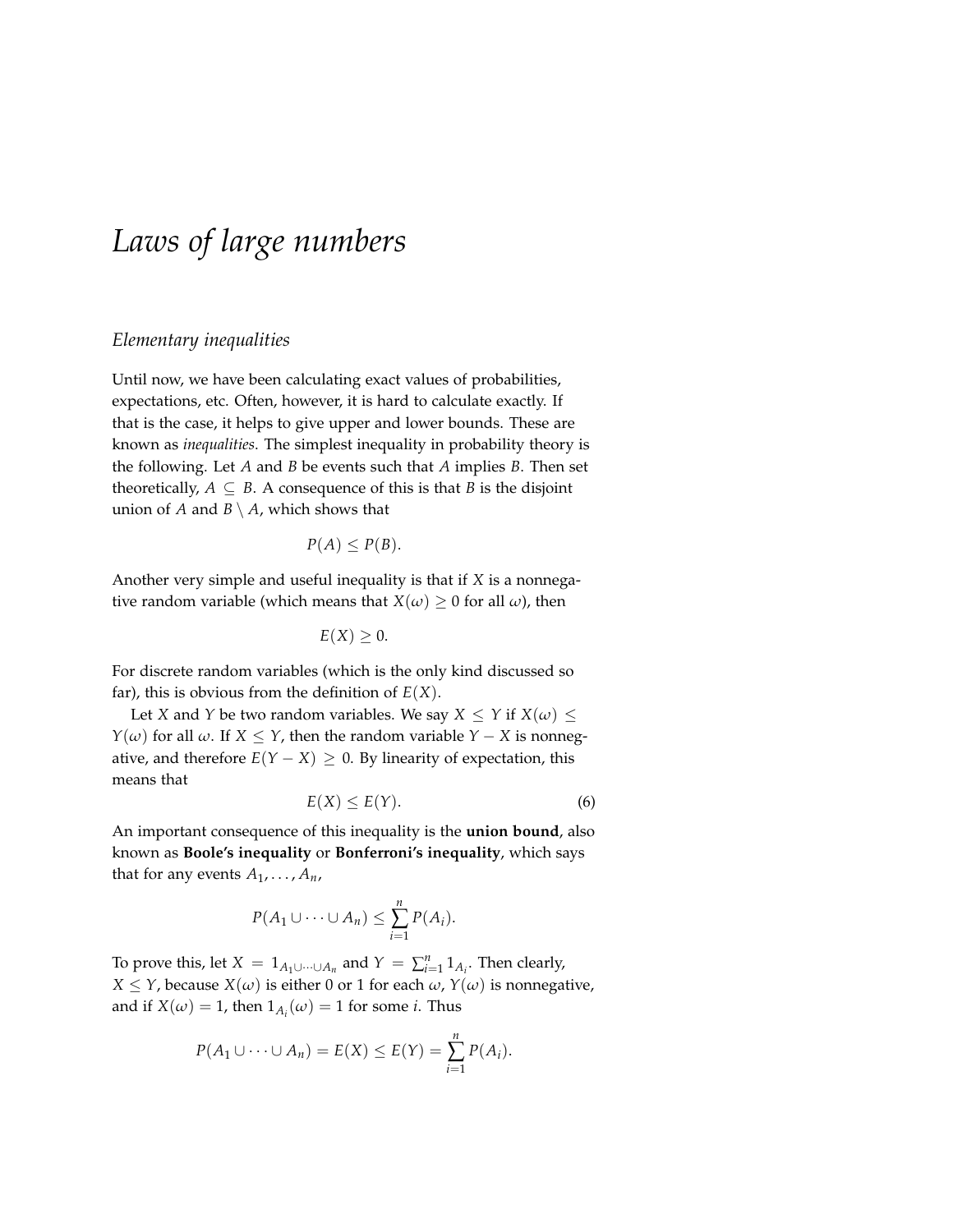Another important consequence of ([6](#page-40-0)) is the following. For any random variable *X*,  $X \leq |X|$  always, so we have  $E(X) \leq E|X|$ . Since  $-X$  is also  $\leq |X|$ , we have  $-E(X) = E(-X) \leq E|X|$ . Thus,

$$
|E(X)| \le E|X|.
$$

A different upper bound on  $|E(X)|$  is obtained by using the fact that  $Var(X) \geq 0$ . Note that this inequality can be rewritten as  $E(X^2) \geq 0$  $(E(X))^2$ , which gives

$$
|E(X)| \le \sqrt{E(X^2)}.
$$

The above inequality has the following generalization.

**Proposition 10.** For any random variable X and any real number  $p \geq 1$ ,

$$
|E(X)| \le (E|X|^p)^{1/p}
$$

.

.

*Proof.* For any  $y \ge 0$ , we claim that

$$
y \le \frac{y^p}{p} + 1 - \frac{1}{p}
$$

To prove this, observe that the two sides are equal when  $y = 1$ , and the derivative of the right side is greater than that of the left side when  $y \ge 1$ , and less than that of the left side when  $y \le 1$ . Thus, the right side must always lie above the left side.

This inequality implies that if *Y* is a nonnegative random variable with  $E(Y^p) = 1$ , then

$$
E(Y) \le \frac{E(Y^p)}{p} + 1 - \frac{1}{p} = 1.
$$

Now take any random variable *X* and apply the above inequality to the nonnegative random variable  $Y = |X| / (E|X|^p)^{1/p}$ , which satisfies  $E(Y^p) = 1$ . Finally, apply  $|E(X)| \le E|X|$ .  $\Box$ 

#### *Markov's inequality*

The following important result is the first nontrivial inequality in probability theory, commonly known as **Markov's inequality**.

**Theorem 1** (Markov's inequality)**.** *Let X be a nonnegative random variable. Then for any*  $t > 0$ *,* 

$$
P(X \ge t) \le \frac{E(X)}{t}.
$$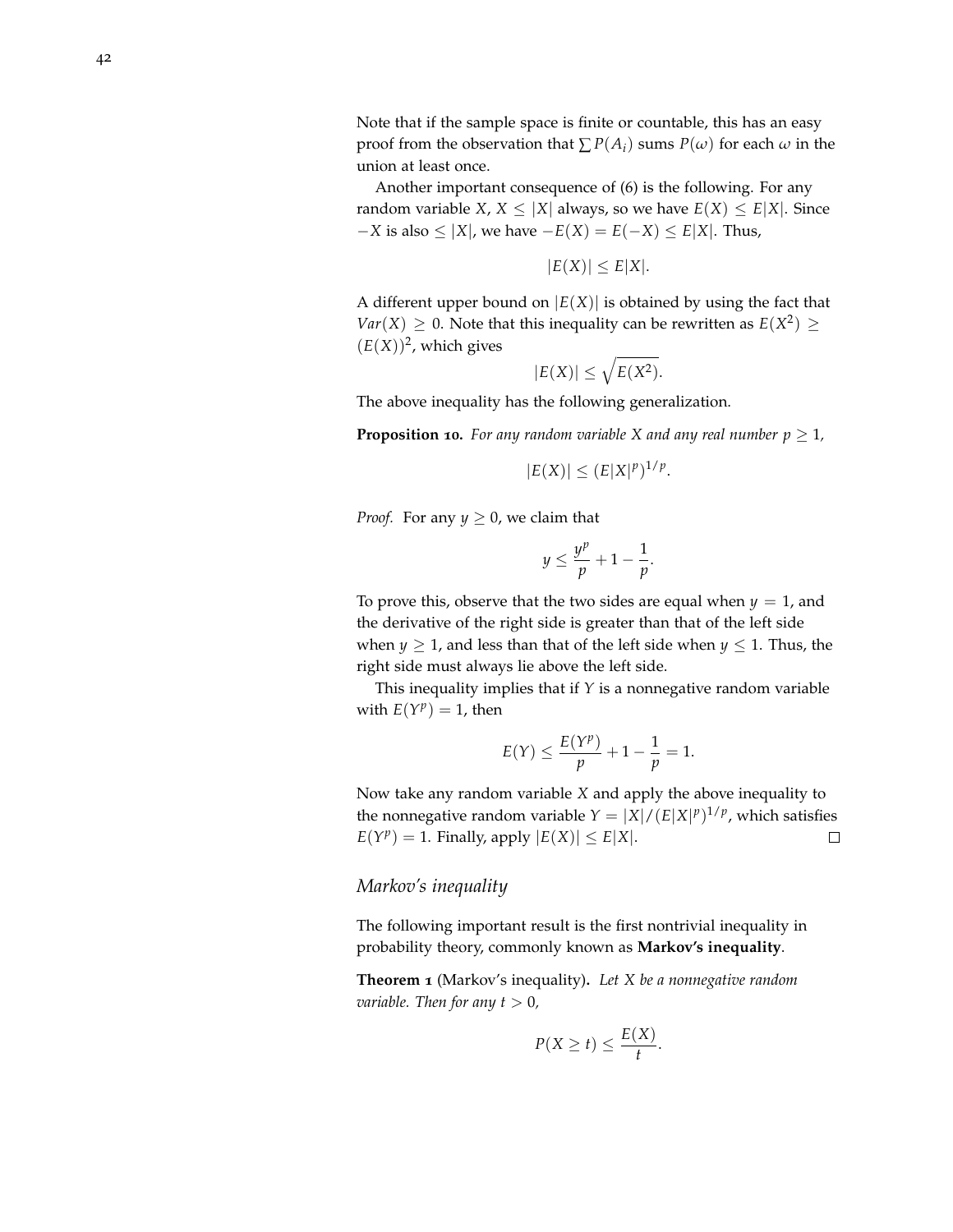*Proof.* Let  $Y = 1_{\{X \ge t\}}$ . Let  $Z = X/t$ . Then note that if  $Y(\omega) = 0$ , then  $Y(\omega) \leq Z(\omega)$  since *Z* is always nonnegative. On the other hand, if  $Y(\omega) = 1$ , then  $X(\omega) \ge t$ , and hence  $Z(\omega) \ge 1 = Y(\omega)$ . Thus, *Y*  $\leq$  *Z* always, and therefore *E*(*Y*)  $\leq$  *E*(*Z*). But *E*(*Y*) = *P*(*X*  $\geq$  *t*) and  $E(Z) = E(X)/t$  by linearity of expectation.  $\Box$ 

As a simple application of Markov's inequality, let us revisit the secretary problem. Let *n* letters be inserted randomly into *n* marked envelopes, and let *X* be the number of letters that go into the correct envelopes. We showed that  $E(X) = 1$  in the previous chapter. Therefore by Markov's inequality<sup>36</sup>,

$$
P(X \ge k) \le \frac{1}{k}
$$

for each *k*. For example, the chance that 10 or more letters get inserted correctly is  $\leq 0.1$ .

#### *Chebyshev's inequality*

The following result, known as **Chebyshev's inequality**, shows that the difference between the value of a random variable and its expected value is unlikely to be a large multiple of its standard deviation. The stunning generality of this result makes it extremely useful in theory and practice.

**Theorem 2** (Chebyshev's inequality)**.** *Let X be any random variable. Then for any*  $t > 0$ *,* 

$$
P(|X - E(X)| \ge t) \le \frac{Var(X)}{t^2}.
$$

*Proof.* Let  $Y := (X - E(X))^2$ . Then by Markov's inequality,

$$
P(|X - E(X)| \ge t) = P((X - E(X))^2 \ge t^2) = P(Y \ge t^2) \le \frac{E(Y)}{t^2}.
$$

But by Proposition [7](#page-34-0),  $E(Y) = Var(X)$ . This completes the proof.  $\Box$ 

To understand the meaning of Chebyshev's inequality, consider the following. Let *s* be the standard deviation of *X*. Then Chebyshev's inequality gives us that for any  $L > 0$ ,

$$
P(|X - E(X)| \ge Ls) \le \frac{Var(X)}{L^2s^2} = \frac{1}{L^2}.
$$

Thus, for example, the chance that *X* deviates from *E*(*X*) by more than 5 times its standard deviation is  $\leq 1/25$ . Note that this is true for any *X*. For a specific *X*, the probability may be much smaller.

<sup>36</sup> The actual probability of this event is much less than 1/*k*, but Markov's inequality gives a simple way of getting  $a$  meaningful bound.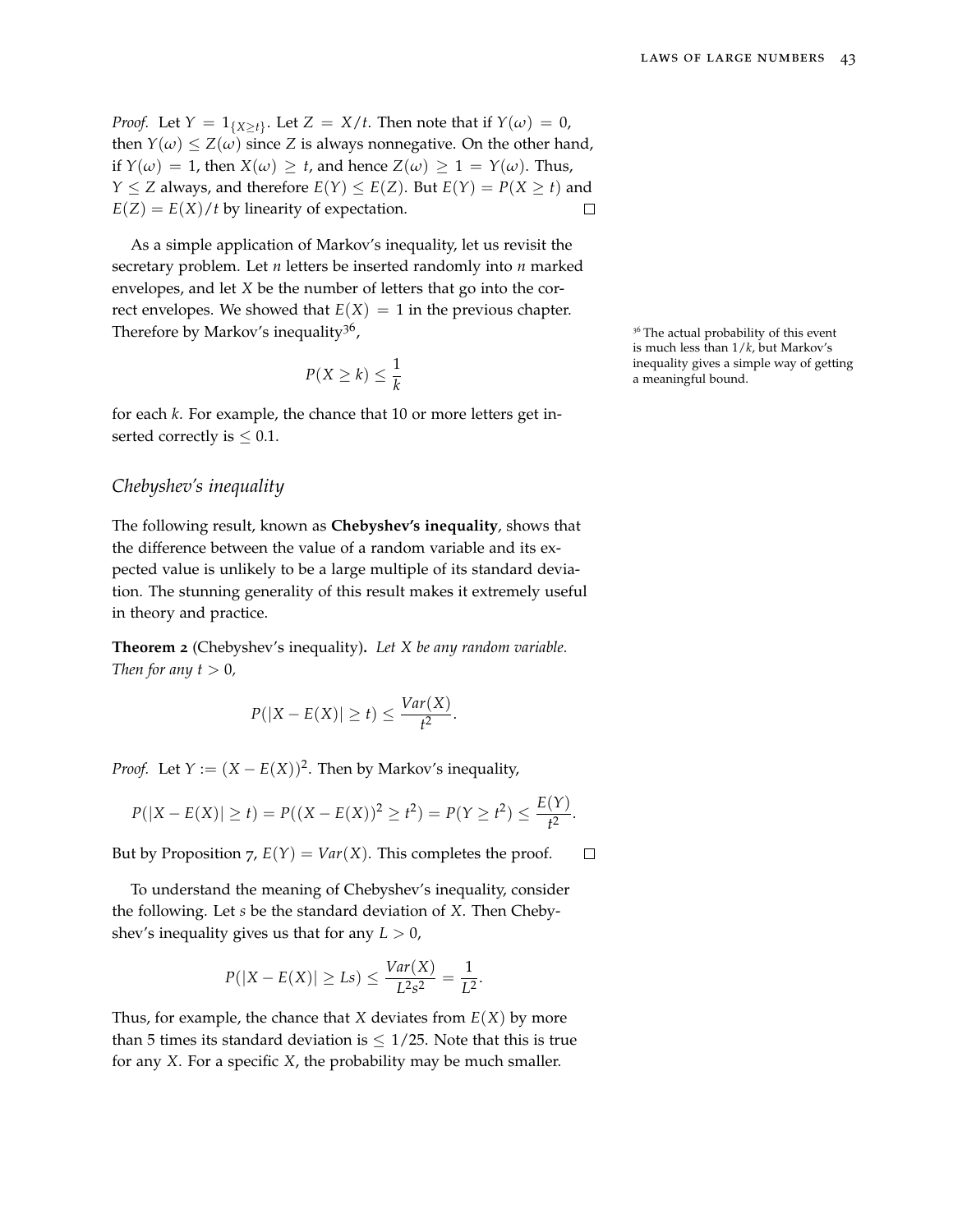As a concrete example, consider a fair coin tossed one million times. Let *X* be the number of heads. Then  $E(X) = 500000$  and  $Var(X) = 250000$ . Therefore the standard deviation of *X* is the square-root of 250000, which is 500. By Chebyshev's inequality, the probability of deviating from the mean by more than 10 standard deviations is  $\leq$  0.01. In other words,

$$
P(495000 \le X \le 505000) \ge 0.99.
$$

#### *Convergence in probability*

Suppose that a random variable *X* lies within the interval [1.99, 2.01] with probability 0.99. Then we may say that *X* is approximately equal to 2 with high probability. Generalizing this, suppose that we have a sequence of random variables  $X_1, X_2, \ldots$  such that for each *n*, *X<sub>n</sub>* belongs to the interval  $\left[2 - \frac{1}{n}, 2 + \frac{1}{n}\right]$  with probability  $1 - \frac{1}{n}$ . Then, as *n* increases, it becomes more and more likely that  $X_n$  is close to 2. We may reasonably declare that  $X_n$  'converges' to 2. However, this notion of convergence is quite different than the convergence of real numbers. In fact, it is so different that a new definition is necessary.

**Definition 1.** Let  $X_1, X_2, \ldots$  be a sequence of random variables, and  $c$ be a real number. We say that  $X_n \to c$  in probability if for any  $\varepsilon > 0$ ,

$$
\lim_{n\to\infty}P(|X_n-c|\geq\varepsilon)=0.
$$

For example, if *X<sub>n</sub>* ∼ *Bernoulli*(1/*n*), then *X<sub>n</sub>* → 0 in probability, because for any given *ε* > 0, eventually 1/*n* becomes smaller than *ε*, and so  $P(|X_n - 0| \ge \varepsilon) = 1/n$  for all large enough *n*.

The following result gives a very useful method for proving convergence in probability.

<span id="page-43-0"></span>**Theorem 3.** Let  $X_1, X_2, \ldots$  be a sequence of random variables. If  $E(X_n)$ *converges to a real number c, and*  $Var(X_n) \to 0$ *, then*  $X_n \to c$  *in probability.*

*Proof.* Take any  $\varepsilon > 0$ . By Markov's inequality,

$$
P(|X_n - c| \geq \varepsilon) = P((X_n - c)^2 \geq \varepsilon^2) \leq \frac{E(X_n - c)^2}{\varepsilon^2}.
$$

Let  $a_n = E(X_n)$ . Then

$$
E(X_n - c)^2 = E(X_n - a_n + a_n - c)^2
$$
  
=  $E(X_n - a_n)^2 + 2(a_n - c)E(X_n - a_n) + (a_n - c)^2$ .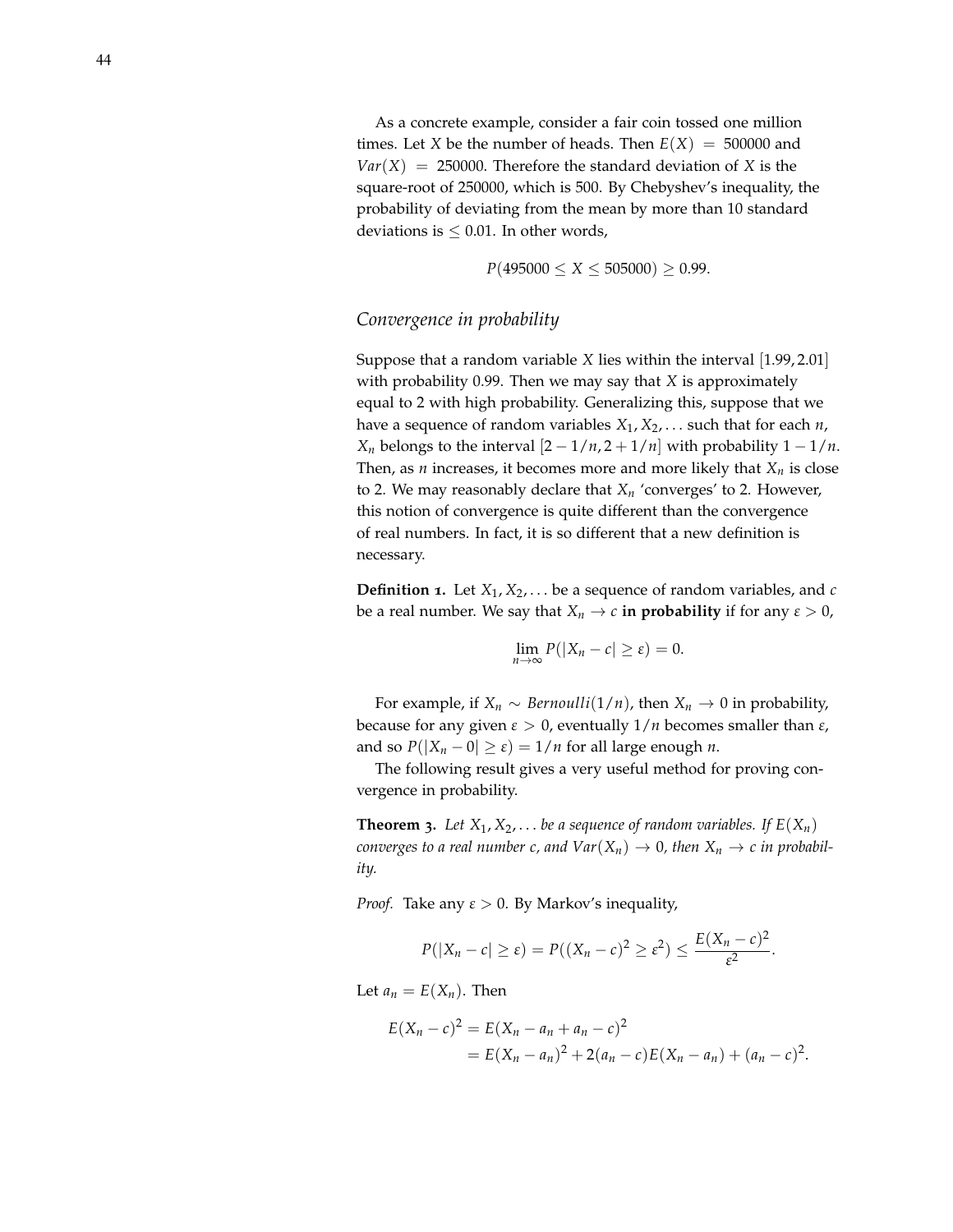But  $E(X_n - a_n)^2 = Var(X_n)$  and  $E(X_n - a_n) = 0$ . Thus,

$$
E(X_n-c)^2 = Var(X_n) + (a_n-c)^2,
$$

and so

$$
P(|X_n - c| \geq \varepsilon) \leq \frac{Var(X_n) + (a_n - c)^2}{\varepsilon^2}.
$$

But *Var*( $X_n$ )  $\rightarrow$  0 and  $a_n \rightarrow c$ . Thus,

$$
\lim_{n\to\infty}P(|X_n-c|\geq\varepsilon)=0.
$$

But this holds for any  $\varepsilon > 0$ . Thus,  $X_n \to c$  in probability.

# *The weak law of large numbers*

We have learnt that the expected value of a random variable *X* should be thought of as the 'long term average value' of *X* in many repeated experiments. However, we have not yet seen a mathematical justification of this claim. The following result, known as the **weak** law of large numbers, gives such a justification<sup>37</sup>. Recall that a sequence of random variables is called independent and identically distributed (i.i.d.) if the variables are independent and they all have the same distribution.

**Theorem 4** (Weak law of large numbers)**.** *Let X*1, *X*2, . . . *be an i.i.d. sequence of random variables with expected value µ and finite variance. For each n, let*

$$
\overline{X}_n := \frac{1}{n} \sum_{i=1}^n X_i
$$

*be the average of the first n of these variables. Then as*  $n \to \infty$ *,*  $\overline{X}_n \to \mu$  *in probability.*

*Proof.* Since  $X_1, X_2, \ldots$  are independent, Corollary [6](#page-37-1) from the previous chapter gives

$$
Var(\overline{X}_n) = \frac{1}{n^2} \sum_{i=1}^n Var(X_i).
$$

Since *X*<sub>1</sub>, *X*<sub>2</sub>, . . . are identically distributed, *Var*(*X*<sub>*i*</sub>) = *Var*(*X*<sub>1</sub>) for all *i*. Thus,

$$
Var(\overline{X}_n) = \frac{Var(X_1)}{n},
$$

which tends to 0 as  $n \to \infty$ . Also, by linearity of expectation,  $E(X_n) = \mu$  for each *n*. Therefore by Theorem [3](#page-43-0),  $\overline{X}_n \to \mu$  in probability.

<sup>37</sup> We have to be careful about calling this a justification. The frequentist view of probability *assumes* that probabilities and expectations are long term averages, whereas the law large numbers seems to be *proving* this claim. Have we then been able to prove what we assumed earlier? Not really. Consider, for example, a fair coin tossed *n* times. The weak law of large numbers says that with high probability, the number of heads is close to *n*/2. But this is not a sequence of repeated experiments — we are now in the framework of a *single* experiment of *n* tosses, where all possible sequences are equally likely. In other words, we now have a *new* assumption: If this experiment of *n* tosses is repeated many times, then each sequence will occur 2−*<sup>n</sup>* fraction of those times. Under this assumption, the theorem implies that most of the times this experiment is conducted, we will observe approximately *n*/2 heads. We do not really have a framework for repeated experiments in probability theory; we always work with a single experiment. So we can never mathematically justify the assumption that the probability of an outcome is the fraction of times that outcome will occur if the experiment is repeated many times.

 $\Box$ 

 $\Box$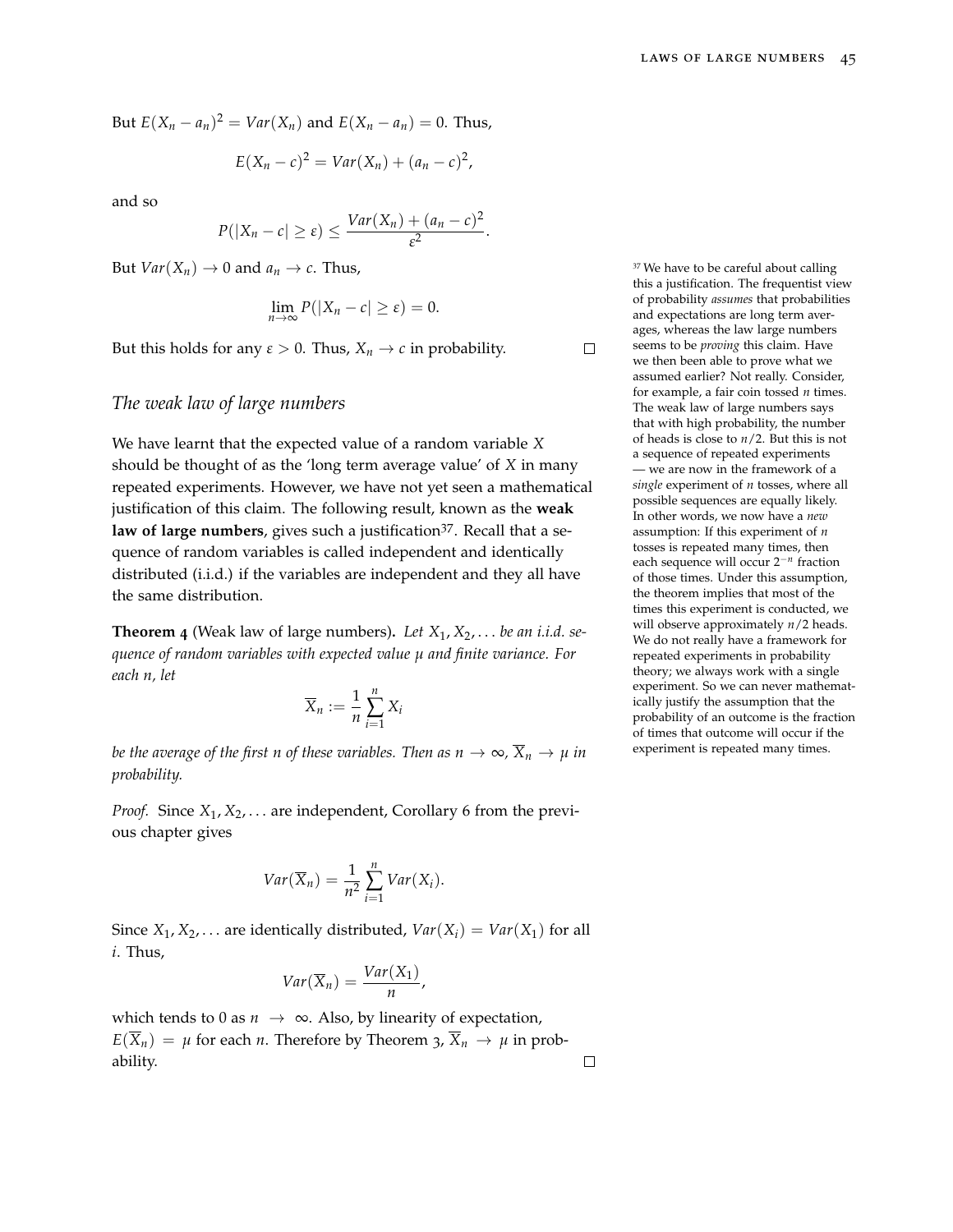The simplest application of the weak law of large numbers is in coin tossing. Suppose a *p*-coin is tossed *n* times. It is a direct consequence of the weak law that the fraction of heads converges in probability to *p* as  $n \to \infty$ . To see this, just let  $X_i$  be 1 if toss *i* turns up heads and 0 otherwise. Then  $X_1, X_2, \ldots$  are i.i.d. *Bernoulli(p)* random variables, and  $\overline{X}_n$  is the fraction of heads in the first *n* tosses.

Next, consider the number of tosses of a *p*-coin that are required to get *n* heads. This can be seen as a sum of independent *Geo*(*p*) random variables  $Y_1, Y_2, \ldots, Y_n$ , where  $Y_i$  is the number of tosses required to get the *i*<sup>th</sup> head after getting the  $(i - 1)$ <sup>th</sup> head. (This was established as an application of Proposition [5](#page-25-0) in the chapter on discrete random variables.) Thus, if  $Z_n$  is the time to get the  $n^{\text{th}}$  head, then the weak law tells us that  $Z_n/n \to 1/p$  in probability as  $n \to \infty$ .

# *Example: Number of empty boxes*

The weak law of large numbers applies only to averages of i.i.d. random variables. Many other kinds of random variables converge in probability. All of these examples can be called 'laws of large numbers'. For one such, let us consider a familiar example from the previous chapter. Let *n* balls be dropped independently at random into *n* boxes, and let  $X_n$  be the number of empty boxes<sup>38</sup>. We calculated that *n*

$$
E(X_n) = n\left(1 - \frac{1}{n}\right)^n
$$

and

$$
Var(X_n) = n\left(1 - \frac{1}{n}\right)^n \left[1 - \left(1 - \frac{1}{n}\right)^n\right] + n(n-1)\left[\left(1 - \frac{2}{n}\right)^n - \left(1 - \frac{1}{n}\right)^{2n}\right]
$$

.

Let  $Y_n = X_n/n$  be the fraction of empty boxes. Then by the above formulas,

$$
E(Y_n) = \left(1 - \frac{1}{n}\right)^n \to e^{-1} \text{ as } n \to \infty,
$$

and

$$
Var(Y_n) = \frac{1}{n^2} Var(X_n)
$$
  
= 
$$
\frac{1}{n} \left(1 - \frac{1}{n}\right)^n \left[1 - \left(1 - \frac{1}{n}\right)^n\right]
$$
  
+ 
$$
\left(1 - \frac{1}{n}\right) \left[\left(1 - \frac{2}{n}\right)^n - \left(1 - \frac{1}{n}\right)^{2n}\right].
$$

<sup>38</sup> Previously, we denoted this by *X* without the subscript, but since we will be taking  $n \to \infty$  here, adding a subscript is necessary.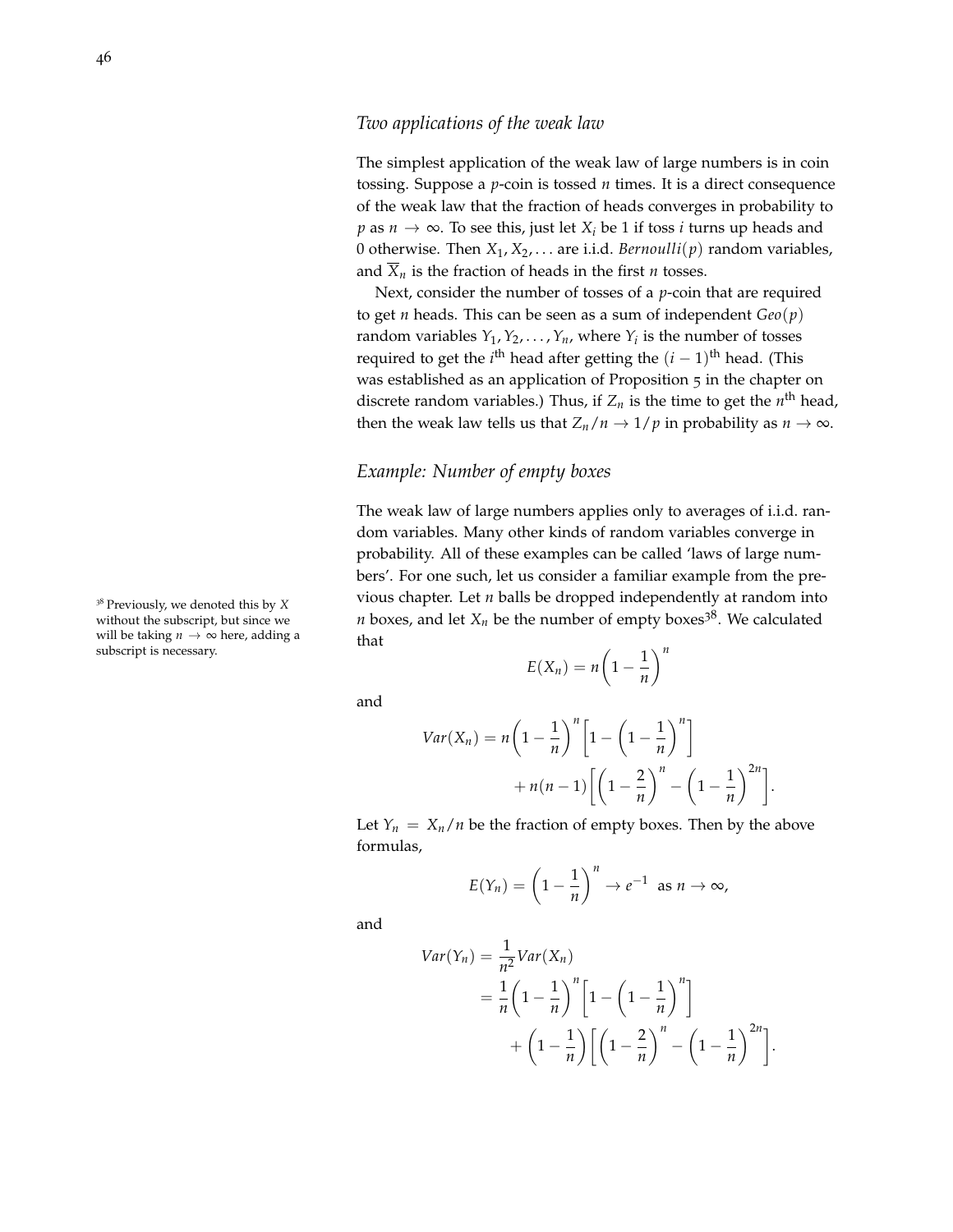Since  $(1 - 1/n)^n \to e^{-1}$ ,  $(1 - 2/n)^n \to e^{-2}$  and  $(1 - 1/n)^{2n} \to e^{-2}$ , it follows that  $Var(Y_n) \to 0$  as  $n \to \infty$ . Thus, by Theorem [3](#page-43-0),  $Y_n \to e^{-1}$  in probability.

#### *Example: Number of head runs*

Let  $X_n$  be the number of head runs in a sequence of *n* tosses of a *p*-coin. From the previous chapter, we know that

$$
E(X_n) = p + (n-1)p(1-p).
$$

Let  $A_1$  be the event that the first toss comes up heads, and for each *i* ≥ 2, let  $A_i$  be the event that the toss *i* is heads and toss *i* − 1 is tails. Then we know that  $X_n = \sum_{i=1}^n 1_{A_i}$ . Thus, by Corollary [4](#page-36-1),

$$
Var(X_n) = \sum_{i=1}^{n} \sum_{j=1}^{n} Cov(1_{A_i}, 1_{A_j}).
$$

Now note that the events  $A_i$  and  $A_j$  are independent if  $|i - j| \geq$ 2, and therefore<sup>39</sup> the covariance is zero under this condition (by <sup>39</sup> We also need the fact that if *A* and *B* Corollary [5](#page-37-0)). Thus, for each *i*,  $Cov(1_{A_i}, 1_{A_j})$  may be nonzero for at most 3 values of *j*. Even if the covariance is nonzero, it is bounded by 1, since

$$
Cov(1_{A_i}, 1_{A_j}) = E(1_{A_i}1_{A_j}) - E(1_{A_i})E(1_{A_j})
$$
  
\n
$$
\leq E(1_{A_i}1_{A_j}) = P(A_i \cap A_j) \leq 1.
$$

Combining these observations, we see that

$$
Var(X_n) \leq 3n.
$$

Therefore, if  $Y_n = X_n/n$ , then  $E(Y_n) \to p(1-p)$  and  $Var(Y_n) \to 0$  as *n* → ∞. By Theorem [3](#page-43-0), this tells us that  $Y_n$  →  $p(1-p)$  in probability.

#### *Example: The coupon collector's problem*

Suppose that there are *n* types of coupons, and each time you buy an item, you get a randomly selected type of coupon. In particular, you may get the same type of coupon multiple times. Let *n* be the number of times you have to buy before you acquire all *n* types of coupons. Figuring out the behavior of  $T_n$  for large *n* is a classical problem in probability theory. We will now show that  $T_n$  is approximately *n* log *n* with high probability, in the sense that

<span id="page-46-0"></span>
$$
\frac{T_n}{n \log n} \to 1 \text{ in probability as } n \to \infty. \tag{7}
$$

are independent events, the 1*<sup>A</sup>* and 1*<sup>B</sup>* are independent random variables. Try to prove this.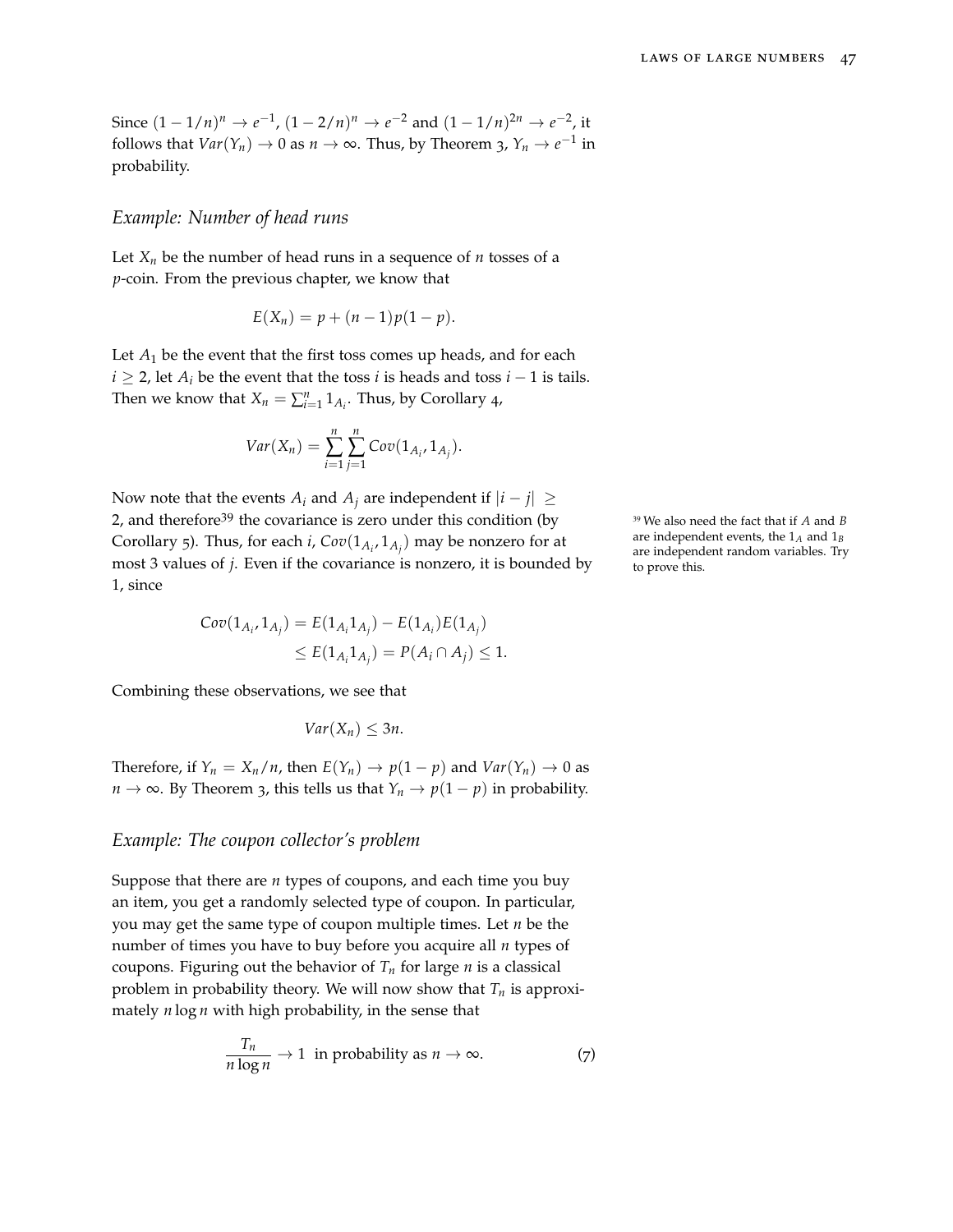Let  $X_i$  be the number of trials required to get the  $i^{\text{th}}$  new type of coupon after having obtained *i* − 1 distinct types of coupons. Note that  $X_1$  is always equal to 1, but  $X_2, X_3, \ldots, X_n$  are not deterministic. We claim that  $X_1, \ldots, X_n$  are independent random variables, with  $X_i \sim \text{Geo}((n-i+1)/n)$  for each *i*. To prove this, consider the probability

$$
P(X_1 = x_1, \ldots, X_n = x_n)
$$

for some positive integers  $x_1, \ldots, x_n$ . Let  $m_0 = 0$  and  $m_i = x_1 +$  $\cdots + x_i$  for  $i = 1, \ldots, n$ , so that  $m_i$  is the time at which the  $i^{\text{th}}$  new coupon is obtained. The event  $\{X_1 = x_1, \ldots, X_n = x_n\}$  is an event involving the first  $m_n$  trials. By assumption, all possible outcomes of the first  $m_n$  trials are equally likely. The number of all possible outcomes is  $n^{m_n}$ . Therefore the above probability can be obtained simply by counting the number of outcomes that result in the event  $\{X_1 = x_1, \ldots, X_n = x_n\}$  and dividing by  $n^{m_n}$ .

To construct an outcome belonging to this event, we can first choose the order in which the *n* types of coupons are obtained, which gives us the coupons obtained at times  $m_1, \ldots, m_n$ . This can be done in *n*! ways. Once this is determined, there are *i* − 1 ways of choosing coupons for each time point *j* ∈ { $m_{i-1} + 1, \ldots, m_i - 1$ }, since each such coupon has to belong to the set of *i* − 1 coupons chosen by time *mi*−<sup>1</sup> . Thus,

$$
P(X_1 = x_1, ..., X_n = x_n) = \frac{n! \prod_{i=1}^n (i-1)^{x_i-1}}{n^{m_n}}.
$$

(Recall the  $\Pi$  is the sign for product, just as  $\Sigma$  is the sign for sum. The term for  $i = 1$  is 0 if  $x_i > 1$  and 1 otherwise.) An easy inspection reveals that the right side can be written as

<span id="page-47-0"></span>
$$
\prod_{i=1}^{n} \left(1 - \frac{n-i+1}{n}\right)^{x_i - 1} \frac{n-i+1}{n}.\tag{8}
$$

By Proposition  $\overline{5}$  $\overline{5}$  $\overline{5}$ , this shows that  $X_1, \ldots, X_n$  are independent random variables, with  $X_i \sim \text{Geo}((n-i+1)/n)$ .

There is also a more intuitive way to arrive at the above conclusion. Note that

$$
P(X_1 = x_1, ..., X_n = x_n)
$$
  
=  $P(X_1 = x_1) \prod_{i=2}^{n} P(X_i = x_i | X_1 = x_1, ..., X_{i-1} = x_{i-1}).$ 

Take any *i*. Given that  $X_1 = x_1, \ldots, X_{i-1} = x_{i-1}$ , we know that *i* − 1 distinct coupons have been found up to time  $x_1 + \cdots + x_{i-1}$ . Irrespective of the identities of these coupons, each subsequent trial is likely to yield a new coupon with probability  $(n-i+1)/n$ . Thus, the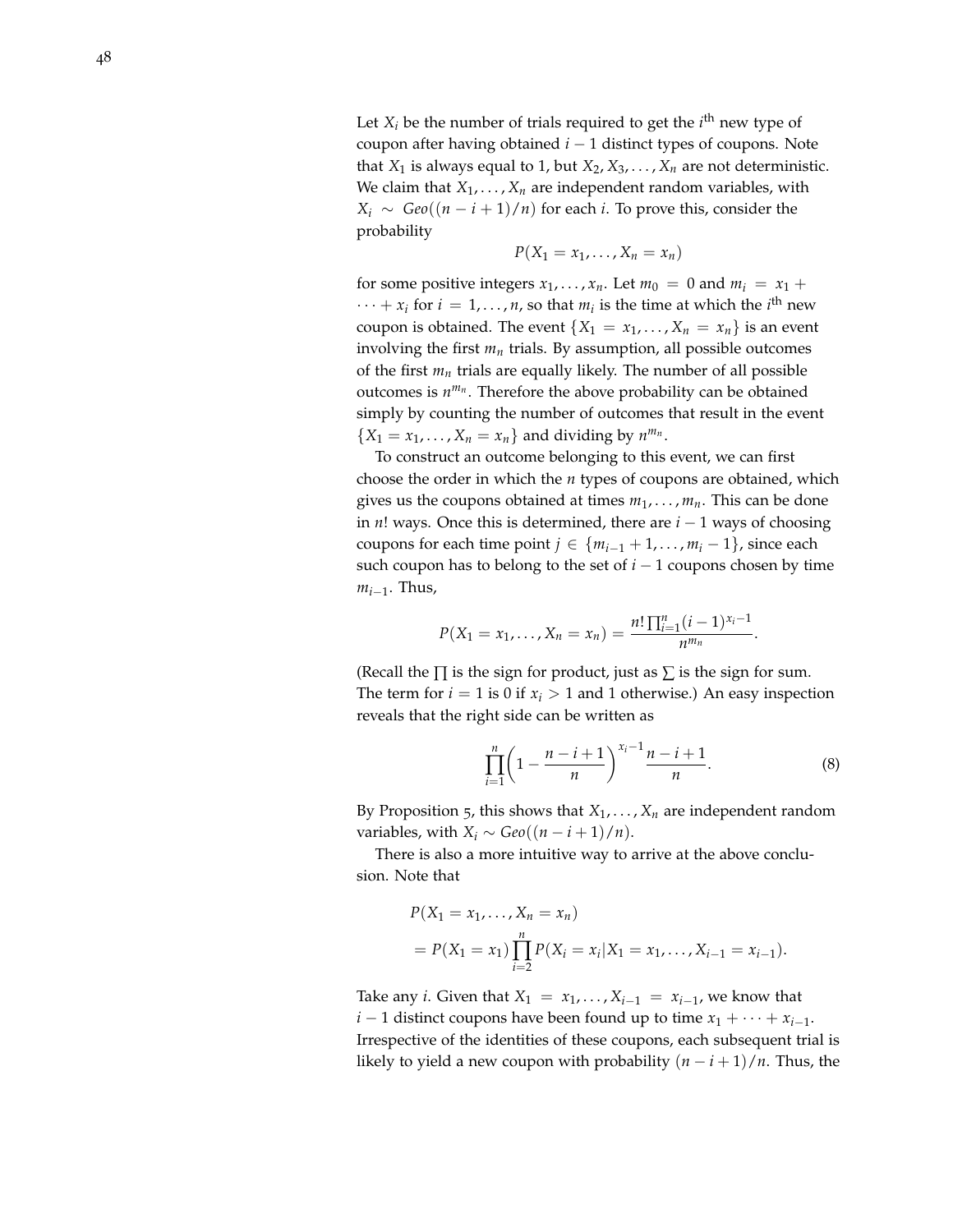waiting time for the next new coupon should follow a  $Geo((n - i +$  $1/n$  distribution. This gives<sup>40</sup>  $\frac{40}{10}$  This kind of argument is acceptable

$$
P(X_i = x_i | X_1 = x_1, \ldots, X_{i-1} = x_{i-1}) = \left(1 - \frac{n-i+1}{n}\right)^{x_i-1} \frac{n-i+1}{n},
$$

which again yields the formula ([8](#page-47-0)).

It is now easy to prove ([7](#page-46-0)). By the independence of the *X<sup>i</sup>* 's and the formulas for the expected value and variance of geometric random variables,

$$
E(T_n) = \sum_{i=1}^n E(X_i)
$$
  
= 
$$
\sum_{i=1}^n \frac{n}{n-i+1} = n \left( 1 + \frac{1}{2} + \dots + \frac{1}{n} \right),
$$

and

$$
Var(T_n) = Var\left(\sum_{i=1}^n X_i\right)
$$
  
= 
$$
\sum_{i=1}^n Var(X_i) = \sum_{i=1}^n \frac{n(i-1)}{(n-i+1)^2}
$$
  

$$
\leq n^2 \left(1 + \frac{1}{2^2} + \frac{1}{3^2} + \dots + \frac{1}{n^2}\right).
$$

Now recall from basic calculus and real analysis<sup>41</sup> that

$$
\lim_{n\to\infty}\frac{1}{\log n}\sum_{i=1}^n\frac{1}{i}=1,
$$

and

$$
\sum_{i=1}^{\infty} \frac{1}{i^2} < \infty.
$$

These results, when combined with the above formulas for  $E(T_n)$  and  $Var(T_n)$ , yield that

$$
\lim_{n \to \infty} E\left(\frac{T_n}{n \log n}\right) = 1
$$

and

$$
\lim_{n\to\infty} Var\left(\frac{T_n}{n\log n}\right) = 0.
$$

By Theorem [3](#page-43-0), this completes the proof of ([7](#page-46-0)).

only if the writer and the reader are both experienced in probability theory. Unless backed by experience, this style of proof can lead to erroneous conclusions. The style of the first argument is less prone to errors.

<sup>41</sup> To see this quickly, note that the step function which equals 1/*i* in the interval  $[i, i + 1]$  is lower bounded by the function  $1/x$  in  $[1, \infty)$  and upper bounded by  $1/(x-1)$  in  $[2,\infty)$ . This gives

$$
\int_1^n \frac{dx}{x} \le \sum_{i=1}^n \frac{1}{i} \le 1 + \int_2^n \frac{dx}{x-1}.
$$

The integrals on both sides are asymptotic to log *n*. One can argue similarly for  $\sum i^{-2}$  using the function  $x^{-2}$ .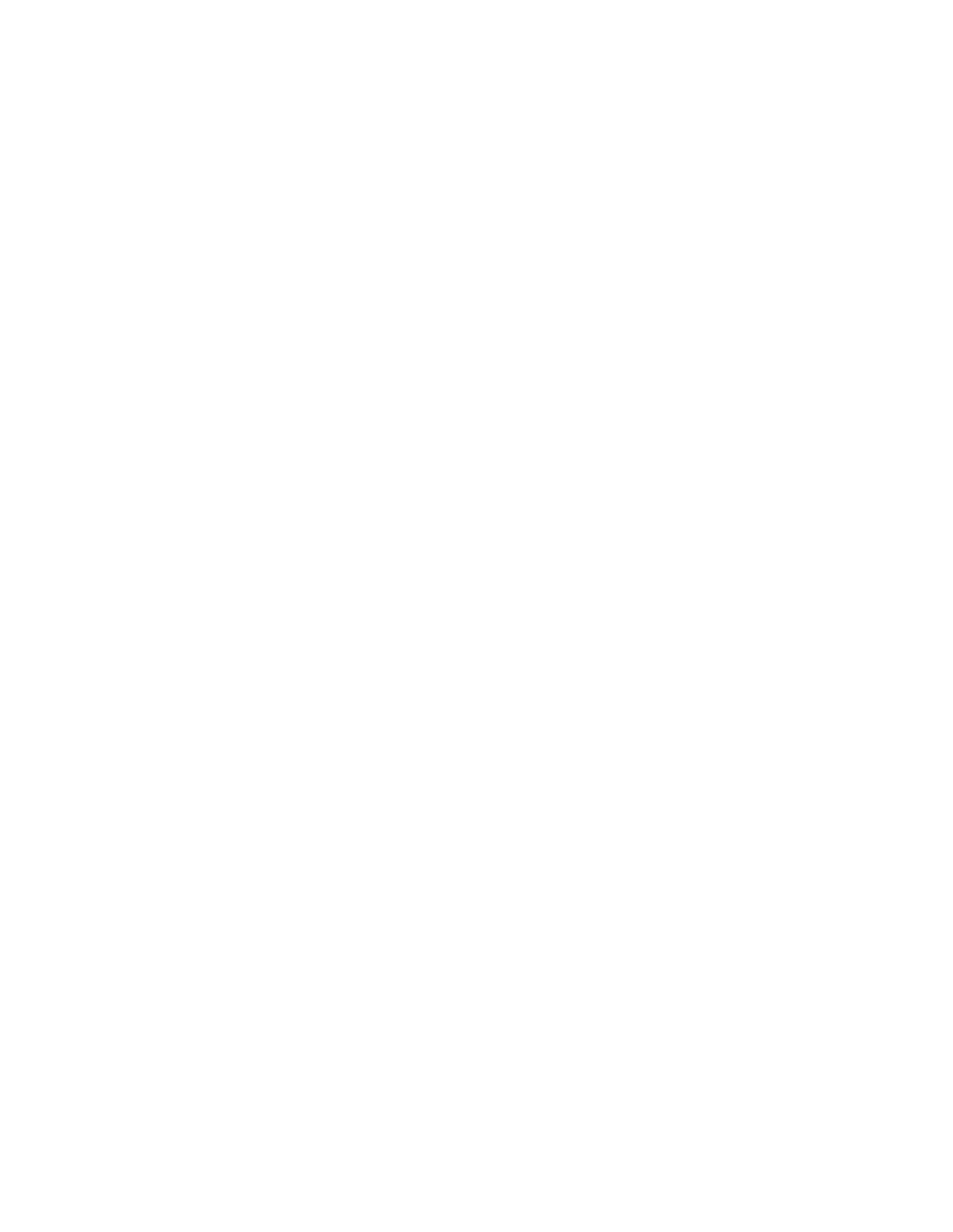# *Continuous random variables*

## *Probability density function*

Recall that a random variable is simply a function from the sample space into the real line. A random variable *X* is called *continuous* if there is a function *f* : **R**  $\rightarrow$  [0,  $\infty$ ) such that for any  $-\infty \le a \le b \le \infty$ ,

$$
P(a < X \le b) = \int_{a}^{b} f(x) \, dx. \tag{9}
$$

The function *f* is called the **probability density function (p.d.f.)** of *X*. Note that a p.d.f. is by definition nonnegative, and

$$
\int_{-\infty}^{\infty} f(x)dx = P(-\infty < X \leq \infty) = 1.
$$

Observe that at any *x* where *f* is continuous,

$$
f(x) = \lim_{\varepsilon \to 0} \frac{1}{2\varepsilon} \int_{x-\varepsilon}^{x+\varepsilon} f(y) dy = \lim_{\varepsilon \to 0} \frac{1}{2\varepsilon} P(x - \varepsilon < X \le x + \varepsilon). \tag{10}
$$

Thus, if *x* is a continuity point of *f*, then  $f(x)$  can be interpreted as the chance that *X* belongs to a small interval centered at *x*, divided by the length of the interval<sup>42</sup>.

Let *X* be a continuous random variable with p.d.f. *f*. It follows from equation ([9](#page-50-0)) is that for any subset<sup>43</sup> *<sup>A</sup>* of the real line,

$$
P(X \in A) = \int_{A} f(x) dx.
$$
 (11)

The derivation of ([11](#page-50-1)) from ([9](#page-50-0)) needs measure theory. The rough idea is that any subset of **R** that is not too weird can be approximately represented as a union of disjoint intervals, and then ([9](#page-50-0)) can be applied to each interval and the results added up to get ([11](#page-50-1)).

Another important fact<sup>44</sup> is that for any real number *x*,

$$
P(X = x) = \int_x^x f(y) dy = 0.
$$

A consequence of this is that for any *a* and *b*, the probabilities of *X* belonging to the intervals  $[a, b]$ ,  $(a, b]$ ,  $[a, b)$  and  $(a, b)$  are all the same. For example,

$$
P(X \in [a, b]) = P(X = a) + P(X \in (a, b]) = P(X \in (a, b]).
$$

<span id="page-50-0"></span><sup>42</sup> Without continuity, however, we cannot make this claim. For example, if *f* is the p.d.f. of *X*, and we change the value of *f* at a single point *z* to get a new function *g*, then equation ([9](#page-50-0)) is also satisfied with *g*. Therefore *g* can also be considered to be a p.d.f. of *X*, although *f* and *g* differ at *z*.

<sup>43</sup> Actually, this holds only for **Borel measurable** subsets, but a discussion of that requires measure theory. Fortunately, non-Borel sets are extremely rare and strange.

<span id="page-50-1"></span><sup>44</sup> This may look strange, because it says that the chance of *X* being exactly equal to *x* is zero for any *x*. But if the experiment is carried out, *X* will take on *some* value. So if the chance of *X* being equal to any given value is zero, how can it take on some value when the experiment is conducted? The reason is that for an *uncountable* collection of disjoint events, the probability of the union need not be equal to the sum of the probabilities. This law holds only for unions of a finite or countably infinite number of disjoint events.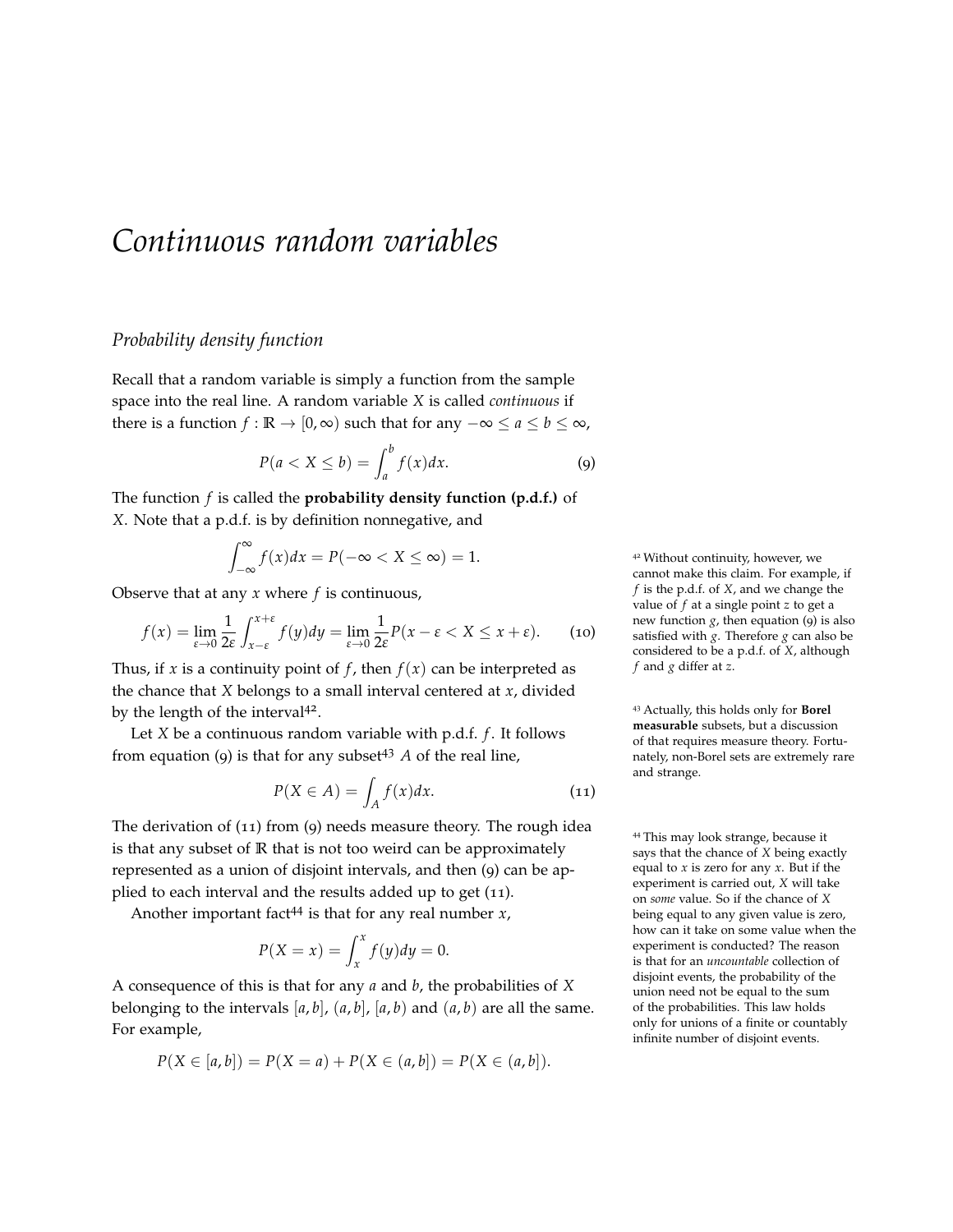#### <sup>45</sup> The proof goes as follows. Take any positive integers *n* and *k* such that  $k \leq 2^n$ . Then note that the event  $(k-1)/2<sup>n</sup> < X ≤ k/2<sup>n</sup>$  happens if and only if  $X_1, \ldots, X_n$  take certain specific values, and so

 $P((k-1)/2^n < X \leq k/2^n) = 2^{-n}.$ 

An element of [0, 1] is called a *dyadic rational* if it is of the form *k*/2*<sup>n</sup>* for some integers *n* and *k*. If *a* and *b* are dyadic rationals, then the interval  $(a, b]$  is the union of disjoint intervals of the form  $((k-1)/2<sup>n</sup>, k/2<sup>n</sup>]$ . Therefore by the above equation,

$$
P(a < X \leq b) = b - a.
$$

Approximating any  $a, b \in [0, 1]$  by sequences of dyadic rationals approaching *a* and *b* from above and below, it is now easy to establish ([13](#page-51-0)).

measure theory. For now, you may think of it as saying that the Riemann integral of *f* over any interval is welldefined.

<sup>47</sup> This makes sense only if *A* is a Borel set, but that is beyond the scope of this discussion.

#### *Construction of continuous random variables*

Any random variable that arises in practice is discrete, because any measurement is only up to a certain number of places of decimal. Continuous random variables are idealized mathematical objects. Typically, they arise as limits or infinite sums of discrete random variables. The following is an example.

Let  $X_1, X_2, \ldots$  be an infinite sequence of i.i.d. *Ber*(1/2) random variables. Define

$$
X = \sum_{i=1}^{\infty} 2^{-i} X_i.
$$
 (12)

Note that the series on the right is convergent (which implies that *X* is well-defined), and the limit always lies in the interval [0, 1]. Moreover, note that the decimal expansion of *X* is  $0.X_1X_2...$ , which implies that *X* can take on any value in  $[0, 1]$ . It is possible to show<sup>45</sup> that for any  $0 \le a \le b \le 1$ ,

<span id="page-51-0"></span>
$$
P(a < X \le b) = b - a. \tag{13}
$$

This implies that *X* is a continuous random variable with p.d.f.

$$
f(x) = \begin{cases} 1 & \text{if } 0 \le x \le 1, \\ 0 & \text{otherwise.} \end{cases}
$$

A random variable *X* with above p.d.f. is said to be *uniformly distributed* over [0, 1]. We will revisit uniform random variables later.

Given a probability density function, there is a standard mathematical construction of a random variable with that p.d.f. This goes as follows. Let  $f : \mathbb{R} \to [0, \infty)$  be a function whose integral is well-<sup>46</sup> The real meaning of this involves  $\qquad \qquad$  defined<sup>46</sup>. Suppose further that

$$
\int_{-\infty}^{\infty} f(x)dx = 1.
$$

Then it is possible to construct a random variable *X* with p.d.f. *f* . Take  $\Omega = \mathbb{R}$ . For each  $A \subseteq \Omega$ , define

<span id="page-51-1"></span>
$$
P(A) = \int_{A} f(x)dx,
$$
 (14)

provided that the integral makes sense<sup>47</sup>. Then  $P(A) \geq 0$  for every *A*,  $P(\emptyset) = 0$ , and  $P(\Omega) = 1$ . Furthermore, for any disjoint  $A_1, \ldots, A_n$ ,

$$
P(A_1 \cup \cdots \cup A_n) = \sum_{i=1}^n P(A_i),
$$

and this identity holds even for countably infinite collections of dis- $48$  Again, this requires measure theory.  $\qquad \qquad$  joint events $48$ . You can check that this property is sufficient to derive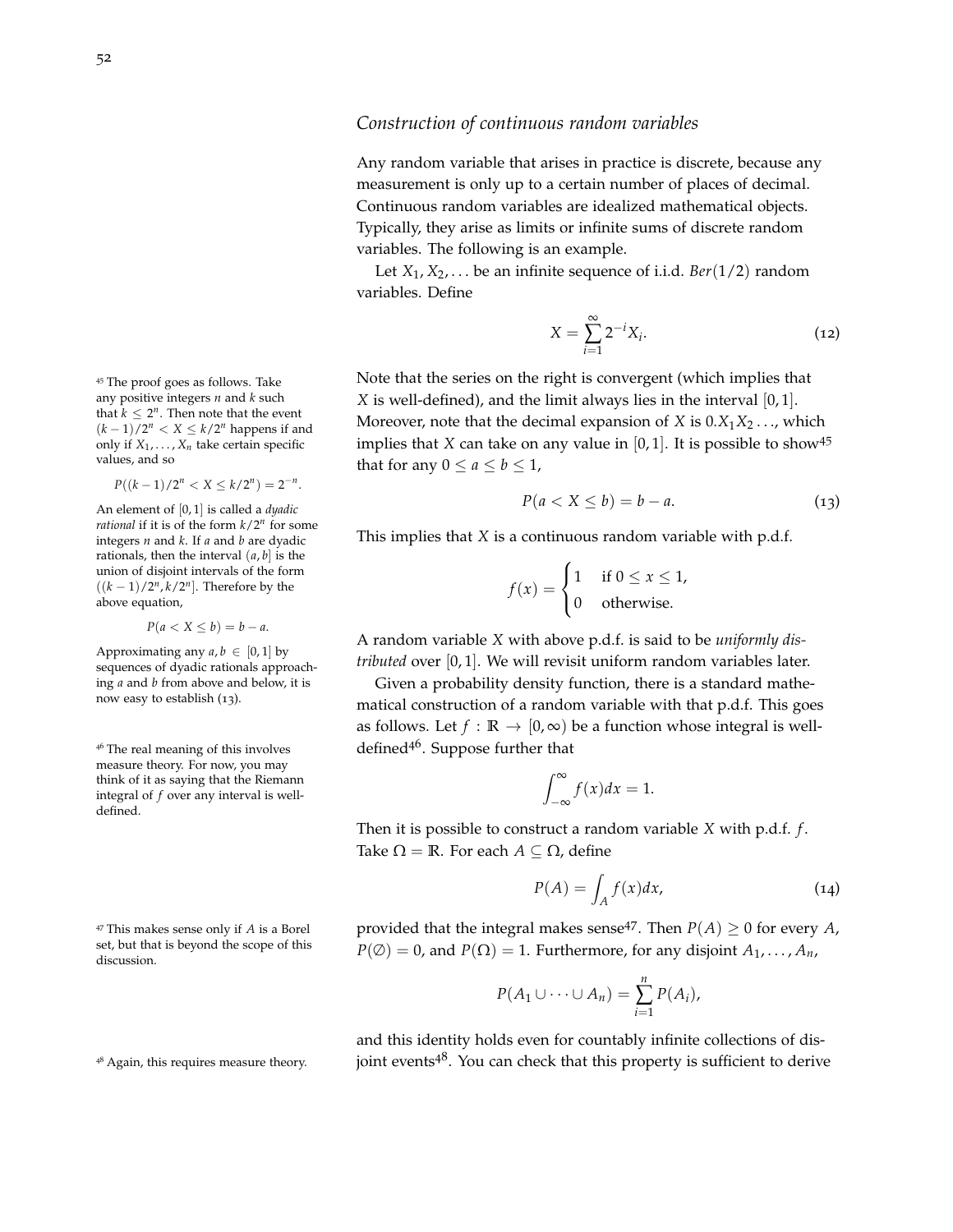all that we have proved until now about probabilities of events. Thus it is mathematically consistent to imagine that there is an experiment whose set of outcomes is  $\Omega = \mathbb{R}$ , and the probability of any event *A* is given by ([14](#page-51-1)). Now define *X* :  $\Omega \to \mathbb{R}$  and  $X(\omega) = \omega$ . Then for any event *A*,

$$
P(X \in A) = P(\{\omega : X(\omega) \in A\}) = P(A) = \int_A f(x)dx.
$$

This shows that *f* is the p.d.f. of *X*.

Here are three types of continuous random variables that commonly arise in applications.

• **Uniform random variables:** Given −∞ < *a* < *b* < ∞, we say that  $X \sim Uniform[a, b]$  (or *Unif* [ $a, b$ ]) if the p.d.f. of *X* is

$$
f(x) = \begin{cases} 1/(b-a) & \text{if } x \in [a,b], \\ 0 & \text{otherwise.} \end{cases}
$$

• **Exponential random variables:** Given *λ* > 0, we say that *X* ∼ *Exponential*( $\lambda$ ) (or  $Exp(\lambda)$ ) if the p.d.f. of *X* is

$$
f(x) = \begin{cases} \lambda e^{-\lambda x} & \text{if } x \ge 0, \\ 0 & \text{otherwise.} \end{cases}
$$

The *Exp*(1) distribution is sometimes called the *standard exponential distribution.*

• **Normal random variables:** Given  $\mu \in \mathbb{R}$  and  $\sigma > 0$ , we say that  $X \sim Normal(\mu, \sigma^2)$  (or  $N(\mu, \sigma^2)$ ) if the p.d.f. of *X* is

$$
f(x) = \frac{1}{\sqrt{2\pi}\sigma}e^{-(x-\mu)^2/2\sigma^2}.
$$

The *N*(0, 1) distribution is sometimes called the *standard normal distribution.* Normal random variables are also called **Gaussian random variables**. The normal p.d.f. is famously known as the **bell-shaped curve**, because, as the name suggests, its graph is shaped like a bell. A normal random variable with parameters *µ* and  $\sigma^2$  is said to be **centered** if  $\mu = 0$ .

It is easy to verify that the probability density functions for exponential and uniform random variables indeed integrate to 1 when integrated over the whole real line. This is not obvious for the normal p.d.f. The proof goes as follows. First, observe that by the change of variable  $y = (x - \mu)/\sigma$ ,

$$
\int_{-\infty}^{\infty} \frac{1}{\sqrt{2\pi}\sigma} e^{-(x-\mu)^2/2\sigma^2} dx = \int_{-\infty}^{\infty} \frac{1}{\sqrt{2\pi}} e^{-y^2/2} dy.
$$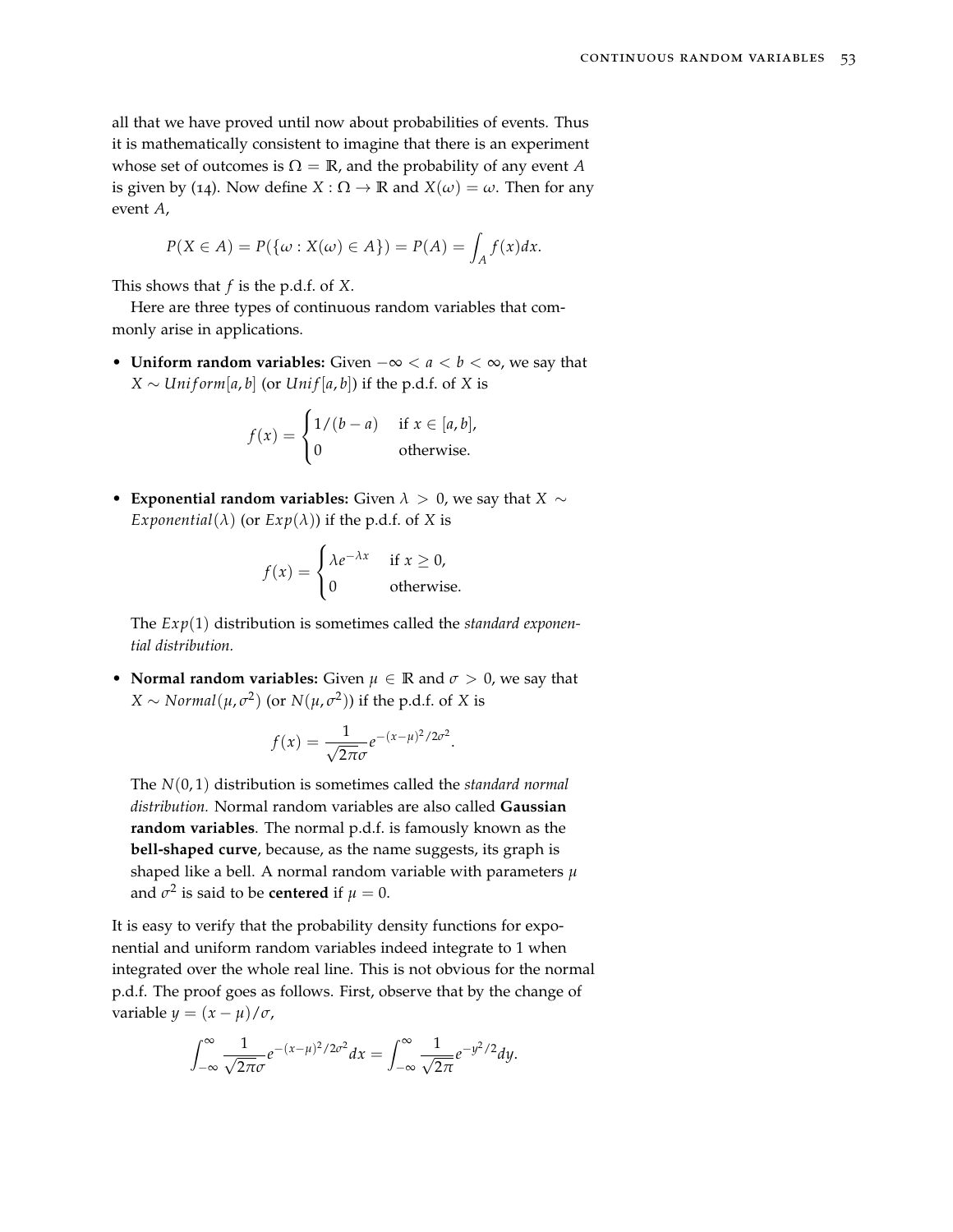Let *I* denote the integral on the right. Then

$$
I^{2} = \left(\int_{-\infty}^{\infty} \frac{1}{\sqrt{2\pi}} e^{-x^{2}/2} dx\right) \left(\int_{-\infty}^{\infty} \frac{1}{\sqrt{2\pi}} e^{-y^{2}/2} dy\right)
$$
  
=  $\frac{1}{2\pi} \int_{-\infty}^{\infty} \int_{-\infty}^{\infty} e^{-(x^{2}+y^{2})/2} dx dy.$ 

Now recall the use of polar coordinates to evaluate integrals over **R**<sup>2</sup> : For any  $f : \mathbb{R}^2 \to \mathbb{R}$ ,

$$
\int_{-\infty}^{\infty} \int_{-\infty}^{\infty} f(x, y) dx dy = \int_{0}^{\infty} \int_{0}^{2\pi} f(r \cos \theta, r \sin \theta) r d\theta dr.
$$

Applying this to the function  $f(x, y) = e^{-(x^2 + y^2)/2}$ , we get

$$
I^{2} = \frac{1}{2\pi} \int_{0}^{\infty} \int_{0}^{2\pi} e^{-r^{2}/2} r d\theta dr
$$
  
= 
$$
\int_{0}^{\infty} e^{-r^{2}/2} r dr = 1.
$$

Thus, the p.d.f. of a normal random variable indeed integrates to 1.

# *Cumulative distribution function*

The cumulative distribution function (c.d.f.) of a continuous random variable *X* is defined just like that of a discrete random variable, that is,

$$
F(x) = P(X \le x).
$$

Note that

$$
F(x) = P(-\infty < X \le x) = \int_{-\infty}^{x} f(y) \, dy.
$$

By the fundamental theorem of calculus, this implies that

$$
f(x) = F'(x),
$$

where  $F'$  is the derivative of  $F$ .

Conversely, if the c.d.f. *F* of a random variable *X* is differentiable, then for any  $-\infty \le a \le b \le \infty$ ,

$$
P(a < X \le b) = P(X \le b) - P(X \le a)
$$
\n
$$
= F(b) - F(a)
$$
\n
$$
= \int_{a}^{b} F'(x) dx,
$$

which shows that *X* is a continuous random variable with p.d.f. *F'*. This fact is sometimes useful for computing probability density functions, such as in the following example. Let *X*  $\sim Unif[0,1]$  and  $Y = X^2$ . What is the p.d.f. of *Y*? First, note that *Y* can only take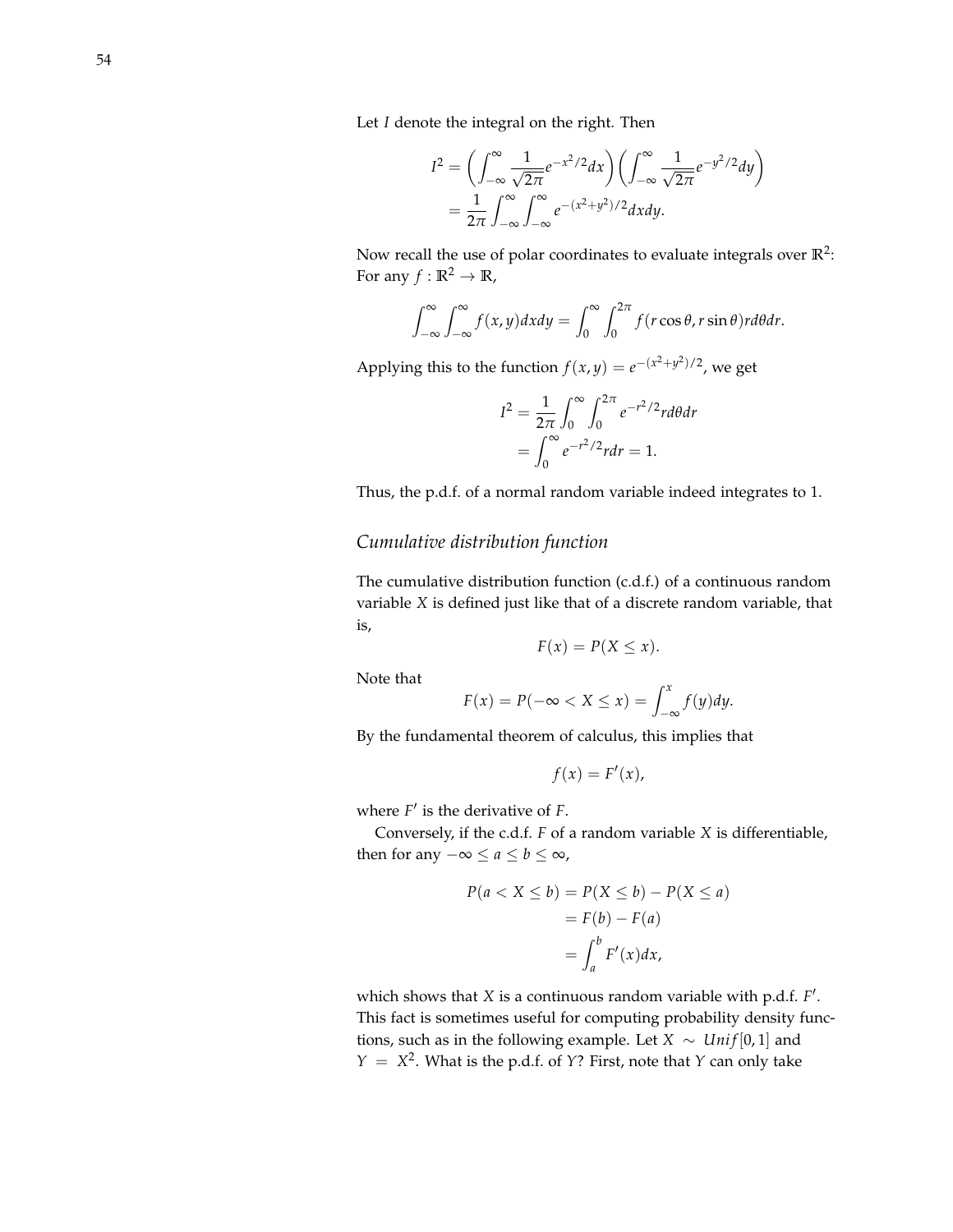values in  $[0, 1]$ , which implies that the p.d.f. must be 0 outside this interval. Take any  $y \in [0, 1]$ . Then the c.d.f. of *Y* at *y* is

$$
P(Y \le y) = P(X^2 \le y) = P(X \le \sqrt{y})
$$

$$
= \int_0^{\sqrt{y}} dx = \sqrt{y}.
$$

Therefore the p.d.f. of *Y* at *y* is

$$
\frac{d}{dy}\sqrt{y} = \frac{1}{2\sqrt{y}}.
$$

The above method generalizes to any monotone function of a continuous random variable. This is the topic of the next section.

#### *Change of variable formula*

Let *X* be a continuous random variable with p.d.f. *f*. Let  $u : \mathbb{R} \to \mathbb{R}$ be a strictly increasing or decreasing function. Let  $Y = u(X)$ . We will now calculate the p.d.f. of *Y*. Since *u* is a strictly increasing or decreasing function, it has an inverse<sup>49</sup>. Let us call it *v*, so that  $X =$  $v(Y)$ . Moreover, if *u* is increasing then *v* is also increasing, and if *u* is decreasing then *v* is decreasing. Suppose that *u* and *v* are increasing, and also that they are differentiable. Then for any *y*,

$$
P(Y \le y) = P(v(Y) \le v(y)) = P(X \le v(y)) = F(v(y)),
$$

where *F* is the c.d.f. of *X*. Therefore the p.d.f. of *Y* is

$$
\frac{d}{dy}F(v(y)) = F'(v(y))v'(y) = f(v(y))v'(y).
$$

If *u* and *v* are decreasing, then a similar argument shows that the p.d.f. of *Y* is

<span id="page-54-0"></span>
$$
-f(v(y))v'(y).
$$

Combining the two scenarios, we see that whenever  $u$  is strictly monotone and  $v = u^{-1}$ , and  $v$  is differentiable, the p.d.f. of  $Y$  is

$$
g(y) = f(v(y))|v'(y)|.
$$
 (15)

This is known as the change of variable formula for probability density functions. We have seen one example of this earlier. Here is another. Let *X* ∼ *Unif* [0, 1], and  $Y = -\log X$ . The range of possible values of *Y* is  $[0, \infty)$ . Since  $X = e^{-Y}$  and the p.d.f. of *X* is 1 everywhere on  $[0, 1]$ , the change of variable formula implies that the p.d.f. of *Y* on  $[0, \infty)$  is

$$
g(y) = \left| \frac{d}{dy} e^{-y} \right| = e^{-y}.
$$

 $^{-1}$ , has the property that  $u^{-1}(u(x)) = x$ .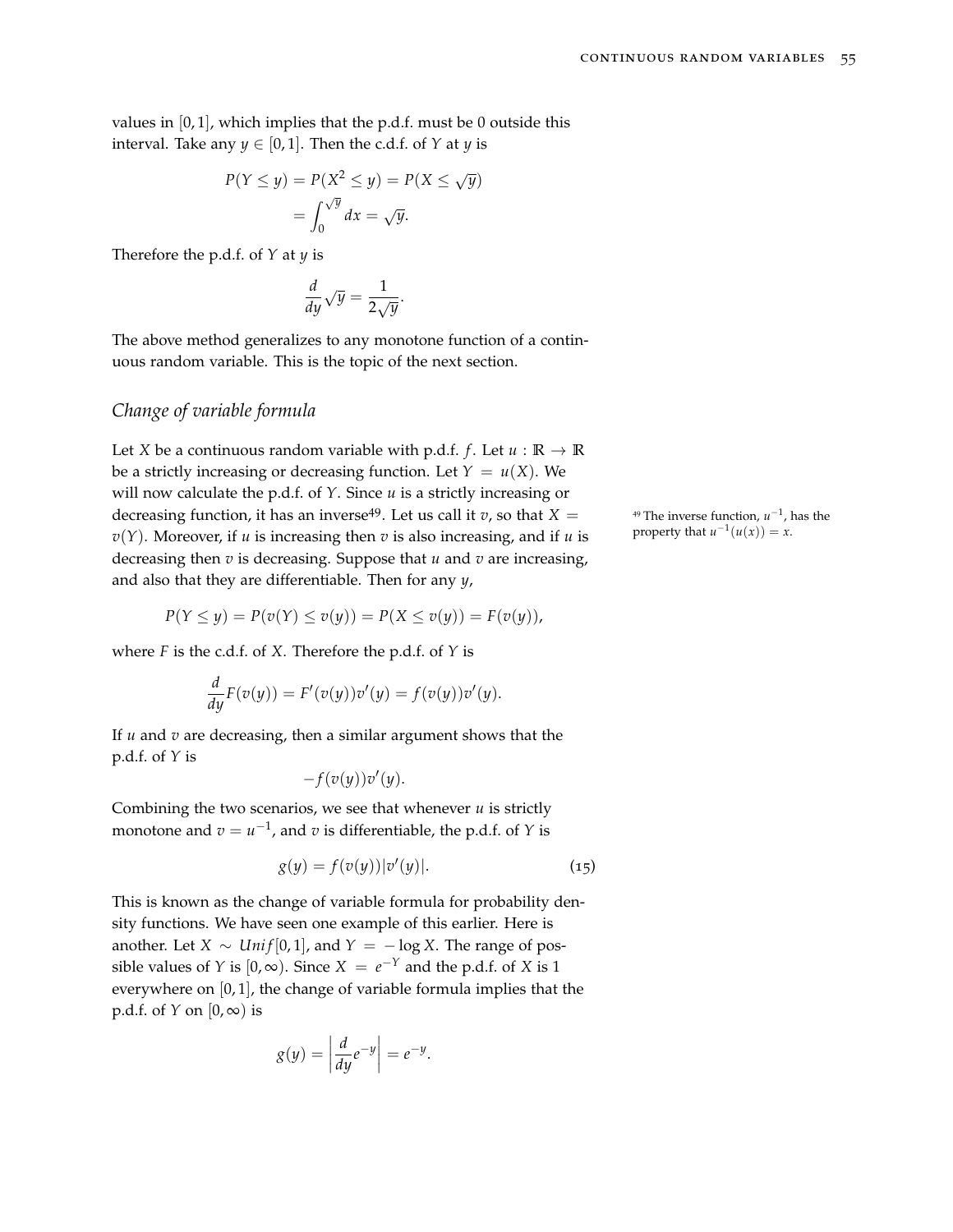In other words,  $Y \sim Exp(1)$ .

As a second example, let  $X \sim Exp(\lambda)$  and  $Y = \alpha X$ . Then  $X =$ *v*(*Y*), where *v*(*y*) = *y*/*α*. Note that  $v'(y) = 1/a$  for all *y*. Therefore the p.d.f. of *Y* is

$$
g(y) = \frac{\lambda}{\alpha} e^{-\lambda y/\alpha}
$$

<span id="page-55-0"></span>.

Thus,  $Y \sim Exp(\lambda/\alpha)$ .

Similarly, if  $X \sim N(\mu, \sigma^2)$ , and  $Y \sim \alpha + \beta X$ , the change of variable formula implies that the p.d.f. of *Y* is

$$
g(y) = \frac{1}{\sqrt{2\pi}\sigma|\beta|}e^{-(y-\alpha-\beta\mu)^2/2\sigma^2\beta^2},
$$

which shows that

$$
Y \sim N(\alpha + \beta \mu, \beta^2 \sigma^2). \tag{16}
$$

In particular, this shows that if *X* ∼ *N*(0, 1), then *α* + *βX* ∼ *N*(*α*, *β* 2 ).

The argument used to derive ([15](#page-54-0)) can be extended to functions that are not monotone. For example, let *X* ∼ *N*(0, 1), and *Y* = |*X*|. Since *Y* is a nonnegative random variable, its p.d.f. is zero at any negative *y*. For any  $y \geq 0$ ,

$$
P(Y \le y) = P(|X| \le y) = P(-y \le X \le y)
$$
  
= 
$$
\int_{-y}^{y} \frac{1}{\sqrt{2\pi}} e^{-x^2/2} dx
$$
  
= 
$$
\int_{0}^{y} \frac{1}{\sqrt{2\pi}} e^{-x^2/2} dx + \int_{-y}^{0} \frac{1}{\sqrt{2\pi}} e^{-x^2/2} dx.
$$

If we make the change of variable  $z = -x$  in the second integral, it becomes

$$
\int_0^y \frac{1}{\sqrt{2\pi}} e^{-z^2/2} dz.
$$

Thus,

$$
P(Y \le y) = 2 \int_0^y \frac{1}{\sqrt{2\pi}} e^{-x^2/2} dx.
$$

Differentiating this, we see that the p.d.f. of *Y* at *y* is

$$
\frac{2}{\sqrt{2\pi}}e^{-y^2/2}.
$$

If we had naively applied ([15](#page-54-0)) to this example, we would have missed the factor 2.

# *Joint probability density function*

Suppose that  $X_1, \ldots, X_n$  are continuous random variables defined on the same sample space. The *n*-tuple  $X = (X_1, \ldots, X_n)$  is called a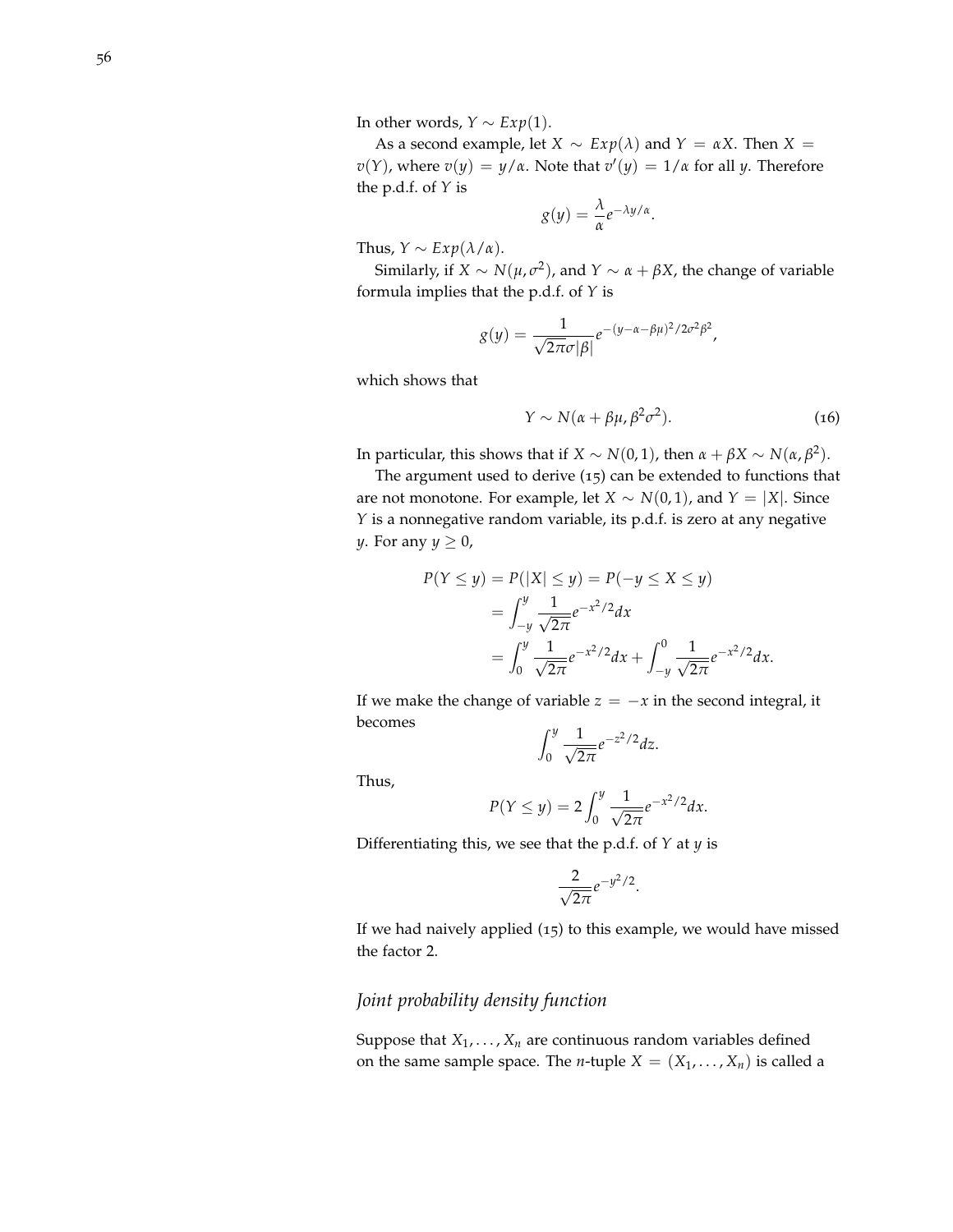**random vector**. Note that *X* is a function from the sample space  $\Omega$ into **R***<sup>n</sup>* . The probability density function of *X*, also called the **joint p.d.f.** of  $X_1, \ldots, X_n$ , is a function  $f : \mathbb{R}^n \to [0, \infty)$  such that for any<sup>50</sup>  $\ldots$  <sup>50</sup> Again, we need *A* to be a Borel subset subset  $A \subseteq \mathbb{R}^n$ ,

$$
P(X \in A) = \int_A f(x_1, \ldots, x_n) dx_1 \cdots dx_n.
$$

Note that the integral of  $f$  over the whole of  $\mathbb{R}^n$  must be 1. Conversely, given any function  $f : \mathbb{R}^n \to [0, \infty)$  such that

> Z  $\int_{\mathbb{R}^n} f(x_1,\ldots,x_n) dx_1\cdots dx_n = 1,$

it is possible to construct a random vector *X* with p.d.f. *f* . This is achieved by following exactly the same argument as for random variables.

If we are given the joint density of  $X_1, \ldots, X_n$ , it is possible to calculate the probability density functions of the individual random variables  $X_1, \ldots, X_n$  using the following simple method<sup>51</sup>. If f is the  $51$  This is the continuous analog of the joint p.d.f. of  $X_1, \ldots, X_n$ , then for each *i*, the p.d.f. of  $X_i$  is given by

$$
f_i(x) = \int_{\mathbb{R}^{n-1}} f(x_1, \ldots, x_{i-1}, x, x_{i+1}, \ldots, x_n) dx_1 \cdots dx_{i-1} dx_{i+1} \cdots dx_n.
$$

Let us verify this for  $i = 1$ . Take any  $B \subseteq \mathbb{R}$ . Let  $A = B \times \mathbb{R}^{n-1}$ . Then

$$
P(X_1 \in B) = P(X \in A) \quad \text{(where } X = (X_1, \dots, X_n))
$$
\n
$$
= \int_A f(x_1, \dots, x_n) dx_1 \cdots dx_n
$$
\n
$$
= \int_B \left( \int_{\mathbb{R}^{n-1}} f(x_1, \dots, x_n) dx_2 \cdots dx_n \right) dx_1
$$
\n
$$
= \int_B f_1(x_1) dx_1.
$$

Thus,  $f_1$  must be the p.d.f. of  $X_1$ .

For example, let  $X = (X_1, X_2)$  be a random vector that is uniformly distributed over the unit disk in  $\mathbb{R}^2$ , which means that for any subset *A* of the unit disk,  $P(X \in A)$  is proportional to the area of *A*. The proportionality constant must be  $1/\pi$ , since the area of the unit disk is  $\pi$ . Therefore, the p.d.f. *f* of *X* must be equal to  $1/\pi$  everywhere inside the unit disk, and 0 outside. Let us now calculate the p.d.f.  $f_1$  of  $X_1$ . Note that  $X_1$  takes values in the interval  $[-1, 1]$ . For any *x* in this interval,

$$
f_1(x) = \int_{-\infty}^{\infty} f(x, x_2) dx_2.
$$

Since *f* is zero outside the unit disk, the integrand in the above integral is zero if  $x_2 > \sqrt{1-x^2}$  or  $x_2 < -\sqrt{1-x^2}$ . On the other hand, inside this range, it is equal to  $1/\pi$ . Thus<sup>52</sup>,

$$
f_1(x) = \frac{2}{\pi}\sqrt{1-x^2}.
$$

of  $\mathbb{R}^n$ .

formula ([3](#page-24-0)) for marginal probability mass functions.

 $52$  Since  $f_1$  must integrate to 1, this gives a simple proof of the fact that

$$
\int_{-1}^1 \sqrt{1-x^2} dx = \frac{\pi}{2},
$$

which is not entirely trivial to prove directly.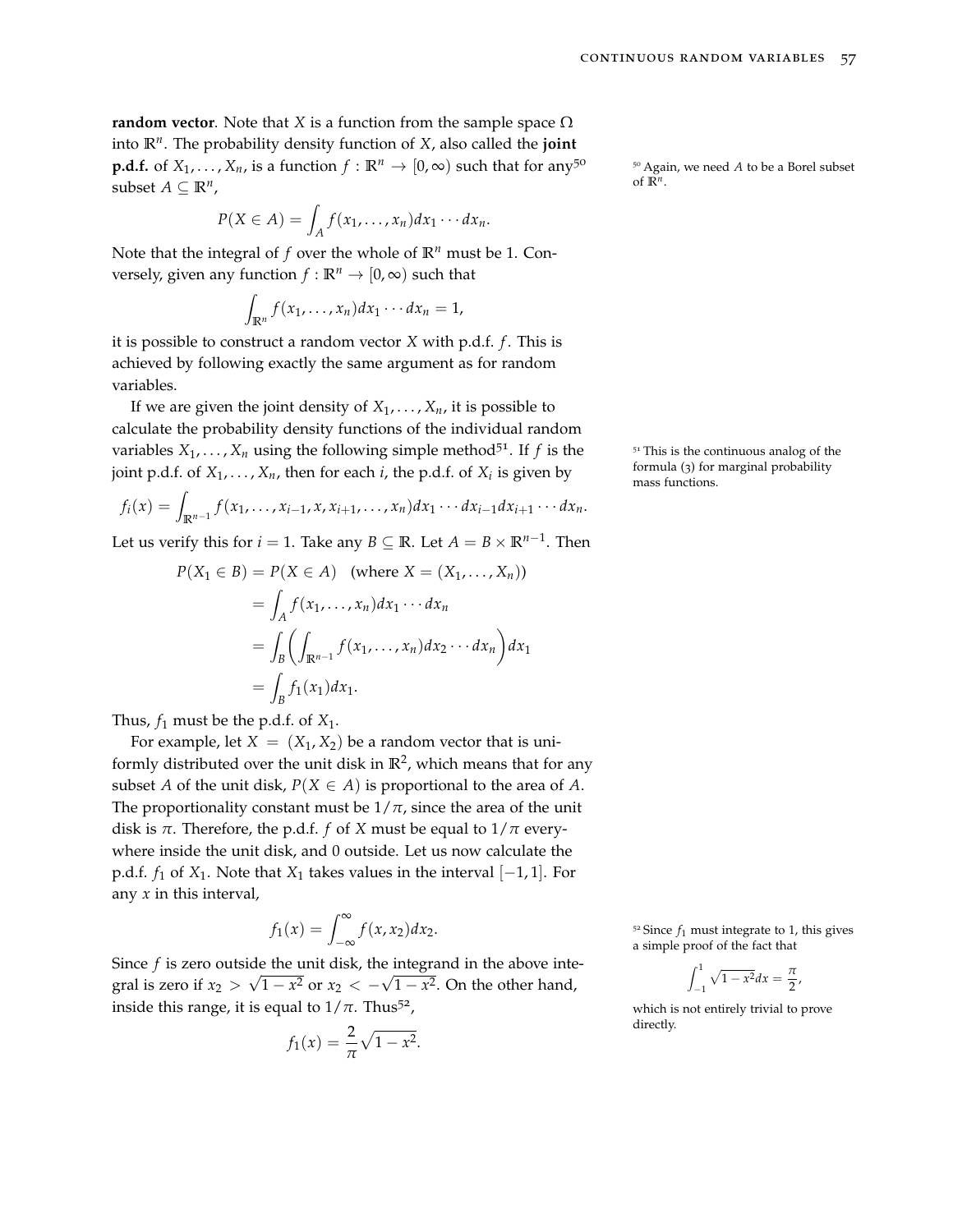# *Independence*

Let  $X_1, \ldots, X_n$  be continuous random variables with joint p.d.f. *f*. Let  $f_i$  be the marginal p.d.f. of  $X_i$ , for  $i = 1, \ldots, n$ . We say that  $X_1, \ldots, X_n$ are independent if

$$
f(x_1,\ldots,x_n)=f_1(x_1)f_2(x_2)\cdots f_n(x_n).
$$

Let  $X_1, \ldots, X_n$  be independent, with joint density  $f$  and marginal densities  $f_1, \ldots, f_n$  as above. Take any subsets  $B_1, \ldots, B_n$  of the real line. Let  $A = B_1 \times \cdots \times B_n$ . Then

$$
P(X_1 \in B_1, ..., X_n \in B_n) = P(X \in A) \text{ (where } X = (X_1, ..., X_n))
$$
  
=  $\int_A f(x_1, ..., x_n) dx_1 \cdots dx_n$   
=  $\int_{B_n} \int_{B_{n-1}} \cdots \int_{B_1} f_1(x_1) \cdots f_n(x_n) dx_1 \cdots dx_n$   
=  $P(X_1 \in B_1) P(X_2 \in B_2) \cdots P(X_n \in B_n),$ 

where the last line was obtained by integrating the variables one by one.

Just as for joint p.m.f.'s of discrete random variables, if the joint density of a random vector  $(X_1, \ldots, X_n)$  has the form

$$
f(x_1,\ldots,x_n)=h_1(x_1)\cdots h_n(x_n)
$$

where  $h_1, \ldots, h_n$  are probability density functions on the real line, then  $X_1, \ldots, X_n$  are independent and  $h_i$  is the p.d.f. of  $X_i$  for each *i*. The proof is similar to that of Proposition [5](#page-25-0).

For example, consider a random vector  $X = (X_1, X_2)$  that is uniformly distributed on the square  $[0,1]^2$ . Then its p.d.f. is 1 inside the square and 0 outside. So we can write the p.d.f. as

$$
f(x_1, x_2) = f_1(x_1) f_2(x_2)
$$

where both  $f_1$  and  $f_2$  are functions of one variable that are 1 inside the interval  $[0, 1]$  and 0 outside. But this is the p.d.f. of a *Unif*  $[0, 1]$ random variable. Thus,  $X_1$  and  $X_2$  are independent  $Unif[0,1]$  random variables.

On the other hand, consider the example of a random vector  $X =$  $(X_1, X_2)$  that is uniformly distributed in the unit disk. As noted in the previous section, the p.d.f. *f* of *X* is  $1/\pi$  inside the unit disk and 0 outside. On the other hand, we computed that the p.d.f. of *X*<sup>1</sup> is

$$
f_1(x) = \frac{2}{\pi} \sqrt{1 - x^2}
$$

in the interval  $[-1, 1]$  and 0 outside. By a similar argument, the p.d.f. *f*<sub>2</sub> of *X*<sub>2</sub> is also the same. Thus,  $f \neq f_1 f_2$ , and so *X*<sub>1</sub> and *X*<sub>2</sub> are not independent.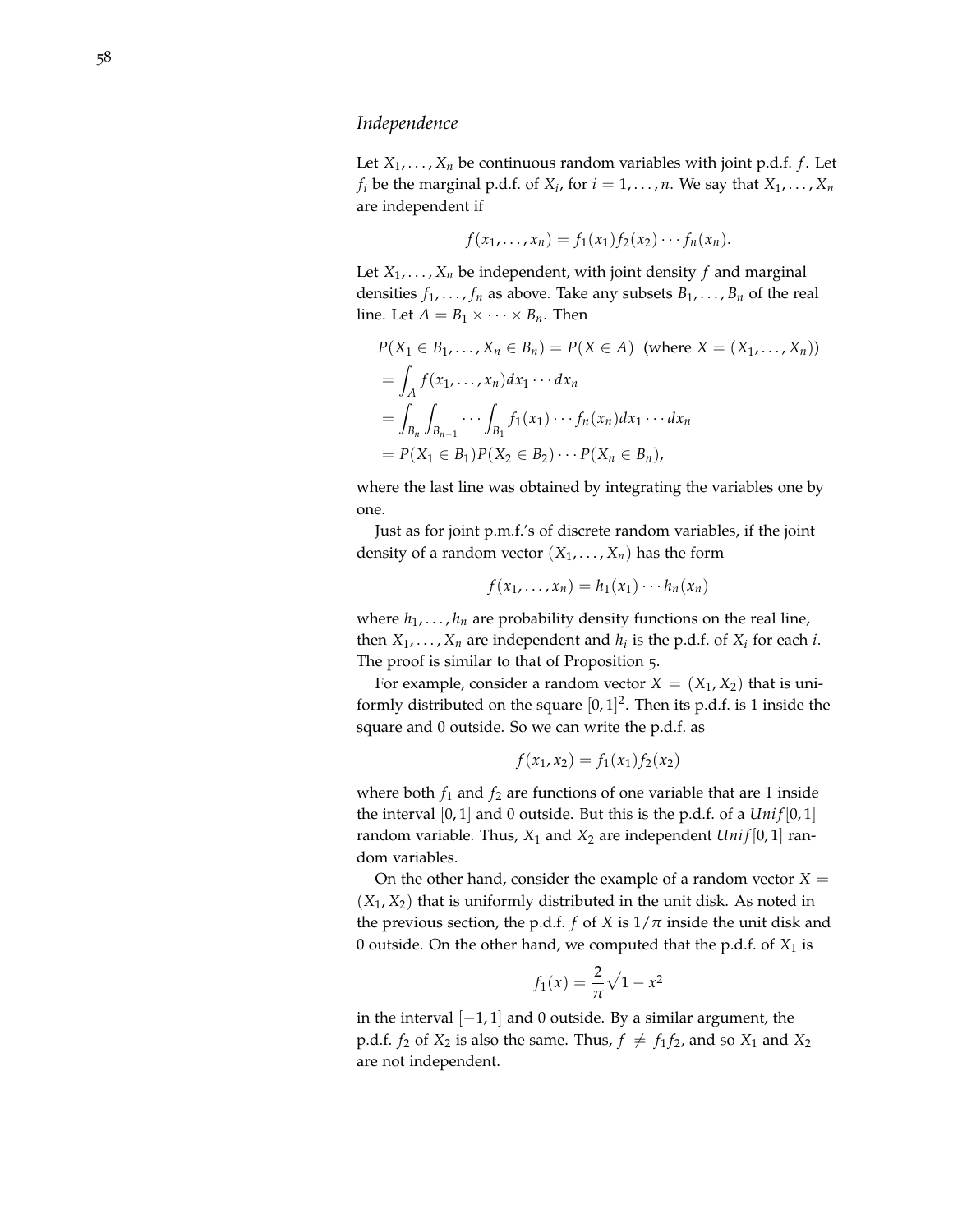#### *Conditional probability density function*

Let *X* and *Y* be two random variables with joint probability density function *f*. Take any  $x \in \mathbb{R}$  where  $f(x) > 0$ . The **conditional probability density function** of *Y* given *X* = *x*, which we denote by  $g_x$ , is defined as

$$
g_x(y) = \frac{f(x, y)}{f_1(x)},
$$

where  $f_1$  is the marginal p.d.f. of *X*. The intuition is that if we take a small *ε*, then

$$
P(Y \in [y - \varepsilon, y + \varepsilon] | X \in [x - \varepsilon, x + \varepsilon])
$$
  
= 
$$
\frac{P(Y \in [y - \varepsilon, y + \varepsilon], X \in [x - \varepsilon, x + \varepsilon])}{P(X \in [x - \varepsilon, x + \varepsilon])}
$$
  

$$
\approx \frac{(2\varepsilon)^2 f(x, y)}{2\varepsilon f_1(x)} = 2\varepsilon g_x(y).
$$

Just as for discrete random variables, the standard convention is to denote the joint density of (*X*,*Y*) by *fX*,*Y*, the marginal densities of *X* and *Y* by  $f_X$  and  $f_Y$ , and the conditional density of *Y* given  $X = x$  by  $f_{Y|X=x}$ . With this notation,

$$
f_{Y|X=x}(y) = \frac{f_{X,Y}(x,y)}{f_X(x)}.
$$

Consider the familiar example of a random vector (*X*,*Y*) distributed uniformly on the unit disk  $D = \{(x, y) : x^2 + y^2 \le 1\}$ . We have seen that

$$
f_{X,Y}(x,y) = \begin{cases} 1/\pi & \text{if } (x,y) \in D, \\ 0 & \text{otherwise,} \end{cases}
$$

and

$$
f_X(x) = \begin{cases} \frac{2}{\pi}\sqrt{1-x^2} & \text{if } -1 \le x \le 1, \\ 0 & \text{otherwise.} \end{cases}
$$

Take any  $x \in (-1, 1)$ . The above formulas show that the conditional density of *Y* given  $X = x$  is given by

$$
f_{Y|X=x}(y) = \begin{cases} \frac{1}{2\sqrt{1-x^2}} & \text{if } |y| \le \sqrt{1-x^2}, \\ 0 & \text{otherwise.} \end{cases}
$$

In other words, given  $X = x$ ,  $Y$  is uniformly distributed on the interval  $[-\sqrt{1-x^2}, \sqrt{1-x^2}]$ .

Given two random variables *X* and *Y* with joint density  $f_{X,Y}$  and a set  $A \subseteq \mathbb{R}^2$ , we can evaluate the conditional probability of the event  $(X, Y)$  ∈ *A* given *X* = *x* using the formula

$$
P((X,Y) \in A | X = x) = \int_{\{y: (x,y) \in A\}} f_{Y|X=x}(y) dy.
$$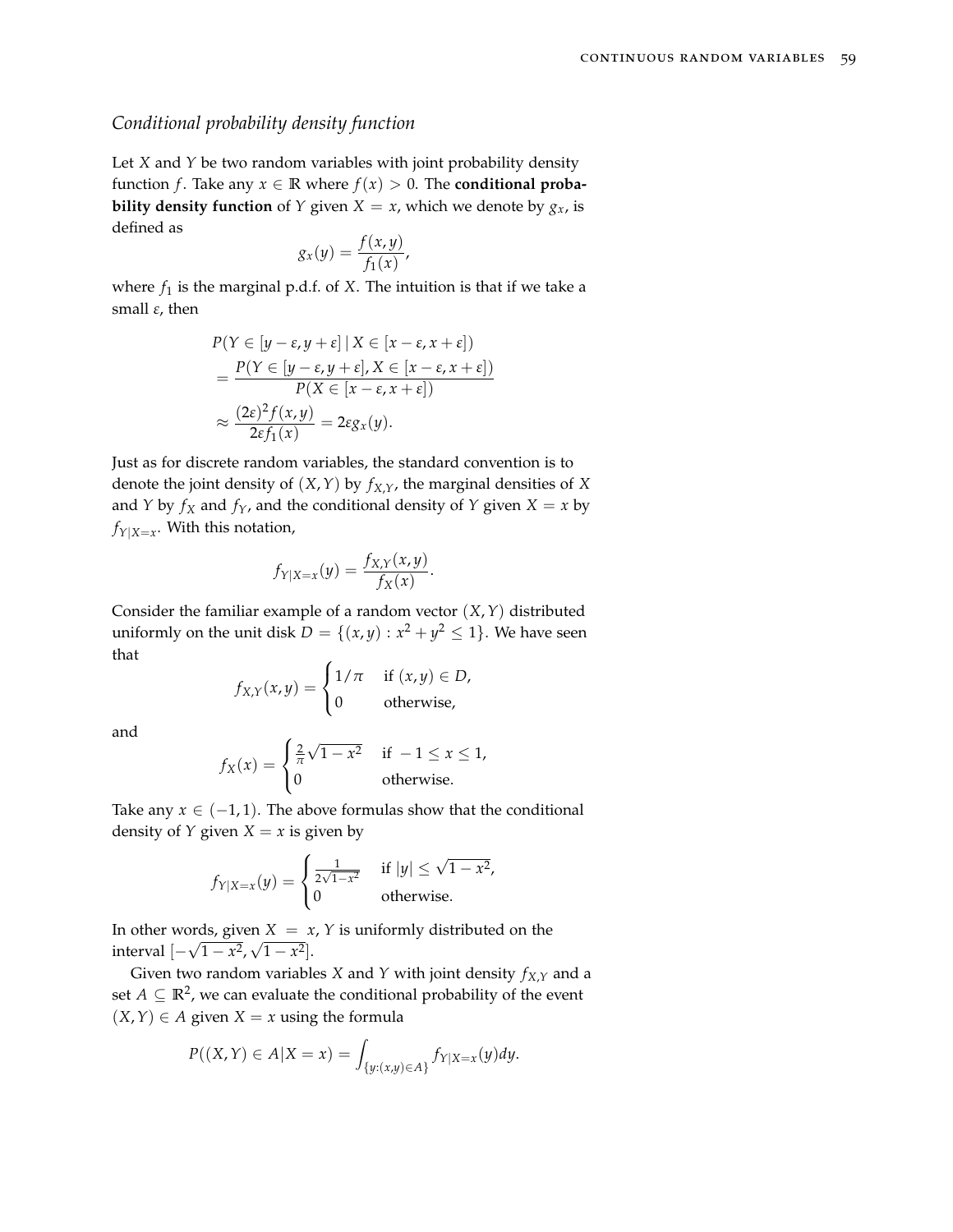60

This is consistent with a version of the law of total probability for continuous variables:

$$
P((X,Y) \in A) = \int_A f_{X,Y}(x,y) dy dx
$$
  
= 
$$
\int_A f_{Y|X=x}(x,y) f_X(x) dy dx
$$
  
= 
$$
\int_{-\infty}^{\infty} \int_{\{y:(x,y) \in A\}} f_{Y|X=x}(x,y) f_X(x) dy dx
$$
  
= 
$$
\int_{-\infty}^{\infty} P((X,Y) \in A|X=x) f_X(x) dx.
$$

There are obvious generalizations of this formula to larger numbers of variables and vectors.

# *Multivariate change of variable formula*

Let  $X = (X_1, \ldots, X_n)$  be a continuous random vector with p.d.f. *f*, <sup>53</sup> Infinitely differentiable. and let  $Y = u(X)$ , where  $u : \mathbb{R}^n \to \mathbb{R}^n$  is a smooth<sup>53</sup> injective<sup>54</sup> <sup>54</sup> One-to-one. function whose inverse is also smooth. Let  $v = u^{-1}$  be the inverse of *u*. The multivariate change of variable formula is a formula for the p.d.f. of *Y* in terms of the p.d.f. of *X* and the Jacobian of the map *v*.

> Let  $v_1, \ldots, v_n$  denote the *n* components of the map *v*. Recall that the Jacobian matrix of *v* is the matrix-valued function

$$
J(y) = \begin{pmatrix} \frac{\partial v_1}{\partial y_1} & \cdots & \frac{\partial v_1}{\partial y_n} \\ \vdots & \ddots & \vdots \\ \frac{\partial v_n}{\partial y_1} & \cdots & \frac{\partial v_n}{\partial y_n} \end{pmatrix}.
$$

The *Jacobian determinant*, or simply the Jacobian, of *v* is the determinant of the Jacobian matrix. The multivariate change of variable formula says that the p.d.f. of *Y* at a point  $y \in \mathbb{R}^n$  is

$$
g(y) = f(v(y)) |\det J(y)|.
$$

Note that this is a generalization of the univariate formula ([15](#page-54-0)). We proved the univariate formula using the cumulative distribution function. The multivariate formula has a different proof (which is also applicable for the univariate case). It goes as follows. Take any  $A \subseteq \mathbb{R}^n$ . Let

*B* = *v*(*A*) = {*v*(*x*) : *x*  $\in$  *A* }.

Then

$$
P(Y \in A) = P(v(Y) \in v(A)) = P(X \in B)
$$
  
=  $\int_B f(x) dx$  (where  $dx = dx_1 \cdots dx_n$ ).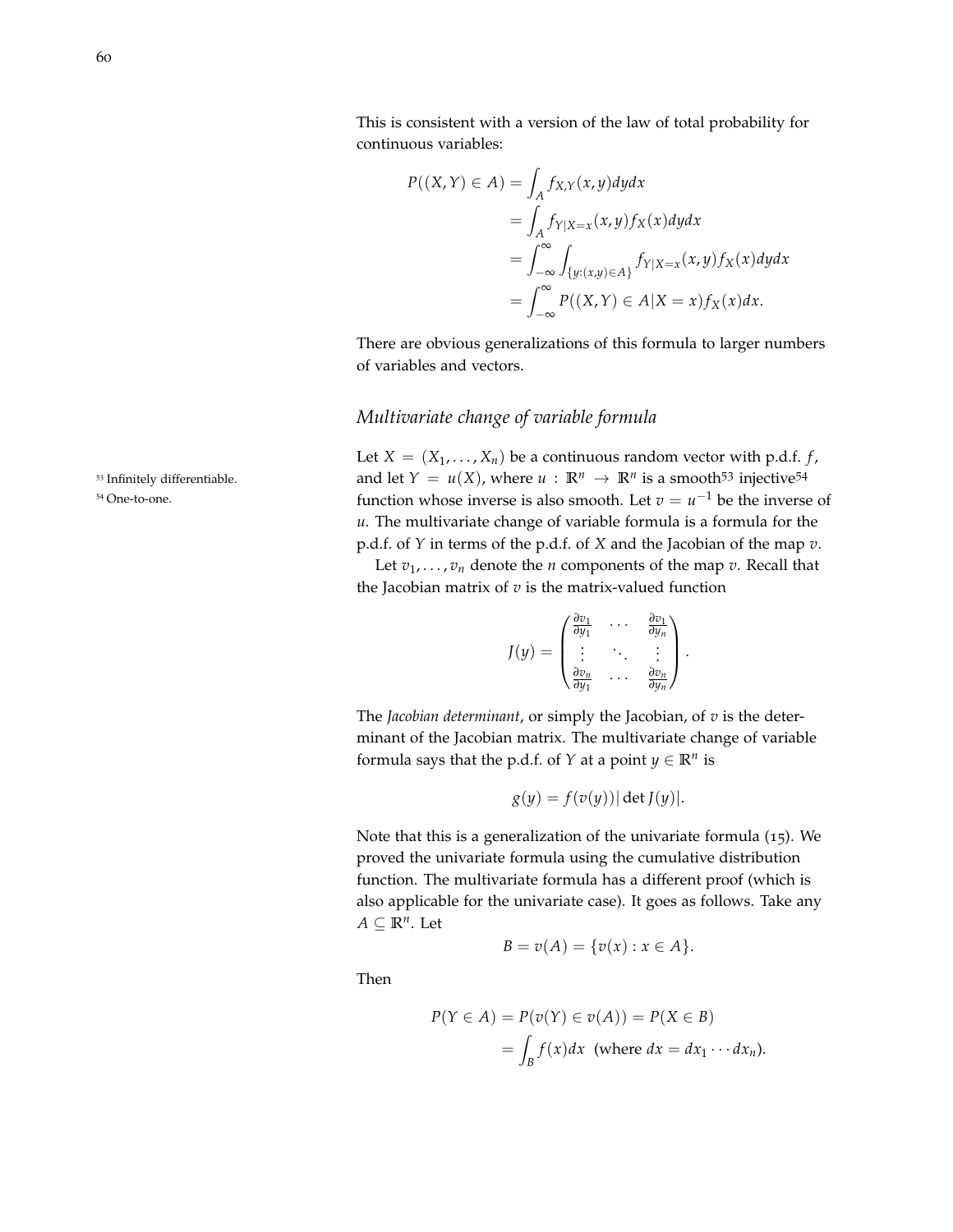Now let us apply the change of variable  $y = u(x)$  to the above integral, which is the same as  $x = v(y)$ . The change of variable formula for multiple integrals<sup>55</sup> gives us 55 If you do not want to apply that or

$$
\int_B f(x)dx = \int_A f(v(y)) |\det J(y)| dy.
$$

Since this holds for any *A*, we conclude that the p.d.f. of *Y* must be  $f(v(y))|\det J(y)|.$ 

# *Applications of the change of variable formula*

Let us now work a number of important applications of the multivariate change of variable formula. Let *X* and *Y* be a pair of continuous random variables defined on the same sample space, with joint p.d.f. *f*. The change of variable formula allows us to calculate the probability density functions of  $X + Y$ ,  $XY$  and  $X/Y$ . There is a general method of solving such problems, which will become clear soon.

First, let  $u(x, y) = (x + y, y)$ . Let  $(Z, W) = u(X, Y)$ . That is,  $Z = X + Y$  and  $W = Y$ . The plan is to first calculate the p.d.f. of (*Z*, *W*) using the change of variable formula, and then compute the marginal p.d.f. of *Z*.

If  $(z, w) = (x + y, y)$ , then  $x = z - w$  and  $y = w$ . Thus,  $v(z, w) = w$  $(z - w, w)$  is the inverse of *u*. The Jacobian matrix of *v* is

$$
J(z, w) = \begin{pmatrix} 1 & -1 \\ 0 & 1 \end{pmatrix}.
$$

Thus, the p.d.f. of (*Z*, *W*) is

$$
g(z, w) = f(v(z, w)) |\det J(z, w)| = f(z - w, w).
$$

Consequently, the p.d.f. of  $Z = X + Y$  is

$$
h(z) = \int_{-\infty}^{\infty} g(z, w) dw = \int_{-\infty}^{\infty} f(z - w, w) dw.
$$
 (17)

Note that if *X* and *Y* were discrete random variables, then the formula for the p.m.f. of *Z* would be<sup>56</sup>  $\frac{56}{5}$  By the law of total probability.

$$
P(Z = z) = \sum_{w} P(X = z - w, Y = w),
$$

which is a discrete version of ([17](#page-60-0)).

Let us now turn our attention to *XY*. Let  $Z = XY$ . If *X* and *Y* were discrete, the p.m.f. of *Z* would be given by

$$
P(Z = z) = \sum_{w} P(X = z/w, Y = w).
$$

do not remember what it is, here is an alternative sketch of the proof. Let *A* be a small ball containing *y*. Then  $P(Y \in$  $A) \approx \text{vol}(A)g(y)$ , where  $\text{vol}(A)$  denotes the volume of *A*. Let  $B = v(A)$ , so that  $P(Y \in A) = P(X \in B)$ . But in the small ball *A*, *v* behaves like the linear  $\text{map } w(z) = v(y) + J(y)(z - y)$ , by Taylor approximation. It is a standard fact from linear algebra (see below) that multiplication by a matrix *M* multiplies the volume of a region by | det *M*|. Thus,  $vol(B) \approx |det J(y)|vol(A)$ . To complete the proof, notice that  $P(X \in B) \approx \text{vol}(B)f(x)$ , since *B* is a small region containing *x*.

For the linear algebra fact, let *UDV<sup>T</sup>* be the singular value decomposition of *M*, where *U* and *V* are orthogonal, and *D* is diagonal. The actions of *V T* and *U* preserve volumes, and it is easy to see that multiplication by *D* changes volume by  $\det D$ . But  $\det D = |\det M|$ .

<span id="page-60-0"></span>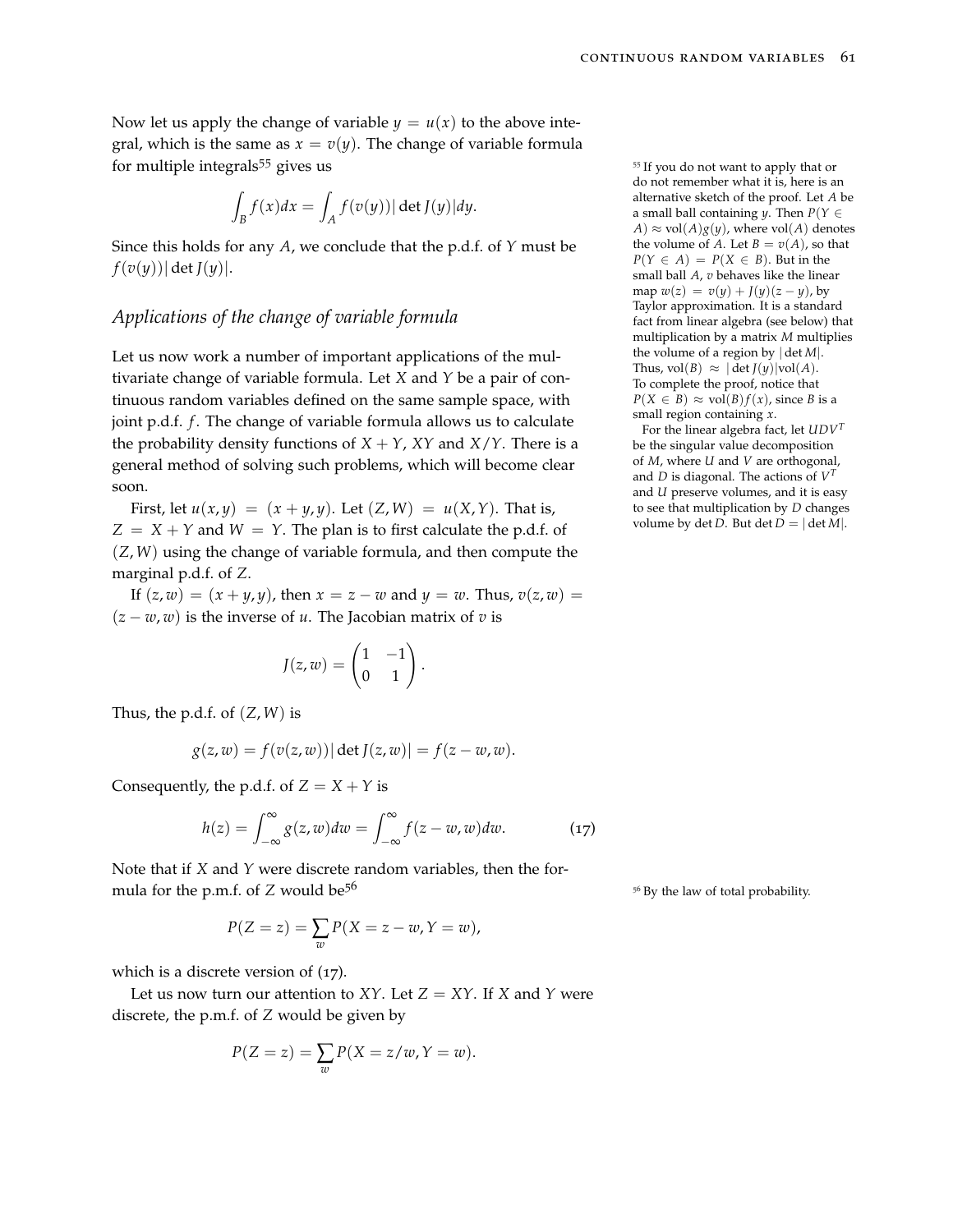This may lead us to guess that in the continuous case, the p.d.f. of *Z* at a point *z* is given by the formula

<span id="page-61-0"></span>
$$
\int_{-\infty}^{\infty} f(z/w, w) dw.
$$

However, this is not the case! The p.d.f. of *Z* is actually

$$
h(z) = \int_{-\infty}^{\infty} \frac{1}{|w|} f(z/w, w) dw.
$$
 (18)

This shows that one should be careful about guessing results about continuous random variables from analogous results for discrete random variables. Let us now prove that *h* is indeed the p.d.f. of *Z*. The procedure is as before. Let  $u(x, y) = (xy, y)$  and  $(Z, W) =$  $u(X, Y)$ . If  $u(x, y) = (z, w)$ , then  $x = z/w$  and  $y = w$ . Thus,  $v(z, w) = w$ .  $(z/w, w)$  is the inverse of *u*. The Jacobian matrix of *v* is

$$
J(z, w) = \begin{pmatrix} 1/w & -z/w^2 \\ 0 & 1 \end{pmatrix}.
$$

The main difference now is that det *J* is not constant. By the change of variable formula, we get that the p.d.f. of (*Z*, *W*) is

$$
g(z, w) = f(v(z, w)) |\det J(z, w)| = \frac{1}{|w|} f(z/w, w).
$$

This shows that the p.d.f. of  $Z = XY$  is given by the function *h* displayed in ([18](#page-61-0)).

As a final example, let us compute the p.d.f. of *X*/*Y*. We proceed exactly as in the previous two examples. Let  $u(x, y) = (x/y, y)$  and  $(Z, W) = u(X, Y)$ . The inverse function is  $v(z, w) = (zw, w)$ , and its Jacobian matrix is

<span id="page-61-1"></span>
$$
J(z,w) = \begin{pmatrix} w & z \\ 0 & 1 \end{pmatrix}.
$$

Thus, the p.d.f. of  $(Z, W)$  is  $g(z, w) = |w| f(zw, w)$ , and so the p.d.f. of  $Z = X/Y$  is

$$
h(z) = \int_{-\infty}^{\infty} |w| f(zw, w) dw.
$$
 (19)

Now let *X* and *Y* be two *independent* random variables with p.d.f.'s *f* and *g*. Let  $Z = X + Y$ . Then by the formula ([17](#page-60-0)), the p.d.f. of *Z* is

$$
h(z) = \int_{-\infty}^{\infty} f(z - w)g(w)dw.
$$

The p.d.f. *h* is called the **convolution** of *f* and *g*, and often denoted by  $f \star g$ .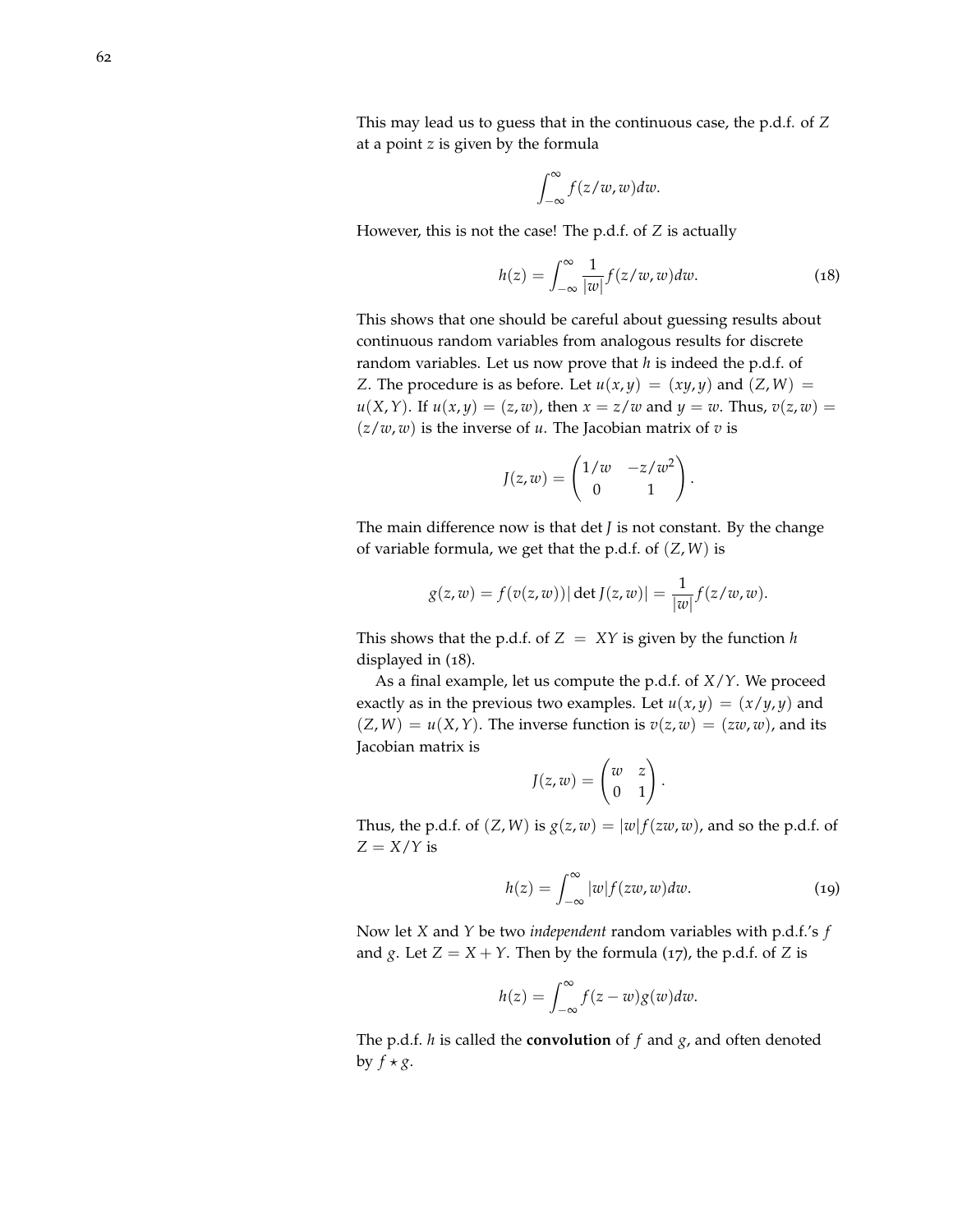## *Example: Sum of two independent centered normals*

Let  $X \sim N(0, a^2)$  and  $Y \sim N(0, b^2)$  be independent centered normal random variables. Then by ([17](#page-60-0)), the p.d.f. of  $Z = X + Y$  is

$$
h(z) = \frac{1}{2\pi ab} \int_{-\infty}^{\infty} e^{-(z-w)^2/2a^2} e^{-w^2/2b^2} dw
$$
  
= 
$$
\frac{1}{2\pi ab} \int_{-\infty}^{\infty} e^{-(b^2z^2 - 2b^2zw + (b^2 + a^2)w^2)/2a^2b^2} dw
$$
  
= 
$$
\frac{e^{-z^2/2a^2}}{2\pi ab} \int_{-\infty}^{\infty} e^{-((b^2 + a^2)w^2 - 2b^2zw)/2a^2b^2} dw.
$$

Now note that<sup>57</sup> Now note that the square'.

$$
(b2 + a2)w2 - 2b2zw = (b2 + a2) \left(w - \frac{b2z}{b2 + a2}\right)2 - \frac{b4z2}{b2 + a2}.
$$

Plugging this into the previous expression, we get

$$
h(z) = \frac{e^{-z^2/2(a^2+b^2)}}{2\pi ab} \int_{-\infty}^{\infty} e^{-(b^2+a^2)(w-b^2z/(b^2+a^2))^2/2a^2b^2} dw.
$$

Substituting

$$
x = \frac{\sqrt{b^2 + a^2}}{ab} \left( w - \frac{b^2 z}{b^2 + a^2} \right)
$$

in the integral, we get

$$
h(z) = \frac{e^{-z^2/2(a^2+b^2)}}{2\pi ab} \frac{ab}{\sqrt{b^2+a^2}} \int_{-\infty}^{\infty} e^{-x^2/2} dx.
$$

But we know that the integral on the right equals  $\sqrt{2\pi}$ . Thus,

$$
h(z) = \frac{1}{\sqrt{2\pi(a^2 + b^2)}} e^{-z^2/2(a^2 + b^2)}.
$$

But this is the p.d.f. of  $N(0, a^2 + b^2)$ . Thus,  $Z \sim N(0, a^2 + b^2)$ .

The above result can be extended by induction to arbitrary linear combinations of independent normal random variables.

**Proposition 11.** Let  $X_1, \ldots, X_n$  be independent normal random variables,  $with\ X_i\ \sim\ N(\mu_i,\sigma_i^2)$ . Take any real numbers  $a_0,\ldots,a_n$  and let  $Y=$  $a_0 + a_1 X_1 + \cdots + a_n X_n$ . Then

$$
Y \sim N(a_0 + a_1 \mu_1 + \cdots + a_n \mu_n, a_1^2 \sigma_1^2 + \cdots + a_n^2 \sigma_n^2).
$$

*Proof.* We have already seen the case  $n = 1$  in equation ([16](#page-55-0)). Let us now prove it for *n* = 2. By equation ([16](#page-55-0)),  $a_i(X_i - \mu_i) \sim N(0, a_i^2 \sigma_i^2)$  for each *i*. Thus, by the result proved above,

$$
a_1(X_1 - \mu_1) + a_2(X_2 - \mu_2) \sim N(0, a_1^2 \sigma_1^2 + a_2^2 \sigma_2^2).
$$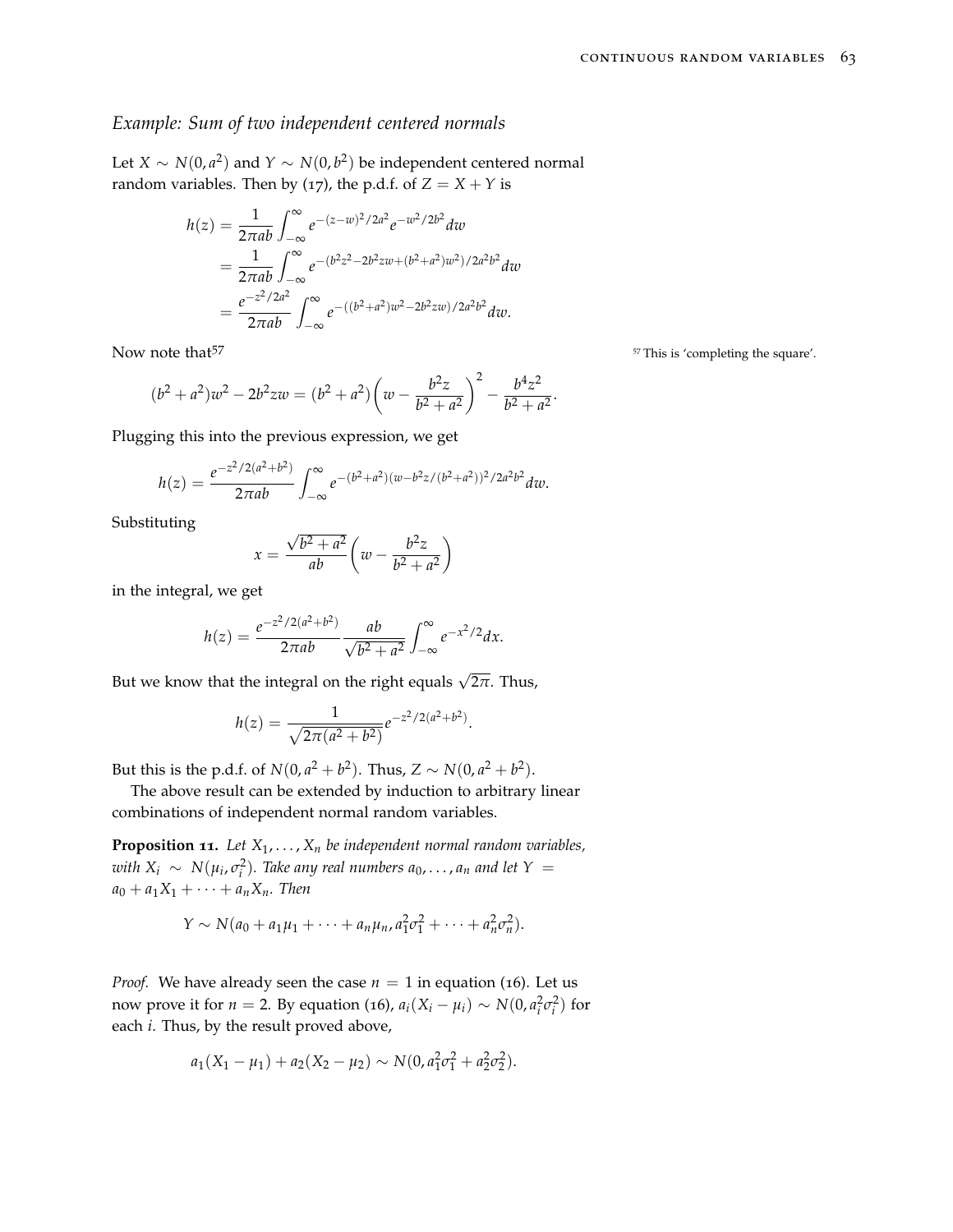Therefore again by equation ([16](#page-55-0)),

$$
a_0 + a_1 X_1 + a_2 X_2 = a_0 + a_1 \mu_1 + a_2 \mu_2 + a_1 (X_1 - \mu_1) + a_2 (X_2 - \mu_2)
$$
  
 
$$
\sim N(a_0 + a_1 \mu_1 + a_2 \mu_2, a_1^2 \sigma^2 + a_2^2 \sigma_2^2).
$$

Now suppose that this claim holds for *n* − 1 variables. Under this <sup>58</sup> In case you have not seen it before, assumption, we will now prove it for *n* variables<sup>58</sup>. Let  $Z = a_0 +$  $a_1X_1 + \cdots + a_{n-1}X_{n-1}$  and  $W = a_nX_n$ , so that  $Y = Z + W$ . Since the result holds for  $n - 1$  variables (by assumption),

$$
Z \sim N(a_0 + a_1\mu_1 + \cdots + a_{n-1}\mu_{n-1}, a_1^2\sigma_1^2 + \cdots + a_{n-1}^2\sigma_{n-1}^2).
$$

Also, by equation ([16](#page-55-0)),  $W \sim N(a_n \mu_n, a_n^2 \sigma_n^2)$ . Therefore, applying the case  $n = 2$ , we get the desired conclusion for *Y*.  $\Box$ 

# *Example: Ratio of two independent centered normals*

Let  $X \sim N(0, a^2)$  and  $Y \sim N(0, b^2)$  be independent centered normal random variables. Let  $Z = X/Y$ . By equation ([19](#page-61-1)), the p.d.f. of *Z* is

$$
h(z) = \frac{1}{2\pi ab} \int_{-\infty}^{\infty} |w| e^{-(zw)^2/2a^2} e^{-w^2/2b^2} dw.
$$

Since the integrand is an even function of *w*, the integral from  $-\infty$  to  $\infty$  equals two times the integral from 0 to  $\infty$ . Thus,

$$
h(z) = \frac{1}{\pi ab} \int_0^\infty w e^{-(z^2 b^2 + a^2) w^2 / 2a^2 b^2} dw
$$
  
= 
$$
\frac{ab}{\pi (z^2 b^2 + a^2)} \int_0^\infty \frac{d}{dw} (e^{-(z^2 b^2 + a^2) w^2 / 2a^2 b^2}) dw
$$
  
= 
$$
\frac{ab}{\pi (z^2 b^2 + a^2)} = \frac{(a/b)}{\pi (z^2 + (a/b)^2)}.
$$

A random variable with p.d.f.

$$
\frac{\gamma}{\pi(x^2+\gamma^2)}
$$

is called a *Cauchy*( $\gamma$ ) random variable. Thus,  $X/Y \sim$  *Cauchy*( $a/b$ ). The *Cauchy*(1) distribution is called the **standard Cauchy distribution**. The above calculation shows that the ratio of two standard normal random variables is a standard Cauchy random variable.

#### *Example: Gamma random variables*

Let  $X_1, \ldots, X_n$  be i.i.d.  $Exp(\lambda)$  random variables. We will now show that the p.d.f. of  $X_1 + \cdots + X_n$  is the function that is zero on the negative axis and equals

$$
\frac{\lambda^n x^{n-1} e^{-\lambda x}}{(n-1)!}
$$

this is a general proof technique, known as **proof by induction**.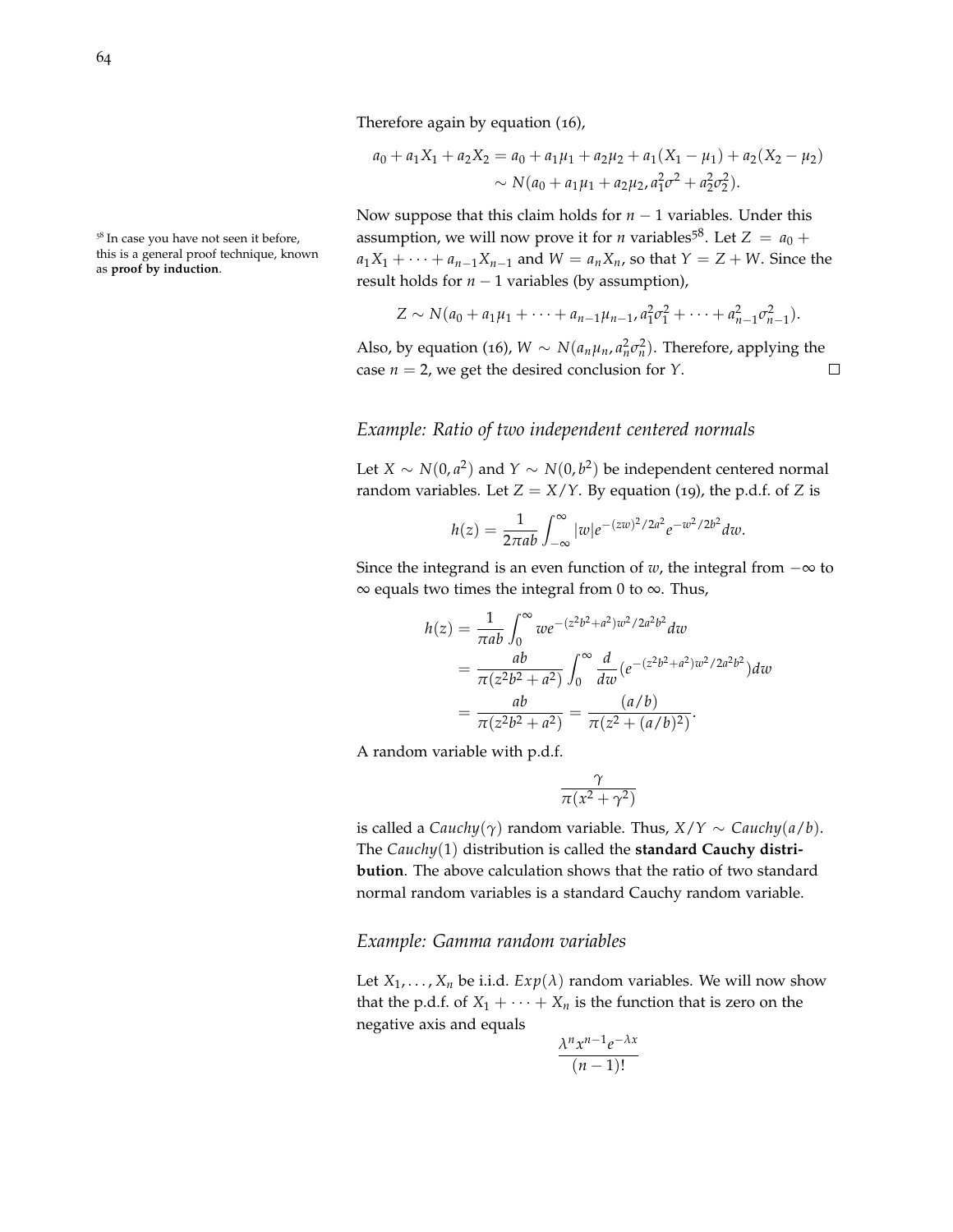at  $x \geq 0$ . A random variable with this p.d.f. is called a *Gamma*(*n*,  $\lambda$ ) random variable<sup>59</sup>.

The above claim is obviously true for  $n = 1$ . Let us assume that it holds for a sum of  $n - 1$  variables. Let  $f_n$  denote the p.d.f. of  $X_1$  +  $\cdots$  + *X<sub>n</sub>*. Then obviously  $f_n(x) = 0$  if  $x < 0$ , since the random variables are nonnegative. For  $x \geq 0$ , we have<sup>60</sup>

$$
f_n(x) = \int_{-\infty}^{\infty} f_1(x - y) f_{n-1}(y) dy.
$$

Now note that  $f_1(x - y) = 0$  if  $y > x$ , and  $f_{n-1}(y) = 0$  if  $y < 0$ . Thus,

$$
f_n(x) = \int_0^x f_1(x - y) f_{n-1}(y) dy
$$
  
= 
$$
\int_0^x \lambda e^{-\lambda(x-y)} \frac{\lambda^{n-1} y^{n-2} e^{-\lambda y}}{(n-2)!} dy
$$
  
= 
$$
\frac{\lambda^n e^{-\lambda x}}{(n-2)!} \int_0^x y^{n-2} dy
$$
  
= 
$$
\frac{\lambda^n x^{n-1} e^{-\lambda x}}{(n-1)!}.
$$

This completes the induction step and proves the claim.

<sup>59</sup> Note that it is not obvious that the above function integrates to 1. One way to show that is by using the fact that it is the p.d.f. of a random variable, as we will show soon. Another way is to use repeated integrations by parts.

<sup>60</sup> Here we are implicitly using the fact that  $X_1 + \cdots + X_{n-1}$  and  $X_n$  are independent. To see this, let *Y* =  $X_1 + \cdots + X_n$ . Take any  $A, B \subseteq \mathbb{R}$ , and write  $P(Y \in A, X_n \in B)$  as  $P((X_1, \ldots, X_n) \in D)$  for some suitable set  $D \subseteq \mathbb{R}^n$ , and then evaluate the latter as an integral. The integral will factor into a product of two integrals, one of which will equal  $P(Y \in A)$  and the other will equal  $P(X \in B)$ .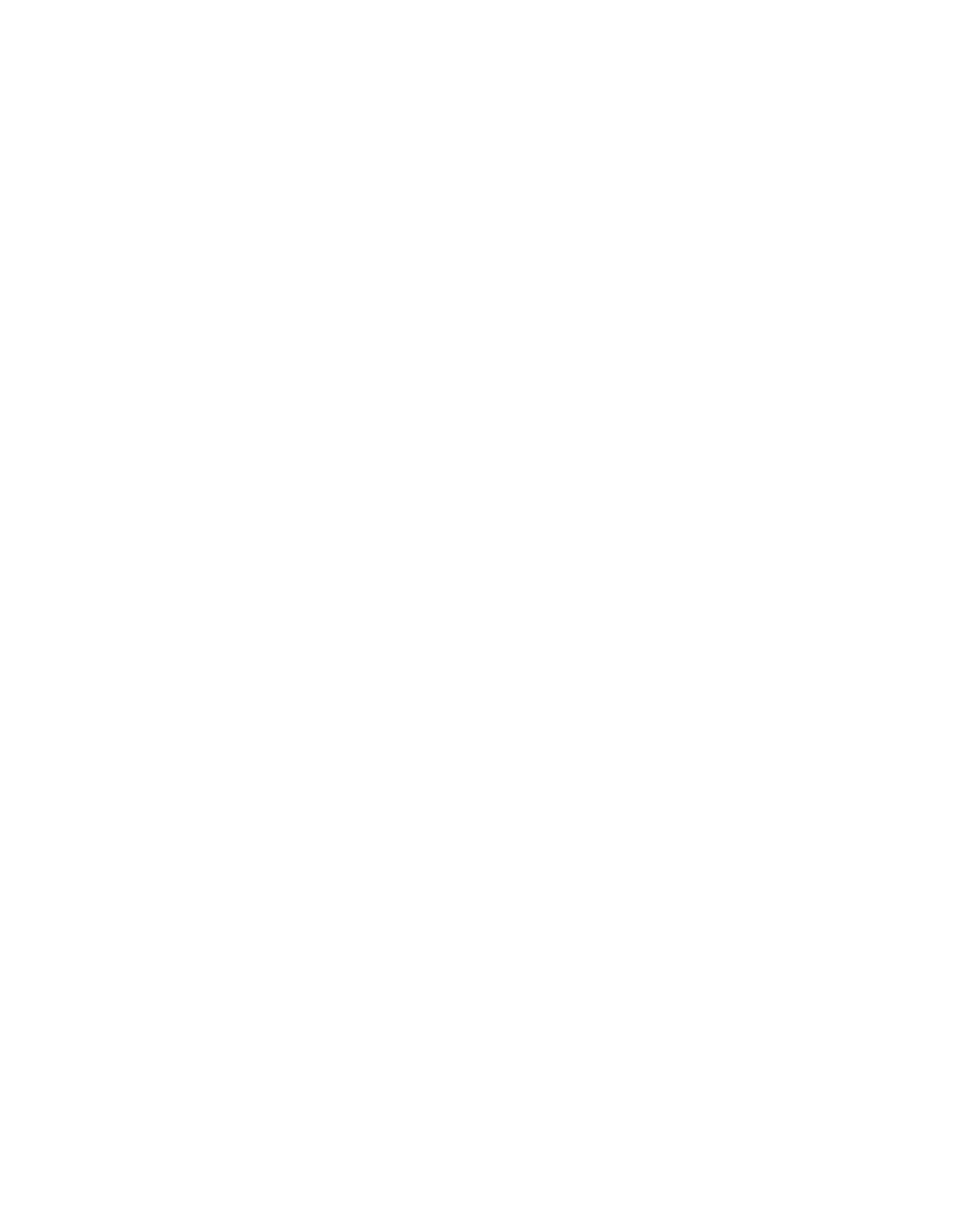# *More about continuous random variables*

# *Expected value*

The expected value (or expectation, or mean) of a continuous random variable *X* with p.d.f. *f* is defined as<sup>61</sup>  $\frac{61}{100}$  Roughly, the idea behind this defi-

$$
E(X) = \int_{-\infty}^{\infty} x f(x) dx,
$$

provided the integral is absolutely convergent $62$ . For example, if  $X \sim Unif[a, b]$ , then

$$
E(X) = \frac{1}{b-a} \int_a^b x dx = \frac{1}{b-a} \frac{b^2 - a^2}{2} = \frac{a+b}{2}.
$$

This makes sense, because a random variable which is uniformly distributed on the interval [*a*, *b*] should have the midpoint of the interval as its long-term average value.

If *X* ∼ *Exp*(*λ*), then using integration by parts,

$$
E(X) = \int_0^\infty \lambda x e^{-\lambda x} dx
$$
  
=  $[-xe^{-\lambda x}]_0^\infty + \int_0^\infty e^{-\lambda x} dx = \frac{1}{\lambda}.$ 

The parameter  $\lambda$  is sometimes called the *rate*. The above calculation shows that the reciprocal of the rate is the mean of an exponential random variable.

As our third example, let  $X \sim N(\mu, \sigma^2)$ . Then

$$
E(X) = \int_{-\infty}^{\infty} \frac{xe^{-(x-\mu)^2/2\sigma^2}}{\sqrt{2\pi}\sigma} dx
$$
  
= 
$$
\int_{-\infty}^{\infty} \frac{(x-\mu)e^{-(x-\mu)^2/2\sigma^2}}{\sqrt{2\pi}\sigma} dx + \int_{-\infty}^{\infty} \frac{\mu e^{-(x-\mu)^2/2\sigma^2}}{\sqrt{2\pi}\sigma} dx
$$
  
= 
$$
\int_{-\infty}^{\infty} \frac{(x-\mu)e^{-(x-\mu)^2/2\sigma^2}}{\sqrt{2\pi}\sigma} dx + \mu
$$
  
= 
$$
\int_{-\infty}^{\infty} \frac{ye^{-y^2/2\sigma^2}}{\sqrt{2\pi}\sigma} dy + \mu.
$$

nition is as follows. Take some small *ε*, and *discretize X* by defining a new random variable *X<sup>ε</sup>* which takes value  $k \in$  if *X* ∈ (( $k - 1$ ) $\varepsilon$ ,  $k \in$ ] for some  $k \in \mathbb{Z}$ . Then

$$
E(X_{\varepsilon}) = \sum_{k=-\infty}^{\infty} k\varepsilon P(X_{\varepsilon} = k\varepsilon)
$$
  
= 
$$
\sum_{k=-\infty}^{\infty} k\varepsilon \int_{(k-1)\varepsilon}^{k\varepsilon} f(x) dx.
$$

As  $\varepsilon \to 0$ ,  $X_{\varepsilon} \to X$  and the last line tends to  $\int_{-\infty}^{\infty} x f(x) dx$ .

 $\rm ^{62}$  That is,

$$
\int_{-\infty}^{\infty} |x| f(x) dx < \infty.
$$

In other words, we need  $E|X| < \infty$ .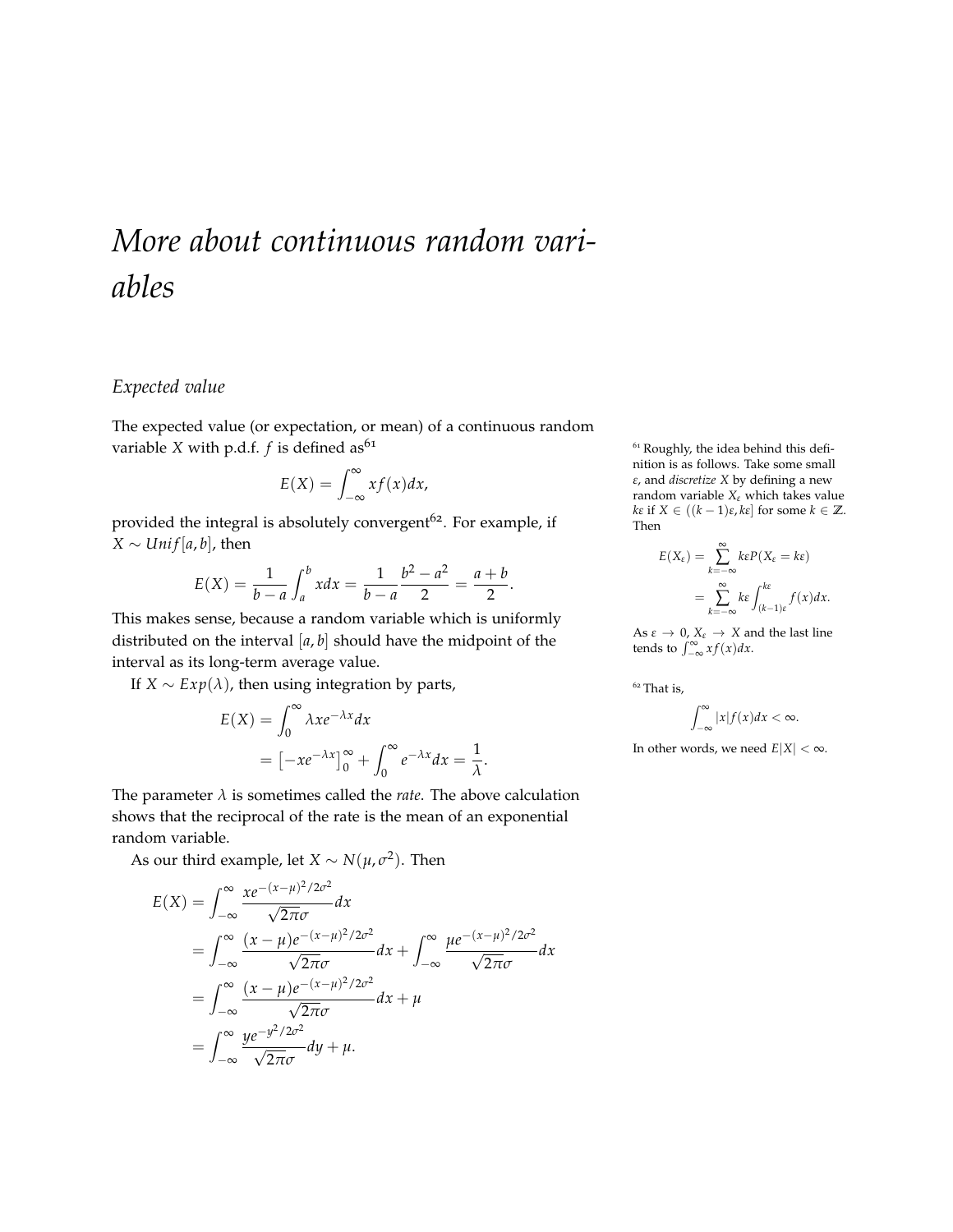But the integrand in the last line is an odd function of *y*, and the integral converges absolutely, So the value of the integral must be zero. Thus,  $E(X) = \mu$ . For this reason, the parameter  $\mu$  is called the mean of the  $N(\mu, \sigma^2)$  distribution. We will see later that  $\sigma^2$  is the variance.

As our final example, let us consider  $X \sim \text{Cauchy}(\gamma)$ . Then

$$
E(X) = \int_{-\infty}^{\infty} \frac{\gamma x}{\pi (x^2 + \gamma^2)} dx.
$$

Since the integrand is an odd function of *x*, you may think that the expected value is zero. However, note that the integral is not absolutely convergent. For this reason, *E*(*X*) is considered to be *undefined* for a Cauchy random variable.

# *Properties of expectation*

Let  $X_1, \ldots, X_n$  be continuous random variables with joint probability density function *f*. Let  $g : \mathbb{R}^n \to \mathbb{R}$  be a function and let  $Y = g(X_1, \ldots, X_n)$ . Then, just as for discrete random variables (Proposition [6](#page-30-0)), we have the following simple method for calculating  $E(Y)$ .

**Proposition 12.** *Let Y be as above. Then*

 $E(Y) = \int_{\mathbb{R}^n} g(x_1, \ldots, x_n) f(x_1, \ldots, x_n) dx_1 \cdots dx_n.$ 

*Proof.* Let *h* be the p.d.f. of *Y*. Take any *ε* > 0. Let

$$
A_{\varepsilon} = \sum_{k \in \mathbb{Z}} k\varepsilon P((k-1)\varepsilon < Y \leq k\varepsilon).
$$

Then

$$
E(Y) - A_{\varepsilon} = \int_{-\infty}^{\infty} xh(x)dx - \sum_{k \in \mathbb{Z}} k\varepsilon \int_{(k-1)\varepsilon}^{k\varepsilon} h(x)dx
$$

$$
= \sum_{k \in \mathbb{Z}} \int_{(k-1)\varepsilon}^{k\varepsilon} (x - k\varepsilon)h(x)dx.
$$

We now compute an upper bound on the absolute value of the above <sup>63</sup> That is, the inequality difference, applying the triangle inequality<sup>63</sup> and the fact that the  $|a_1 + a_2 + \cdots| \le |a_1| + |a_2| + \cdots$  absolute value of an integral is less than or equal to the integral of the absolute value $64$ :

<span id="page-67-0"></span>
$$
|E(Y) - A_{\varepsilon}| \le \sum_{k \in \mathbb{Z}} \int_{(k-1)\varepsilon}^{k\varepsilon} |x - k\varepsilon| h(x) dx
$$
  
 
$$
\le \varepsilon \sum_{k \in \mathbb{Z}} \int_{(k-1)\varepsilon}^{k\varepsilon} h(x) dx = \varepsilon \int_{-\infty}^{\infty} h(x) dx = \varepsilon. \qquad (20)
$$

<sup>64</sup> Proved by applying the triangle inequality to Riemann sums in the  $definition of integral.$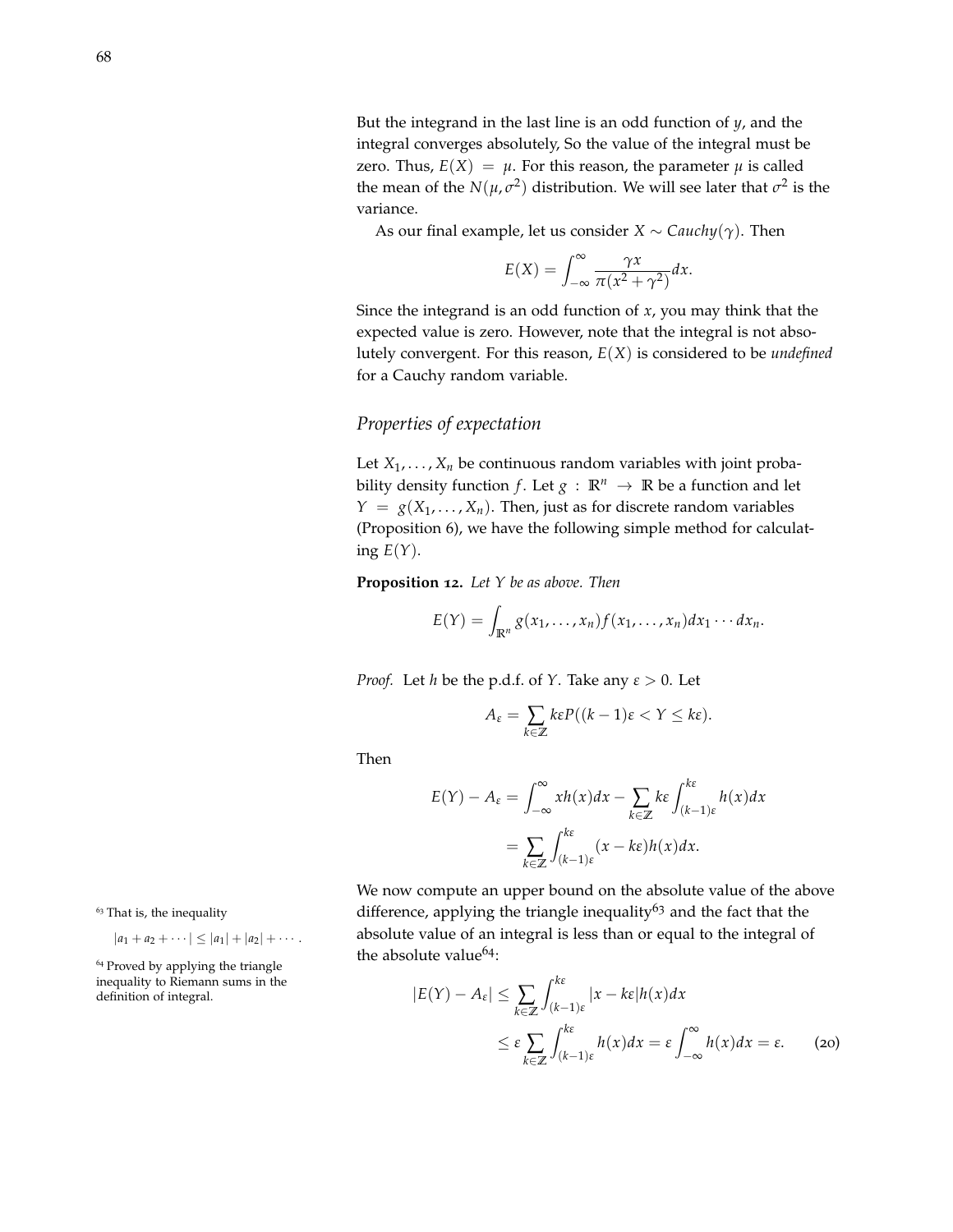For each  $k \in \mathbb{Z}$ , let

$$
S_k = \{(x_1,\ldots,x_n): g(x_1,\ldots,x_n) \in ((k-1)\varepsilon,k\varepsilon]\}.
$$

Then  $Y \in ((k-1)\varepsilon, k\varepsilon]$  if and only if  $(X_1, \ldots, X_n) \in S_k$ . Thus,

$$
A_{\varepsilon} = \sum_{k \in \mathbb{Z}} k \varepsilon \int_{S_k} f(x_1, \ldots, x_n) dx_1 \cdots dx_n.
$$

So if we put

$$
I=\int_{\mathbb{R}^n}g(x_1,\ldots,x_n)f(x_1,\ldots,x_n)dx_1\cdots dx_n,
$$

then

$$
I-A_{\varepsilon}=\sum_{k\in\mathbb{Z}}\int_{S_k}(g(x_1,\ldots,x_n)-k\varepsilon)f(x_1,\ldots,x_n)dx_1\cdots dx_n.
$$

Proceeding as before using triangle inequality, we get

$$
|I - A_{\varepsilon}| \le \varepsilon. \tag{21}
$$

Combining ([20](#page-67-0)) and ([21](#page-68-0)), we get  $|E(Y) - I| \le 2\varepsilon$ . But  $\varepsilon$  is arbitrary. So taking  $\varepsilon \to 0$ , we get  $E(Y) = I$ .  $\Box$ 

An immediate consequence of the above proposition is that expectation is linear for continuous random variables, just as it is in the discrete case<sup>65</sup>. Similarly, another consequence is that the expecta-  $65$  Prove this, if in doubt. tion of a product of independent continuous random variables is the product of the expectations.

As an application, let us compute the mean of a  $Gamma(n, \lambda)$  random variable. Recall that if  $X_1, \ldots, X_n$  are i.i.d.  $Exp(\lambda)$  random variables, then  $X_1 + \cdots + X_n \sim \text{Gamma}(n, \lambda)$ . Since we calculated that the expected value of an  $Exp(\lambda)$  random variable is  $1/\lambda$ , it follows by linearity of expectation that the expected value of a  $Gamma(n, \lambda)$ random variable is *n*/*λ*.

#### *Variance*

The variance of a continuous random variable is defined just like the variance of a discrete random variable:

$$
Var(X) = E(X^2) - (E(X))^2.
$$

Similarly, covariance of two continuous random variables *X* and *Y* is defined as

$$
Cov(X, Y) = E(XY) - E(X)E(Y)
$$

All the properties of variance and covariance discussed previously continue to hold for continuous random variables. In particular:

<span id="page-68-0"></span>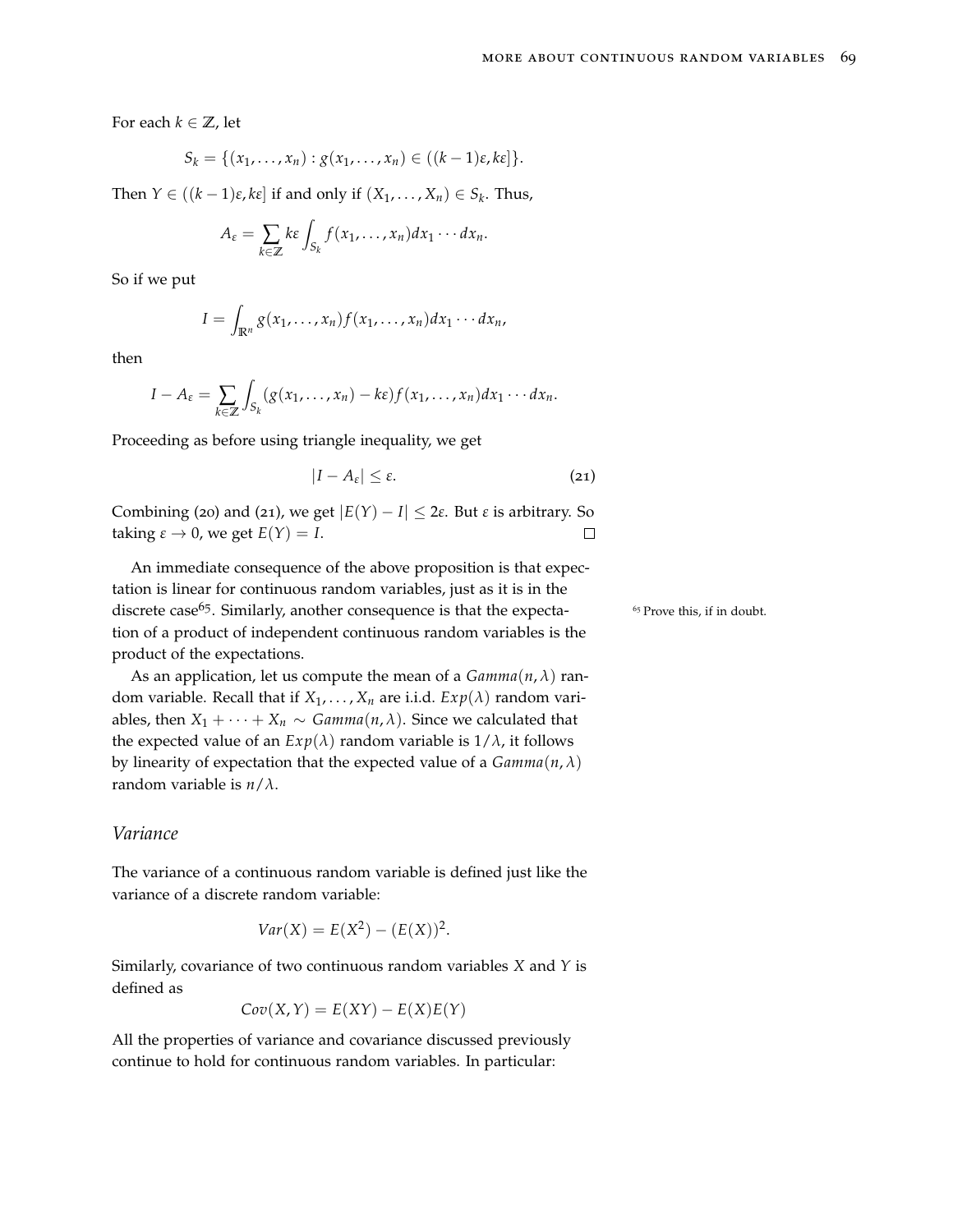- $Var(X) = E[(X E(X))^2].$
- $Var(bX + c) = b^2Var(X)$ .
- Covariance is bilinear.
- If *X* and *Y* are independent, then  $Cov(X, Y) = 0$ .
- $Var(\sum_i X_i) = \sum_i \sum_j Cov(X_i, X_j).$
- If  $X_1, \ldots, X_n$  are independent,  $Var(\sum_i X_i) = \sum_i Var(X_i)$ .

Let us now calculate the variances of the continuous random variables introduced earlier. We will be using the expected values computed earlier, so please revisit those if you do not remember. First, let *X* ∼ *Unif* [ $a$ ,  $b$ ]. Then

$$
E(X^{2}) = \frac{1}{b-a} \int_{a}^{b} x^{2} dx = \frac{b^{3} - a^{3}}{3(b-a)} = \frac{1}{3} (b^{2} + ab + a^{2}).
$$

Thus,

$$
Var(X) = \frac{1}{3}(b^2 + ab + a^2) - \frac{b^2 + 2ab + a^2}{4}
$$

$$
= \frac{(b-a)^2}{12}.
$$

Next, let *X* ∼  $Exp(\lambda)$ . Then

$$
E(X^{2}) = \int_{-\infty}^{\infty} \lambda x^{2} e^{-\lambda x} dx
$$
  
=  $[-x^{2} e^{-\lambda x}]_{0}^{\infty} + \int_{0}^{\infty} 2x e^{-\lambda x} dx$   
=  $\frac{2}{\lambda} E(X) = \frac{2}{\lambda^{2}}.$ 

Thus,

$$
Var(X) = \frac{2}{\lambda^2} - (E(X))^2 = \frac{1}{\lambda^2}.
$$

Since the variance of a sum of independent random variables is the sum of the variances, this also shows that the variance of a *Gamma*(*n*,  $\lambda$ ) random variable is  $n/\lambda^2$ .

Finally, let  $X \sim N(\mu, \sigma^2)$ . Then

$$
Var(X) = E[(X - E(X))^2] = E[(X - \mu)^2]
$$
  
= 
$$
\int_{-\infty}^{\infty} \frac{(x - \mu)^2 e^{-(x - \mu)^2 / 2\sigma^2}}{\sqrt{2\pi}\sigma} dx.
$$

Putting  $y = (x - \mu)/\sigma$ , we get

$$
Var(X) = \sigma^2 \int_{-\infty}^{\infty} \frac{y^2 e^{-y^2/2}}{\sqrt{2\pi}} dy.
$$

It is an easy exercise to show using integration by parts that the integral equals 1. Thus,  $Var(X) = \sigma^2$ .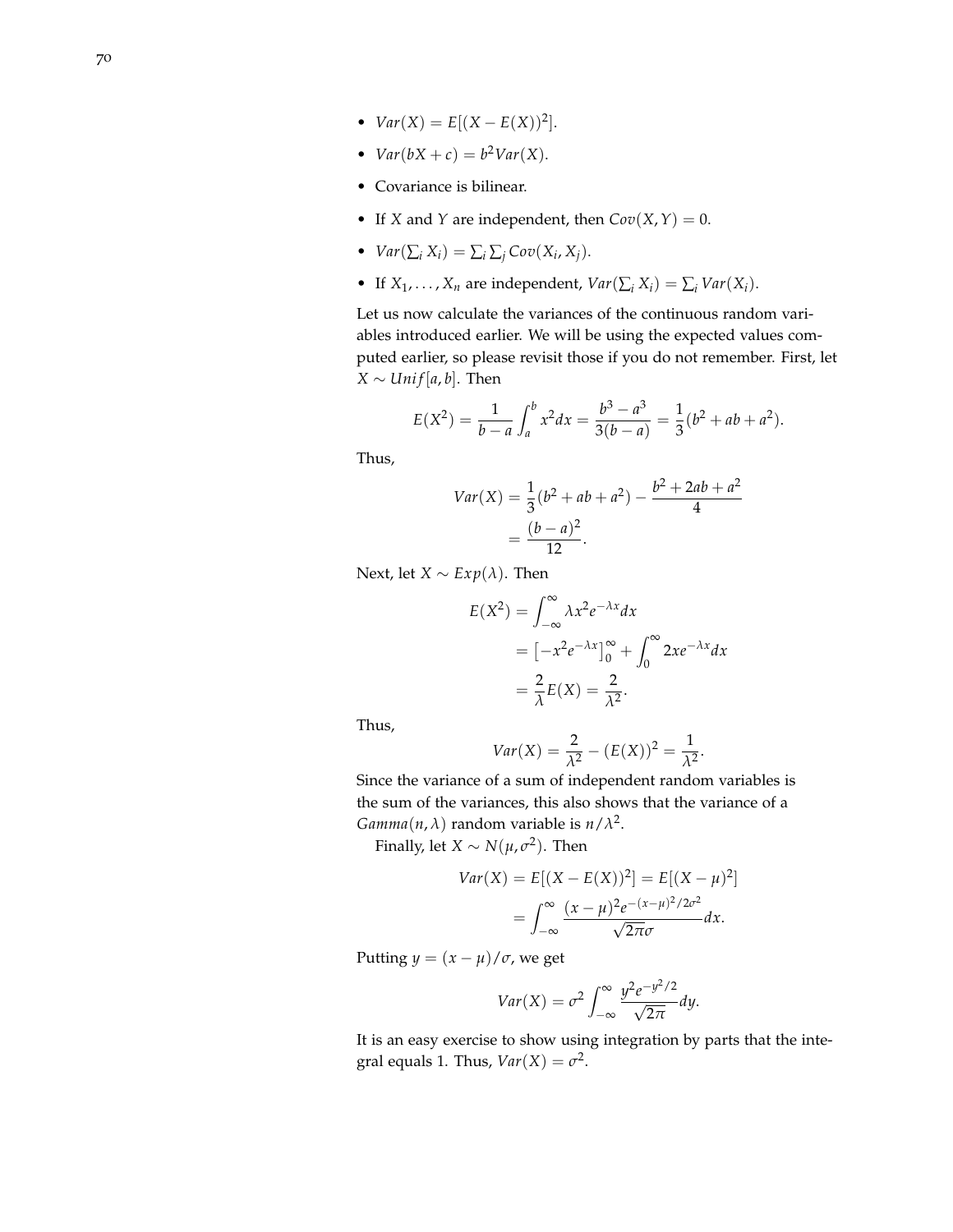#### *Inequalities and laws of large numbers*

The results from the chapter of laws of large numbers are all valid for continuous random variables. The proofs are exactly the same, with probability mass functions replaced by probability density functions at the appropriate places. In particular:

- If *X* is a nonnegative continuous random variable, then  $E(X) \geq 0$ .
- If *X* and *Y* are continuous random variables such that *X* ≥ *Y* always, then  $E(X) \ge E(Y)$ . (This result also holds if one variable is continuous and the other discrete.)
- Similarly, when  $p \geq 1$ , the inequality  $|E(X)| \leq (E|X|^p)^{1/p}$  holds for continuous random variables.
- Markov's and Chebyshev's inequalities hold for continuous random variables.
- The weak law of large numbers holds for continuous random variables, as well as the result that  $E(X_n) \to c$  and  $Var(X_n) \to 0$ implies  $X_n \to c$  in probability.

## *The tail integral formula for expectation*

Let *X* be a nonnegative continuous random variable with finite expected value. The **tail integral formula** for  $E(X)$  says that

$$
E(X) = \int_0^\infty P(X \ge t) dt.
$$

To prove this<sup>66</sup>, let *F* be the c.d.f. and  $f = F'$  be the p.d.f. of *X*. Let us assume that *F*(*t*) approaches 1 so fast as  $t \to \infty$  that  $(1 - F(t))t \to 0$ . Since *X* is a continuous random variable,  $P(X \ge t) = P(X > t)$  $1 - F(t)$ . Therefore using integration by parts, we get

$$
\int_0^\infty P(X \ge t)dt = \int_0^\infty (1 - F(t))dt
$$
  
= 
$$
[(1 - F(t))t]_0^\infty + \int_0^\infty tf(f)dt = E(X).
$$

There is a generalization of this identity, which says that if *g* :  $[0, \infty) \rightarrow \mathbb{R}$  is a differentiable function, then under mild conditions on *g*,

$$
E(g(X)) = g(0) + \int_0^{\infty} g'(t)P(X \ge t)dt.
$$

<sup>66</sup> There is a measure-theoretic proof of this identity that requires no assumptions on *X* other than that  $X \geq 0$ . In particular, it is not required that *X* is continuous. The proof goes as follows. Observe that

$$
X = \int_0^X dt = \int_0^\infty 1_{\{X \ge t\}} dt.
$$

Then there is a measure-theoretic result, known as the **monotone convergence theorem**, which says that we can switch the order of expectation and integration below, to get

$$
E(X) = E\left(\int_0^\infty 1_{\{X \ge t\}} dt\right)
$$
  
= 
$$
\int_0^\infty E\left(\{X \ge t\}\right) dt
$$
  
= 
$$
\int_0^\infty P(X \ge t) dt.
$$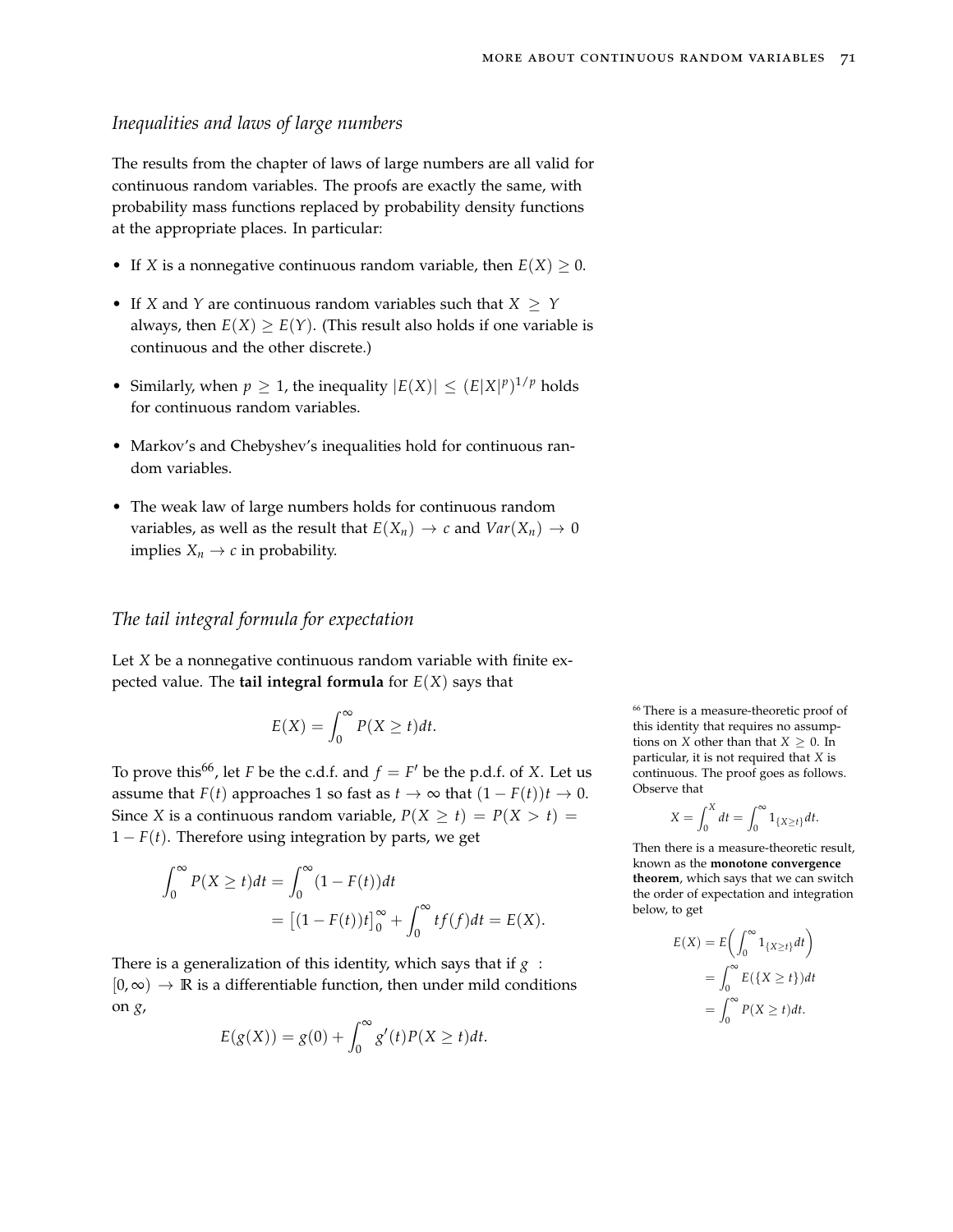# *Mean vector and covariance matrix*

Let  $X = (X_1, \ldots, X_n)$  be an *n*-dimensional random vector (discrete or continuous). The **mean vector** of *X*, denoted by *E*(*X*), is the *n*dimensional vector whose  $i^{\text{th}}$  component is  $E(X_i)$ . If *A* is an  $m \times n$ matrix and  $Y = AX$  (treating *X* as a column vector), then *Y* is an *m*-dimensional random vector, and linearity of expectation implies that  $E(Y) = AE(X)$ .

The **covariance matrix** of *X*, sometimes denoted by  $Cov(X)$ , is the  $n \times n$  matrix  $\Sigma$  with  $(i, j)$ <sup>th</sup> entry is

$$
\sigma_{ij} = Cov(X_i, X_j).
$$

Note that  $\Sigma$  is a symmetric matrix, since  $Cov(X_i, X_j) = Cov(X_j, X_i)$ . We claim that  $\Sigma$  is a positive semidefinite (p.s.d.) matrix, meaning that  $u^T \Sigma u \geq 0$  for every  $u \in \mathbb{R}^n$ . (Here and later, we treat vectors as column vectors, and  $u<sup>T</sup>$  denotes the transpose of  $u$ .)

To see this, let  $u_1, \ldots, u_n$  denote the components of a vector  $u$ , and note that

$$
u^T \Sigma u = \sum_{i,j=1}^n u_i u_j \sigma_{ij}
$$
  
= 
$$
\sum_{i,j=1}^n u_i u_j \text{Cov}(X_i, X_j) = \text{Var}\left(\sum_{i=1}^n u_i X_i\right).
$$

Since the variance of any random variable is nonnegative, this proves the claim.

Now take any  $m \times n$  matrix A, and let  $Y = AX$ . Then Y is an mdimensional random vector. We claim that the covariance matrix of *Y* is  $A\Sigma A^T$ . To see this, let *a*<sub>*ij*</sub> denote the  $(i, j)$ <sup>th</sup> entry of *A*, and note that for any *i* and *j*,

$$
Cov(Y_i, Y_j) = Cov\left(\sum_{k=1}^n a_{ik} X_k, \sum_{l=1}^n a_{jl} X_l\right)
$$
  
= 
$$
\sum_{k=1}^n \sum_{l=1}^n a_{ik} a_{jl} Cov(X_k, X_l)
$$
  
= 
$$
\sum_{k=1}^n \sum_{l=1}^n a_{ik} a_{jl} \sigma_{kl}.
$$

The double sum in the last line is the  $(i, j)$ <sup>th</sup> entry of  $A\Sigma A^{T}$ .

# *Normal random vectors*

Let  $X_1, \ldots, X_n$  be i.i.d. standard normal random variables. The random vector  $X = (X_1, \ldots, X_n)$  is called a standard normal (or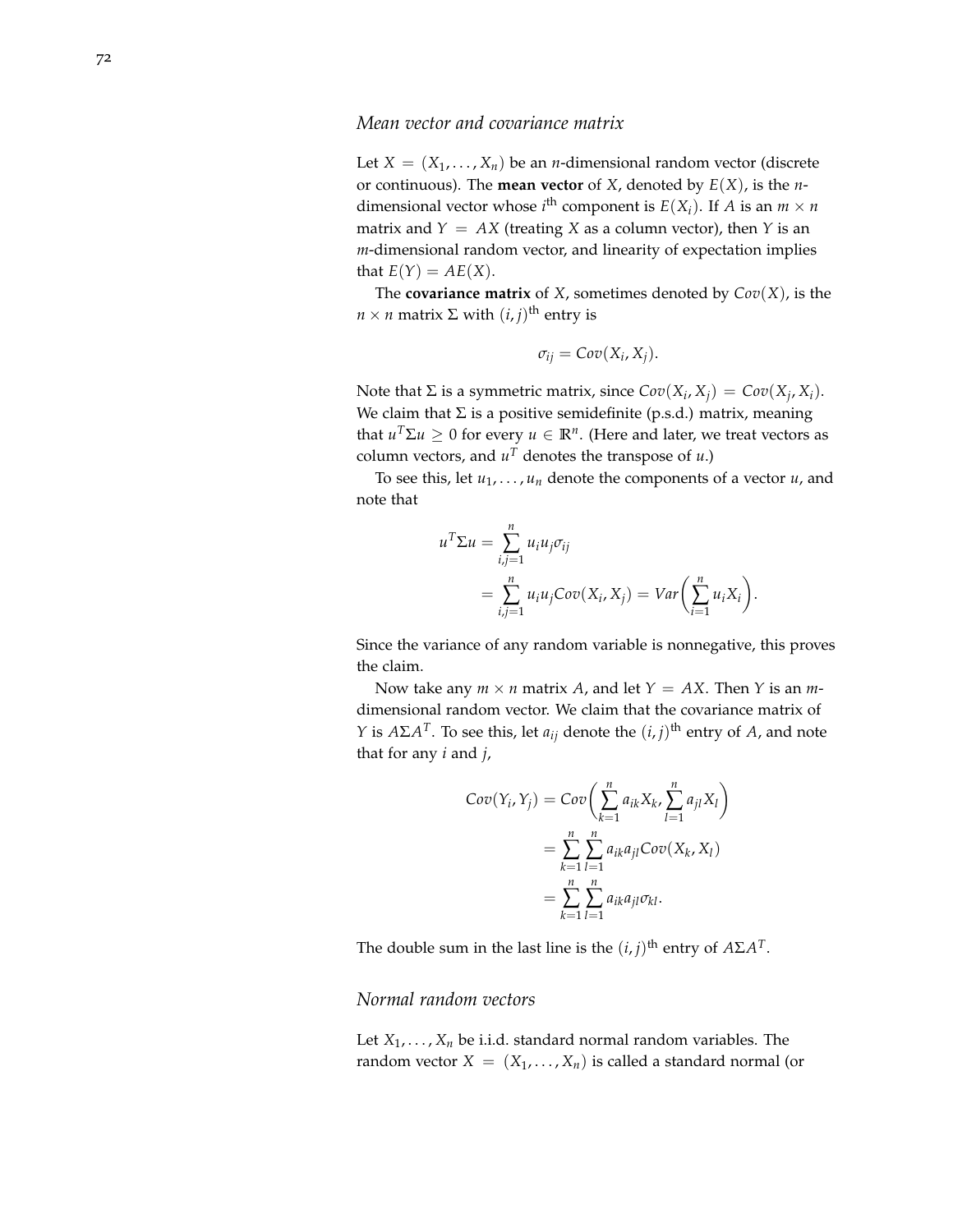Gaussian) random vector. Note that the p.d.f. of *X* at a point  $x =$  $(x_1, \ldots, x_n)$  is

$$
f(x) = \frac{1}{(2\pi)^{n/2}} e^{-\frac{1}{2}\sum_{i=1}^{n}x_i^2} = \frac{1}{(2\pi)^{n/2}} e^{-\frac{1}{2}||x||^2},
$$

where  $\|x\|$  is the Euclidean norm of *x*. Now take any nonsingular  $n \times n$  matrix *A*, and let  $Y = AX$ . Since the covariance matrix of *X* is simply the identity matrix *I*, the covariance matrix of *Y* is  $\Sigma = AA^T$ . Let us now derive the p.d.f. of *Y*. Note that  $X = A^{-1}Y$ . This is a linear transformation, whose Jacobian matrix is  $A^{-1}$ . Therefore by the change of variable formula, the p.d.f. of *Y* at a point *y* is

$$
g(y) = f(A^{-1}y) |\det A^{-1}|.
$$

Now note that

$$
f(A^{-1}y) = \frac{1}{(2\pi)^{n/2}} e^{-\frac{1}{2}(A^{-1}y)^T(A^{-1}y)}
$$
  
= 
$$
\frac{1}{(2\pi)^{n/2}} e^{-\frac{1}{2}y^T(A^{-1})^T A^{-1}y}
$$
  
= 
$$
\frac{1}{(2\pi)^{n/2}} e^{-\frac{1}{2}y^T \Sigma^{-1}y}.
$$

Also, note that

$$
\det \Sigma = \det(AA^T) = \det(A)\det(A^T) = (\det A)^2,
$$

and so

$$
|\det A^{-1}| = |(\det A)^{-1}| = (\det \Sigma)^{-1/2}.
$$

Thus,

$$
g(y) = \frac{1}{(2\pi)^{n/2} (\det \Sigma)^{1/2}} e^{-\frac{1}{2} y^T \Sigma^{-1} y}.
$$

Next, take any  $\mu \in \mathbb{R}^n$  and let  $Z = \mu + Y = \mu + AX$ . Then again by the change of variable formula, it is easy to show that the p.d.f. of *Z* at a point *z* is given by

$$
h(z) = g(z - \mu) = \frac{1}{(2\pi)^{n/2} (\det \Sigma)^{1/2}} e^{-\frac{1}{2} (z - \mu)^T \Sigma^{-1} (z - \mu)}.
$$

The random variable *Z* has covariance matrix  $\Sigma$  and mean vector  $\mu$ , and its p.d.f. is given by the above formula, which involves only *µ* and Σ as parameters. We say that *Z* is a **normal random vector** with mean *µ* and covariance matrix  $\Sigma$ , and write  $Z \sim N(\mu, \Sigma)$ . If  $Z_1, \ldots, Z_n$ are the components of *Z*, we say that  $Z_1, \ldots, Z_n$  are **jointly normal**. The distribution of *Z* is called the **multivariate normal distribution** with mean  $\mu$  and covariance matrix Σ.

Recall that any positive definite matrix  $\Sigma$  can always be written as *AA<sup>T</sup>* for some nonsingular matrix *A*. From this, it follows that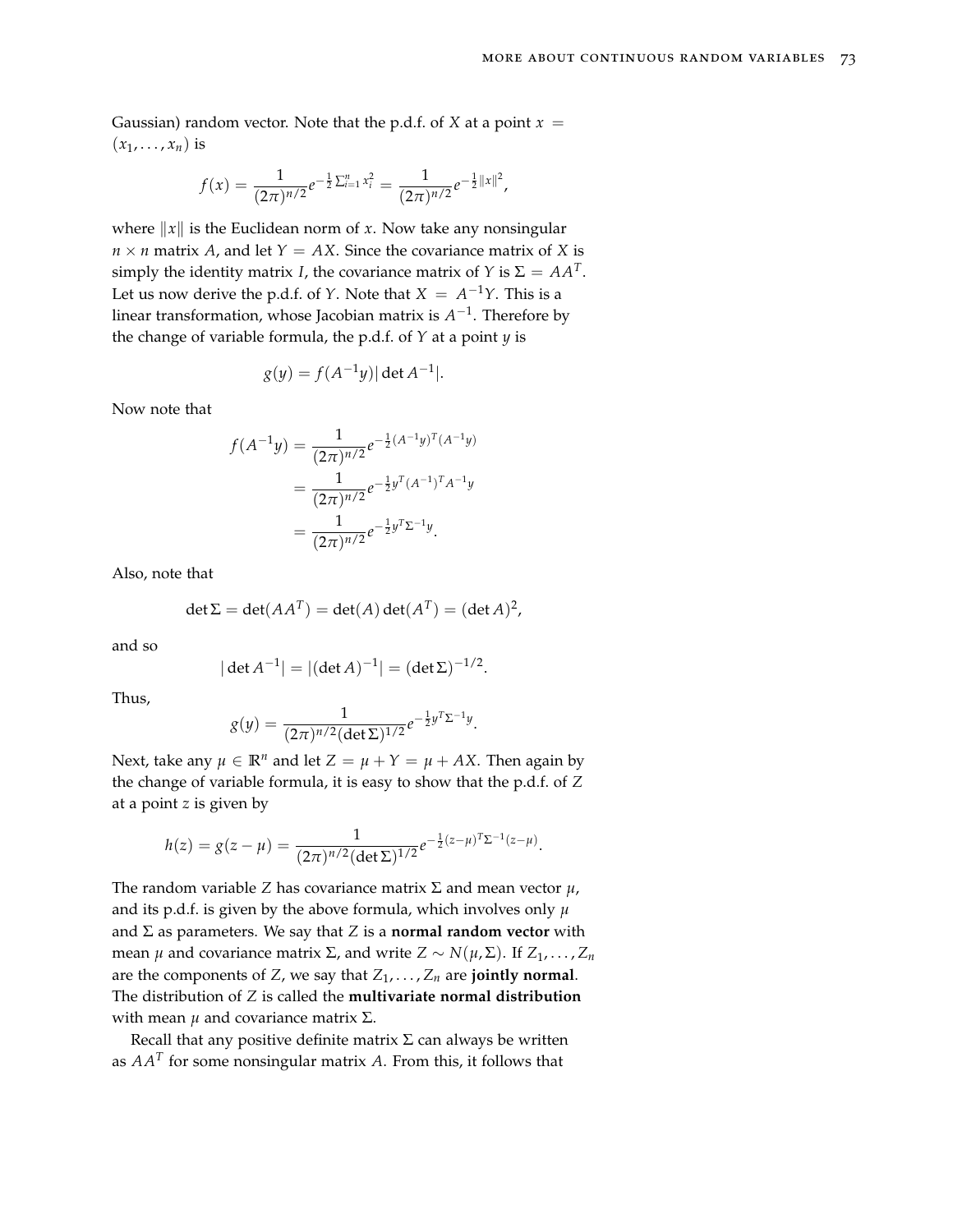given any positive definite matrix  $\Sigma$  and any vector  $\mu$  (of the same dimension), the  $N(\mu, \Sigma)$  distribution is well-defined since it arises as the distribution of  $\mu + AX$ , where *X* is a standard normal random vector.

Since a normal random vector is by definition a linear transformation of a standard normal random vector, it follows that any linear transformation of a normal random vector is again a normal random vector (with appropriate mean and covariance matrix). To be precise, if  $Z \sim N(\mu, \Sigma)$  and  $Z' = \nu + BZ$  for some  $\nu \in \mathbb{R}^n$  and  $n \times n$ nonsingular matrix *B*, then  $Z' \sim N(\nu + B\mu, B\Sigma B^T)$ .

What if we multiply a standard normal random vector by a *rectangular*, instead of square, matrix? We claim that the result is still a normal random vector. Let *X* be an *n*-dimensional standard normal random vector, and let *A* be an  $m \times n$  matrix of full rank, where  $m < n$ . Let *H* be the subspace of  $\mathbb{R}^n$  spanned by the rows of *A*, so that dim  $H = m$ . Let  $u_1, \ldots, u_{n-m}$  be an orthonormal basis of the orthogonal complement of *H*. Produce an  $n \times n$  matrix *B* by adding  $u_1, \ldots, u_{n-m}$  as row vectors below the rows of *A*. Let  $Y = AX$  and *Z* = *BX*, so that *Y* consists of the first *m* elements of *Z*.

Note that  $Z \sim N(0,BB^T)$ . But by construction of *B*,

$$
BB^T = \begin{pmatrix} \Sigma & 0 \\ 0 & I \end{pmatrix},
$$

where  $\Sigma = AA^T$ , and *I* is the identity matrix of order  $n - m$ . The determinant of the above matrix is equal to det  $\Sigma$ , and its inverse is

$$
\begin{pmatrix} \Sigma^{-1} & 0 \\ 0 & I \end{pmatrix}
$$

.

Thus, the p.d.f. of *Z* at a point  $z \in \mathbb{R}^n$  is

$$
f(z) = \frac{1}{(2\pi)^{n/2} (\det \Sigma)^{1/2}} e^{-\frac{1}{2} y^T \Sigma^{-1} y - \frac{1}{2} w^T w},
$$

where  $y^T = (z_1, \ldots, z_m)$  and  $w^T = (z_{m+1}, \ldots, z_n)$ . To obtain the p.d.f. of *Y*, we have to integrate out *w* from the above density. But this is easily accomplished, since the variables *y* and *w* are separated in the exponent. Integrating out, we get that *Y* ∼ *N*(0,  $\Sigma$ ).

An important consequence of the above result is that if a collection of random variables is jointly normal, any subcollection is also jointly normal.

Another very important property of jointly normal random variables is that independence can be easily verified by checking whether covariances are zero.

**Proposition 13.** Let  $X_1, \ldots, X_m, Y_1, \ldots, Y_n$  be jointly normal random *variables. Suppose that Cov*(*X<sup>i</sup>* ,*Yj*) = 0 *for each i and j. Then the random vectors*  $(X_1, \ldots, X_m)$  *and*  $(Y_1, \ldots, Y_n)$  *are independent*<sup>67</sup>.

<sup>67</sup> In the sense that the joint density of  $(X_1, \ldots, X_m, Y_1, \ldots, Y_n)$  is the product of the densities of  $(X_1, \ldots, X_m)$  and  $(Y_1, \ldots, Y_n).$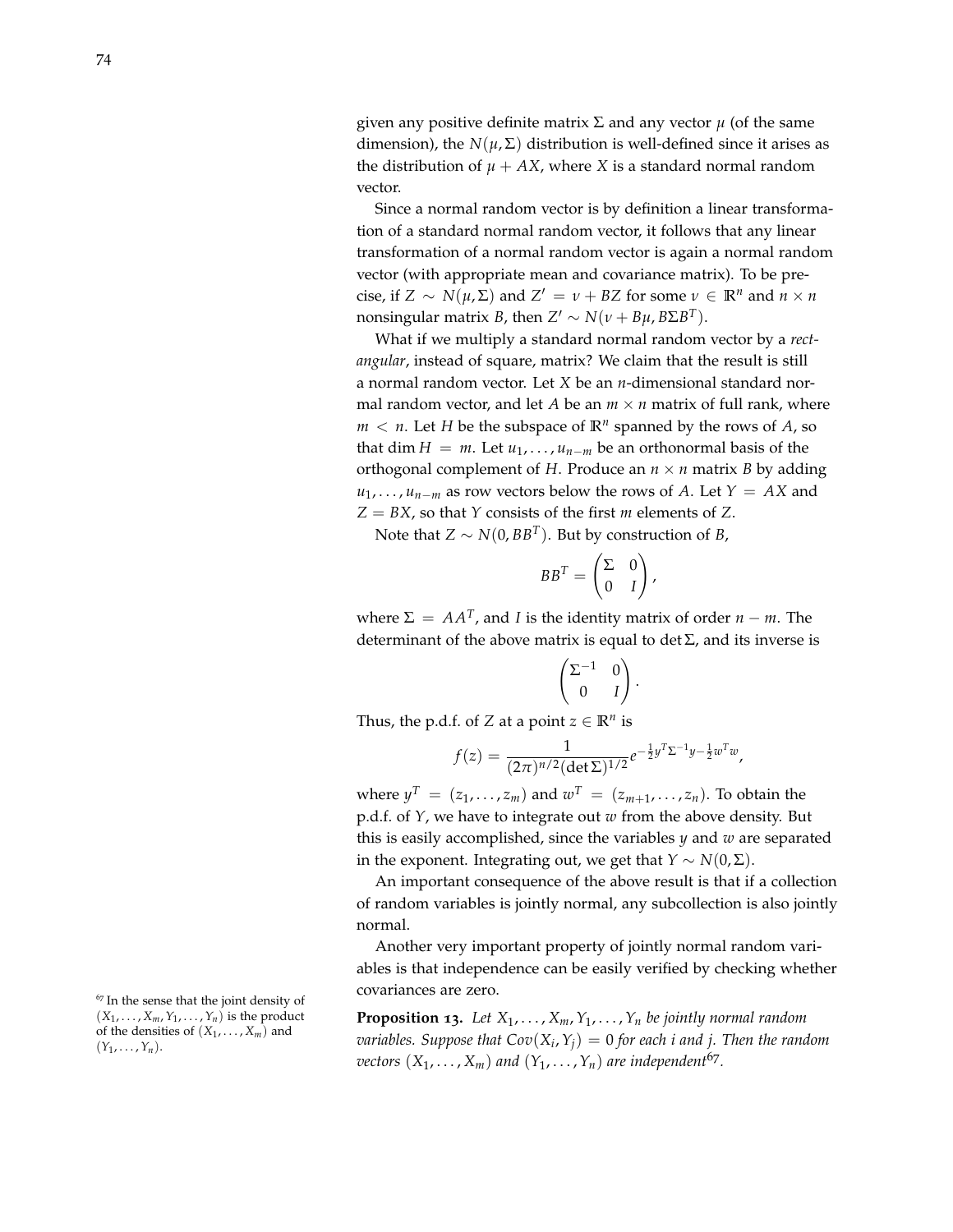*Proof.* Let  $\Sigma$  be the covariance matrix of the random vector  $Z =$  $(X_1, \ldots, X_m, Y_1, \ldots, Y_n)$ . By the given condition,  $\Sigma$  has the form

$$
\begin{pmatrix} \Sigma_1 & 0 \\ 0 & \Sigma_2 \end{pmatrix},
$$

where  $\Sigma_1$  is an *m* × *m* matrix and  $\Sigma_2$  is an *n* × *n* matrix. Then note that

$$
\Sigma^{-1} = \begin{pmatrix} \Sigma_1^{-1} & 0 \\ 0 & \Sigma_2^{-1} \end{pmatrix},
$$

and det  $\Sigma = \det \Sigma_1 \det \Sigma_2$ . Thus, if  $\mu_1$  and  $\mu_2$  are the mean vectors of  $(X_1, \ldots, X_m)$  and  $Y = (Y_1, \ldots, Y_n)$ , then the p.d.f. of *Z* at a point  $z = (x, y)$  (where  $z \in \mathbb{R}^{m+n}$ ,  $x \in \mathbb{R}^m$  and  $y \in \mathbb{R}^n$ ) is

$$
\frac{e^{-\frac{1}{2}(z-\mu)^T\Sigma^{-1}(z-\mu)}}{(2\pi)^{(m+n)/2}(\det\Sigma)^{1/2}} \\
=\frac{e^{-\frac{1}{2}(x-\mu_1)^T\Sigma_1^{-1}(x-\mu_1)-\frac{1}{2}(y-\mu_2)^T\Sigma_2^{-1}(y-\mu_2)}}{(2\pi)^{(m+n)/2}(\det\Sigma_1 \det\Sigma_2)^{1/2}}.
$$

The above expression is the product of the probability density functions of  $N(\mu_1, \Sigma_1)$  and  $N(\mu_2, \Sigma_2)$  at *x* and *y*. This shows that *X* and *Y* are independent random vectors, with *X* ~  $N(\mu_1, \Sigma_1)$  and  $Y \sim N(\mu_2, \Sigma_2)$ .  $\Box$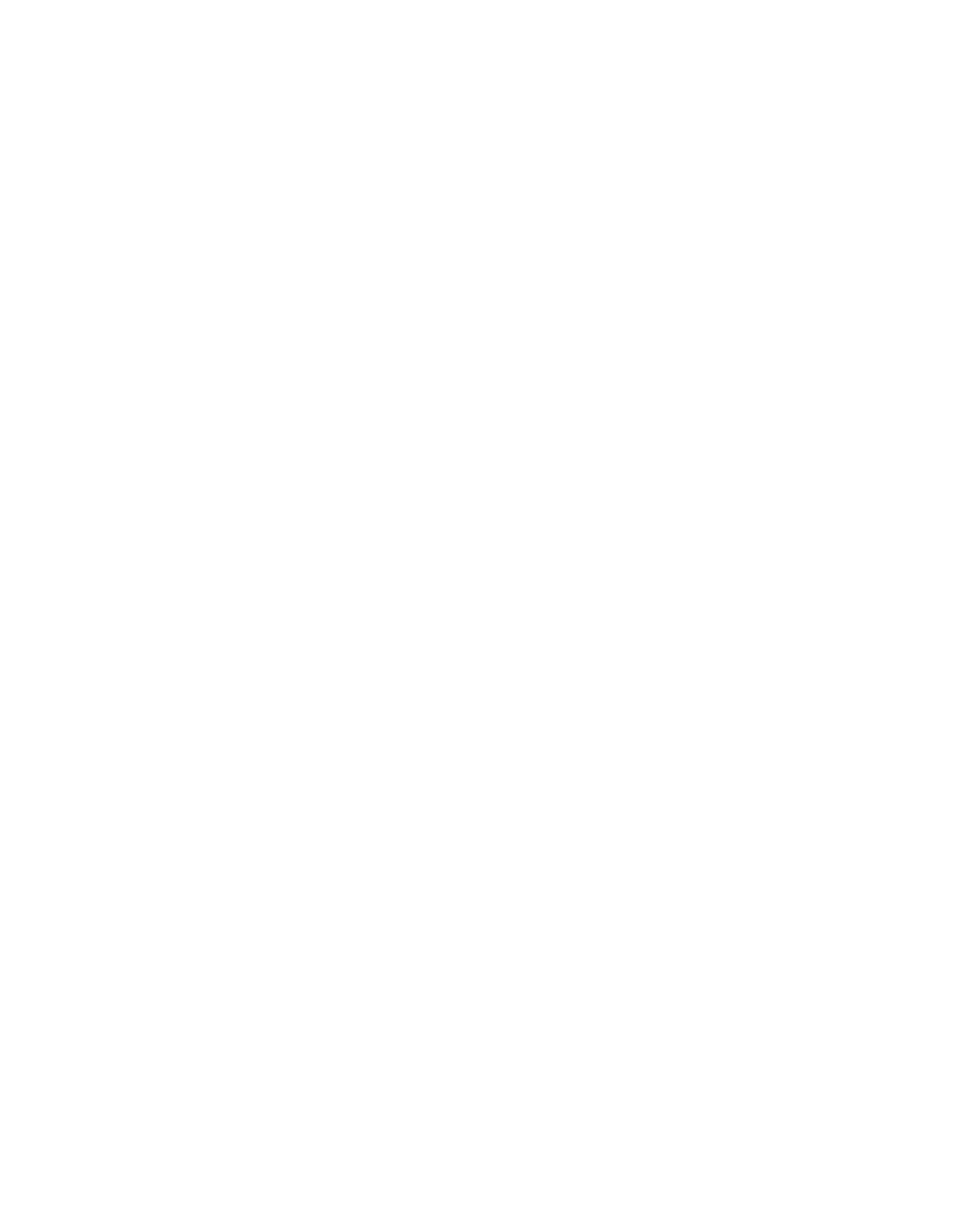## *The central limit theorem*

#### *Convergence in distribution*

Let  $X_1, X_2, \ldots$  be a sequence of random variables and *X* be another random variable. Let  $F_n$  be the c.d.f. of  $X_n$  and  $F$  be the c.d.f. of  $X$ . We say that  $X_n$  **converges in distribution** to *X* as  $n \to \infty$  if for every *x* where *F* is continuous<sup>68</sup>,

<span id="page-76-0"></span>
$$
\lim_{n \to \infty} F_n(x) = F(x). \tag{22}
$$

Sometimes we also write  $X_n \to F$  in distribution, or  $F_n \to F$  in distribution. Note that when *F* is continuous (e.g. when *X* is a continuous random variable), we need ([22](#page-76-0)) to hold for all *x*.

When *F* is continuous, a consequence of convergence in distribution is that for every  $-\infty < a \leq b < \infty$ ,

$$
\lim_{n\to\infty} P(a\leq X_n\leq b)=P(a\leq X\leq b).
$$

To see this, first note that

$$
P(a < X_n \le b) = P(X_n \le b) - P(X_n \le a)
$$
\n
$$
\rightarrow P(X \le b) - P(X \le a) = P(a < X \le b).
$$

On the other hand, for any  $\varepsilon > 0$ ,

$$
\limsup_{n \to \infty} P(X_n = a) \le \limsup_{n \to \infty} P(a - \varepsilon < X_n \le a)
$$
\n
$$
= P(a - \varepsilon < X \le a) = F(a) - F(a - \varepsilon).
$$

The left side does not depend on  $\varepsilon$ . So we can take  $\varepsilon \to 0$  on the right, and use the continuity of *F* to assert that  $P(X_n = a) \rightarrow 0$ . Thus,

$$
P(a \le X_n \le b) = P(X_n = a) + P(a < X_n \le b)
$$
\n
$$
\rightarrow P(a < X \le b) = P(a \le X \le b),
$$

where the last identity follows, again, by the continuity of *F*.

We have already seen one example of convergence in distribution. In Proposition [4](#page-23-0), we showed that if *X<sup>n</sup>* ∼ *Bin*(*n*, *λ*/*n*) and *X* ∼ *Poi*( $\lambda$ ), then for any integer  $k \geq 0$ ,

$$
\lim_{n\to\infty} P(X_n = k) = P(X = k).
$$

 $68$  The condition that *x* has to be a continuity point of *F* is needed to ensure that we do not miss out 'obvious' examples. For instance, suppose that *X<sup>n</sup>* is 0 with probability  $1/2$  and  $1 + 1/n$ with probability 1/2. Then, as  $n \to \infty$ , it is clear that the distribution of *X<sup>n</sup>* should converge to *Ber*(1/2). However,  $F_n(1) = 1/2$  for every *n*, whereas  $F(1) = 1$  (where *F* is the c.d.f. of *Ber*(1/2)). With the given definition of convergence in distribution, we can avoid this problem, because 1 not a continuity point of *F*. Indeed, in this example,  $F_n(x)$  does converge to  $F(x)$ for every continuity point of *F*.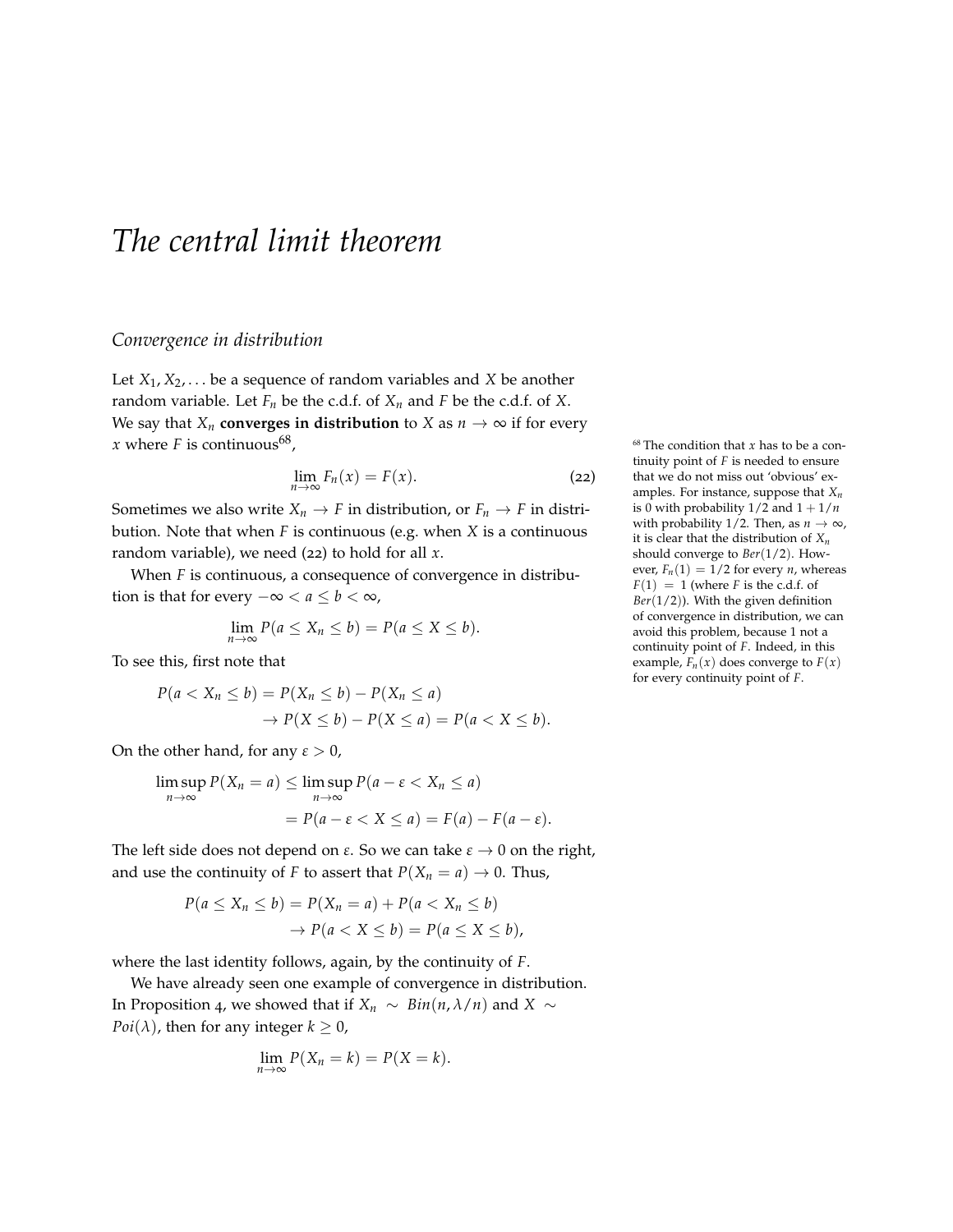Since *X<sup>n</sup>* and *X* are both nonnegative integer-valued random variables, this shows that for any real number  $x \geq 0$ ,

$$
\lim_{n \to \infty} P(X_n \le x) = \lim_{n \to \infty} \sum_{0 \le k \le x} P(X_n = k)
$$

$$
= \sum_{0 \le k \le x} \lim_{n \to \infty} P(X_n = k)
$$

$$
= \sum_{0 \le k \le x} P(X = k) = P(X \le x).
$$

Thus,  $X_n \to X$  in distribution.

#### *Statement of the central limit theorem*

The goal of this chapter is to prove the following important result<sup>69</sup>.

**Theorem 5** (Central limit theorem)**.** *Let X*1, *X*2, . . . *be a sequence of*  $i.i.d.$   $r$  *andom variables with mean*  $\mu$  *and variance*  $\sigma^2.$  *For each*  $n$ *, let*  $S_n = \sigma^2$  $X_1 + \cdots + X_n$ *. Then, as n*  $\rightarrow \infty$ *, then random variable* 

$$
\frac{S_n - n\mu}{\sqrt{n}\sigma}
$$

*converges in distribution to a standard normal random variable. In particular, for any*  $-\infty < a \le b < \infty$ *,* 

$$
\lim_{n\to\infty}P\left(a\leq\frac{S_n-n\mu}{\sqrt{n}\sigma}\leq b\right)=\int_a^b\frac{1}{\sqrt{2\pi}}e^{-x^2/2}dx.
$$

The theorem says that when *n* is large,  $(S_n - n\mu) / \sqrt{S_n}$ *nσ* behaves like a standard normal random variable, irrespective of the original distribution of the  $X_i$ 's. Since a linear transformation of a normal random variable is again normal, this is the same as saying that *S<sup>n</sup>* behaves approximately like a normal random variable with mean *nµ* and variance *nσ* 2 . Indeed, a different way to write the conclusion of the theorem is

$$
\lim_{n\to\infty} P(n\mu + a\sqrt{n}\sigma \leq S_n \leq n\mu + b\sqrt{n}\sigma) = \int_a^b \frac{1}{\sqrt{2\pi}} e^{-x^2/2} dx,
$$

and the right side equals

$$
P(n\mu + a\sqrt{n}\sigma \le Z_n \le n\mu + b\sqrt{n}\sigma)
$$

for any *n*, where  $Z_n \sim N(n\mu, n\sigma^2)$ .

For a quick application, consider a fair coin tossed one million times. Let *X* be the number of heads. Note that *X* is the sum of a million i.i.d. random variables with mean 1/2 and variance 1/4. So in this case  $n\mu = 500000$  and  $\sqrt{n\sigma} = 500$ . Therefore by the

<sup>69</sup> The proof will be fully rigorous to the extent possible without using measure theory. To avoid certain complications, we will work under the additional assumption that  $E|X_i - \mu|^3 < \infty$ .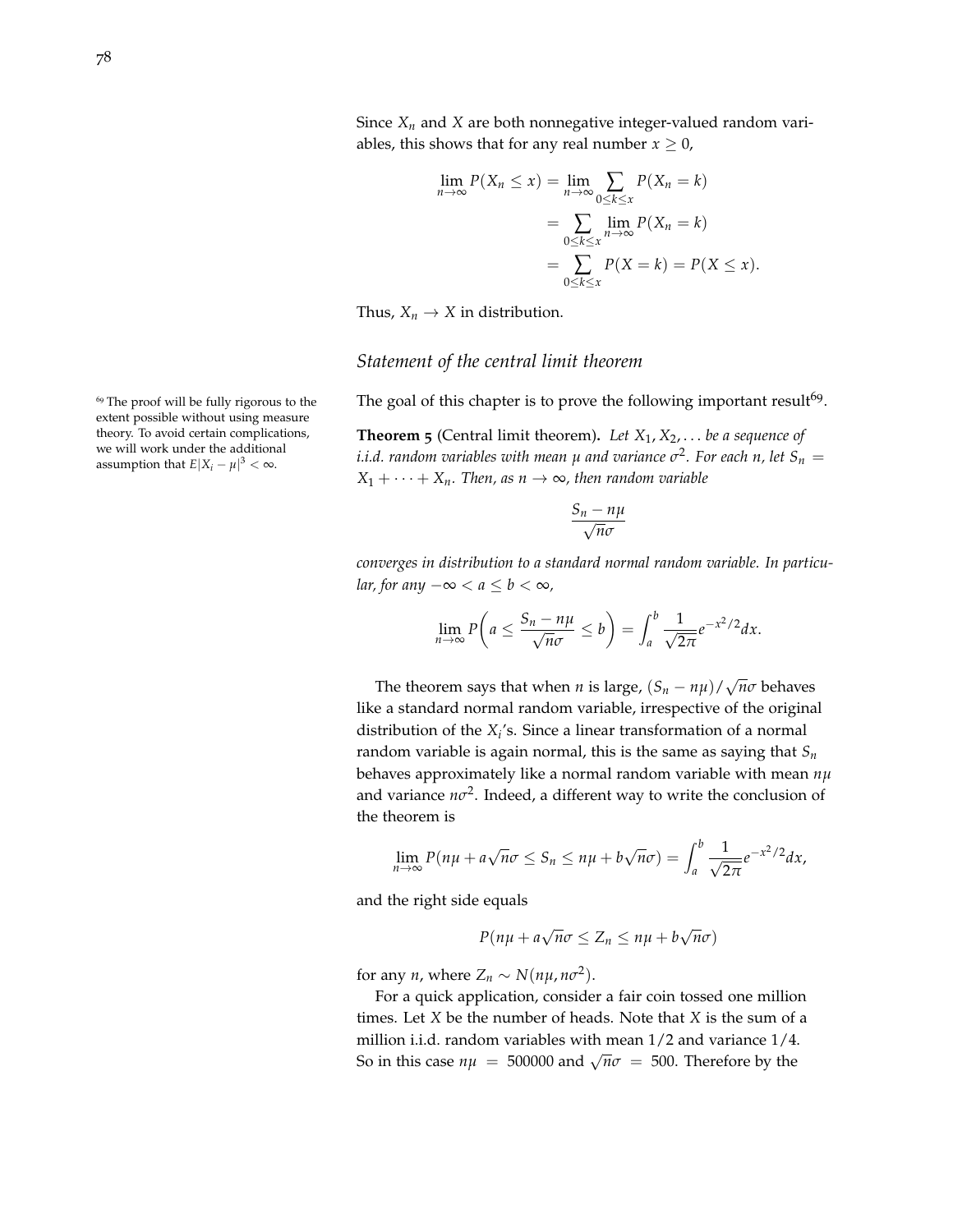central limit theorem,  $(X - 500000)/500$  behaves approximately like a standard normal random variable. Numerical evaluation shows that

$$
\int_{-2.576}^{2.576} \frac{1}{\sqrt{2\pi}} e^{-x^2/2} dx \approx 0.99.
$$

Now  $n\mu - 2.576\sqrt{n}\sigma = 498712$  and  $n\mu + 2.576\sqrt{n}\sigma = 501288$ . Therefore

$$
P(498712 \le X \le 501288) \approx 0.99.
$$

Recall that we had previously shown using Chebyshev's inequality that

$$
P(495000 \le X \le 505000) \ge 0.99.
$$

Therefore the central limit theorem not only gives a much narrower interval, but it also ensures that the chance of *X* belonging to the interval is actually close<sup>70</sup> to 0.99 instead of just being lower bounded  $\frac{70 \text{ How close}}{200}$  There is a quantitative by 0.99.

More generally, if  $X_n \sim Bin(n, p)$ , then  $(X_n - np) / \sqrt{np(1-p)}$ converges in distribution to a standard normal random variable as  $n \to \infty$ . Note that there is no contradiction between this and our previous result that if *n* is large and *p* is small, then a  $Bin(n, p)$  random variable behaves approximately like a  $Poi(\lambda)$  random variable with  $\lambda = np$ . In that case, we implicitly took  $n \to \infty$  and also  $p \to 0$  such that  $np \to \lambda$ . Here, we are fixing p and letting  $n \to \infty$ .

#### *Preparation for the proof*

Let  $g : \mathbb{R} \to \mathbb{R}$  be the function

$$
g(x) = \begin{cases} e^{-1/x} & \text{if } x > 0, \\ 0 & \text{if } x \le 0. \end{cases}
$$

Let  $g^{(k)}$  denote the  $k^{\text{th}}$  derivative of *g*. It is easy to see that for any *k*,  $g^{(k)}(x) = P_k(1/x)e^{-1/x}$ , where  $P_k$  is a polynomial of degree *k*. Thus,

$$
\lim_{x\downarrow 0} g^{(k)}(x) = 0,
$$

because *e* <sup>−</sup>1/*<sup>x</sup>* approaches zero must faster than *P<sup>k</sup>* (1/*x*) blows up to ∞ as  $x \downarrow 0$ . Also,  $g^{(k)}(x)$  remains bounded as  $x \to \infty$ . Since  $g^{(k)}$ is continuous on  $(0, \infty)$ , these two facts imply that  $g^{(k)}$  is uniformly bounded<sup>71</sup> on  $(0, \infty)$ .

Moreover, observe that since  $g^{(k)}(x) = 0$  for any  $x < 0$ , we get that techniques from real analysis.  $g^{(k)}$  is well-defined and equals zero at  $x=0$ .

To summarize, *g* belongs to the class  $C_b^{\infty}$  of functions on the real line that are infinitely differentiable with bounded derivatives (including the zeroth derivative, which is the function itself).

example, the best version of the Berry– Esséen theorem says that the actual probability is within  $\pm 0.00094$  of 0.99.

bound on the rate of convergence in the central limit theorem, known as the **Berry–Esséen theorem**, which gives an answer to this question. We will not discuss this here. For this particular

 $71$  Try to give a complete proof using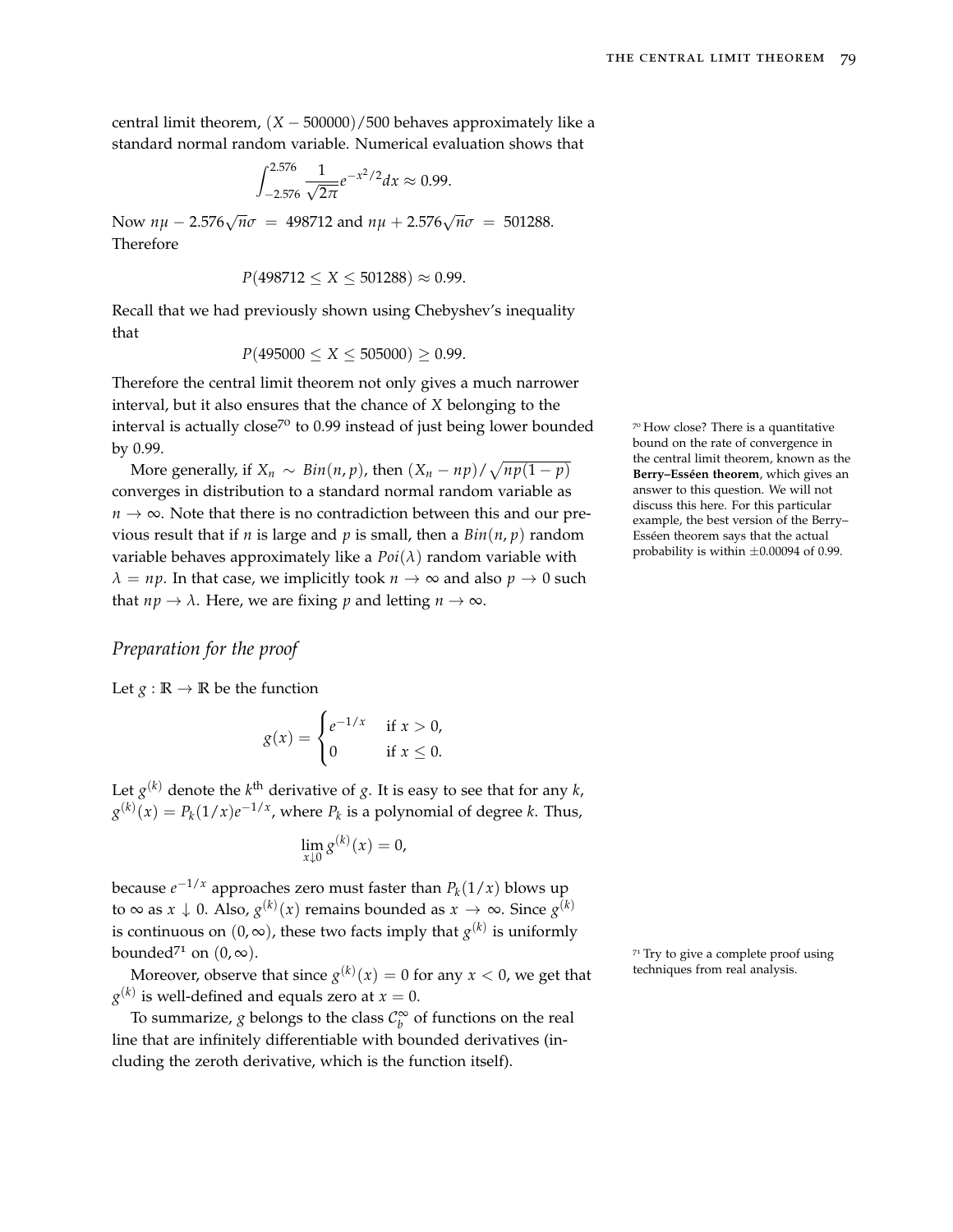Now take any  $-\infty < a < b < \infty$ , and let

$$
g_{a,b}(x) = g(x-a)g(b-x).
$$

Then  $g_{a,b}$  is also in  $C_b^{\infty}$ , and it is zero everywhere except in  $(a, b)$ , where it is strictly positive. Thus, if

$$
C_{a,b}=\int_{-\infty}^{\infty}g_{a,b}(x)dx,
$$

then  $C_{a,b} > 0$ , and if we define

$$
h_{a,b}(x) = \frac{1}{C_{a,b}} g_{a,b}(x),
$$

then *ha*,*<sup>b</sup>* is a probability density function. Let *Ha*,*<sup>b</sup>* be the corresponding c.d.f. Since *ha*,*<sup>b</sup>* is zero outside (*a*, *b*) and strictly positive inside  $(a, b)$ , the function  $H_{a,b}$  equals 0 in  $(-∞, a]$ , equals 1 in  $[b, ∞)$  and is strictly increasing from 0 to 1 in  $(a, b)$ . Moreover,  $H_{a,b} \in C_b^{\infty}$ . These functions allow us to prove the following lemma.

<span id="page-79-1"></span>**Lemma 1.** Let *X* be a random variable, and suppose that  $X_1, X_2, \ldots$  is a *sequence of random variables (discrete or continuous) such that for each*  $f \in C_b^{\infty}$ ,  $E(f(X_n)) \to E(f(X))$  as  $n \to \infty$ . Then  $X_n \to X$  in distribution.

*Proof.* Let  $F_n$  be the c.d.f. of  $X_n$  and  $F$  be the c.d.f. of  $X$ . Take any *t* ∈ **R** where *F* is continuous, and some *s*  $\lt$  *t*. The function 1 −  $H_{s,t}$  defined above is everywhere less than or equal to the indicator function 1(−∞,*t*] . Thus,

$$
E(1 - H_{s,t}(X_n)) \leq E(1_{(-\infty,t]}(X_n)) = F_n(t).
$$

Since  $H_{s,t} \in C_b^{\infty}$ , this gives

$$
\liminf_{n\to\infty}F_n(t)\geq \lim_{n\to\infty}E(1-H_{s,t}(X_n))=E(1-H_{s,t}(X)).
$$

On the other hand, 1 − *H<sub>s,t</sub>* is everywhere bigger than or equal to the function 1(−∞,*s*] . This gives

$$
E(1 - H_{s,t}(X)) \ge E(1_{(-\infty,s]}(X)) = F(s).
$$

Combining, we get

$$
\liminf_{n\to\infty}F_n(t)\geq F(s).
$$

Note that this holds for any *s* < *t*. Since *F* is continuous at *t*, we can now take *s* ↑ *t* and get

<span id="page-79-0"></span>
$$
\liminf_{n \to \infty} F_n(t) \ge F(t). \tag{23}
$$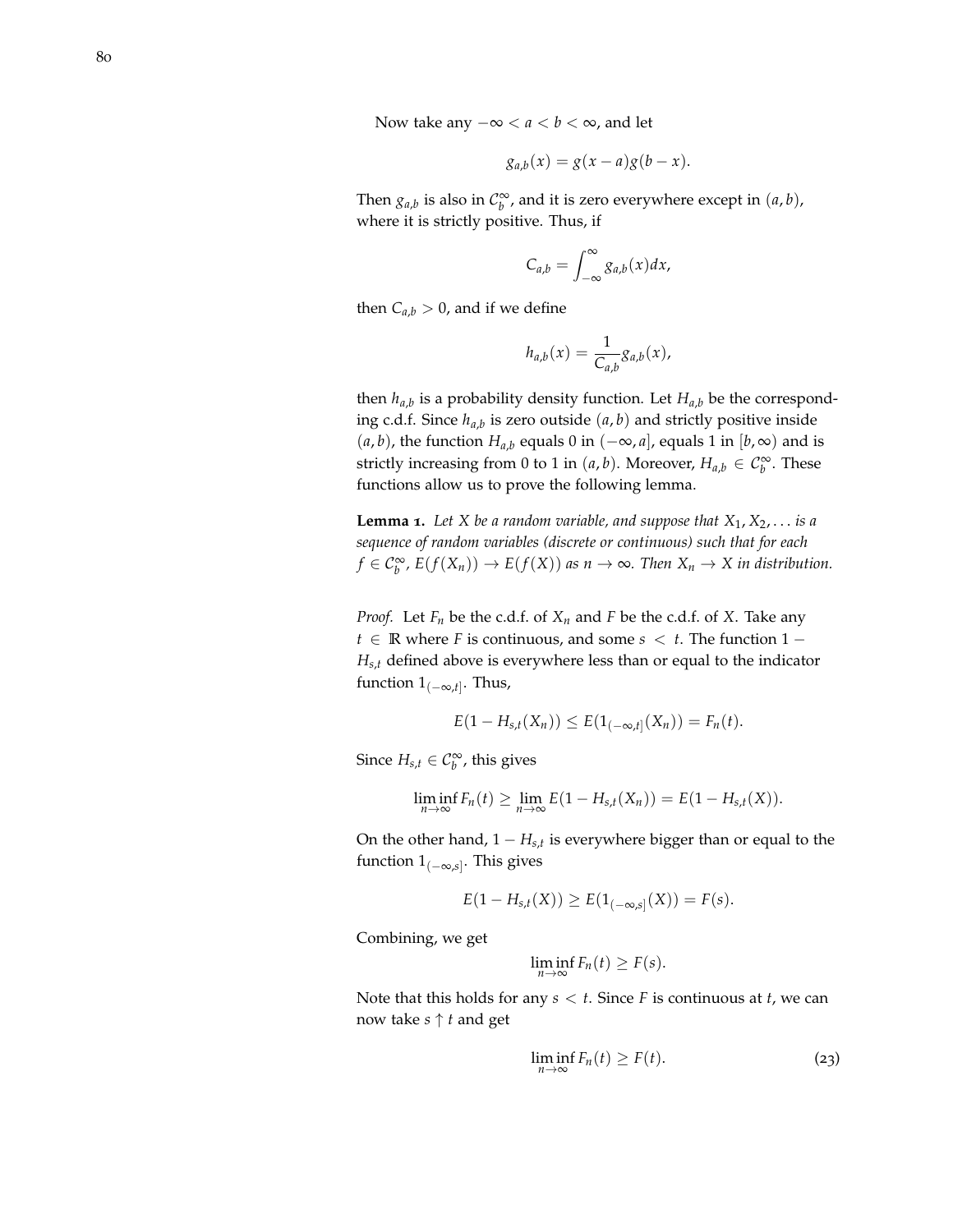Working similarly with  $H$ <sub>*t*,*s*</sub> for *s* > *t*, we get

$$
\limsup_{n \to \infty} F_n(t) \leq \lim_{n \to \infty} E(1 - H_{t,s}(X_n))
$$
  
=  $E(1 - H_{t,s}(X)) \leq F(s).$ 

Taking  $s \downarrow t$  gives

<span id="page-80-0"></span> $\limsup_{n\to\infty} F_n(t) \leq F(t).$  (24)

Combining  $(23)$  $(23)$  $(23)$  and  $(24)$  $(24)$  $(24)$ , we get<sup> $72$ </sup>  $\phantom{1}72$   $\phantom{1}72$  Recall that it is a familiar technique

$$
\lim_{n\to\infty}F_n(t)=F(t),
$$

which proves that  $X_n \to X$  in distribution.

### *The Lindeberg method*

We will now prove the central limit theorem, under the additional assumption that  $E|X_i - \mu|^3 < \infty$ . The proof technique is known as **Lindeberg's method**, which is also useful for various other problems.

Fix *n*. Define

$$
Y_i = \frac{X_i - \mu}{\sqrt{n}\sigma}.
$$

Then *Y*<sub>1</sub>, *Y*<sub>2</sub>, . . . , *Y*<sub>*n*</sub> are also i.i.d., with  $E(Y_i) = 0$  and  $E(Y_i^2) = 1/n$ . Let

$$
T_n = \sum_{i=1}^n Y_i = \frac{S_n - n\mu}{\sqrt{n}\sigma}.
$$

We have to show that  $T_n \to Z$  in distribution, where  $Z \sim N(0, 1)$ . By Lemma [1](#page-79-1), it suffices to prove that for every  $f \in C_b^{\infty}$ ,

$$
\lim_{n \to \infty} E(f(T_n)) = E(f(Z)). \tag{25}
$$

Accordingly, take any  $f \in C_b^{\infty}$ . Fix some  $n \geq 1$ . Let  $Z_1, \ldots, Z_n$  be i.i.d.  $N(0, 1/n)$  random variables, so that we can write<sup>73</sup> 73 Recall that a linear combination of

$$
Z = \sum_{i=1}^{n} Z_i.
$$

For  $i = 0, \ldots, n$ , let

$$
A_i = Y_1 + \cdots + Y_{i-1} + Y_i + Z_{i+1} + \cdots + Z_n.
$$

Note that  $A_0 = Z$  and  $A_n = T_n$ . Thus<sup>74</sup> 74 This is known as a *telescoping sum*.

$$
f(T_n) - f(Z) = f(A_n) - f(A_0)
$$
  
= 
$$
\sum_{i=1}^{n} (f(A_i) - f(A_{i-1})).
$$
 (26)

from real analysis to show that a sequence of numbers  $x_n$  converges to a limit *x* by proving that lim sup<sub>*n*→∞</sub>  $x_n$  ≤ *x* and  $\liminf_{n\to\infty} x_n \geq x$ .

 $\Box$ 

<span id="page-80-2"></span>normal random variables is again normal, with appropriate mean and

<span id="page-80-1"></span>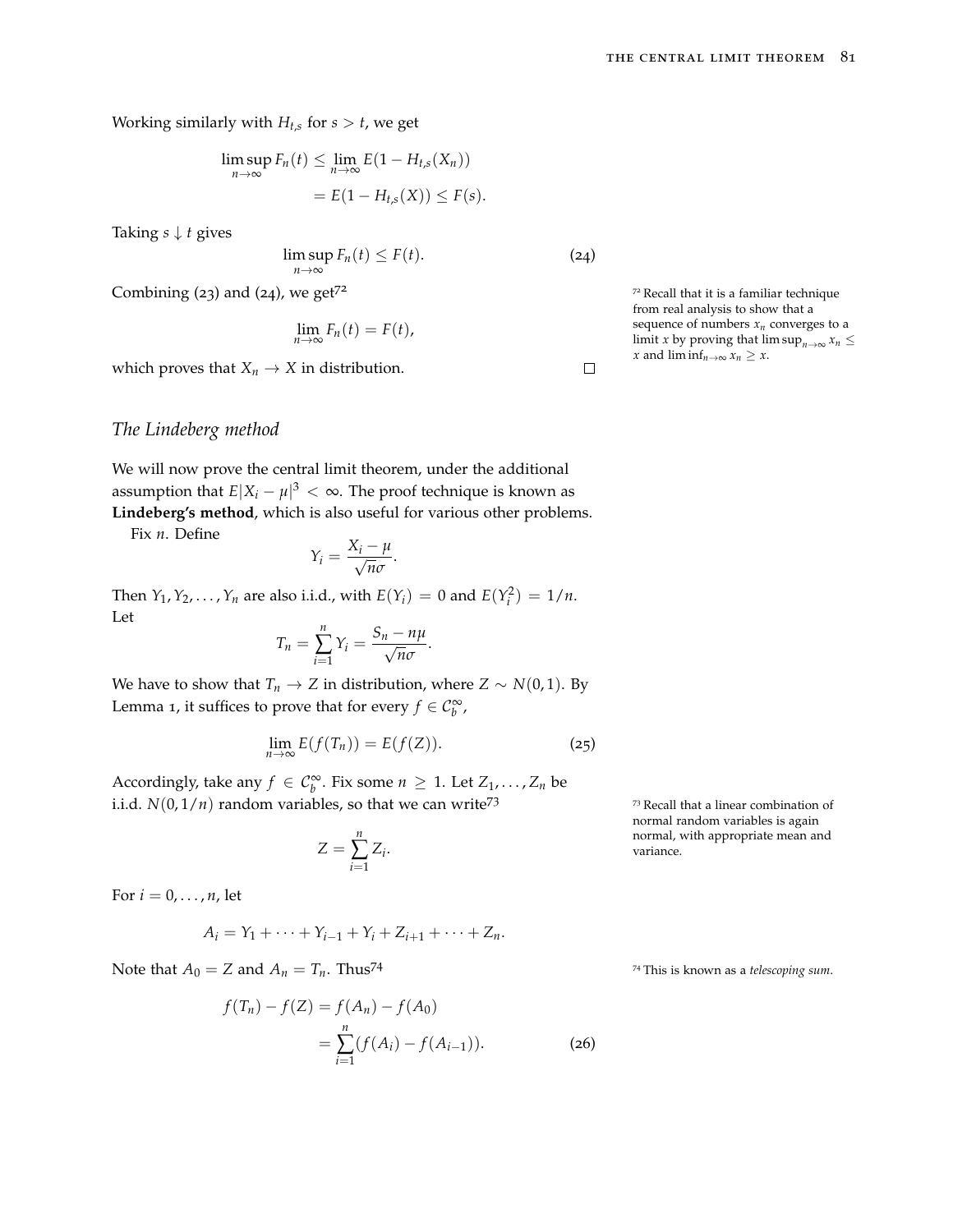Take any *i*. Let

$$
B_i = Y_1 + \cdots + Y_{i-1} + Z_{i+1} + \cdots + Z_n,
$$

<span id="page-81-0"></span>so that

$$
A_i = B_i + Y_i, \quad A_{i-1} = B_i + Z_i.
$$
 (27)

Let *C* be a uniform upper bound on  $|f'''(x)|$ . Then by Taylor series expansion,

$$
\left|f(A_i) - f(B_i) - Y_i f'(B_i) - \frac{Y_i^2}{2} f''(B_i) \right| \leq \frac{C|Y_i|^3}{6}.
$$

Therefore, by the inequality  $|E(X)| \le E|X|$ ,

$$
\left| E\left(f(A_i) - f(B_i) - Y_i f'(B_i) - \frac{Y_i^2}{2} f''(B_i) \right) \right|
$$
  
\n
$$
\leq E \left| f(A_i) - f(B_i) - Y_i f'(B_i) - \frac{Y_i^2}{2} f''(B_i) \right| \leq \frac{CE |Y_i|^3}{6}.
$$

Now note that  $Y_i$  and  $B_i$  are independent. Thus<sup>75</sup>,

<span id="page-81-1"></span>
$$
E(Y_i f'(B_i)) = E(Y_i)E(f'(B_i)) = 0
$$

and

$$
E(Y_i^2 f''(B_i)) = E(Y_i^2) E(f''(B_i)) = \frac{E(f''(B_i))}{n}.
$$

Therefore,

$$
\left|E\bigg(f(A_i)-f(B_i)-\frac{f''(B_i)}{2n}\bigg)\right|\leq \frac{CE|Y_i|^3}{6}.\tag{28}
$$

By the same argument applied to *Ai*−<sup>1</sup> instead of *A<sup>i</sup>* , and using the second equation in ([27](#page-81-0)), we get

<span id="page-81-2"></span>
$$
\left| E\bigg(f(A_{i-1}) - f(B_i) - \frac{f''(B_i)}{2n}\bigg) \right| \le \frac{CE|Z_i|^3}{6}.
$$
 (29)

From ([28](#page-81-1)) and ([29](#page-81-2)), it follows that

$$
|E(f(A_i) - f(A_{i-1}))| \leq \frac{C}{6} (E|Y_i|^3 + E|Z_i|^3).
$$

But  $E|Y_i|^3 = E|Y_1|^3$  and  $E|Z_i|^3 = E|Z_1|^3$ . Therefore by the above inequality and the telescoping sum ([26](#page-80-1)), we get

$$
|E(f(T_n)) - E(f(Z))| \le \frac{C}{6} \sum_{i=1}^{n} (E|Y_i|^3 + E|Z_i|^3)
$$
  
= 
$$
\frac{Cn}{6} (E|Y_1|^3 + E|Z_1|^3).
$$

But

$$
E|Y_1|^3 = \frac{1}{n^{3/2}\sigma^3}E|X_1 - \mu|^3, \quad E|Z_1|^3 = \frac{1}{n^{3/2}}E|Z|^3.
$$

Thus, taking  $n \to \infty$ , we get ([25](#page-80-2)), which completes the proof of the central limit theorem under the assumption that  $E|X_1 - \mu|^3$  is finite.

<sup>75</sup> Here we are implicitly using the result that if *X* and *Y* are independent random variables, then  $f(X)$  and  $g(Y)$ are also independent for any functions *f* and *g*. To see this, note that for any sets *A* and *B*,

$$
P(f(X) \in A, g(Y) \in B)
$$
  
=  $P(X \in f^{-1}(A), Y \in g^{-1}(B))$   
=  $P(X \in f^{-1}(A))P(Y \in g^{-1}(B))$   
=  $P(f(X) \in A)P(g(Y) \in B)$ .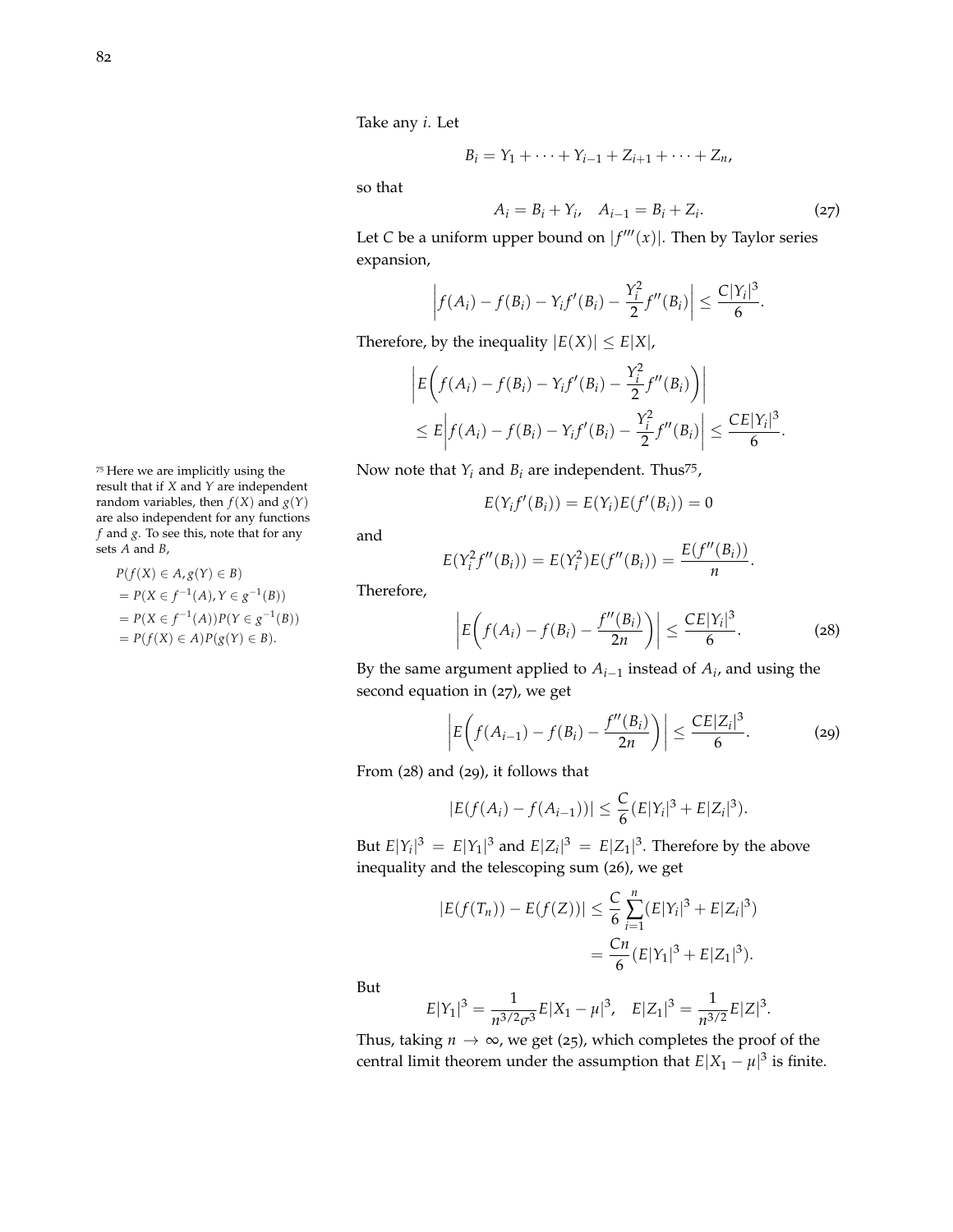#### *The multivariate central limit theorem*

The notion of convergence in distribution for random vectors is a bit more complicated than that for random variables. There are many equivalent definitions, one of which is the following. We say that a sequence of random vectors  $X_1, X_2, \ldots$  converges in distribution to a random vector *X* if

<span id="page-82-0"></span>
$$
\lim_{n \to \infty} P(X_n \in A) = P(X \in A)
$$
\n(30)

for any<sup>76</sup> set *A* such that  $P(X \in \partial A) = 0$ , where  $\partial A$  denotes the  $\frac{76}{10}$  As usual, 'any set' means 'any Borel houndom:<sup>77</sup> of *A* boundary<sup>77</sup> of A.

**Theorem 6** (Multivariate central limit theorem). Let  $X_1, X_2, \ldots$  be a *sequence of i.i.d. d-dimensional random vectors with mean vector µ and covariance matrix*  $\Sigma$ *. For each n, let*  $S_n = X_1 + \cdots + X_n$ *. Then the random vector*  $n^{-1/2}(S_n - n\mu)$  *converges in distribution to*  $N(0, \Sigma)$ *.* 

The proof of this theorem goes exactly as the proof of the univariate CLT via Lindeberg's method. The first step is to show that for any  $f \in \mathcal{C}^\infty_b(\mathbb{R}^d)$  (where  $\mathcal{C}^\infty_b(\mathbb{R}^d)$  is the set of all infinitely differentiable maps from **R***<sup>d</sup>* into **R** with bounded derivatives of all orders),

$$
\lim_{n\to\infty} E[f(n^{-1/2}(S_n-n\mu))] = E[f(Z)],
$$

where *Z* ∼ *N*(0.Σ) The proof of this follows by Lindeberg's method using multivariate Taylor expansion<sup>78</sup>. To complete the proof, we <sup>78</sup> Try to fill in the details. approximate the function  $1_A$  (where *A* is as in ([30](#page-82-0))) from above and below by smooth functions, just as we approximated indicators of intervals by the functions  $h_{a,b}$  in the univariate case. It is a more complicated here because *A* can be any set such that  $P(Z \in \partial A) = 0$ . This is beyond the scope of this discussion. However, in the special case when *A* is of the form  $[a_1, b_1] \times \cdots \times [a_d, b_d]$  for some intervals  $[a_1, b_1], \ldots, [a_d, b_d]$ , the approximations to  $1_A$  can be easily constructed by considering functions like  $f(x_1, ..., x_d) = f_1(x_1) \cdots f_d(x_d)$ , where  $f_i$  is a smooth approximation of  $1_{[a_i,b_i]}.$ 

#### *Example: Number of points in a region*

Let  $X_1, X_2, \ldots$  be a sequence of i.i.d. random vectors distributed uniformly on the unit disk  $D = \{(x, y) : x^2 + y^2 \le 1\}$ . For each *n*, you can view  $X_1, \ldots, X_n$  are a set of *n* points distributed independently and uniformly in *D*.

Let *T* be the top half of *D*, that is

$$
T = \{ (x, y) \in D : y \ge 0 \}.
$$

<sup>77</sup> That is, the set of points which have sequences converging to them from both  $A$  and  $A^c$ .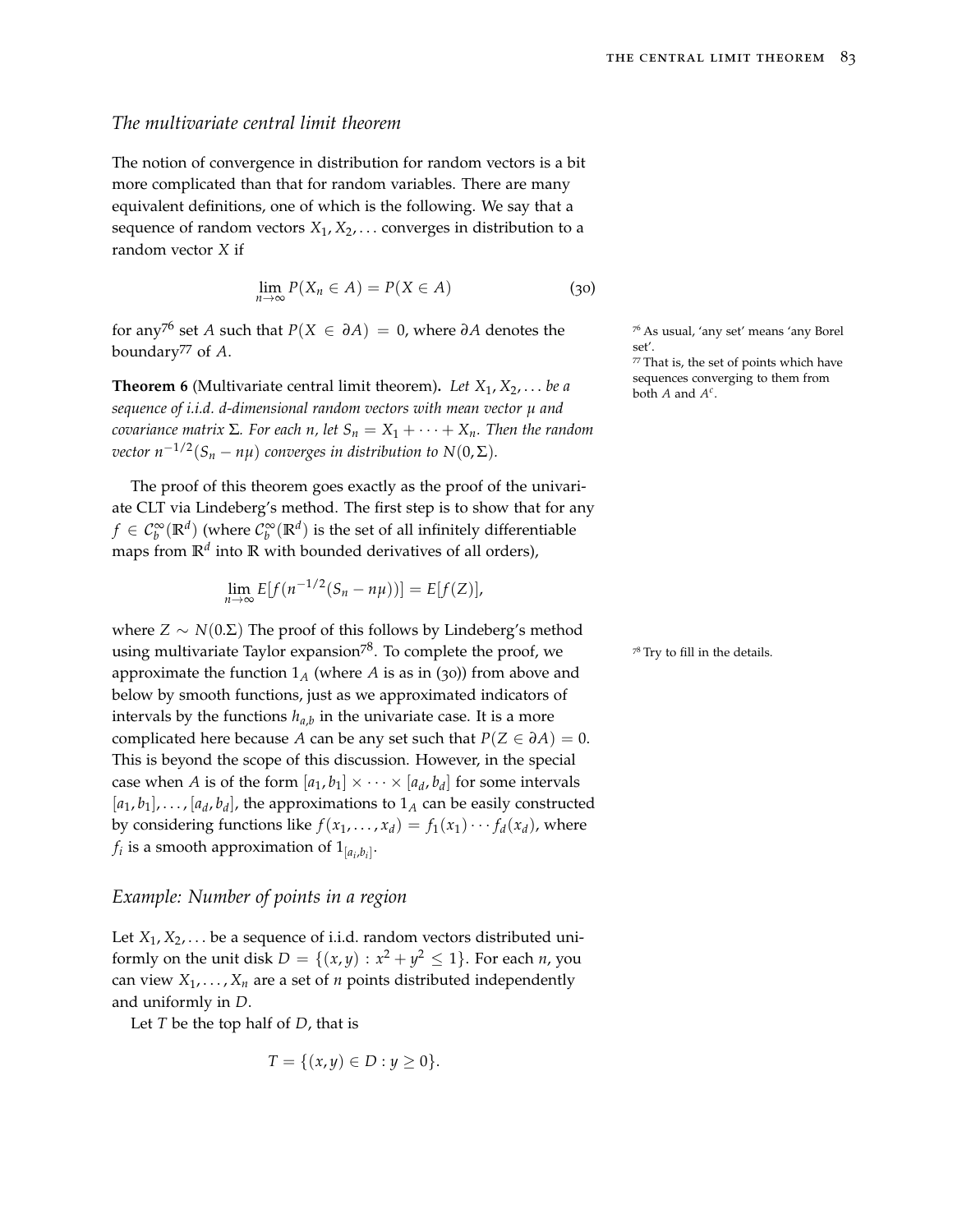Similarly, let *Q* be the top-right quarter of *D*, that is

$$
Q = \{(x, y) \in D : x \ge 0, y \ge 0\}.
$$

For each *n*, let  $A_n$  be the number of points among  $X_1, \ldots, X_n$  that fall in *T*, and let *B*<sup>*n*</sup> be the number points that fall in *Q*. Clearly,  $A_n \sim$ *Bin*(*n*, 1/2) and  $B_n \sim Bin(n, 1/4)$ . So, for large *n*, the central limit theorem tells us that  $A_n$  behaves like a  $N(n/2, n/4)$  random variable, and  $B_n$  behaves like a  $N(n/4, 3n/16)$  random variable. What about their joint distribution? To understand this, let us define for each *i*,

$$
Y_i = 1_{\{X_i \in T\}}, \quad Z_i = 1_{\{X_i \in Q\}}.
$$

Then the pairs  $(Y_1, Z_1)$ ,  $(Y_2, Z_2)$ , ... are i.i.d. random vectors. A simple calculation shows that  $E(Y_i) = E(Y_i^2) = 1/2$ ,  $E(Z_i) = E(Z_i^2) = 1/2$ 1/4, and  $E(Y_i Z_i) = 1/4$ . Thus,  $Var(Y_i) = 1/4$ ,  $Var(Z_i) = 3/16$ , and  $Cov(Y_i, Z_i) = 1/8$ . Since  $A_n = Y_1 + \cdots + Y_n$  and  $B_n = Z_1 + \cdots + Z_n$ , the multivariate central limit theorem shows that for large *n*, the pair  $(A_n, B_n)$  behaves like a bivariate normal random variable with mean vector  $(n/2, n/4)$ , and covariance matrix

$$
\begin{pmatrix} n/4 & n/8 \ n/8 & 3n/16 \end{pmatrix}
$$

.

More precisely,  $n^{-1/2}(A_n - n/2, B_n - n/4)$  converges in distribution to a bivariate normal random vector with mean zero and covariance matrix

$$
\begin{pmatrix} 1/4 & 1/8 \\ 1/8 & 3/16 \end{pmatrix}.
$$

#### *Central limit theorem for sums of dependent random variables*

Often in practice we encounter random variables that are sums of dependent (instead of independent) random variables. For example, consider the number of heads runs in a sequence of coin tosses. We showed that it can be expressed as a sum of indicator random variables, but those variables were not independent. There are many ways to prove central limit theorems for sums of dependent random variables. The following result, in combination with Lemma [1](#page-79-1), is applicable in a wide variety of problems<sup>79</sup>.

<span id="page-83-0"></span>**Theorem** 7. Let  $X_1, \ldots, X_n$  be random variables defined on the same *sample space. Suppose that for each i, there is a set of indices N<sup>i</sup> containing i such that X<sup>i</sup> and the random vector* (*Xj*)*j*∈/*N<sup>i</sup> are independent. Suppose*  $m$ oreover that there is a set of indices  $M_i \supseteq N_i$  such that the random  $\mathit{vectors}\,(X_j)_{j\in N_i}$  and  $(X_j)_{j\not\in M_i}$  are indepedent. Take any  $f\,\in\, \mathcal{C}^\infty_b$ . Let

<sup>79</sup> This is a special case of the so-called **dependency graph approach** for proving central limit theorems. Usually such results are proved using **Stein's method**. But since that is beyond the scope of this discussion, a different and arguably simpler — proof is given here.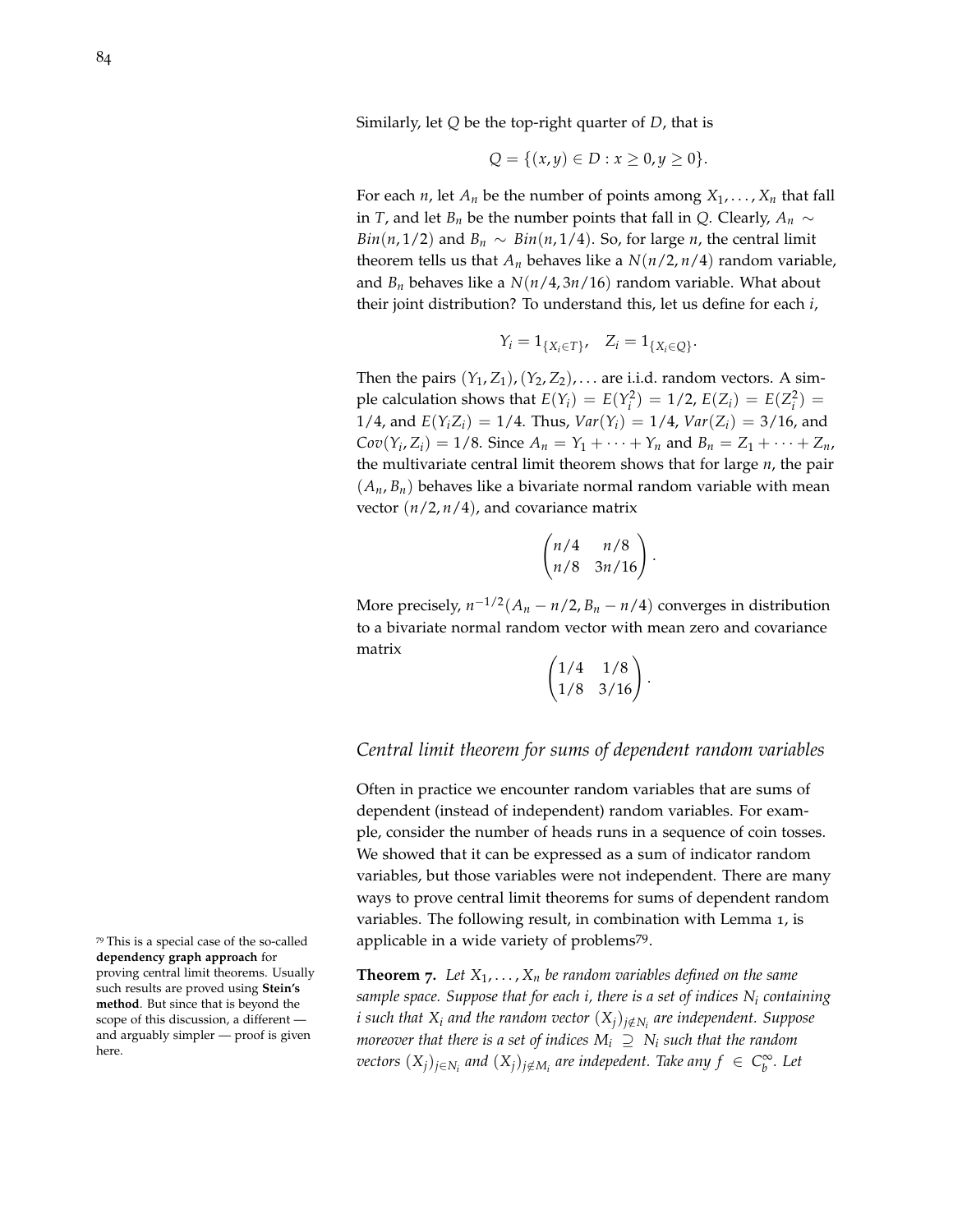*C* be a number such that  $|f''(x)|$  and  $|f'''(x)|$  are  $\leq C$  for all x. Let K *be a number such that the size of M<sup>i</sup> is* ≤ *K for all i. Let L be a number*  $\int$ *such that*  $E|X_i - E(X_i)|^3$  ≤ *L* for all *i*. Let S =  $X_1 + \cdots + X_n$  and *σ* <sup>2</sup> = *Var*(*S*)*, and define*

$$
T=\frac{S-E(S)}{\sigma}.
$$

*Let*  $Z$  ∼  $N(0, 1)$ *. Then* 

$$
|E(f(T)) - E(f(Z))| \le \frac{9\pi nCK^2L}{4\sigma^3}.
$$

To quickly see how this result implies the CLT for i.i.d. sums, note that if  $X_1, \ldots, X_n$  are i.i.d., we can take  $N_i = \{i\}$ , which gives  $K = 1$ . Also, in this case  $\sigma^2 = nVar(X_1)$ . Plugging in these quantities into the above bound, we get a bound of order *n* <sup>−</sup>1/2, which is the same as what we got using Lindeberg's method. We will see a more nontrivial example in the next section.

The proof of Theorem [7](#page-83-0) is divided into a number of steps. First, define

$$
Y_i = \frac{X_i - E(X_i)}{\sigma}
$$

,

so that  $T = \sum_{i=1}^{n} Y_i$ . Note that  $E(Y_i) = 0$  for each *i*. Let  $Z =$  $(Z_1, \ldots, Z_n)$  be a normal random vector with mean zero and covariance matrix equal<sup>80</sup> to the covariance matrix of  $Y = (Y_1, \ldots, Y_n)$ .

Note that the vector *Z* also has the properties that for each *i*, *Z<sup>i</sup>* and  $(Z_j)_{j \notin N_i}$  are independent, and  $(Z_j)_{j \in N_i}$  and  $(Z_j)_{j \notin M_i}$  are independent. This is because independence of normal random vectors is guaranteed when covariances are zero, as we noted before.

Another important observation is that

<span id="page-84-0"></span>
$$
E|Z_i|^3 \le \frac{3L}{\sigma^3}.\tag{31}
$$

To see this, first note that  $Z_i$  is normal with mean zero and

<span id="page-84-1"></span>
$$
Var(Z_i) = Var(Y_i) = E(Y_i^2).
$$

But by Proposition [10](#page-41-0),

$$
E(Y_i^2) \le (E|Y_i|^3)^{2/3} \le \frac{L^{2/3}}{\sigma^2}.
$$
 (32)

An easy calculation shows that if  $X \sim N(0, a^2)$ , then  $E|X|^3 \leq 3a^3$ . This gives ([31](#page-84-0)).

Let *V* =  $Z_1 + \cdots + Z_n$ . Then *V* ∼ *N*(0, 1). For each *a*, *b* ∈ [0, 1], define

$$
\phi(a,b) = E(f(aT + bV)).
$$

Our goal is to obtain an upper bound on  $|\phi(1,0) - \phi(0,1)|$ . We will start by producing an upper bound for  $|\phi(a, b) - \phi(c, d)|$  for arbitrary  $a, b, c, d \in [0, 1]$ . The following lemma is the first step in that direction.

<sup>80</sup> We know that this is possible since we can construct a normal random vector with covariance matrix equal to any given positive definite matrix, and the covariance matrix of any random vector is positive definite. A small issue we are skirting here is that *Cov*(*Y*) may be positive semidefinite instead of positive definite (that is, may have a zero eigenvalue). This is actually not a problem, because normal random vectors are allowed to have singular covariance matrices (although we did not discuss that).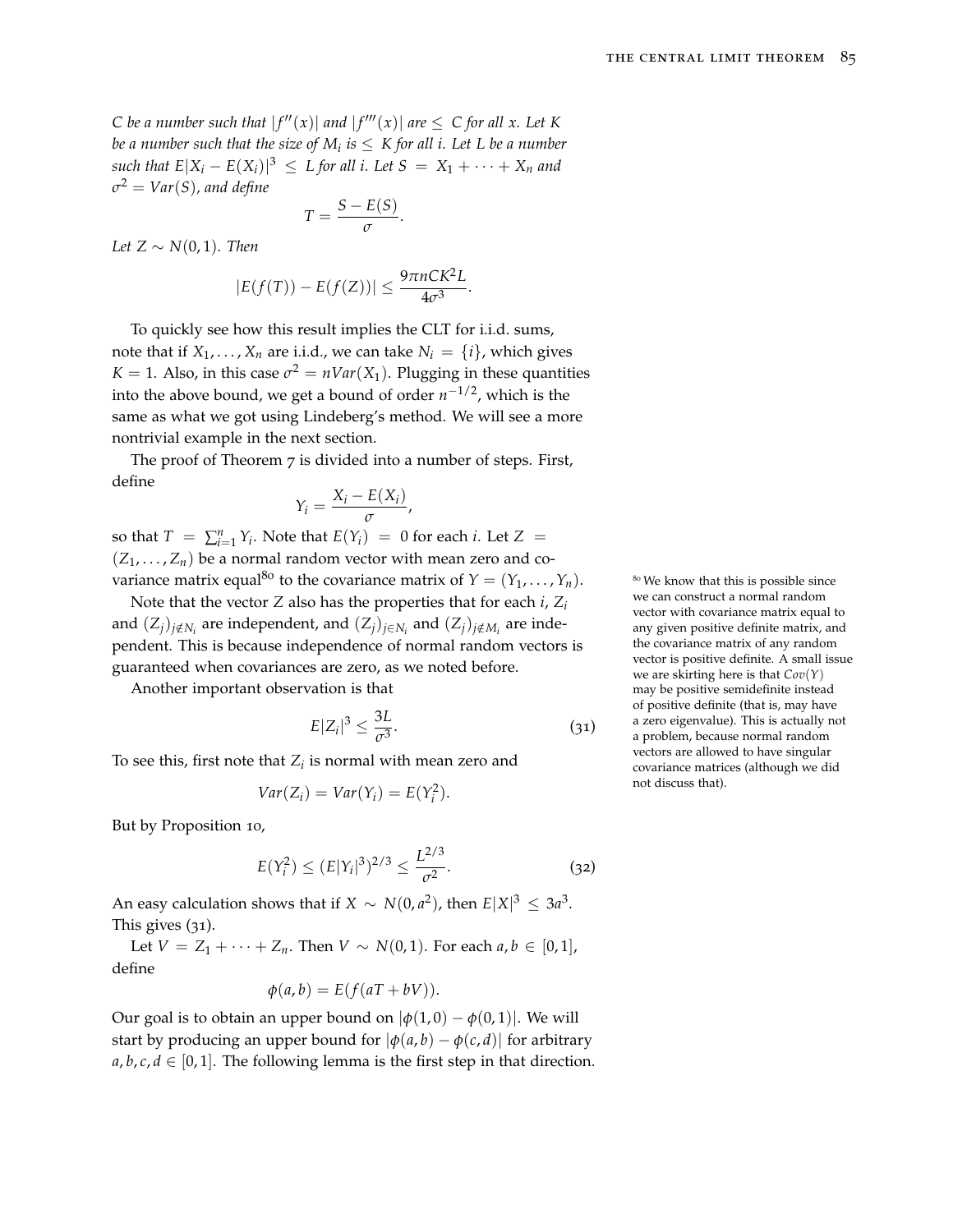<span id="page-85-0"></span>**Lemma 2.** *Take any a, b, c, d*  $\in$  [0, 1]*. Let*  $U = (a - c)T + (b - d)V$ *. Then* 

$$
|\phi(a,b)-\phi(c,d)-E(Uf'(cT+dV))|\leq \frac{C\alpha}{2}.
$$

*where*  $\alpha = (a - c)^2 + (b - d)^2$ .

*Proof.* By Taylor approximation and the fact that  $|f''|$  is uniformly bounded by *C*, we get

$$
|f(aT+bV)-f(cT+dV)-Uf'(cT+dV)| \leq \frac{CU^2}{2}.
$$

Since *T* and *V* are independent,  $E(T) = E(V) = 0$ , and  $E(T^2) =$  $E(V^2) = 1$ , we get  $E(U^2) = \alpha$ . This completes the proof of the lemma.

 $\Box$ 

Our next goal is to get an upper bound for the first order Taylor approximation of  $\phi(a, b) - \phi(c, d)$  that we got from Lemma [2](#page-85-0). First, note that

$$
E(Uf'(cT+dV)) = \sum_{i=1}^{n} E(U_i f'(cT+dV)),
$$

where

$$
U_i = (a - c)Y_i + (b - d)Z_i.
$$

For each *i*, let

$$
A_i = \sum_{j \in N_i} (cY_j + dZ_j), \quad B_i = \sum_{j \notin N_i} (cY_j + dZ_j),
$$

so that  $A_i + B_i = cT + dV$ . The following lemma gives a first approximation for  $E(U_i f'(cT + dV))$ .

<span id="page-85-1"></span>**Lemma 3.** *For any i,*

$$
|E(U_i f'(cT+dV)) - E(U_i A_i f''(B_i))| \leq \frac{3\beta C K^2 L}{2\sigma^3},
$$

*where*  $\beta = \max\{|a - c|, |b - d|\}.$ 

*Proof.* Note that by the given conditions, *U<sup>i</sup>* is independent of *B<sup>i</sup>* . Since  $E(Y_i) = E(Z_i) = 0$ , this gives

$$
E(U_i f'(B_i))=0.
$$

Thus,

$$
E(U_{i}f'(cT + dV)) = E[U_{i}(f'(cT + dV) - f'(B_{i}))].
$$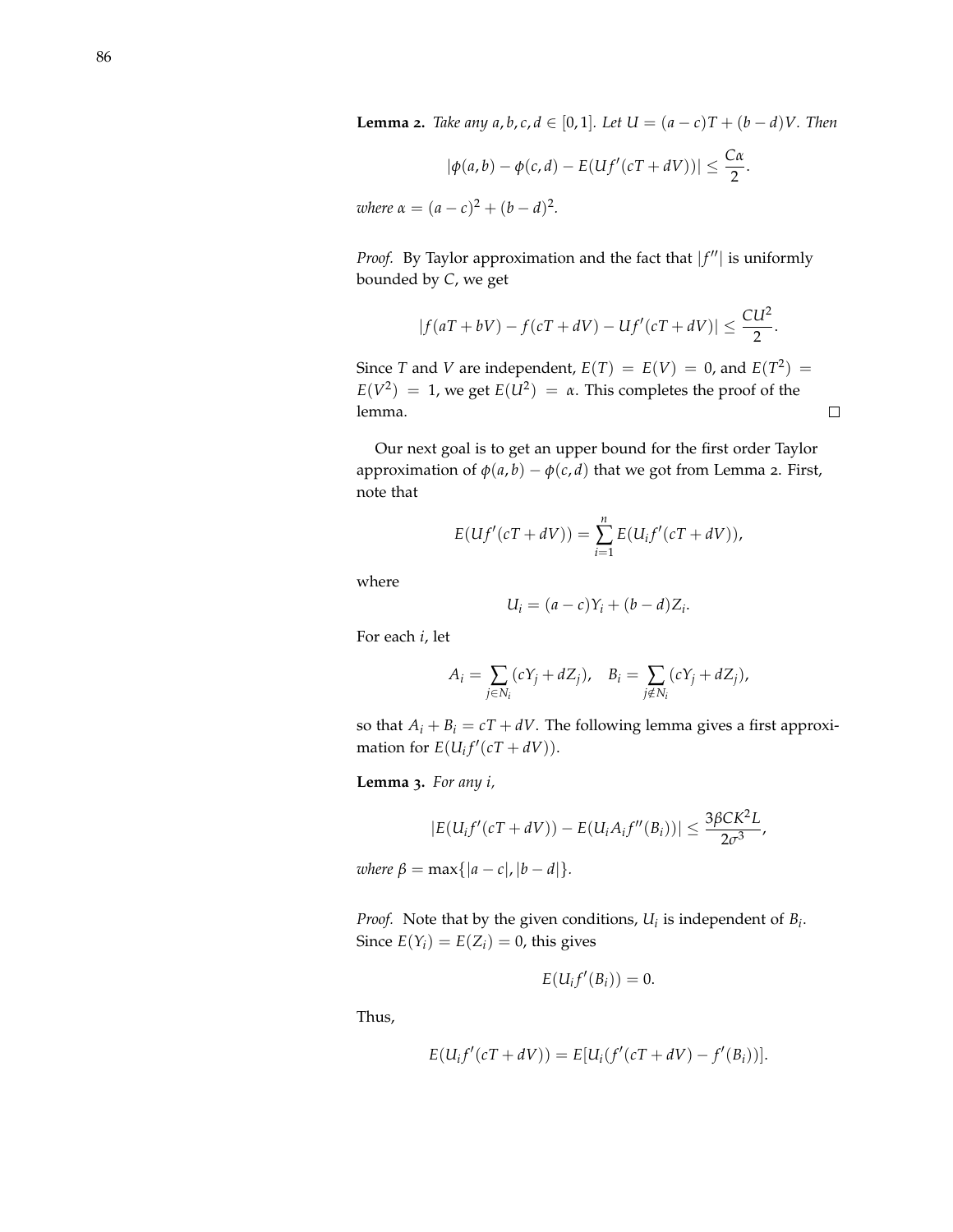Again by Taylor approximation,

$$
|f'(cT+dV) - f'(B_i) - A_i f''(B_i)| \leq \frac{CA_i^2}{2}.
$$

Combining, we get

$$
|E(U_i f'(cT+dV)) - E(U_i A_i f''(B_i))| \leq \frac{C}{2} E|U_i A_i^2|.
$$

Now, if we expand  $U_i A_i^2$  using the distributive law, then we get a sum of at most  $K^2$  terms, each of which is of the form  $\theta Q_1 Q_2 Q_3$ , where each  $Q_i$  is either  $Y_j$  or  $Z_j$  for some *j*, and  $\theta$  is one of the numbers  $(a - c)c$ ,  $(a - c)d$ ,  $(b - d)c$  and  $(b - d)d$ . By the arithmetic-meangeometric-mean (AM-GM) inequality,

$$
|Q_1Q_2Q_3|\leq \frac{|Q_1|^3+|Q_2|^3+|Q_3|^3}{3}.
$$

By the assumption that  $E|X_j - E(X_j)|^3 \leq L$  and the inequality ([31](#page-84-0)), we get that  $E|Q_i|^3 \leq 3L/\sigma^3$  for each *i*. Combining this with the fact that  $|\theta| \le \max\{|a - c|, |b - d|\}$  (because  $c, d \in [0, 1]$ ), we get the desired bound.  $\Box$ 

Next, define

$$
C_i = \sum_{j \in M_i \setminus N_i} (cY_j + dZ_j), \quad D_i = \sum_{j \notin M_i} (cY_j + dZ_j),
$$

so that  $B_i = C_i + D_i$ . The following lemma gives a second approximation for  $E(U_i f'(cT + dV)).$ 

<span id="page-86-0"></span>**Lemma 4.** *For any i,*

$$
|E(U_iA_if''(B_i))-E(U_iA_i)E(f''(D_i))|\leq \frac{3\beta C K^2L}{\sigma^3},
$$

*where*  $\beta = \max\{|a - c|, |b - d|\}.$ 

*Proof.* By the given assumptions,  $U_i A_i$  and  $D_i$  are independent. Therefore by Taylor approximation,

$$
|E(U_iA_if''(B_i)) - E(U_iA_i)E(f''(D_i))|
$$
  
= |E(U\_iA\_i(f''(B\_i) - f''(D\_i))|  

$$
\leq CE|U_iA_iC_i|.
$$

We now expand  $U_iA_iC_i$  using the distributive law. We end up with at most  $K^2$  terms, where each term is of the form  $\theta Q_1 Q_2 Q_3$ , as in the proof of the previous lemma. Bounding the terms in the same way, we get the required bound. $\Box$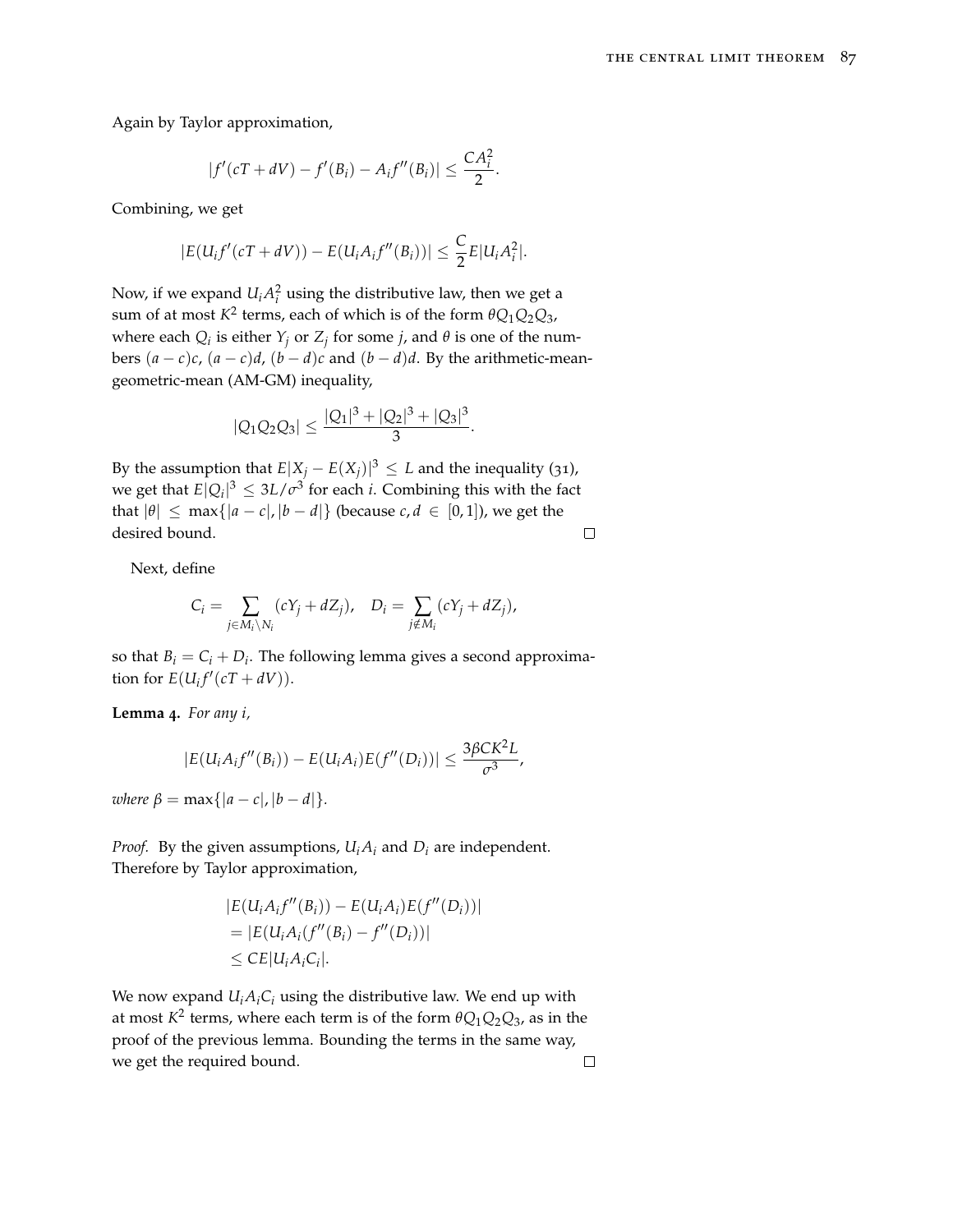<span id="page-87-0"></span>**Lemma 5.** *For any i,*

$$
|E(U_i A_i)| \leq \frac{|\gamma| K L^{2/3}}{\sigma^2}
$$

*where*  $\gamma = (a - c)c + (b - d)d$ .

*Proof.* Since the *Y<sup>j</sup>* 's and *Z<sup>j</sup>* 's are independent and have mean zero,

$$
E(U_iA_i) = (a-c)c\sum_{j\in N_i}E(Y_iY_j) + (b-d)d\sum_{j\in N_i}E(Z_iZ_j).
$$

But the  $E(Y_iY_j) = E(Z_iZ_j)$  by construction of *Z*. Therefore

$$
E(U_iA_i)=\gamma\sum_{j\in N_i}E(Y_iY_j).
$$

By the AM-GM inequality and the bound ([32](#page-84-1)), we get

$$
|E(Y_iY_j)| \le E|Y_iY_j| \le \frac{E(Y_i^2) + E(Y_j^2)}{2} \le \frac{L^{2/3}}{\sigma^2}.
$$

 $\Box$ Since the size of  $N_i$  is at most  $K$ , this gives the required bound.

Combining Lemmas [2](#page-85-0), [3](#page-85-1), [4](#page-86-0) and [5](#page-87-0), we get

$$
|\phi(a,b) - \phi(c,d)|
$$
  
\n
$$
\leq |\phi(a,b) - \phi(c,d) - E(Uf'(cT + dV))|
$$
  
\n
$$
+ \sum_{i=1}^{n} |E(U_i f'(cT + dV)) - E(U_i A_i f''(B_i))|
$$
  
\n
$$
+ \sum_{i=1}^{n} |E(U_i A_i f''(B_i)) - E(U_i A_i) E(f''(D_i))|
$$
  
\n
$$
+ \sum_{i=1}^{n} |E(U_i A_i) E(f''(D_i))|
$$
  
\n
$$
\leq \frac{C\alpha}{2} + \frac{9n\beta C K^2 L}{2\sigma^3} + \frac{n|\gamma| CKL^{2/3}}{\sigma^2},
$$

 $\mathbf{where } *α* = (*a* − *c*)<sup>2</sup> + (*b* − *d*)<sup>2</sup>, *β* = max{ |*a* − *c*|, |*b* − *d*|}, \text{ an } *γ* =$  $(a - c)c + (b - d)d$ . We will be interested in the special situation where  $a^2 + b^2 = c^2 + d^2$ . The following lemma reduces the above bound to a more convenient form in this scenario.

<span id="page-87-1"></span>**Lemma 6.** Let a, b, c,  $d \in [0, 1]$  be such that  $a^2 + b^2 = c^2 + d^2$ . Then

$$
|\phi(a,b) - \phi(c,d)| \le \frac{C\alpha}{2} + \frac{9n\beta C K^2 L}{2\sigma^3} + \frac{n\alpha C K L^{2/3}}{2\sigma^2},
$$
  
 
$$
c\alpha - (a-c)^2 + (b-d)^2 \text{ and } \beta = \max\{|a-c|, |b-d|\}
$$

 $\alpha = (a - c)^2 + (b - d)^2$  and  $\beta = \max\{|a - c|, |b - d|\}.$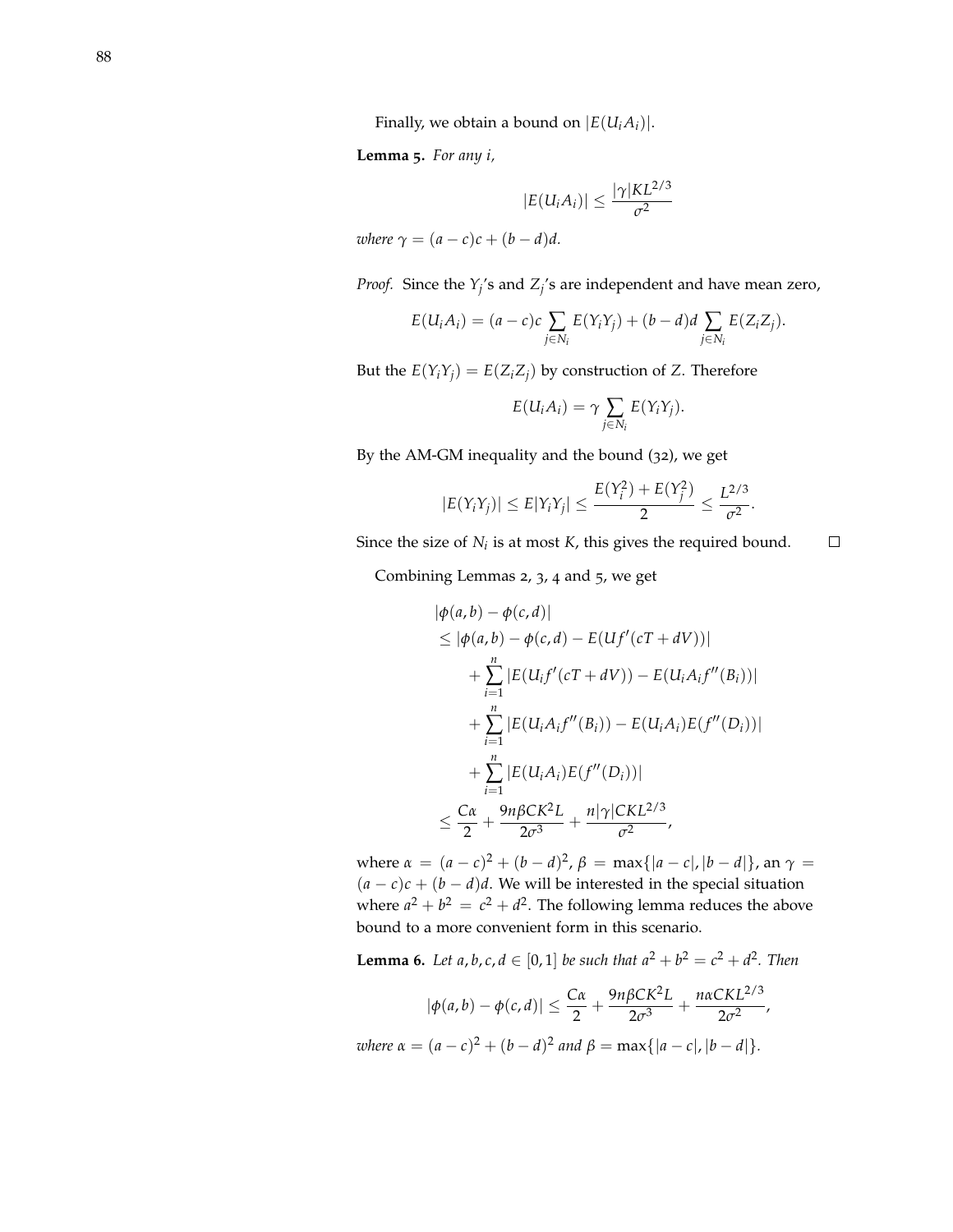$\Box$ 

*Proof.* Let *α* and  $\gamma$  be as above. Since  $a^2 + b^2 = c^2 + d^2$ ,

$$
\gamma = (a - c) \left( \frac{c + a}{2} + \frac{c - a}{2} \right) + (b - d) \left( \frac{d + b}{2} + \frac{d - b}{2} \right)
$$
  
=  $\frac{1}{2} (a^2 - c^2 - (a - c)^2 + b^2 - d^2 - (b - d)^2)$   
=  $-\frac{1}{2} ((a - c)^2 + (b - d)^2) = -\frac{\alpha}{2}.$ 

The proof is completed by plugging this into the bound obtained above.

We are now ready to complete the proof of Theorem [7](#page-83-0).

*Proof of Theorem* [7](#page-83-0)*.* Take any integer  $m \geq 1$ . Let  $a_k = \cos(\pi k / 2m)$  and  $b_k = \sin(\pi k / 2m)$  for  $k = 0, 1, ..., m$ . Then

$$
|E(f(T)) - E(f(V))| = |\phi(1,0) - \phi(0,1)|
$$
  
= |\phi(a\_0, b\_0) - \phi(a\_m, b\_m)|  

$$
\leq \sum_{k=0}^{m-1} |\phi(a_k, b_k) - \phi(a_{k+1}, b_{k+1})|.
$$

Since sin and cos are Lipschitz functions,  $|a_k - a_{k+1}|$  and  $|b_k - b_{k+1}|$ are bounded by *π*/2*m* for every *k*. Therefore by Lemma [6](#page-87-1) and the above inequality,

$$
|E(f(T)) - E(f(V))| \le \frac{C\pi^2}{8m} + \frac{9\pi nCK^2L}{4\sigma^3} + \frac{n\pi^2CKL^{2/3}}{8m\sigma^2}.
$$

But *m* is arbitrary. So we can now send  $m \to \infty$  and get the required bound.  $\Box$ 

#### *Example: Number of head runs*

Let  $S_n$  be the number of head runs in  $n$  tosses of a  $p$ -coin. We have seen that  $S_n$  can be expressed as

$$
S_n = \sum_{i=1}^n 1_{A_i},
$$

where  $A_1$  is the event that toss 1 turns up heads, and for  $i \geq 2$ ,  $A_i$  is the event that toss *i* is heads and toss  $i - 1$  is tails. We will now prove a central limit theorem for  $S_n$ . To put this problem in the framework of Theorem [7](#page-83-0), fix *n* and let  $X_i = 1_{A_i}$ . Take

$$
N_i = \{1 \le j \le n : |j - i| \le 1\}.
$$

Then clearly,  $i \in N_i$  and  $X_i$  and  $(X_j)_{j \notin N_i}$  are independent. Next, let

$$
M_i = \{1 \le j \le n : |j - i| \le 2\}.
$$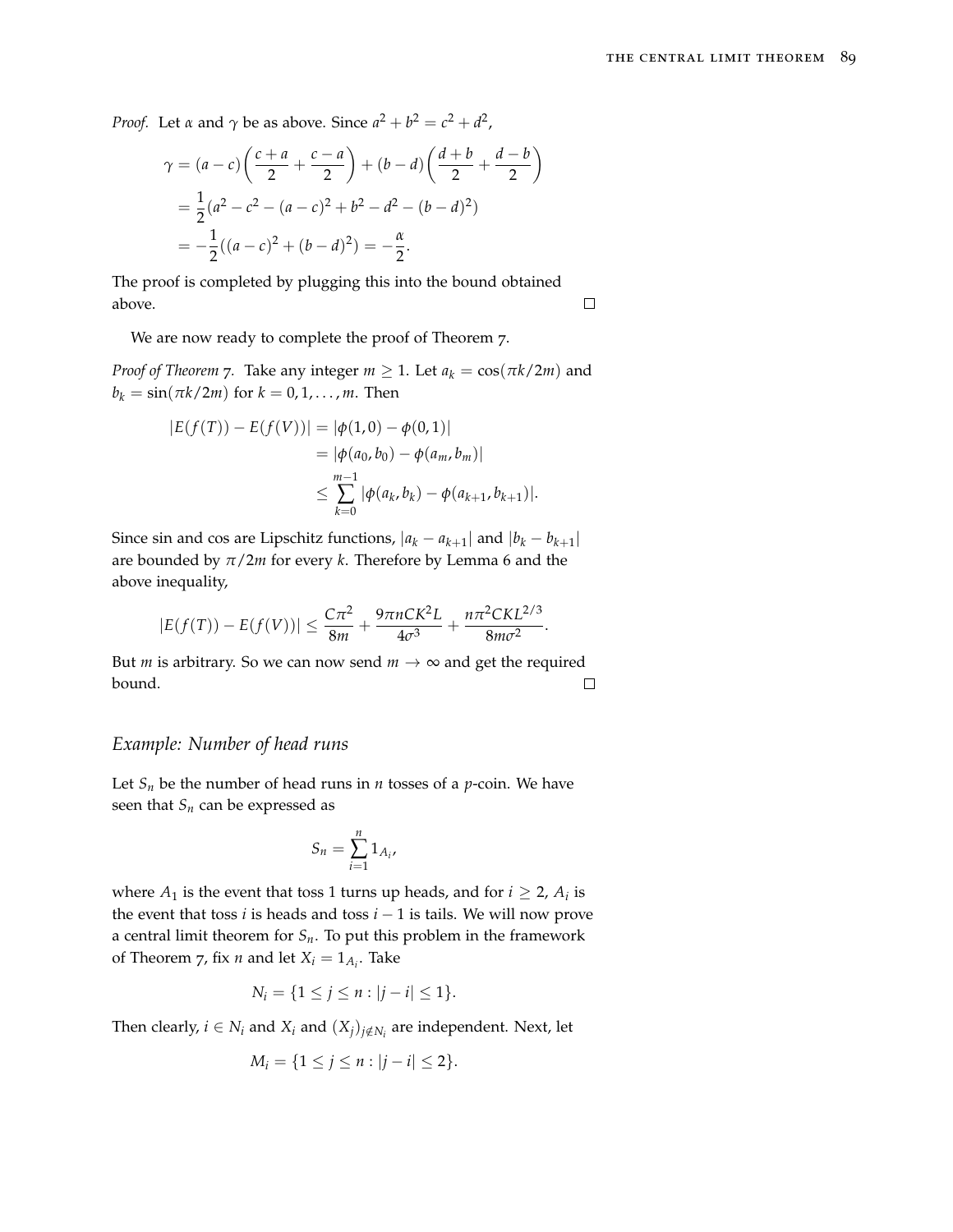Again, it is clear that  $M_i \supseteq N_i$ , and  $(X_j)_{j \in N_i}$  and  $(X_j)_{j \notin M_i}$  are independent. Since the size of *M<sup>i</sup>* is bounded above by 5 for each *i*, we can take  $K = 5$ . Next, observe that  $E|X_i - E(X_i)|^3 \leq 1$ , which means that we can take  $L = 1$ . Finally, an easy computation shows that

$$
Var(S_n) = \sum_{i=1}^{n} \sum_{j=1}^{n} Cov(X_i, X_j)
$$
  
= 
$$
\sum_{i=1}^{n} Var(X_i) + 2 \sum_{i=2}^{n-1} Cov(X_i, X_{i+1}) + 2Cov(X_1, X_2)
$$
  
= 
$$
np(1-p) - 2(n-2)p^2(1-p)^2 - 2p^2(1-p).
$$

If  $p$  is not 0 or 1 (which we may assume, to avoid trivialities), it can be verified that

$$
p(1-p) > 2p^2(1-p)^2.
$$

Therefore the above formula shows that  $Var(S_n)$  behaves like a positive constant times *n* when *n* is large. Therefore by Theorem [7](#page-83-0), we get that for any  $f \in C_b^{\infty}$ ,

$$
\lim_{n\to\infty}E(f(T_n))=E(f(Z)),
$$

where  $Z \sim N(0, 1)$  and

$$
T_n = \frac{S_n - E(S_n)}{\sqrt{Var(S_n)}}.
$$

So, by Lemma [1](#page-79-1),  $T_n \to Z$  in distribution.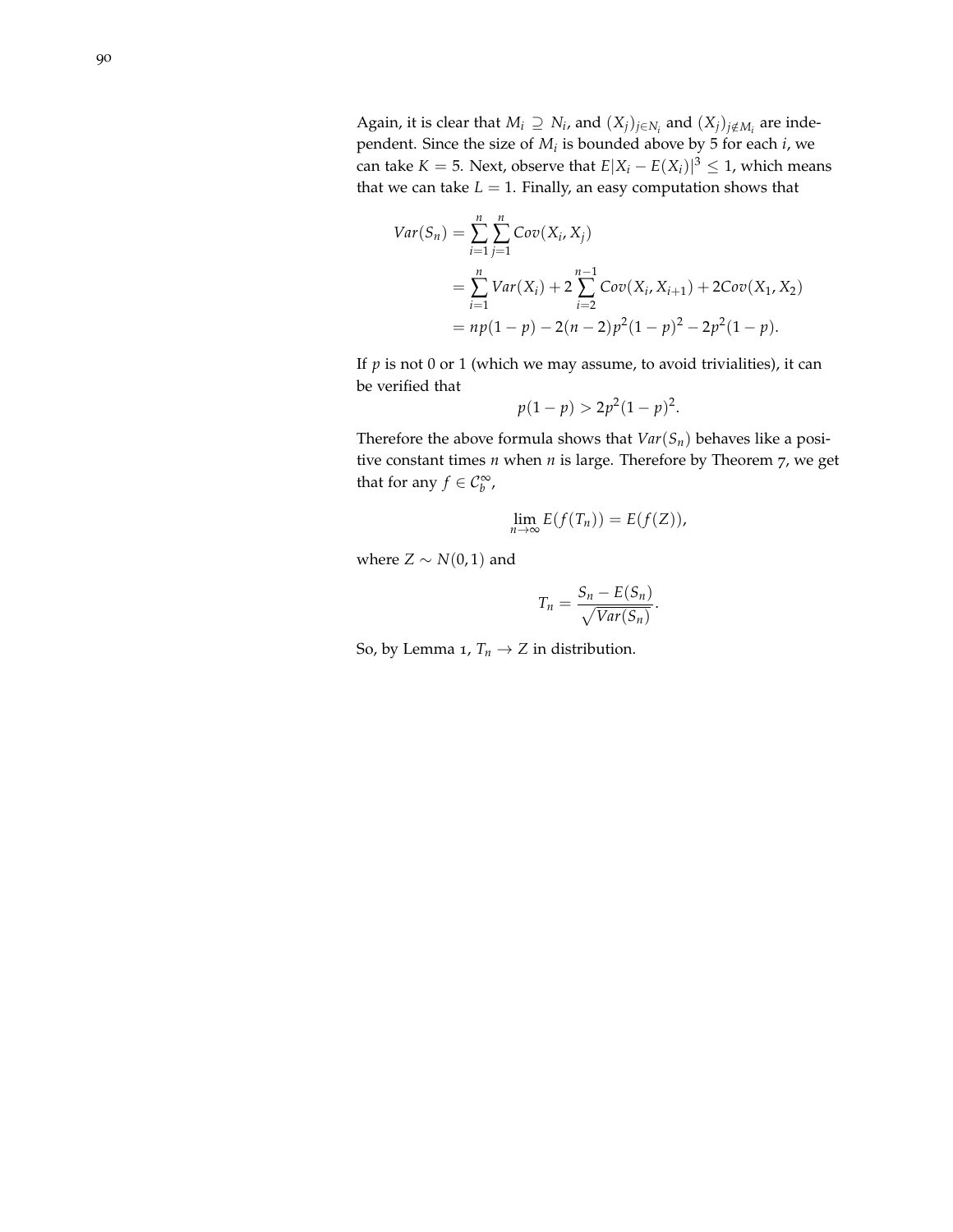# *More about variance and covariance*

#### *The Cauchy–Schwarz inequality*

Let *X* and *Y* be any two random variables. The following very useful inequality is called the **Cauchy–Schwarz inequality**:

$$
|E(XY)| \le \sqrt{E(X^2)E(Y^2)}.
$$

To prove this, note that by the AM-GM inequality,

<span id="page-90-1"></span><span id="page-90-0"></span>
$$
uv \le \frac{u^2 + v^2}{2} \tag{33}
$$

for any  $u, v \geq 0$ . Therefore, for any two nonnegative random variables *U* and *V* with  $E(U^2) = E(V^2) = 1$ , we have

$$
E(UV) \le \frac{E(U^2) + E(V^2)}{2} = 1.
$$
 (34)

Now take any *X* and *Y*, and let

$$
U = \frac{|X|}{\sqrt{E(X^2)}}, \quad V = \frac{|Y|}{\sqrt{E(Y^2)}}.
$$

Then *U* and *V* are nonnegative random variables with  $E(U^2) =$  $E(V^2) = 1$ . So we can apply ([34](#page-90-0)). But that can be rewritten as

$$
E|XY| \le \sqrt{E(X^2)E(Y^2)}.
$$

Finally, the Cauchy–Schwarz inequality is obtained using  $|E(XY)| \le$ *E*|*XY*|.

A slightly different version of the Cauchy–Schwarz inequality, for the covariance of two random variables *X* and *Y*, is obtained by replacing *X* with  $X - E(X)$  and *Y* with  $Y - E(Y)$ . This gives

$$
|\mathcal{C}ov(X,Y)| = |E[(X - E(X))(Y - E(Y))]
$$
  
\n
$$
\leq \sqrt{E(X - E(X))^2 E(Y - E(Y))^2}
$$
  
\n
$$
= \sqrt{Var(X)Var(Y)}.
$$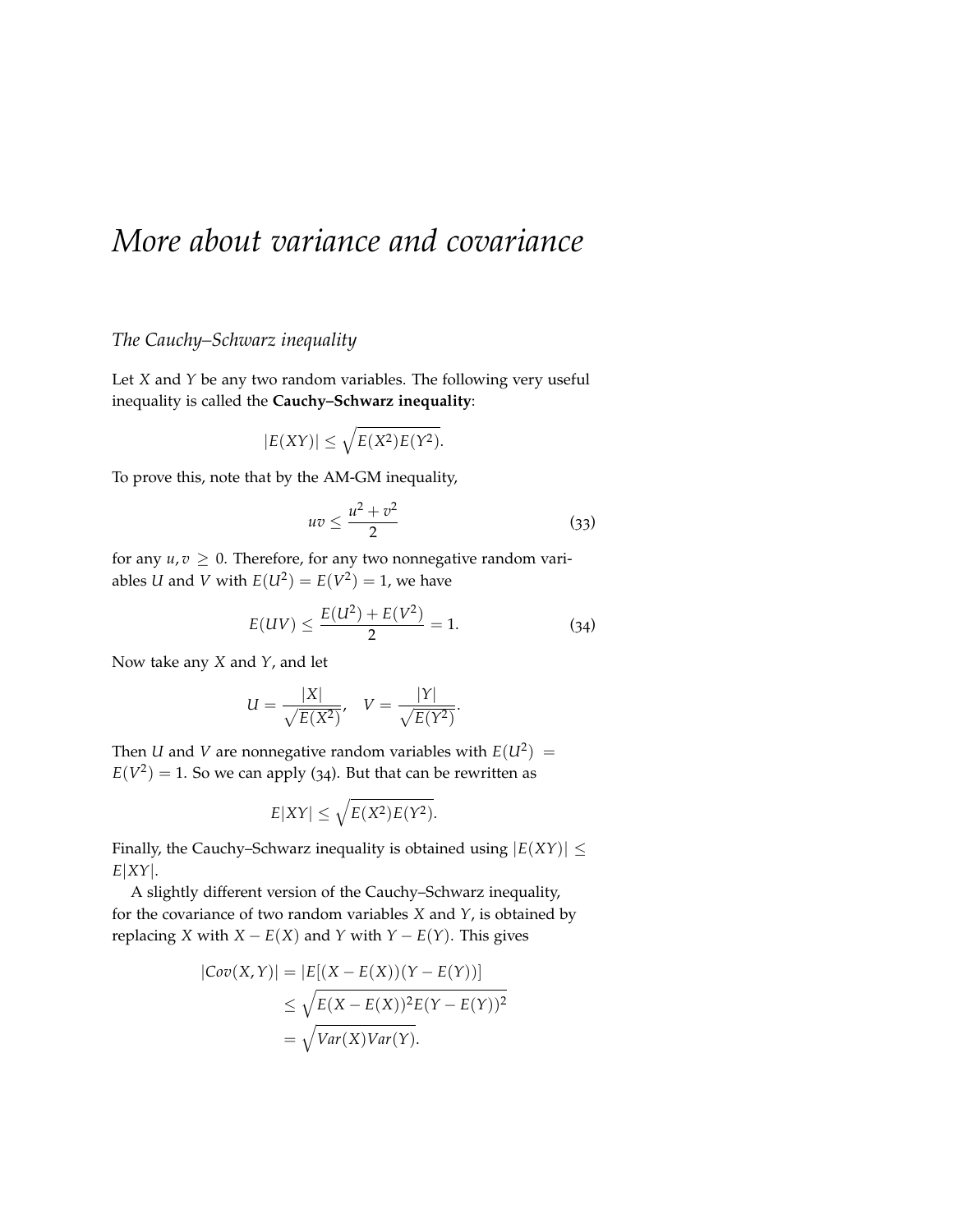#### *Correlation*

The **correlation** between two random variables *X* and *Y* is defined as

$$
Cor(X,Y) = \frac{Cov(X,Y)}{\sqrt{Var(X)Var(Y)}}.
$$

By the Cauchy–Schwarz inequality the correlation between any two random variables is always a number between −1 and 1. It is not difficult to show that the correlation is 1 if and only if one random variable is an increasing linear function of the other, and −1 if and only if one random variable is a decreasing linear function of the other. The main step in proving this is that the difference between the two sides of the AM-GM inequality ([33](#page-90-1)) equals  $(u - v)^2/2$ , which is zero if and only if  $u = v$ . The remaining details are left to the reader.

#### *Bivariate normal distribution*

The distribution of a pair of jointly normal random variables (*X*,*Y*) is called a **bivariate normal distribution**. Recall that a normal distribution is fully specified by its means and covariances. When the dimension is two, we have means, two variances, and one covariance (since covariance is symmetric). But the covariance can be expressed as correlation times the product of the standard deviations. Thus, a bivariate normal distribution is characterized by five parameters two means  $\mu_1$  and  $\mu_2$ , two variances  $\sigma_1^2$  and  $\sigma_2^2$ , and one correlation, usually denoted by *ρ*. We write  $(X, Y) \sim N(μ_1, μ_2, σ_1^2, σ_2^2, ρ)$ . The covariance matrix is

$$
\Sigma = \begin{pmatrix} \sigma_1^2 & \rho \sigma_1 \sigma_2 \\ \rho \sigma_1 \sigma_2 & \sigma_2^2 \end{pmatrix}
$$

.

Suppose that  $|\rho| < 1$ . Then  $\Sigma$  is invertible and

$$
\Sigma^{-1} = \frac{1}{(1 - \rho^2)\sigma_1^2 \sigma_2^2} \begin{pmatrix} \sigma_2^2 & -\rho \sigma_1 \sigma_2 \\ -\rho \sigma_1 \sigma_2 & \sigma_1^2 \end{pmatrix}.
$$

Also, det  $\Sigma = (1 - \rho^2)\sigma_1^2\sigma_2^2$ . Therefore, the p.d.f. of  $(X, Y)$  at a point  $(x, y)$  is

$$
f_{X,Y}(x,y) = \frac{\exp\left(-\frac{\sigma_2^2(x-\mu_1)^2 + \sigma_1^2(y-\mu_2)^2 - 2\rho\sigma_1\sigma_2(x-\mu_1)(y-\mu_2)}{2\sigma_1^2\sigma_2^2(1-\rho^2)}\right)}{2\pi\sigma_1\sigma_2\sqrt{1-\rho^2}}.
$$

An important and useful result that follows from the above formula is the conditional distribution of *Y* given *X* = *x*. Since *X* ~ *N*( $\mu_1$ ,  $\sigma_1^2$ ), its p.d.f. at *x* is

$$
f_X(x) = \frac{1}{\sqrt{2\pi}\sigma_1} \exp\left(-\frac{(x-\mu_1)^2}{2\sigma_1^2}\right).
$$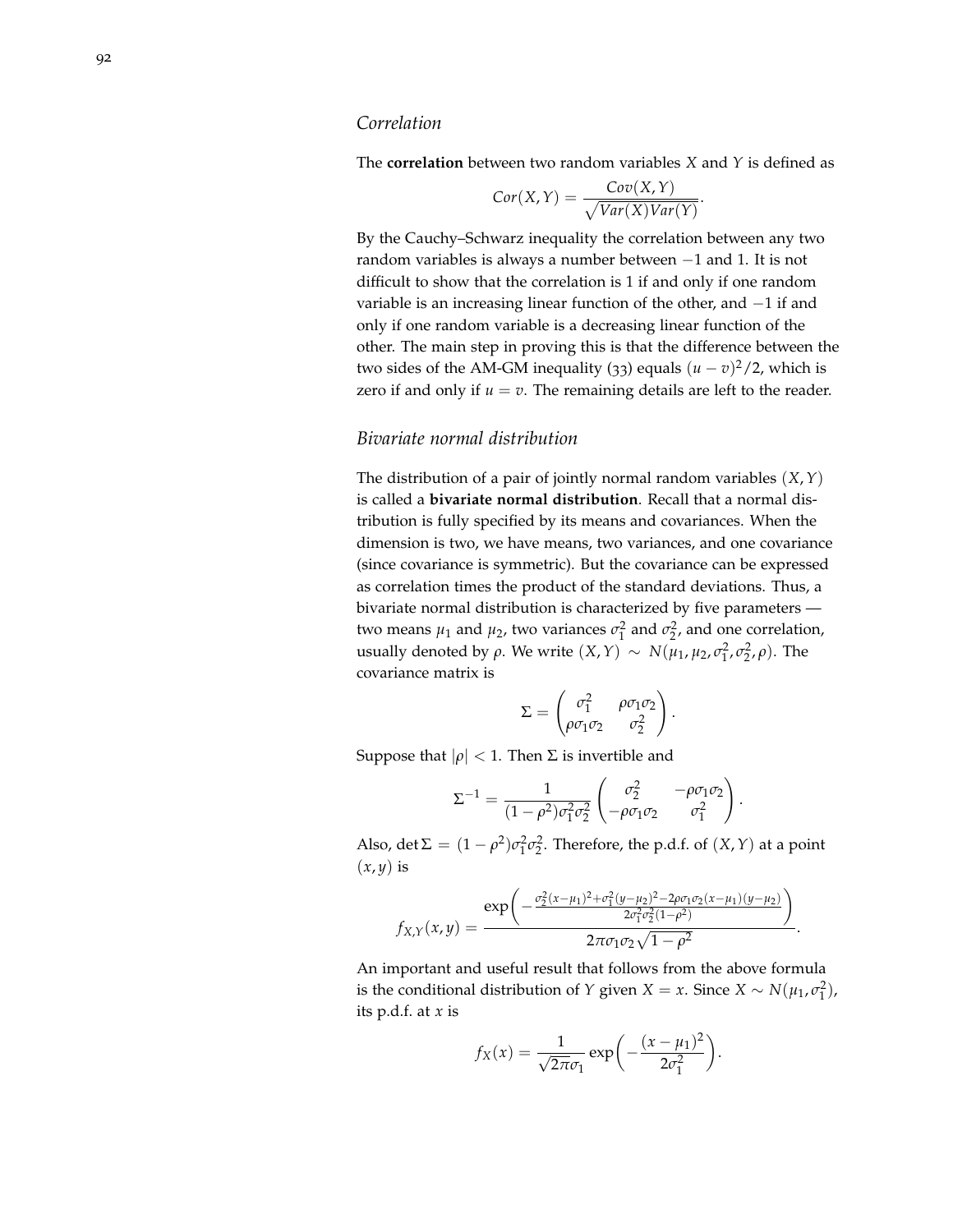.

Therefore,

$$
f_{Y|X=x}(y) = \frac{f_{X,Y}(x,y)}{f_X(x)}
$$
  
= 
$$
\frac{\exp\left(-\frac{\sigma_2^2 \rho^2 (x-\mu_1)^2 + \sigma_1^2 (y-\mu_2)^2 - 2\rho \sigma_1 \sigma_2 (x-\mu_1)(y-\mu_2)}{2\sigma_1^2 \sigma_2^2 (1-\rho^2)}\right)}{\sqrt{2\pi (1-\rho^2)}\sigma_2}
$$
  
= 
$$
\frac{\exp\left(-\frac{(\sigma_2 \rho (x-\mu_1) - \sigma_1 (y-\mu_2))^2}{2\sigma_1^2 \sigma_2^2 (1-\rho^2)}\right)}{\sqrt{2\pi (1-\rho^2)}\sigma_2}
$$
  
= 
$$
\frac{1}{\sqrt{2\pi (1-\rho^2)}\sigma_2} \exp\left(-\frac{(y-\mu_2 - \frac{\rho \sigma_2}{\sigma_1} (x-\mu_1))^2}{2\sigma_2^2 (1-\rho^2)}\right)
$$

This shows that given  $X = x$ , the conditional distribution of *Y* is  $N(\mu_2 + \frac{\rho \sigma_2}{\sigma_1})$  $\frac{\partial \sigma_2}{\partial \sigma_1}(x - \mu_1), \sigma_2^2(1 - \rho^2)$ ). Note that the conditional mean is a linear function of *x* and the conditional variance is a constant. Note that the unconditional variance of *Y* is  $\sigma_2^2$ . Thus, the information that  $X = x$  reduces the variance of *Y* by a factor of  $1 - \rho^2$ . If *X* and *Y* are strongly correlated (meaning that  $\rho$  is close to 1), the variance is reduced significantly. If, on the other hand,  $\rho$  is close to zero, there is not much reduction.

#### *The Efron–Stein inequality*

We have seen that upper bounds on variances are crucial for proving laws of large numbers. However, we have learnt only one method for calculating or bounding a variance — express the random variable as a sum of relatively simple random variables, and then express the variance as the sum of covariances. In many complicated problems, this is not possible (we will see an example soon). Fortunately, there is a simple upper bound, known as the **Efron–Stein inequality**, that is powerful enough to give useful upper bounds in a wide array of very complex problems — for which there are essentially no other ways of getting variance upper bounds $81$ .

**Theorem 8** (Efron–Stein inequality). Let  $X_1, \ldots, X_n$  be independent *random variables (or vectors), and let*  $Y = f(X_1, \ldots, X_n)$  *be a function of these variables such that*  $E(Y^2) < \infty$ . Let  $X'_1, \ldots, X'_n$  be independent *random variables (or vectors), independent of the X<sup>i</sup> 's, such that for each i,*  $X_i'$  has the same distribution as  $X_i$ . Then

$$
Var(Y) \leq \frac{1}{2} \sum_{i=1}^{n} E[(Y - f(X_1, \ldots, X_{i-1}, X'_i, X_{i+1}, \ldots, X_n))^2].
$$

 $81$ <sup>81</sup> There is a whole area of probability and analysis dedicated to understanding fluctuations of complicated random variables, known as **concentration of measure** or **concentration inequalities**. But as far as the order of fluctuations is concerned, there are still many problems where the Efron–Stein inequality gives the optimal or the (nearly) best available result.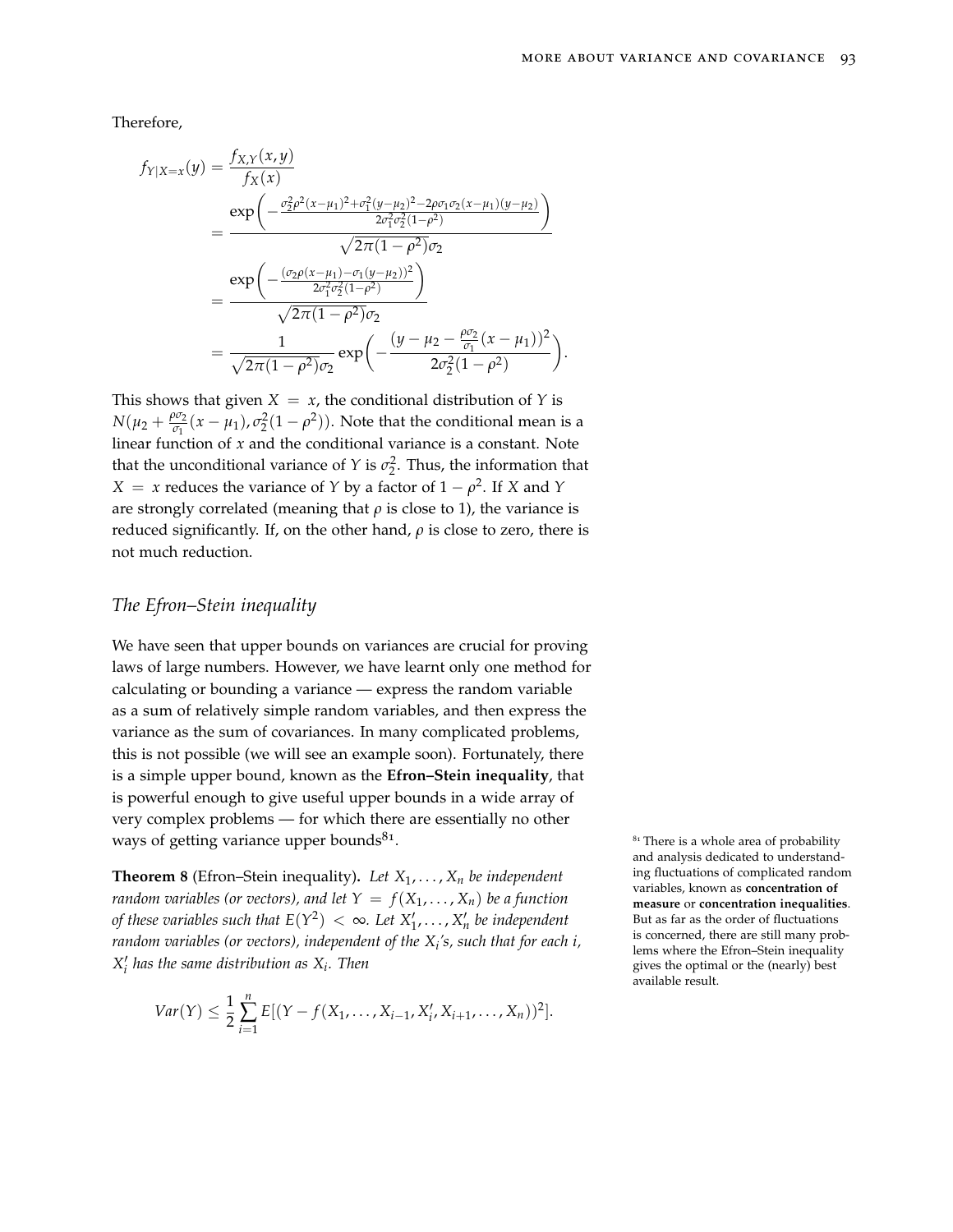*Proof.* For each *i*, let

$$
X^{(i)} = (X_1, \ldots, X_{i-1}, X'_i, X_{i+1}, \ldots, X_n),
$$

and

$$
X^{[i]} = (X'_1, \ldots, X'_i, X_{i+1}, \ldots, X_n).
$$

We also define  $X^{[0]} = (X_1, \ldots, X_n)$ . Then note that

$$
Var(Y) = E(Y2) - (E(Y))2
$$
  
= E(Y<sup>2</sup>) - E(Yf(X<sup>[n]</sup>))  
= E[Y(f(X<sup>[0]</sup>) - f(X<sup>[n]</sup>))].

We can write the above as a telescoping sum:

$$
Var(Y) = \sum_{i=1}^{n} E[Y(f(X^{[i-1]}) - f(X^{[i]}))].
$$

Take any *i*. The random variable  $Y(f(X^{[i-1]}) - f(X^{[i]}))$  is a function of the variables  $X_1, \ldots, X_n, X'_1, \ldots, X'_n$ . Let us write it as

$$
g(X_1,\ldots,X_n,X'_1,\ldots,X'_n),
$$

where  $g: \mathbb{R}^{2n} \to \mathbb{R}$  is the function

$$
g(x_1,...,x_n,y_1,...,y_n)
$$
  
=  $f(x_1,...,x_n)(f(y_1,...,y_{i-1},x_i,...,x_n)-f(y_1,...,y_i,x_{i+1},...,x_n)).$ 

Now if we interchange  $X_i$  and  $X'_i$  in  $g(X_1, \ldots, X_n, X'_1, \ldots, X'_n)$ , the distribution of the resulting random variable remains unchanged. In particular, its expected value should remain the same as before. The random variable that comes out as a result of this interchange is

$$
f(X^{(i)})(f(X^{[i]}) - f(X^{[i-1]})).
$$

So, we get

$$
E[Y(f(X^{[i-1]}) - f(X^{[i]}))] = E[f(X^{(i)})(f(X^{[i]}) - f(X^{[i-1]}))].
$$

When two quantities are equal, their average is also the same quantity. Averaging the two sides of the above display gives

$$
\frac{1}{2}E[(Y - f(X^{(i)}))(f(X^{[i-1]}) - f(X^{[i]}))].
$$

Thus, we get

$$
Var(Y) = \frac{1}{2} \sum_{i=1}^{n} E[(Y - f(X^{(i)}))(f(X^{[i-1]}) - f(X^{[i]}))].
$$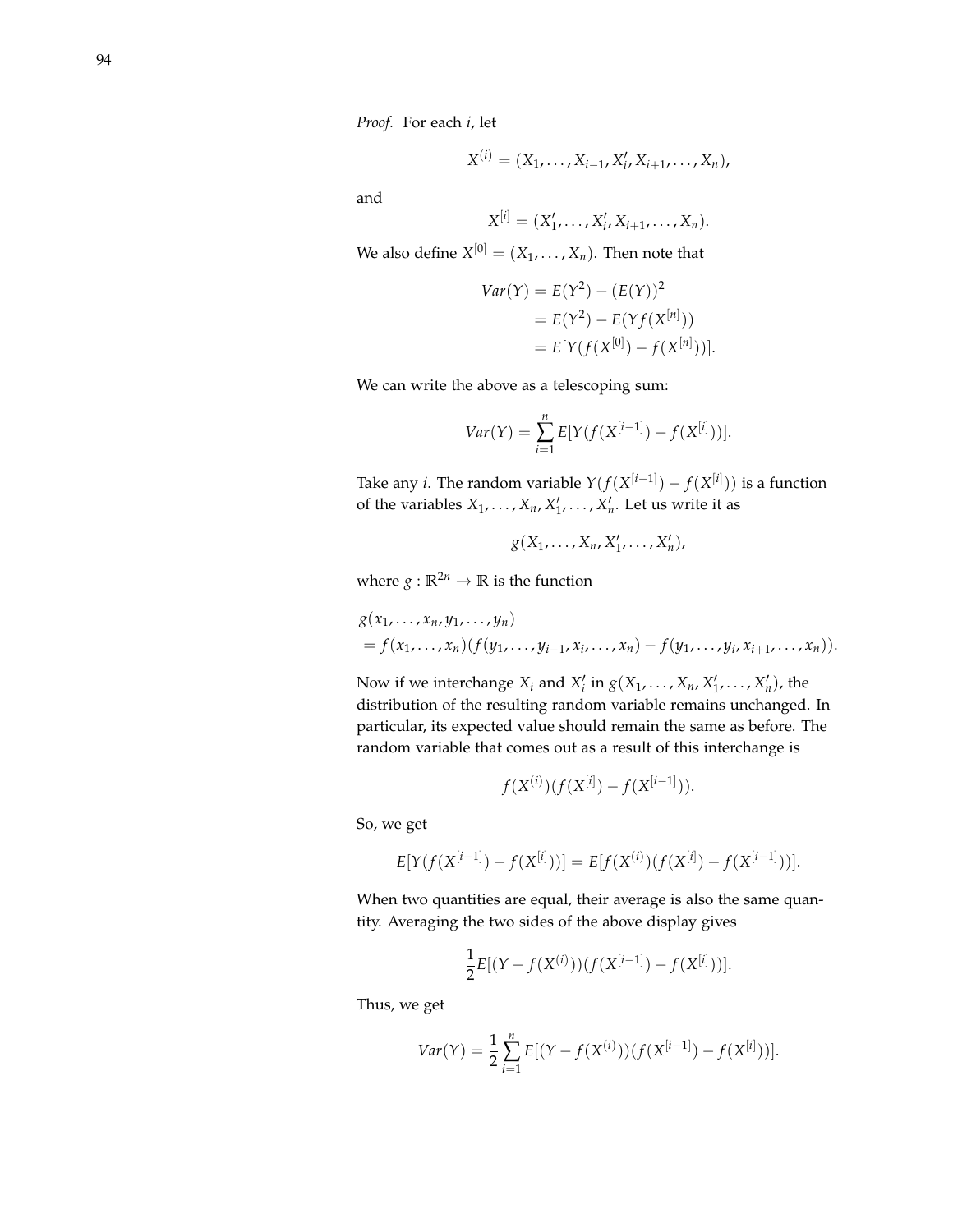$\Box$ 

Applying the Cauchy–Schwarz inequality to each term on the right gives

$$
Var(Y) \leq \frac{1}{2} \sum_{i=1}^{n} \sqrt{E(Y - f(X^{(i)}))^2 E(f(X^{[i-1]}) - f(X^{[i]}))^2}.
$$

Now, the expression  $f(X^{[i-1]}) - f(X^{[i]})$  does not involve  $X_1, \ldots, X_{i-1}$ . So if we replace  $X'_1, \ldots, X'_{i-1}$  in this expression by  $X_1, \ldots, X_{i-1}$ , its distribution should remain unchanged. This implies that

$$
E(Y - f(X^{(i)}))^2 = E(f(X^{[i-1]}) - f(X^{[i]}))^2.
$$

Plugging this into the previous bound completes the proof.

#### *Example: The traveling salesman problem*

Let  $X_1, \ldots, X_n$  be i.i.d. uniform distributed points from the unit square  $[0,1]^2$ , where  $n~\geq~2.$  In the **traveling salesman problem**, we seek a path through these points that starts and ends at the same vertex, and visits every vertex exactly once, such that the total length is minimized subject to these constraints. Let  $T<sub>n</sub>$  be the length of this minimizing path. The goal of this section is to prove the following law of large numbers for *Tn*.

<span id="page-94-0"></span>**Theorem 9.** As  $n \to \infty$ ,  $T_n / E(T_n) \to 1$  *in probability.* 

In other words, when  $n$  is large,  $T_n$  is very likely to be close to its expected value, in the sense that the ratio of the two quantities is very likely to be close to 1. Actually, we will show a bit more. We will show that<sup>82</sup>  $E(T_n) \ge C_1 \sqrt{2}$ *n* for some constant  $C_1$  that does  $\frac{82 \text{ In fact, it is known that } E(T_n) / E(T_n)}{n}$ not depend on *n*, and we will show that  $Var(T_n) \leq C_2$  where  $C_2$  is another constant that does not depend on *n*. From these two results, we get  $Var(T_n / E(T_n)) \rightarrow 0$  as  $n \rightarrow \infty$ . Since  $E(T_n / E(T_n)) = 1$  for each *n*, this proves Theorem [9](#page-94-0).

Fix *n*. For each *i*, let  $D_i$  be the distance of  $X_i$  to its nearest neighbor. among the other  $n - 1$  points. The random variables  $D_1, \ldots, D_n$ are not independent, but are identically distributed due to the symmetry of the situation.

<span id="page-94-1"></span>**Lemma 7.** *For each i,*

$$
E(D_i^2) \leq \frac{72}{\pi n} \quad \text{and} \quad E(D_i) \geq \frac{1}{2\sqrt{2\pi n}}.
$$

*Proof.* Since  $D_1, \ldots, D_n$  are identically distributed, it suffices to prove the claim for  $i = 1$ . For  $x \in \mathbb{R}^2$  and  $t > 0$ , let  $B(x, t)$  denote the

√ *n* converges to a nonzero limit as  $n \to \infty$ . But we will not be able to prove that here.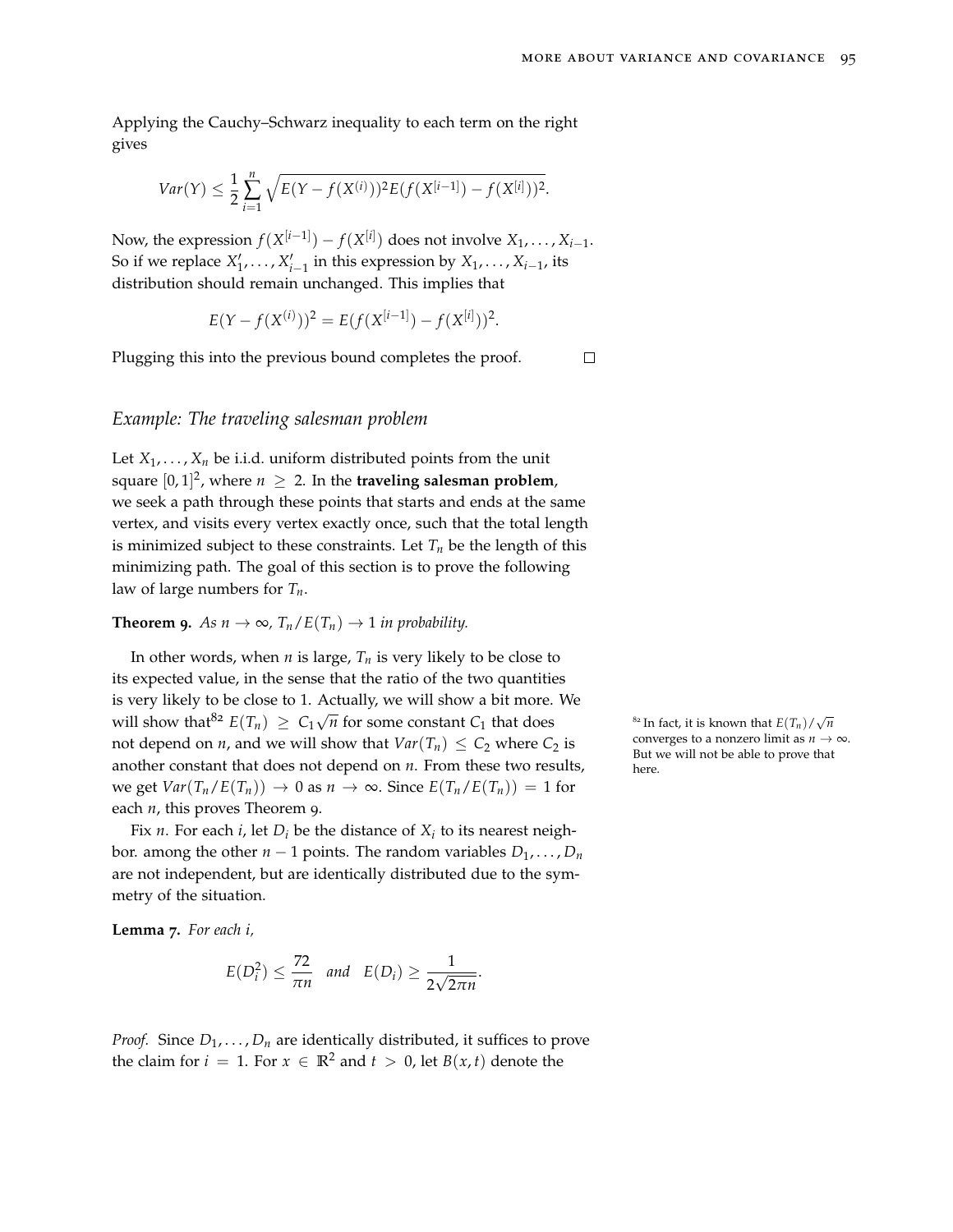square that are at distance  $> 1/2$  from *x*, which means that at least one quarter of  $B(x, t)$  must be contained in  $[0, 1]^2$ .

Euclidean ball with center *x* and radius *t*. For  $x \in [0,1]^2$  and  $0 \le t \le 1$ <sup>83</sup> There are at least two sides of the  $1/2$ , it is not hard to see<sup>83</sup> that the area of the region  $B(x, t) \cap [0, 1]^2$  is bounded below by  $\pi t^2/4$ . On the other hand, if  $1/2 \leq t \leq \sqrt{2}$ , then *t*/3 ≤ 1/2, which implies that the area of  $B(x,t) \cap [0,1]^2$  is bounded below by the area of  $B(x, t/3) \cap [0, 1]^2$ , which we know is bounded below by *πt* <sup>2</sup>/36. For convenience, let us denote the constant *π*/36 by *c*.

> Now take any  $x \in [0, 1]^2$ . Since  $X_1, \ldots, X_n$  are independent, the vectors  $X_2, \ldots, X_n$ , given  $X_1 = x$ , are still i.i.d. and uniformly distributed on  $[0, 1]^2$ . Thus, for any  $t \in [0, \sqrt{2}]$ ,

$$
P(D_1 \ge t | X_1 = x) = P(\bigcap_{i=2}^n \{ \|X_i - x\| \ge t \})
$$
  
=  $(P(\|X_2 - x\| \ge t))^{n-1}$   
=  $(1 - \text{area}(B(x, t) \cap [0, 1]^2))^{n-1}$   
 $\le (1 - ct^2)^{n-1}.$ 

Therefore, by the law of total probability for continuous random variables,

$$
P(D_1 \ge t) = \int_{[0,1]^2} P(D_1 \ge t | X = x) dx \le (1 - ct^2)^{n-1}
$$

.

If  $t \ge$ √ 2, the probability is zero since no two points in the unit cube  $\mu \geq \nu$ , the probability is zero since no two points in the difficulties can be at a distance greater than  $\sqrt{2}$  from each other. Thus, by the tail integral formula for expectation,

$$
E(D_1^2) = \int_0^\infty 2t P(D_1 \ge t) dt
$$
  
 
$$
\le \int_0^\infty 2t (1 - ct^2)^{n-1} dt.
$$

<sup>84</sup> The two functions are equal at *x* = 0 Using the inequality  $1 - x \le e^{-x}$  that holds<sup>84</sup> for  $x \ge 0$ , we get

$$
E(D_1^2) \le \int_0^\infty 2te^{-c(n-1)t^2} dt = \frac{1}{c(n-1)} \le \frac{2}{cn},
$$

where the last inequality holds because  $n \geq 2$ . This proves the desired upper bound.

On the other hand, by the inequality  $(1 - x)^m \geq 1 - mx$  that holds<sup>85</sup> for all  $x \ge 0$  and positive integers *m*,

$$
P(D_1 \ge t) \ge (1 - \operatorname{area}(B(x, t)))^{n-1}
$$
  
=  $(1 - \pi t^2)^{n-1} \ge 1 - \pi (n - 1) t^2$ .

By Markov's inequality, this gives

$$
E(D_1) \ge t P(D_1 \ge t) \ge t(1 - \pi(n-1)t^2).
$$

Taking  $t = (2\pi(n-1))^{-1/2}$ , we get

$$
E(D_1) \ge \frac{1}{2\sqrt{2\pi(n-1)}} \ge \frac{1}{2\sqrt{2\pi n}},
$$

and the derivative of  $1 - x$  is dominated by the derivative of  $e^{-x}$  for all  $x \ge 0$ . When  $x \geq 1$ , the inequality is trivial.

<sup>85</sup> Again, check using derivatives.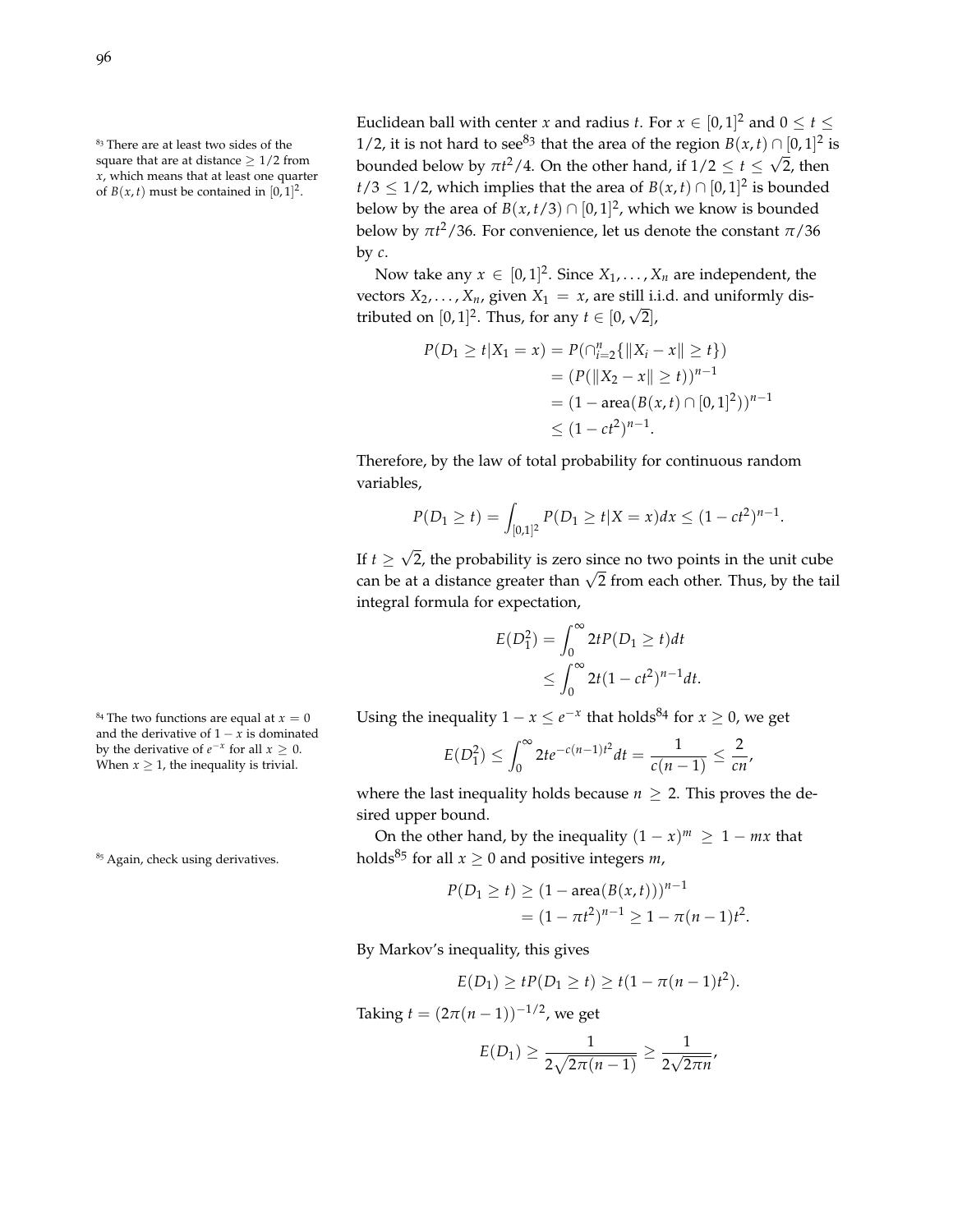which proves the required lower bound.

 $\Box$ 

The next lemma provides the first half of the argument for the proof of Theorem [9](#page-94-0).

<span id="page-96-1"></span>**Lemma 8.** *For any n,*

$$
E(T_n) \geq \frac{\sqrt{n}}{2\sqrt{2\pi}}.
$$

*Proof.* Let us fix a specific direction for traversing the optimal path. Then for  $X_i$ , there is a 'next point' on the path. Let us call it  $N_i$ . (Note that  $N_i$  is one of the other  $X_j$ 's, but we do not care which one.) Clearly,  $\|X_i - N_i\| \ge D_i$ , and

$$
T_n = \sum_{i=1}^n \|X_i - N_i\|.
$$

Therefore by Lemma [7](#page-94-1),

$$
E(T_n) \geq \sum_{i=1}^n E(D_i) \geq \frac{n}{2\sqrt{2\pi n}},
$$

which completes the proof.

The second half of the argument for Theorem [9](#page-94-0) is provided by the next lemma, which is proved using the Efron–Stein inequality.

<span id="page-96-2"></span>**Lemma 9.** *For any n,*

$$
Var(T_n) \leq \frac{144}{\pi}.
$$

*Proof.* Fix *n* and take any  $1 \le i \le n$ . Let  $T'_n$  be the length of the new optimal path if we replace  $X_i$  by a new random vector  $X'_i$ , which is also uniformly distributed on  $[0,1]^2$  and is independent of  $X_1, \ldots, X_n$ . With the goal of applying the Efron–Stein inequality, we want to get an upper bound for  $E(T_n - T'_n)^2$ . We do it in two steps. Let  $R_n$  be the length of the optimal path if we erase  $X_i$  and do not replace it with a new point. Then by the inequality<sup>86</sup>  $(x + y)^2 \le 2x^2 + 2y^2$ 

$$
E(T_n-T'_n)^2 \leq 2E(T_n-R_n)^2 + 2E(R_n-T'_n)^2.
$$

But by the symmetry between  $X_i$  and  $X'_i$ , the two terms on the right must be equal. Therefore

$$
E(T_n - T'_n)^2 \le 4E(T_n - R_n)^2. \tag{35}
$$

As before, let *N<sup>i</sup>* be the point that comes after *X<sup>i</sup>* in the optimal path, and now also let  $P_i$  be the point that comes before  $X_i$ . When we delete  $X_i$ , we can always find a path through the remaining  $n-1$ 

<span id="page-96-0"></span>, we get  $^{86}$  Expand  $(x + y)^2$  and apply AM-GM to the cross-term.

 $\Box$